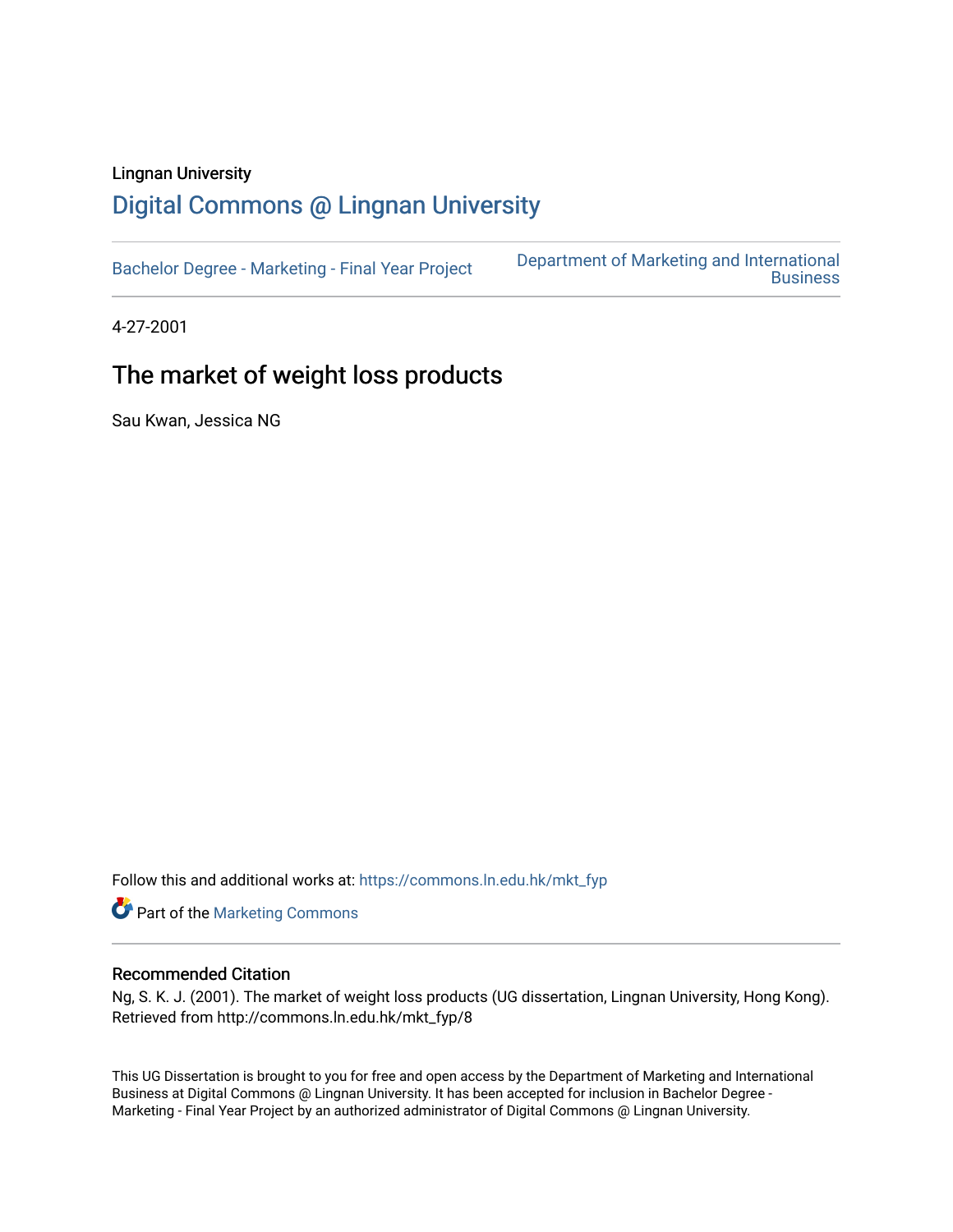|                                    | <b>LINGNAN UNIVERSITY</b>                          |
|------------------------------------|----------------------------------------------------|
|                                    | Department of Marketing and International Business |
|                                    | <b>Business Project</b>                            |
|                                    | (BUS331)                                           |
|                                    | <b>Research Topic:</b>                             |
| The market of weight loss products |                                                    |
|                                    |                                                    |
| Project Supervisor : Dr. Cui Geng  |                                                    |
| <b>Student Name</b>                | : Jessica Ng Sau Kwan                              |
| <b>Student Number</b>              | : 1096551                                          |
| Section                            | : 5                                                |
| Date                               | : 27 April, 2001                                   |
|                                    |                                                    |
|                                    |                                                    |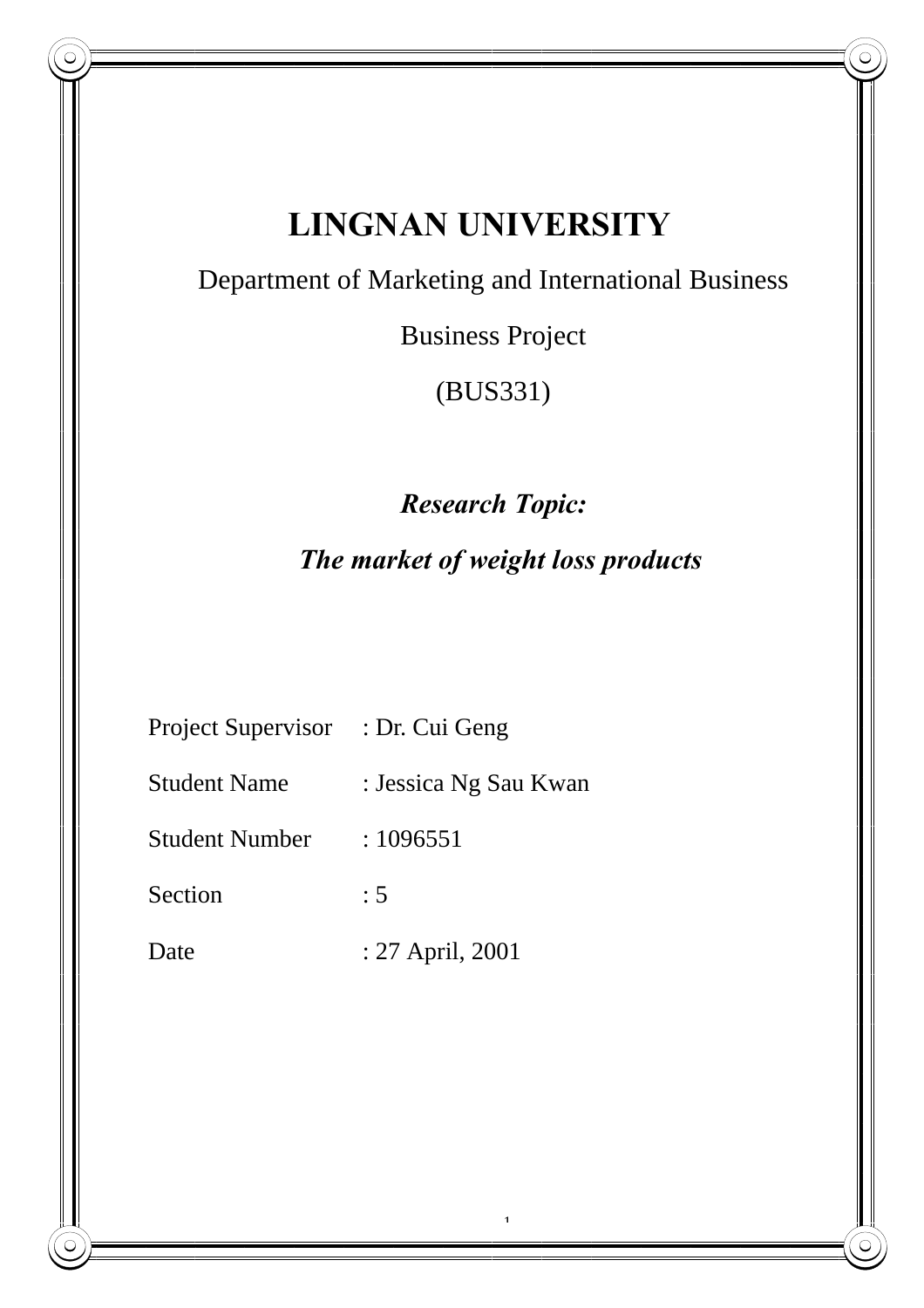# *Special Thanks and Acknowledgments*

*Special thanks go to Dr. Cui Geng for his advises of the study. I appreciate the understanding and support of him during the process of the study. He is true professional!*

 *For the helpful suggestions during my preparation of this study, I am grateful to the following individuals:*

- l *Libby Chan In depth interview of Herbalife*
- l *Karen Ng*
- **•** *Billy Yip*
- *Esther Tong*
- l *Victor Lee*
- l *T. Y. Suen*
- l *Vincent Li*
- $\bullet$  *P. M. Ng*

 *There are numerous interviewees to whom I owe a debt of gratitude for their assistance in making this project a reality.*

 *I thank all these people for their efforts.*

*Jessica Ng*

*27 April 2001*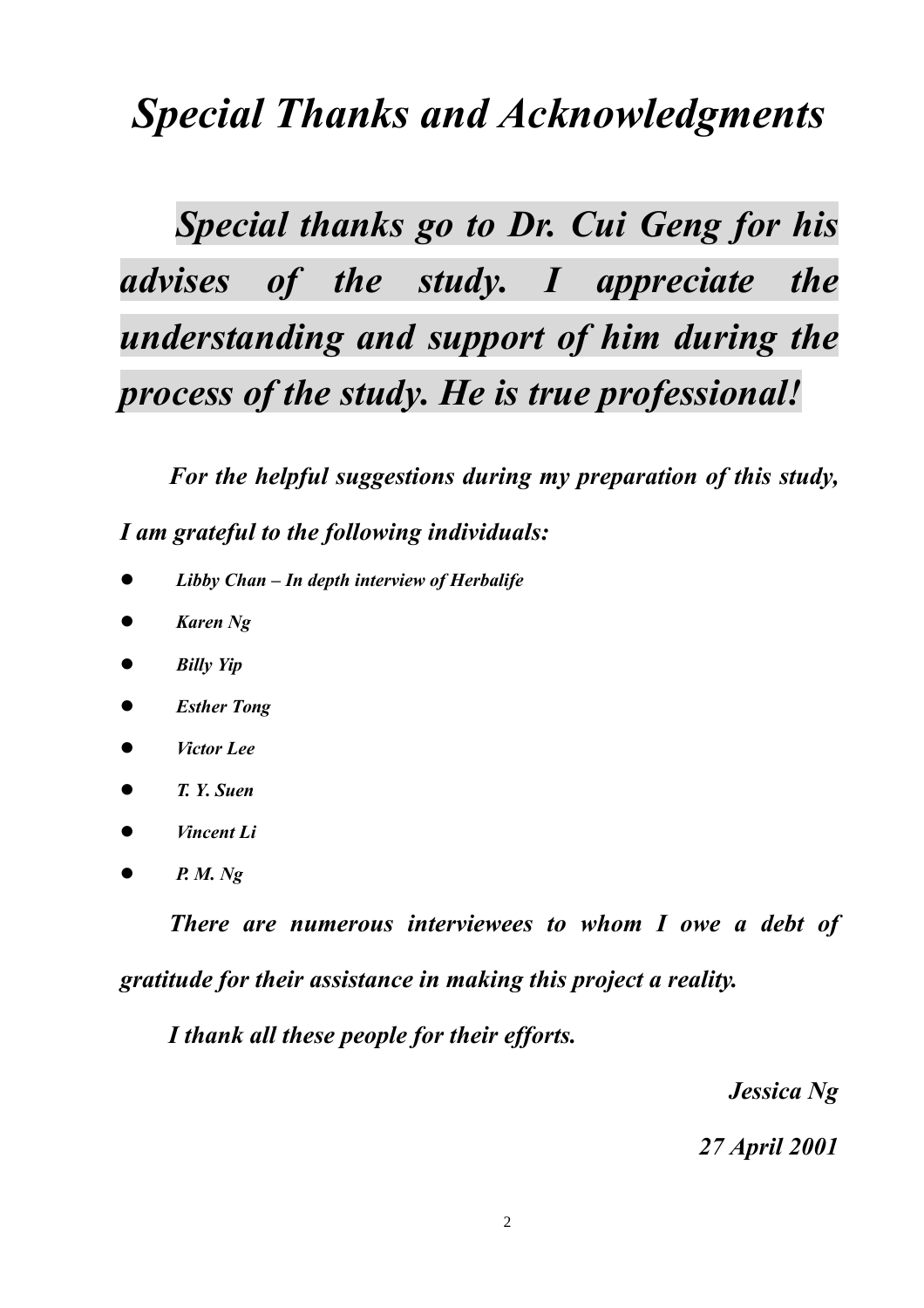# **Table of contents**

| The comparison of weight loss products and other kinds of weight loss ways  78 |
|--------------------------------------------------------------------------------|
|                                                                                |
|                                                                                |
|                                                                                |
|                                                                                |
|                                                                                |
|                                                                                |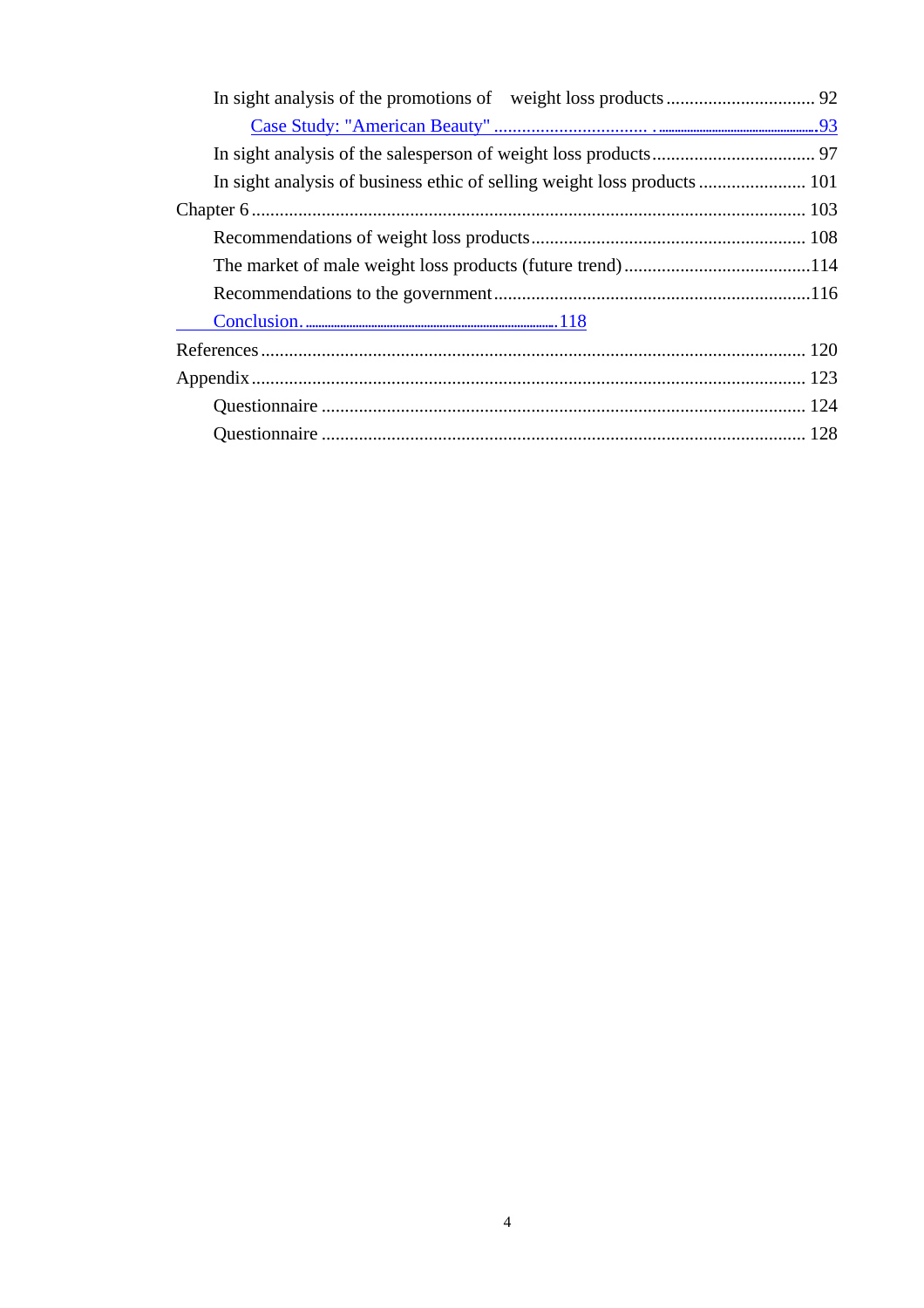# *Chapter 1*

# *Introduction*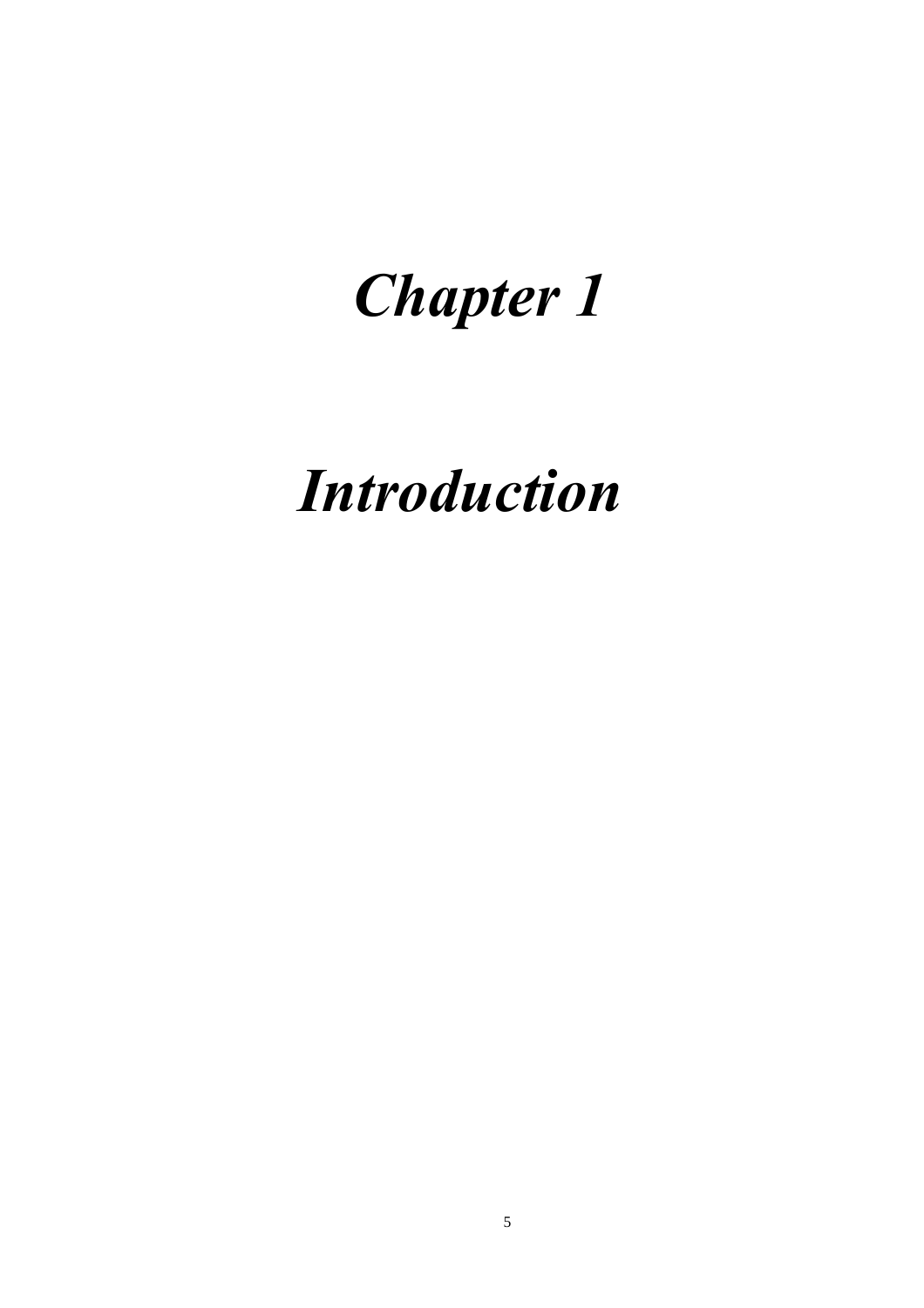### **Rationale**

 It is true that women pay much more attention to their body shape than before, they all want to be slimmer and slimmer. Slim is implied to confidence. It is a new standard of beauty in many developed countries. When this trend has been established, many businesses produce different kinds of weight loss products in order to aid women loss fat. These products are very popular all over the world including Hong Kong.

 Nowadays, losing fat is an important issue to women. Women use different kinds of weight loss product especially young women. However, some of the products are harmful to our health and they are with many side effects. And some contents of weight loss product advertisements are not real. There are many people overtaking or misusing weight loss products. Finally, it was harmful to their health and some of them even died. In order to understand how losing fat deeply becomes part of our life and why do weight loss products become much more popular than before, it is important for us to do the study.

 In order to meet the research objectives, the main origins of weight loss products will be discussed. They are China, Japan, USA, etc. When they enter to Hong Kong market, some producers perform very well. A research will be done in order to understand what marketing strategies are they used. And, because of the popularity of weight loss products and easy access to such information, weight loss products are reported with many side effects and without helping lose fat. Even some of the products can damage our health. So, we need to know the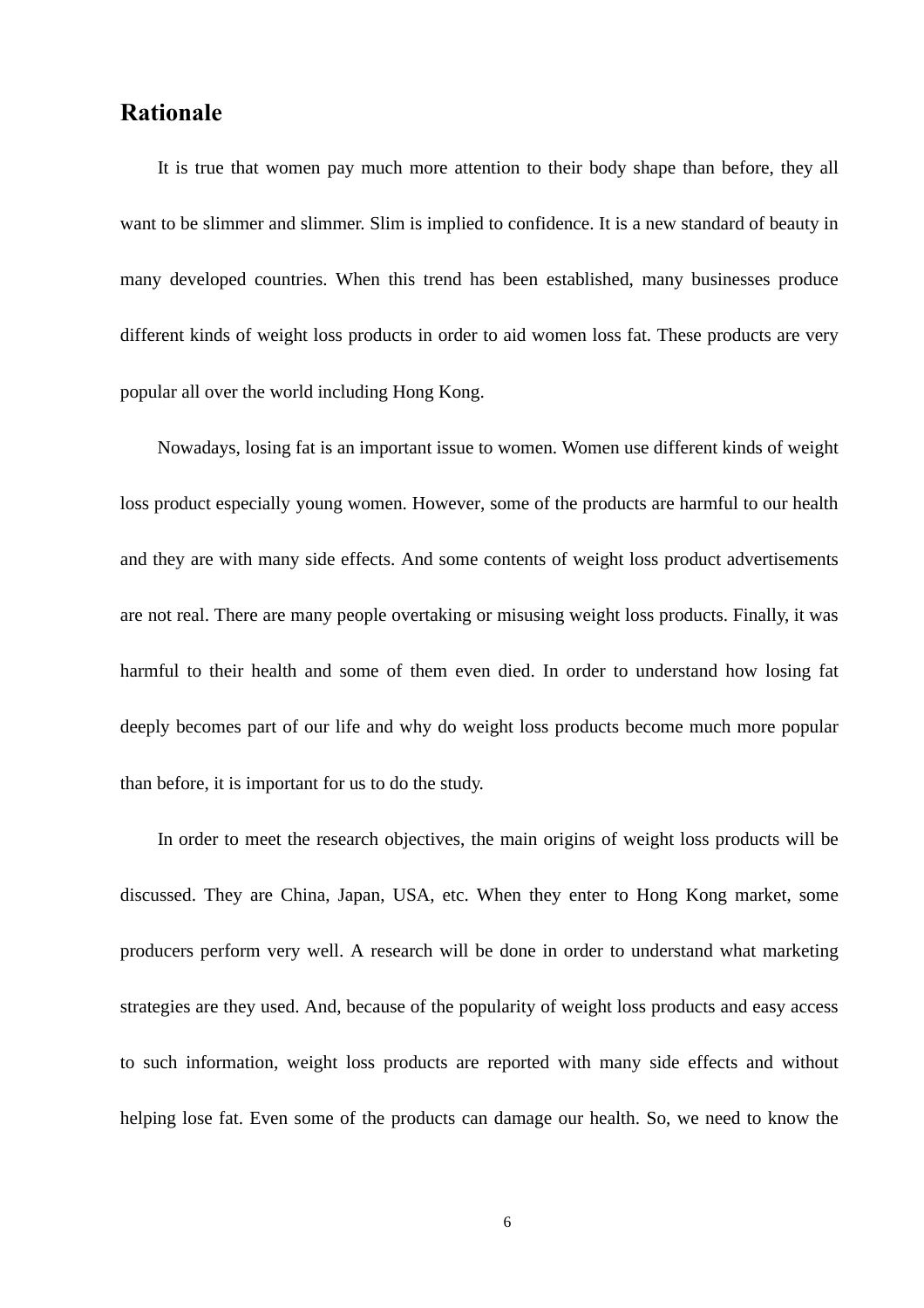government regulation(s) to see if there is any law to regulate the producers and to see either the weight loss product producers have business ethic or not.

 It is very common that the weight loss products are very expensive, but still many people buy them. And, people always say that women's money can be earned easily. So, doing a research can understand the buying decision making of buying these products. In fact, there are many kinds of methods to lose fat, and the main competitor of weight loss products is, for example, beauty center. And even some of the weight loss methods are without side effect such as nutrition meal. In this situation, will weight loss products still be popular or will be replaced by other kinds of products in the future? And, nowadays, men also paid much attention to their body shape, so we need to know whether the market still can be explored or not.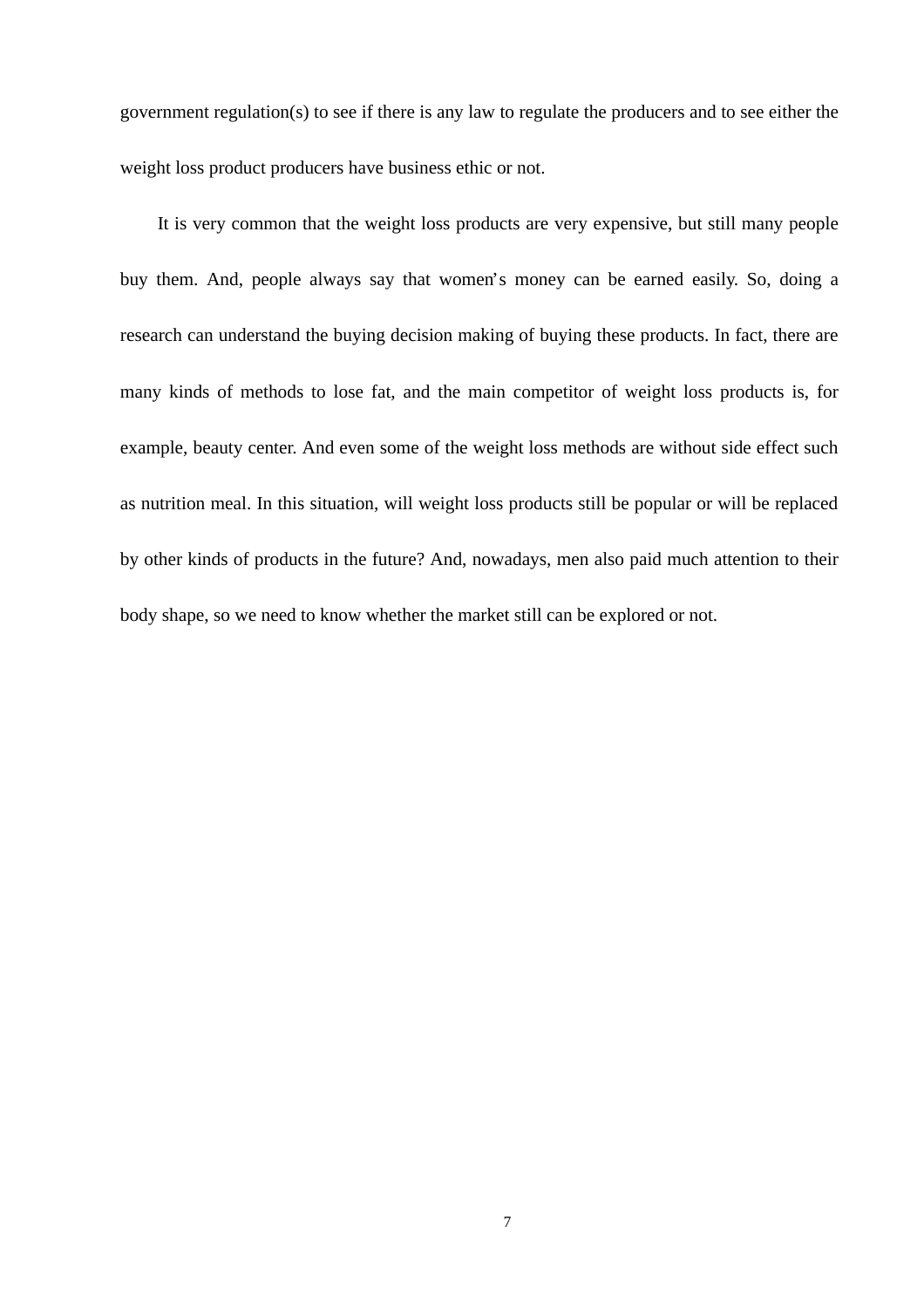# **Research objectives**

 In this project, the research objectives are to understand the consumer behavior of buying weight loss products and we especially need to know consumer knowledge, attitude and value. Finding out the social responsibility and business ethic of producing and promoting weight loss products is another objective. It is important to understand what promotion strategies are used by weight loss product producers. Finally, it is to understand what is the market trend of these products in the future.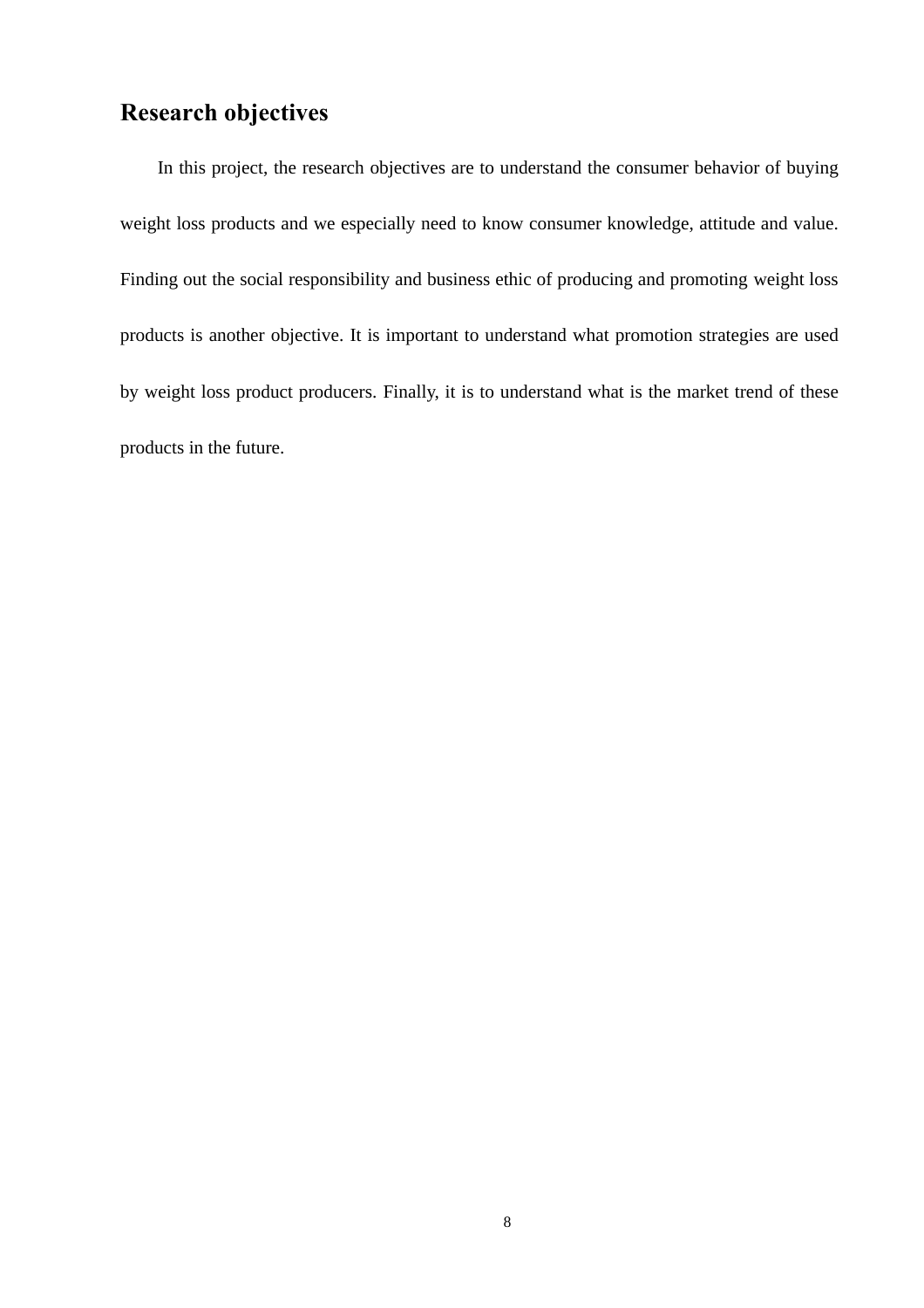# *Chapter 2*

# *Literature Review*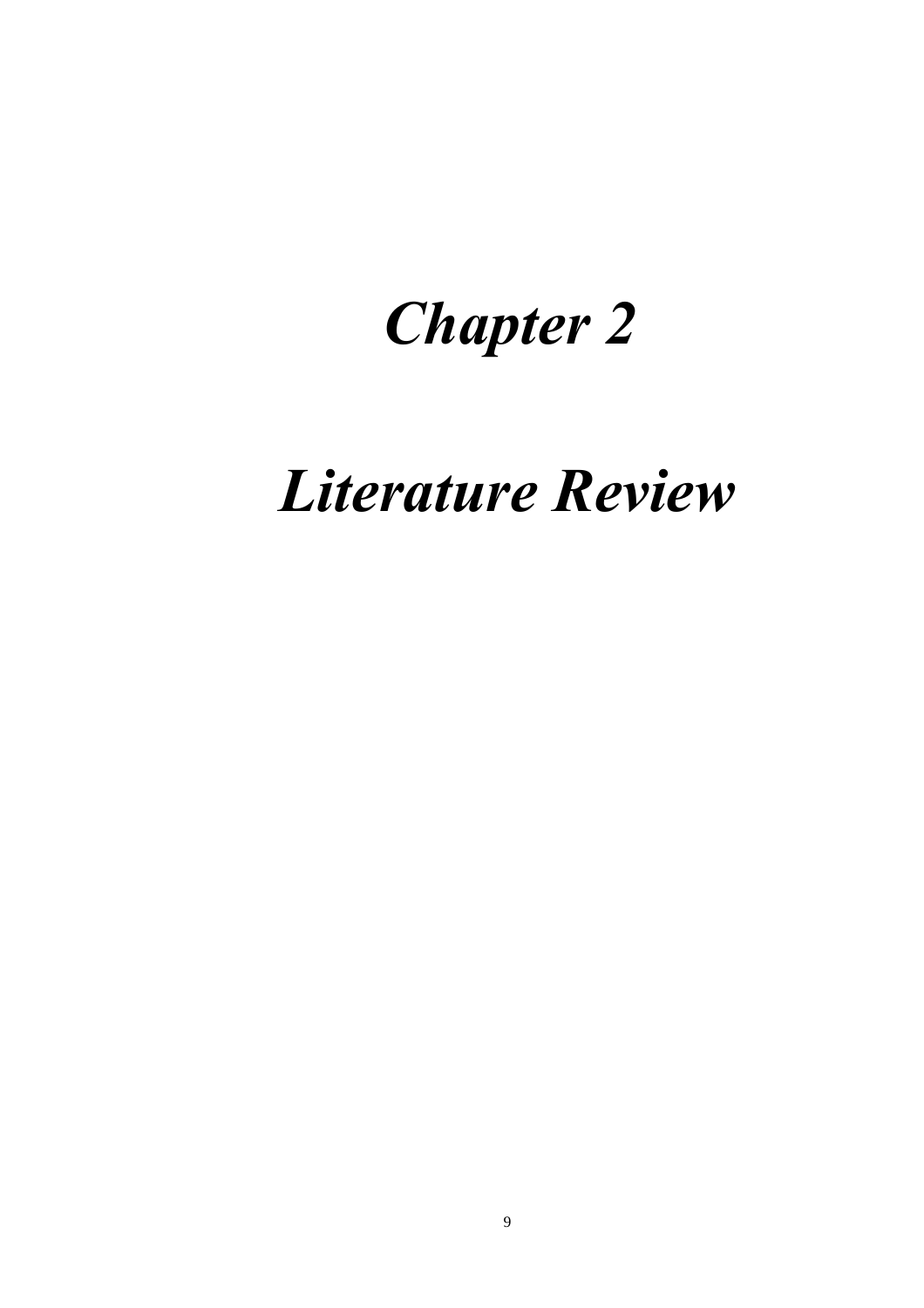# **The trend of slimming**

 When the modern struggle against fat, women therefore have been much more aware of their body shape than before. This trend has been pervasive and cuts so deeply into many people's lives. (Stearns, 1997). "They need to stay thin, or at least to desire to become thin" (Stearns, 1997). It is a new standard of beauty and morality. So, a huge commercial literature and products line are designed in order to aid the women who want to be slim. All over the world, women like to take weight loss products and other kinds of weight loss methods in order to stay thin and gain confidence, especially in those developed countries.

### **Weight Survey in Hong Kong**

 Women always feel unhappy with their weight. According to the survey from the Family Planning Association of Hong Kong (1993), the average weight of females is 118.9 lbs., and 77% of the females are within the weight range 100 to 129 lbs. However, 52 % of females are dissatisfied with their current weight. 45% feel they are over-weight, while 8% believe they are under-weight. Of those dissatisfied with their weight, 28% feel unhappy about it. When those who are dissatisfied with their weight, 61% have adopted some means to improve it. In order to improve their weight condition, 47% and 36 % of females choose dieting and doing more exercise respectively. Actually, many women are not over-weight, but they still think that it is a need for them to lose fat. It shows that losing fat becomes part of Hong Kong culture.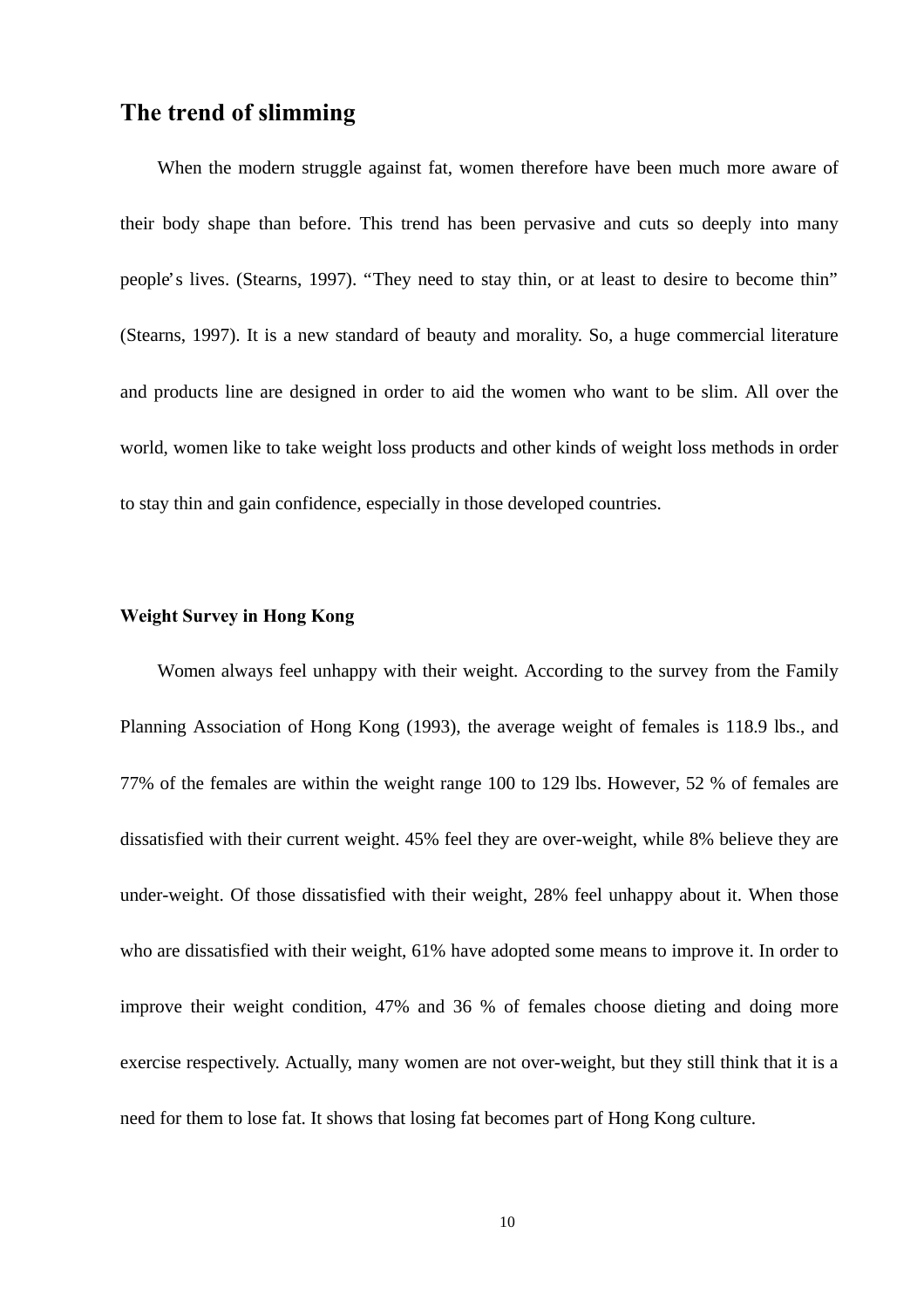### **The seriousness of losing fat**

 Dieting is commonly adopted when women lose fat. However, over-dieting can cause anorexia nervosa. In Hong Kong, about 10% of the population potentially have this kind of disease when most of them are women, their average age is only 25. It shows that young women are especially aware of their body shape (Apple Daily, 2000). When people have Anorexia Nervosa, their weights will be reduced up to about 25%. Some of them even died because of over dieting (Atkinson, 1994). It is a serious problem in many developed countries. Clearly, the concept of slimming is over-emphasized. In fact, when women want to lose fat, taking weight loss products is the best choice. By virtue of that they can eat anything as usual, they need not do exercise. It can match the needs of Hong Kong people.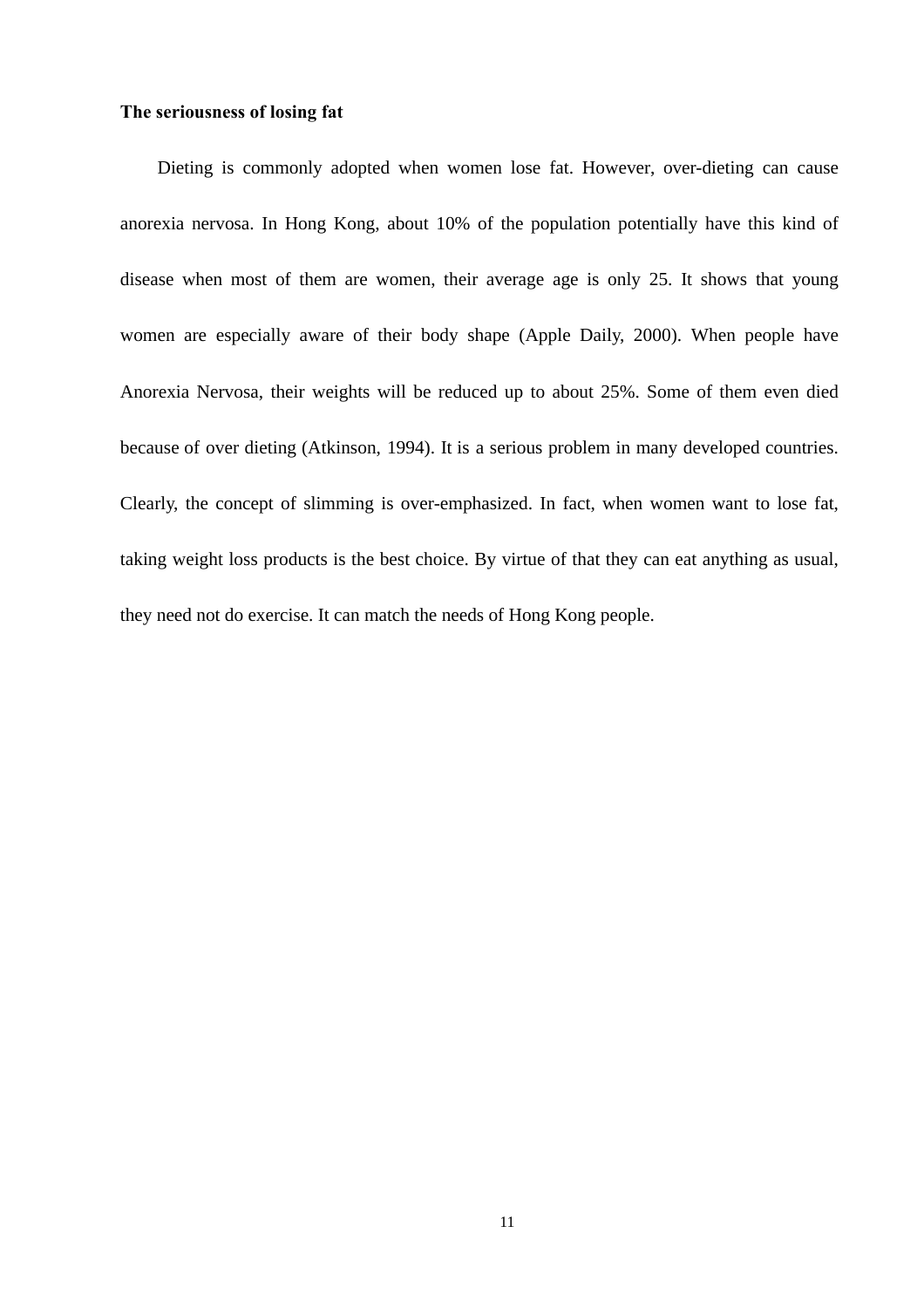# **Understanding Consumers**

 Losing weight has become a pressure to most women. According to Solomon (1999), women's physical appearance is a large part of her self-concept. Body image is very important to females. Women have their ideal of beauty, and the pressure of losing weight is continually reinforced both by advertising and by peers. A distorted body image has been linked to the rise of eating disorders, which are particularly prevalent among young women. Most of them are found in white, upper-middle class teenage and college-age women.

### **The traits of consumers**

 The target customers of weight loss products can be estimated as female and the age group is about 18-34 according to the above findings. The educational level of the target customers is high school graduate or above, and they are middle class or above. It is because professional/executive/traders and women from high-income groups are more likely to use drugs to improve their weight condition. The reasons are that they do not have much time to do exercise, and they have the ability to buy the drug pills (Family Planning Association of Hong Kong, 1993). In the psychographic dimension, these women perceive a strong link between self-esteem and appearance. And they are bombarded by images of thin, happy people.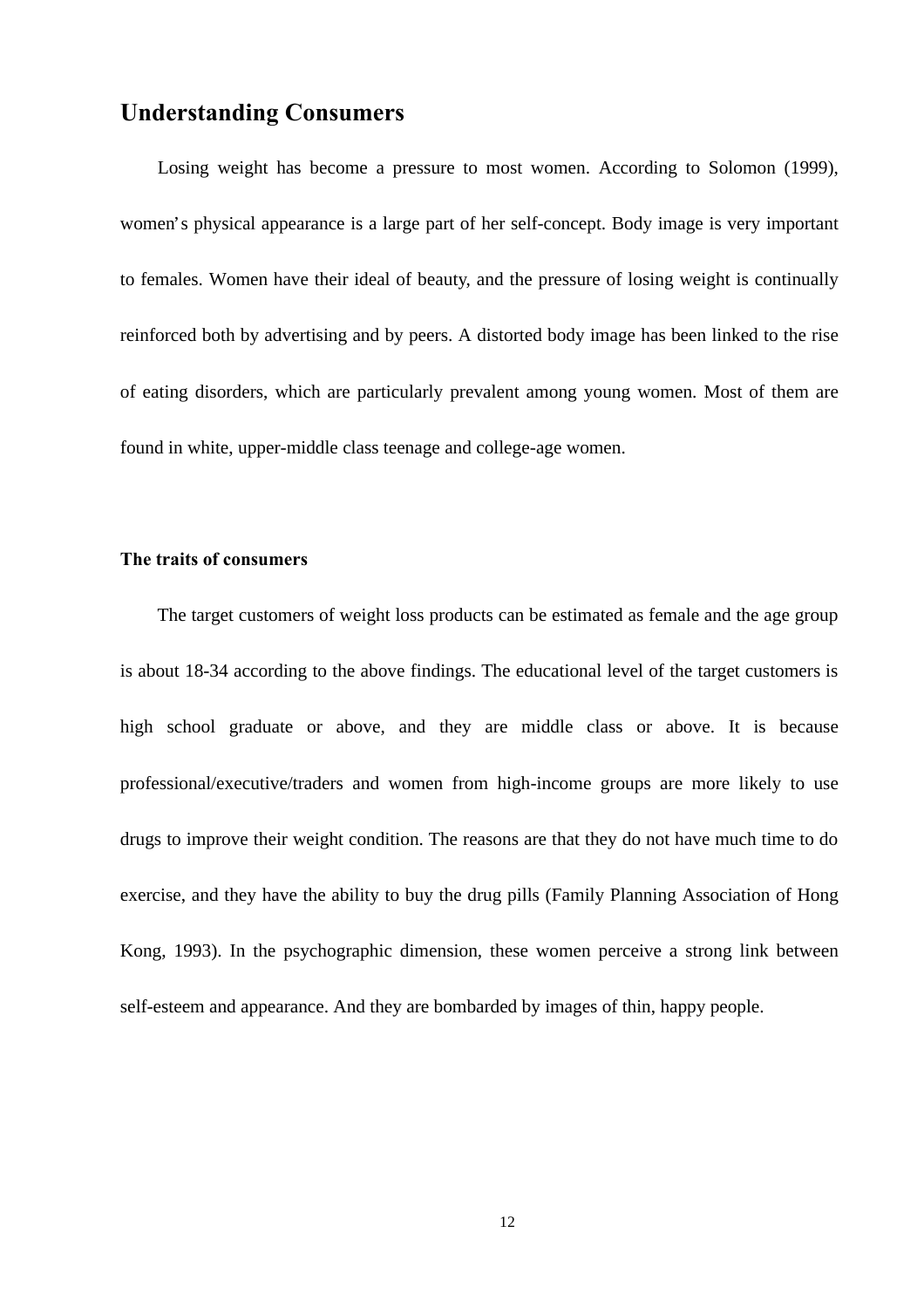### **Consumer behavior**

 It is difficult to know exactly how thin women want to be. However, people commonly hope that they can be as thin as a super star, this trend can be found in many developed countries such as Japan, Hong Kong and USA. According to Bigge (1982) and Bandura (1925), observational learning is one of the reasons why people learn from the super star. By virtue of that the super stars are with the traits which are beauty, ability, etc. So they will be the "model", and people will imitate them in order to be recognized by the others (Fong, 1994).

 When women feel dissatisfied with their weight/body shape, they will have the intention to lose weight. According to the survey by the Chinese University of Hong Kong, it found that half of the 342 interviewees (women, aged 18-55) have used weight loss products in the past two years, and one third of them spent about \$800 per month on weight loss products. But 67 % of them stopped using them within 1-2 months because they found that the products couldn't help them to loss weight. One fact must be pointed out, that is 60% of the interviewees believed that the products were without side effect. Most of them ignored the dangers of the products (Hong Kong Commercial News, 2000).

 From the survey, it can be seen that women are particularly vulnerable. They are willing to spend much in order to be more beautiful and confident, it is a social force and pressure. And they tend to believe is the advertisement contents. When women feel that they are fat, they will think it is very urgent to improve it. Women also have curiosities to try weight loss products in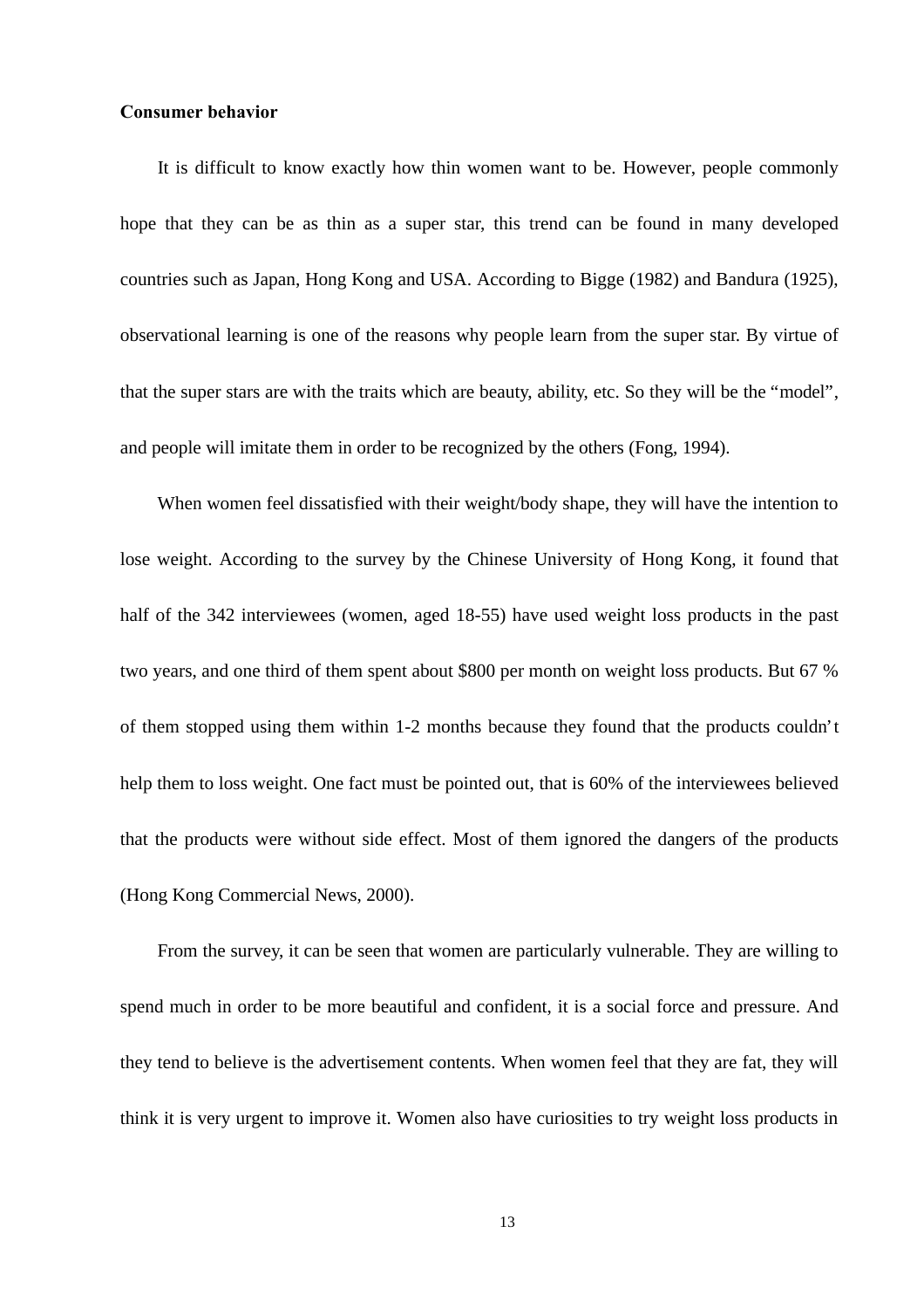order to know whether the products can really help lose fat or not. They believe that if they do not try it, they have never known the benefit.

 Doing exercise needs long term commitment, so the weight loss products may be the best ways to help women losing weight within a short period but without doing exercise and dieting. In Hong Kong, people are always very busy with their work. Recently, 1,322 office workers were interviewed. The survey discovered that 40 per cent of them did not do exercise at all, and more than 45 per cent of people rather to spend more than three hours per week sitting in front of the television or the computer (Sing Tao Group, 2000). So, weight loss products play a significant role when people are less willing to do exercise. People can lose fat or weight easily after taking the products, it is without dieting and spending time on doing exercise.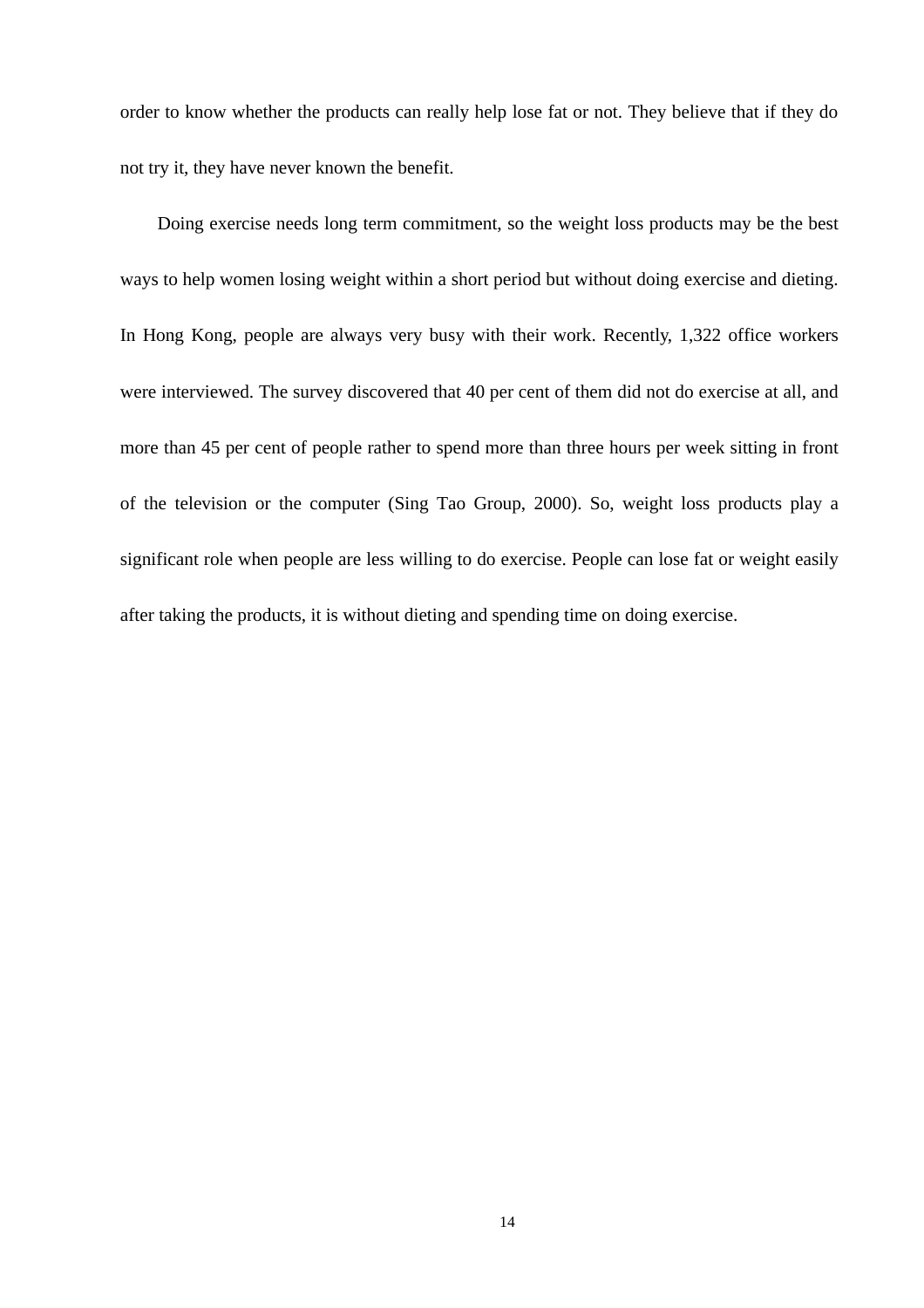## **Understanding the promotion strategies of weight loss products**

 The market researchers and advertising firms have used their special skills to educate people about healthy behavior. It is why there are many kinds of weight loss products and many businesses are successful. During the 1980s, the social marketing approach to health education has made an important contribution to the promotion strategies (Unicef, 1990). And, the marketers use a good promotion strategy in their advertising, they always emphasize that their products are tested. And they ask specialists to prove that their products are reliable and useful. "Consumers are often influenced by experts who are assumed to be able to evaluate products in an objective, informed way" (Solomon, 1999).

 Another strategy is to ask the celebrities (or super starts) to promote their products. Women then will think that they can be as thin as the super star if they use the products. Another strategy for selling these products is, attractiveness and confidence can be achieved after taking the products. It is very important, all women agree the phrase "it is better to be beautiful", not only the outlook, if their body shapes are thin enough, they will think that "a waist that a man can close his hand around" (New York Times, 1999). Women think that "a beautiful woman is not just admired, she is idealized, lusted after and envied" (New York Times, 1999). In fact, those unattractive women are easily discriminated or laughed at. In order to gain the confidence and attraction, some women tend to buy and use weight loss products.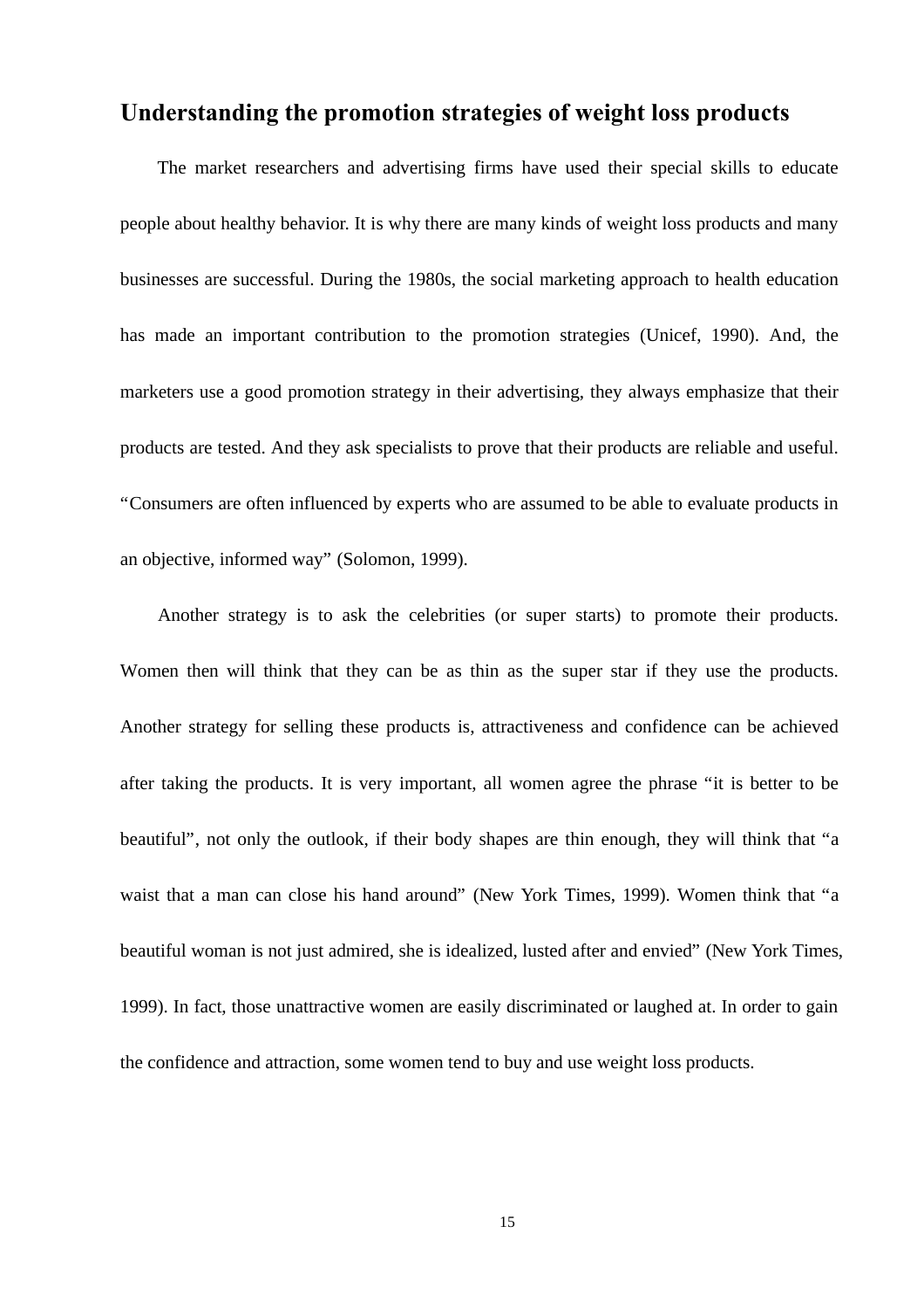## **Understanding the competitors**

 In Hong Kong, besides weight loss products, many beauty centers also provide weight loss service. They use special machines to help burning fat, or use body massage and "weight loss creams" to help losing fat. At the same time, they provide full set of service for customers. It seems that women are more willing to consume in beauty centers rather than taking weight diet pills. However, weight loss products are still very popular because of the cheaper price. Another issue is that when people consume in beauty center, it takes much time. In the mean time, the weight loss ways that are adopted by the beauty center are more risky than taking weight loss products. First of all, the service providers always ask customers to pay much at the first time. When customers find that the course is not suitable for them, they cannot claim back the money. Sometimes, the customers charge the beauty center because the customers get hurt from the unsuitable course, and some beauty consultants are not professional enough to help people losing fat (Apple Daily, 2000).

 Compare with these two kinds of weight loss methods, weight loss products are much more popular than beauty centers because of less consumption fee and less risk. However, the beauty centers still can survive because customers can get advises from beauty consultants. Also, many rich women are willing to pay much, what they want to get is the excellent service. So, many beauty centers with good reputation still have many customers, it is a kind of brand loyalty.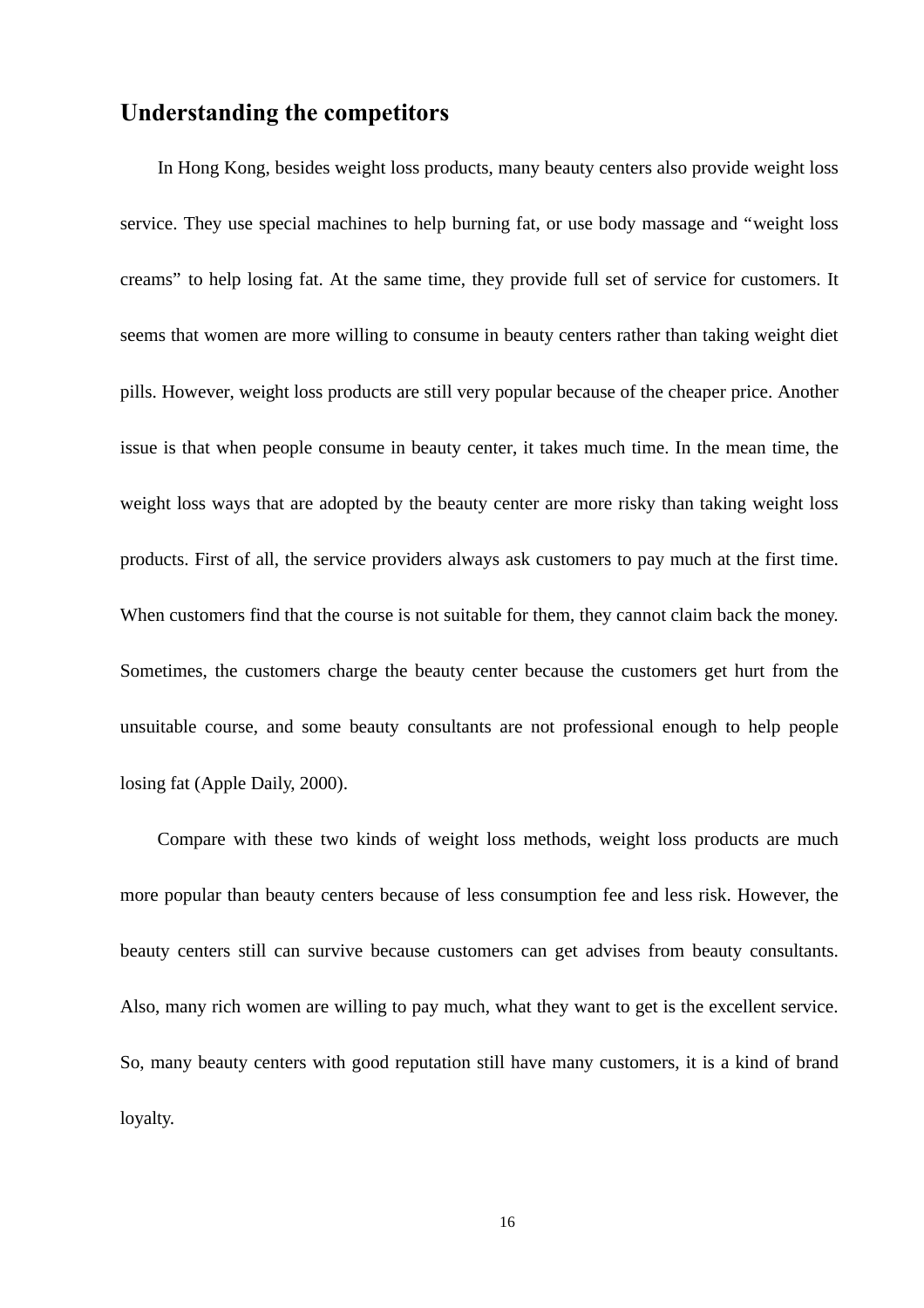# **Understanding the benefits of weight loss products**

 The Consumer Council (Sing Pao, 2000) pointed out that most of the contents of weight loss product advertisements were not real although the weight control product producers always say that their products can really help lose fat. A weight loss product is made by pepper and chili, the producer said that the ingredients could help burn fat. It seems that it is very scientific, so the product is very popular. However, eating too much pepper and chili can never lead to losing weight, it only leads to ill health. And people may suffer nervous disorders when taking this kind of product. Such diets could have serious health effects like causing stomach ulcers, anaemia and menstrual difficulties (SCMP, 1999). In the above case, it clearly states that that weight loss products cannot really help us to lose weight. On the contrary, it may have serious effects on us if it is not used properly.

### **The unreal pharmaceutical value of the weight loss products**

 The goals of slimming are not only for beauty, fatness can cause heart disease, hypertension and diabetics. In order to be healthier, people are always encouraged to lose fat if they are over weight. Therefore, recently, many weight loss products always emphasize the function of speeding up the excretion of body waste, harmful substances and excess fluid in order to clear pimples. So, it attracts the people who especially want to improve their skin. However, the Consumer Council in Hong Kong has tested 10 products which emphasize that they have the above medical or health benefits. It was found that some product ingredients are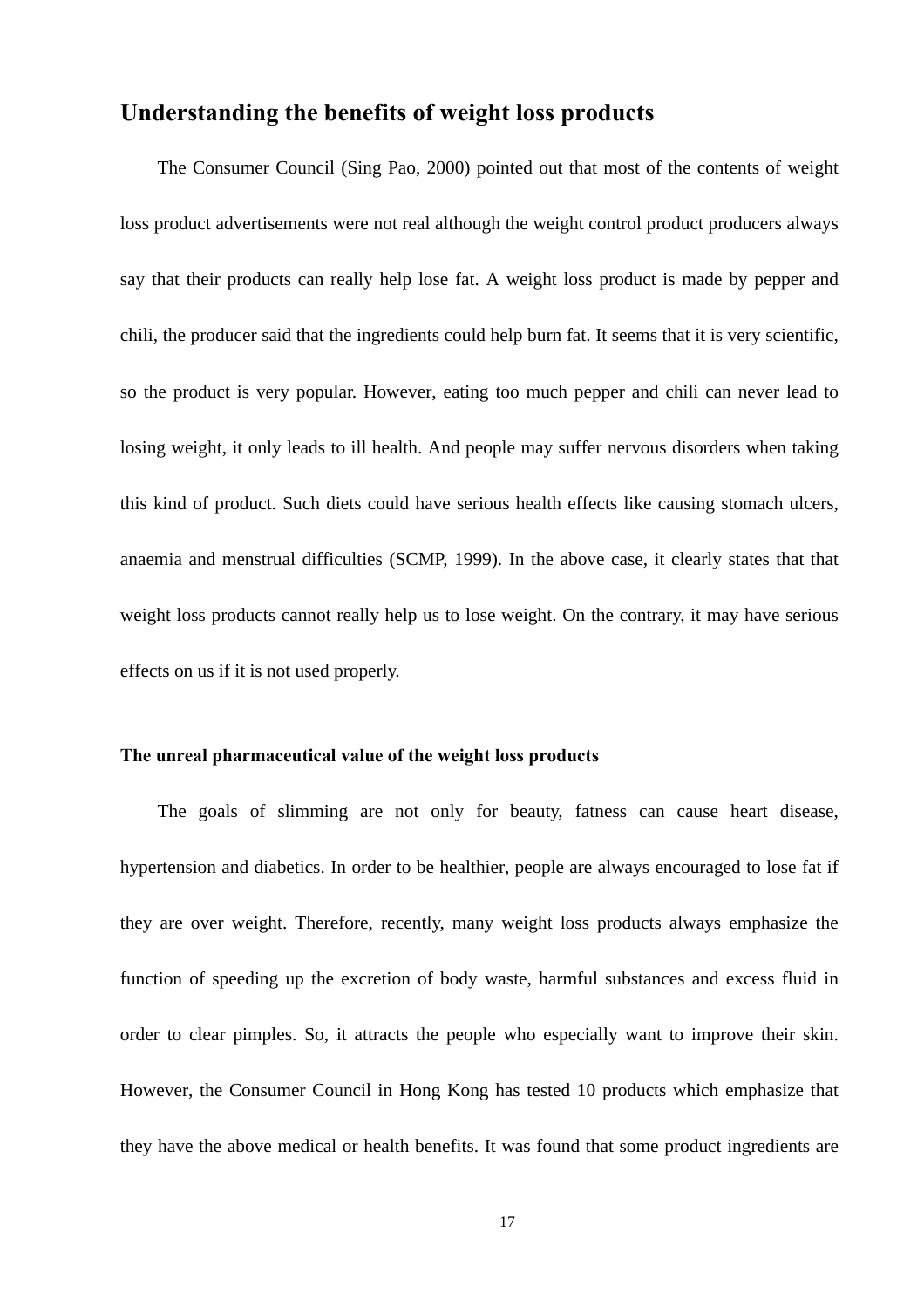without the above medical benefits. Some producers even said that their products could cure the hypertension, diabetes mellitus, etc. Definitely, it is not real. And, the Consumer Council received 293 complaints about the health food (Sing Pao, 2000). In USA, also, there is a popular weight loss product producer —CONCORD, Calif. They pointed out that they are "all-natural products". However, the Inter-Health Nutraceuticals Inc., found that the active ingredient of the product is ineffective (Chain Drug Review, 1999).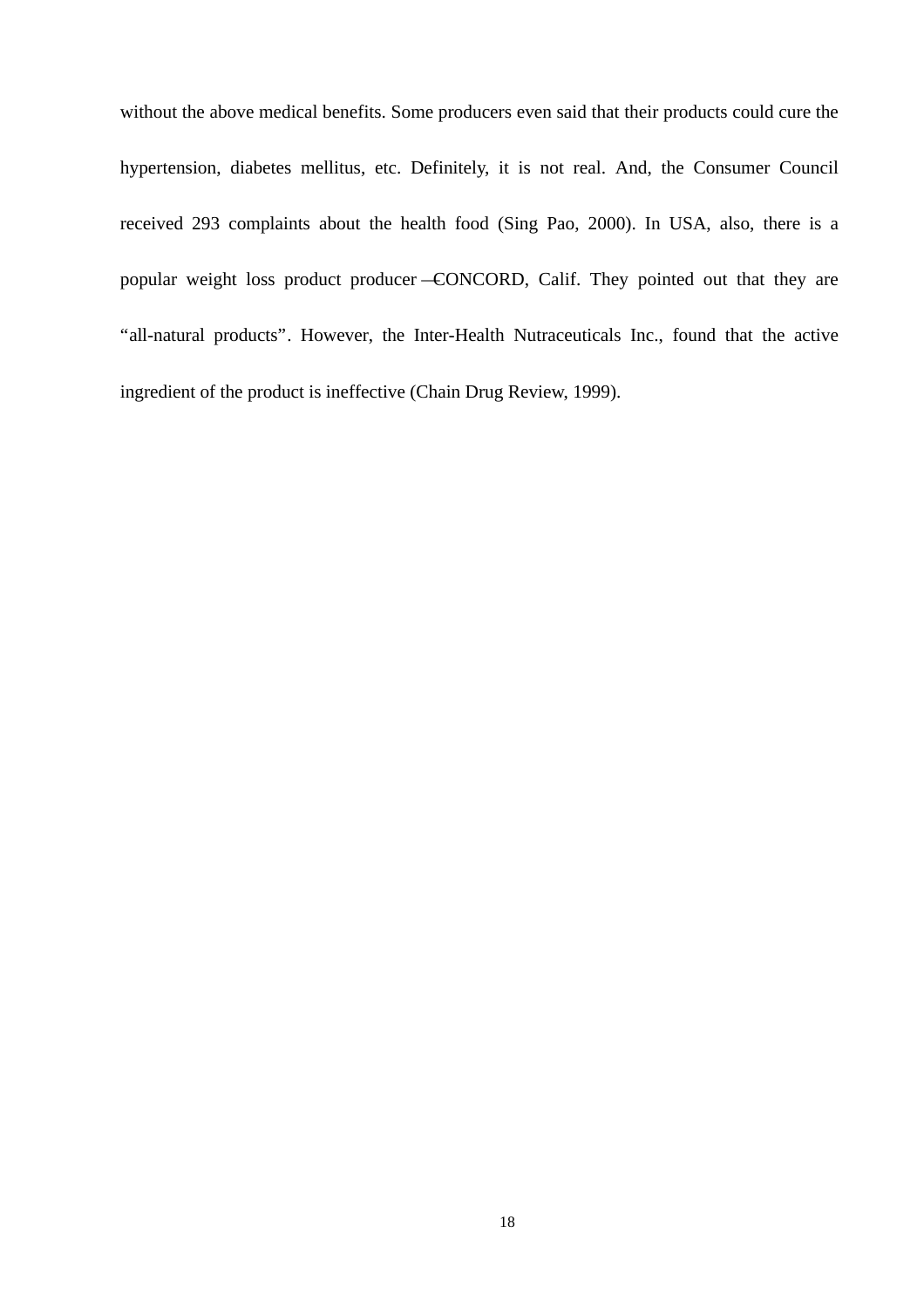### **Understanding the Government Regulation**

 The above findings suggest that there is a need for the government to regulate weight loss products. In fact, the government has laws to regulate drugs. However, the diet pills are not monitored. According to Scarlett, (SCMP, 1999) President of the Practicing Pharmacists Association, "the sale of diet pills was largely unmonitored because many were marketed as **health products**." Under the Pharmacy and Poisons Ordinance, only drugs need to be registered with the Department of Health, leaving health food unmonitored. So, there is a need for the government to call for new laws to monitor the sale of diet pills.

 The weight loss product marketers are trying to avoid the monitoring. In Hong Kong, up to now, there is only one diet pill approved by the Department of Health. But the pills are sold as a prescription drug only. An expert has warned that taking the pills will face embarrassing side effects (SCMP, 1999). Clearly, people will rarely choose this weight loss pill. They rather choose other kinds of weight loss products (or health products) which are without embarrassing side effects. Another important reason is that other weight loss products can be bought anywhere.

#### **USA Government regulation in monitoring weight loss products**

 In USA, there are several laws of weight loss products to protect customers. According to Federal Food and Drug Act (1906), it prohibits adulteration and misbranding of foods and drugs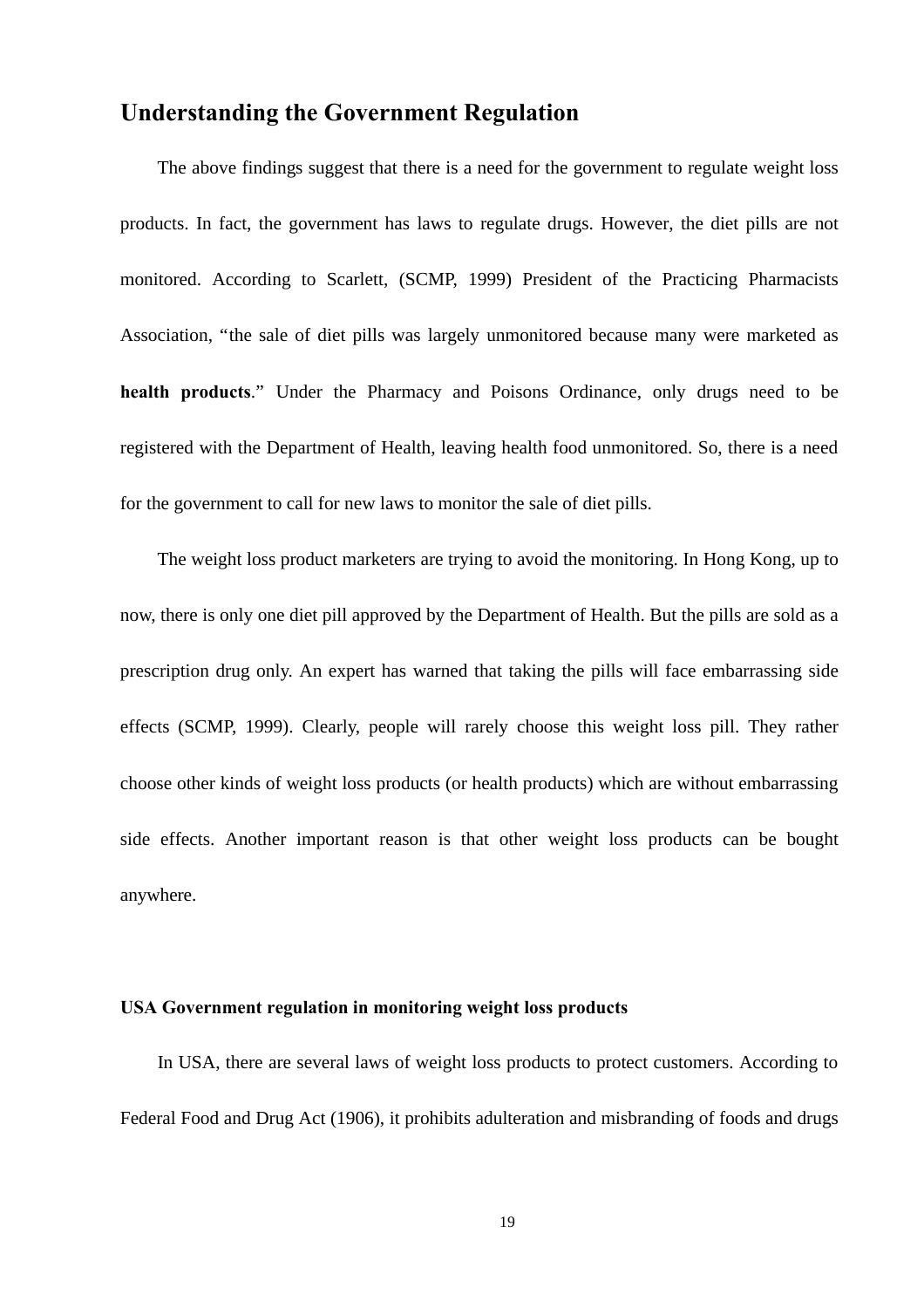involved in interstate commerce, and it is strengthened by the Food, Drug, and Cometic Act (1938) and the Kefauver Harris Drug Amendment of 1962 (Boone, 1996). Recently, the FDA also issued a health warning about a weight loss product that was marketed as a natural remedy but which the agency said was an "unapproved new drug" (Dataline Washington, 1999). In comparison, Hong Kong does not have such laws, Hong Kong government should therefore learn from the other countries in order to protect the customers.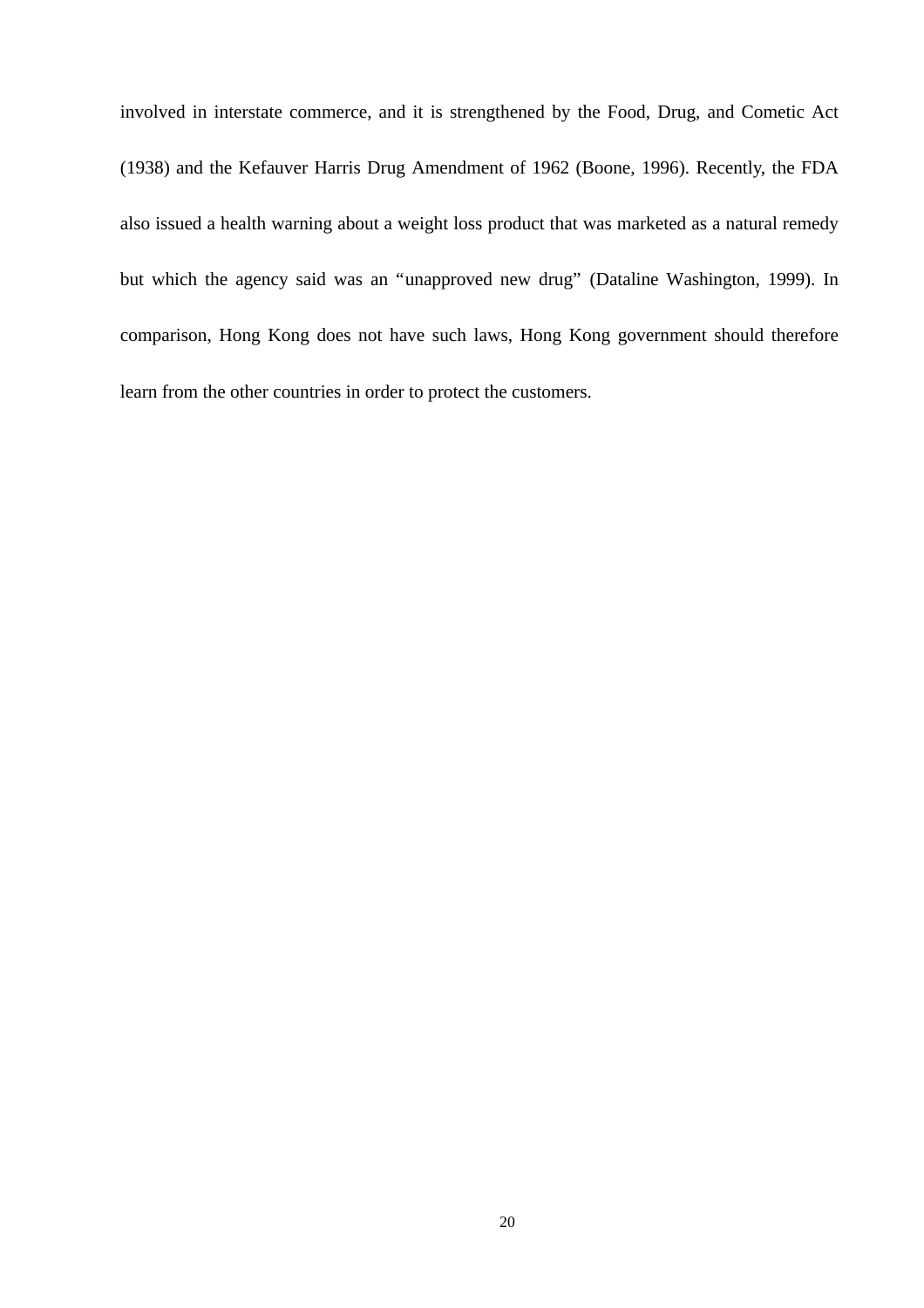### **Summary**

 From the above secondary data, we still cannot know what exactly consumer behavior of buying weight loss product is. A slim body shape is the common ideal for every woman. However, we still do not know when they will stop losing fat. If the height of a person is 150cm, she may think that 100 ponds are thin enough. But some may think that 90 ponds will be better. And some women think that too thin is no good at all. If the price of the weight loss products is decreased, will women buy it even they do not have the intention to lose fat?

 Recently, the economy of Hong Kong is not good. However, weight loss products are always set for a high price. Will women still be willing to buy the products? Will they choose dieting instead of taking weight loss products? Because of the bad economy, can weight loss products still survive? Recently, it is easy to see that the weight loss products are on sale. The price of weight loss products is even cut half. However, do women have confidence to buy the product which is in a low price? In people's mind, the price of a product has been linked to the quality of the product.

 Furthermore, although people commonly know that weight loss products are with many side effects and the medical benefits of the products are not real at all, people still buy much. Even some products are with excellent sale, people buy them again and again. Is that because the products really help losing fat or just psychosomatic complaint (network) only? The weight loss products are mainly made in Japan, China and USA. When they enter Hong Kong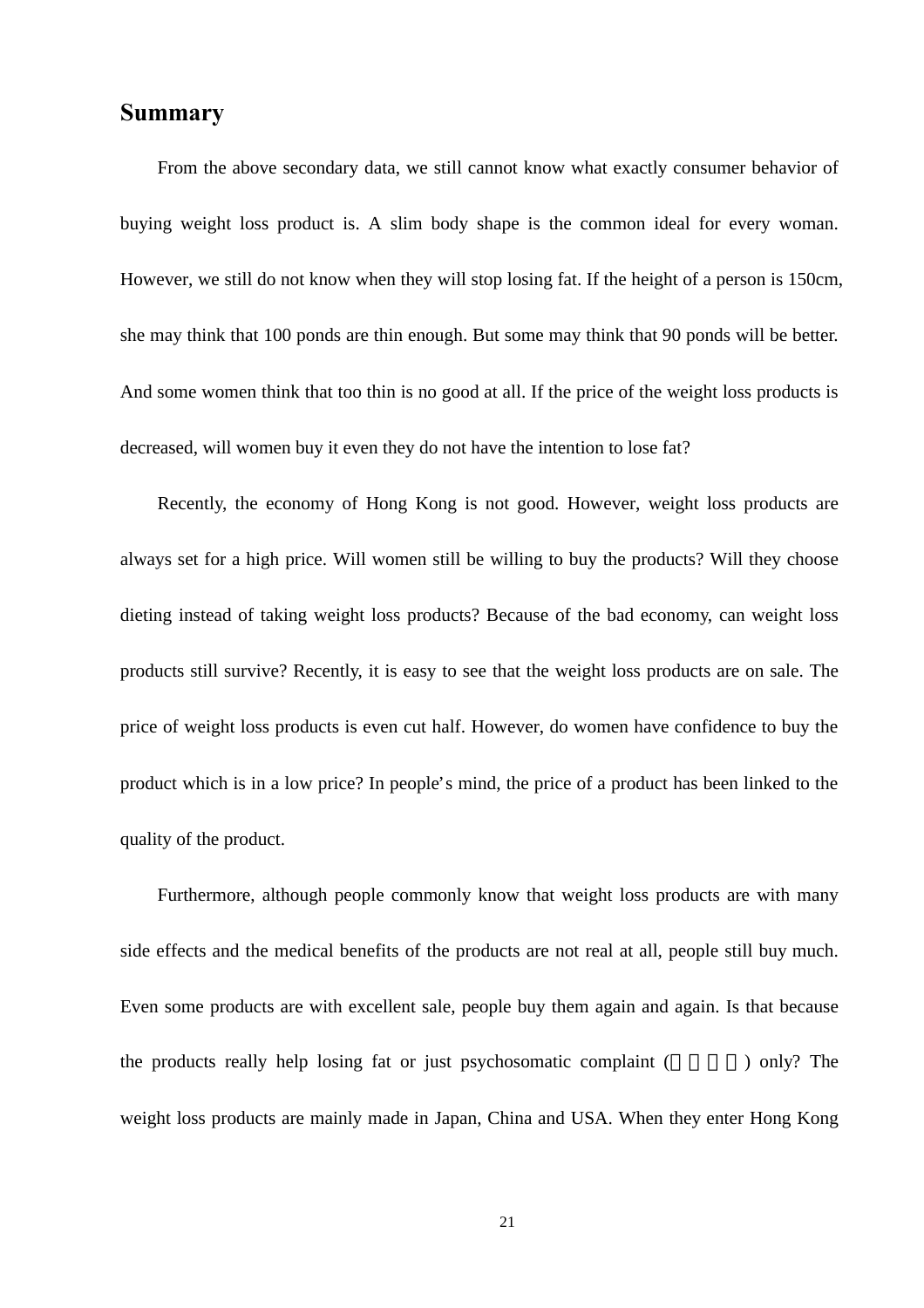market, they use different kinds of promotion strategy. So, their advertisements should be understood deeply in order to know why some of their products have good sale. Recognizing what factor(s) cause their products successful (or failure) is an important issue in this study. Is that the advertising or the product effectiveness?

 Some weight loss products can help women lose fat and gain confidence, some cannot. Some products have side effect, others do not. In this situation, is that the producers have aid to the society or they just bring some trouble to the society? When they are marketed as "health food", the producers should have the social responsibility to improve users' health. Therefore, it is a need to understand whether they have business ethics or not.

 Government regulations are also very important. However, as mentioned before, the law in Hong Kong is not well developed to protect the customers. Does it mean weight loss product producers can do unethical things because of the imperfect law? In fact, cigarette is harmful to health and the packages of the product have been needed to add a government warning for a long time. So, the government also can add a warning in the package of weight loss product. Just like USA, the warning "unapproved new drug" is required to add in.

 Now, males also pay much attention on their body shape. And the rate of male getting Anorexia nervosa is increasing (Apple Daily, 2000). It is a signal for the marketers that weight loss products (for men) is a potential market. It is a must to understand this trend and know whether it should have male weight loss products or not. At the same time, after pregnancy,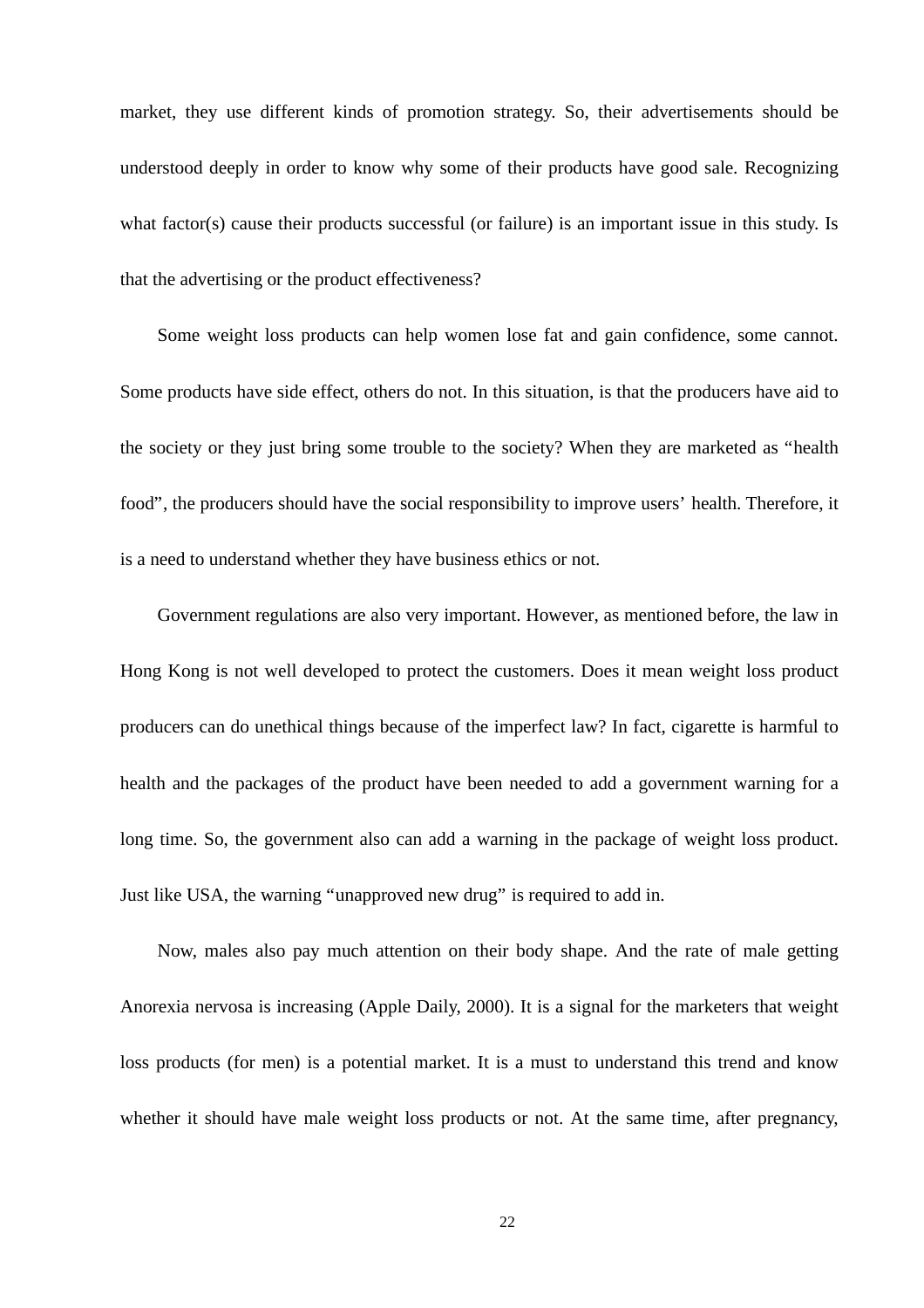women will be much fatter than before. Women always worry about this. In many beauty centers, they have courses for women who have given birth. However, it is still not popular for the weight loss products which for those women use. This research will help predicting the market trend.

 All the above points should be found in the primary data. And this study can let us know more about this market. As the weight loss products are very popular now, even it becomes part of women's life. Knowing more about this market and consumer behavior can definitely learn much.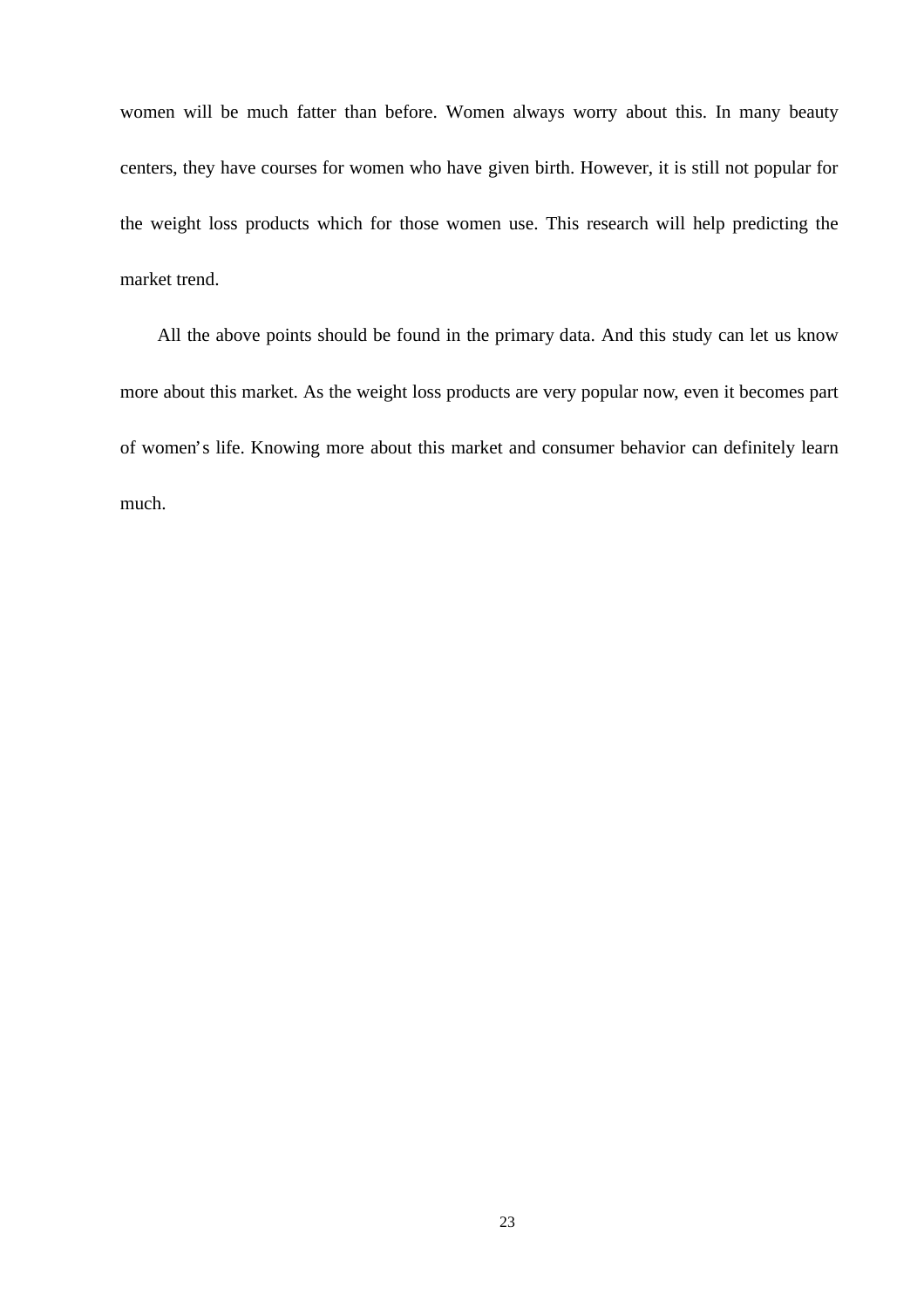# *Chapter 3*

# *Theory Construction*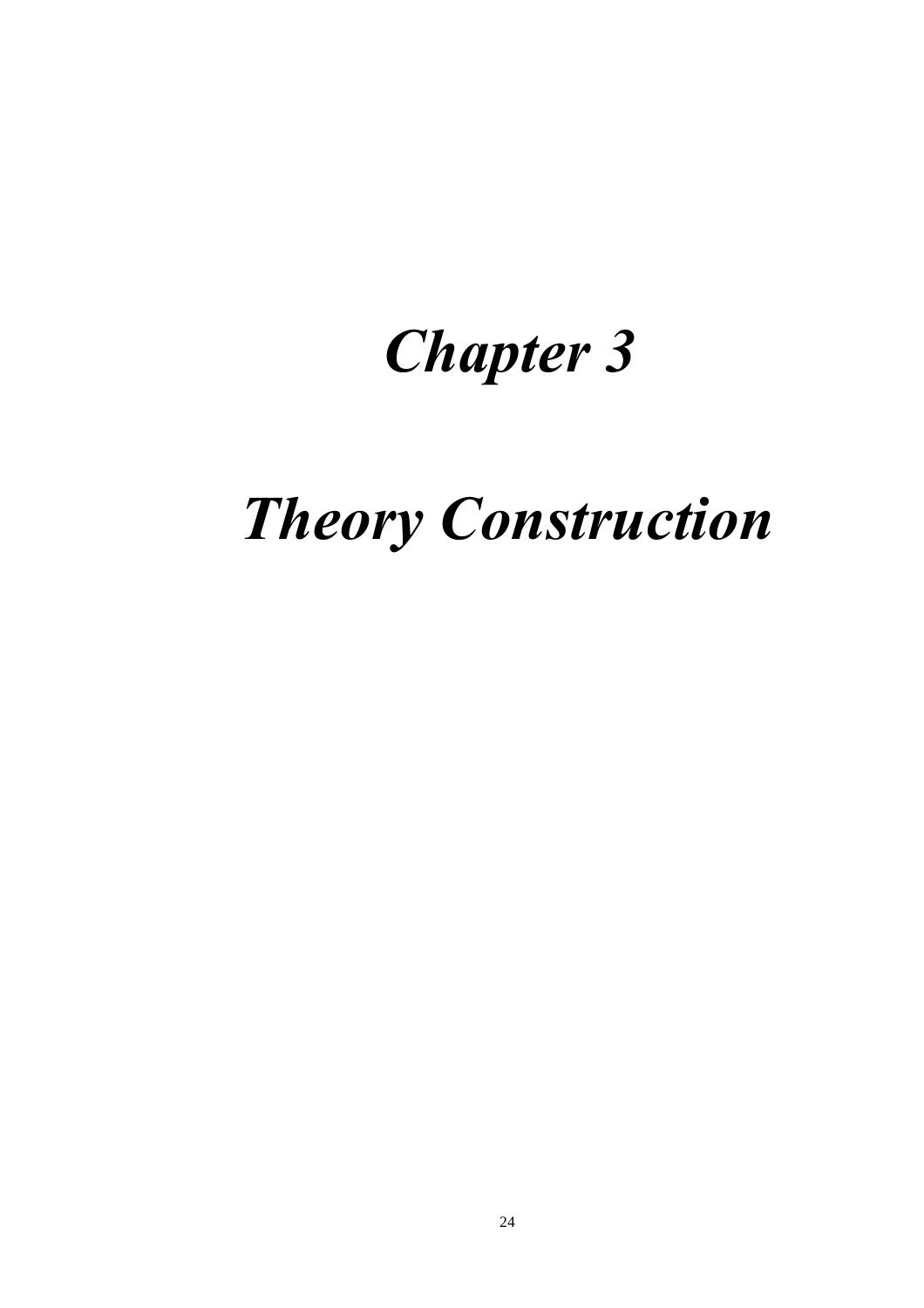### **Body Mass Index (BMI)**

 Body Mass Index (BMI) is a very important factor which can affect people' perceptions, attitudes and actual behavior. Therefore, the term "Body Mass Index" must be defined first before going to the part of measure and analysis. BMI is used to test whether people are thin, standard or fat. BMI is a common formula to calculate people's body figure all over the world. Interviewees' current weight will not be measured in here. It is because weight cannot exactly show how is the body figure of a person. People's body figure is affected by their height at the same time. Using BMI can indicate how is the body figure of a person.

The formula is as follow:

### **BMI = Weight (Kg) / Height (M) / Height (M)**

 The standard BMI of Male and female should be 19 to 24 and 20 to 25 respectively, However, some experts pointed out that Asian women should be 19 to 23, but not 24.

 For example, Hong Kong famous actress, Kwok Ho Ying, her weight and height are 44Kg and 1.675 M respectively. Applying to the formula, her BMI is only 15.68. Therefore, she is under weight.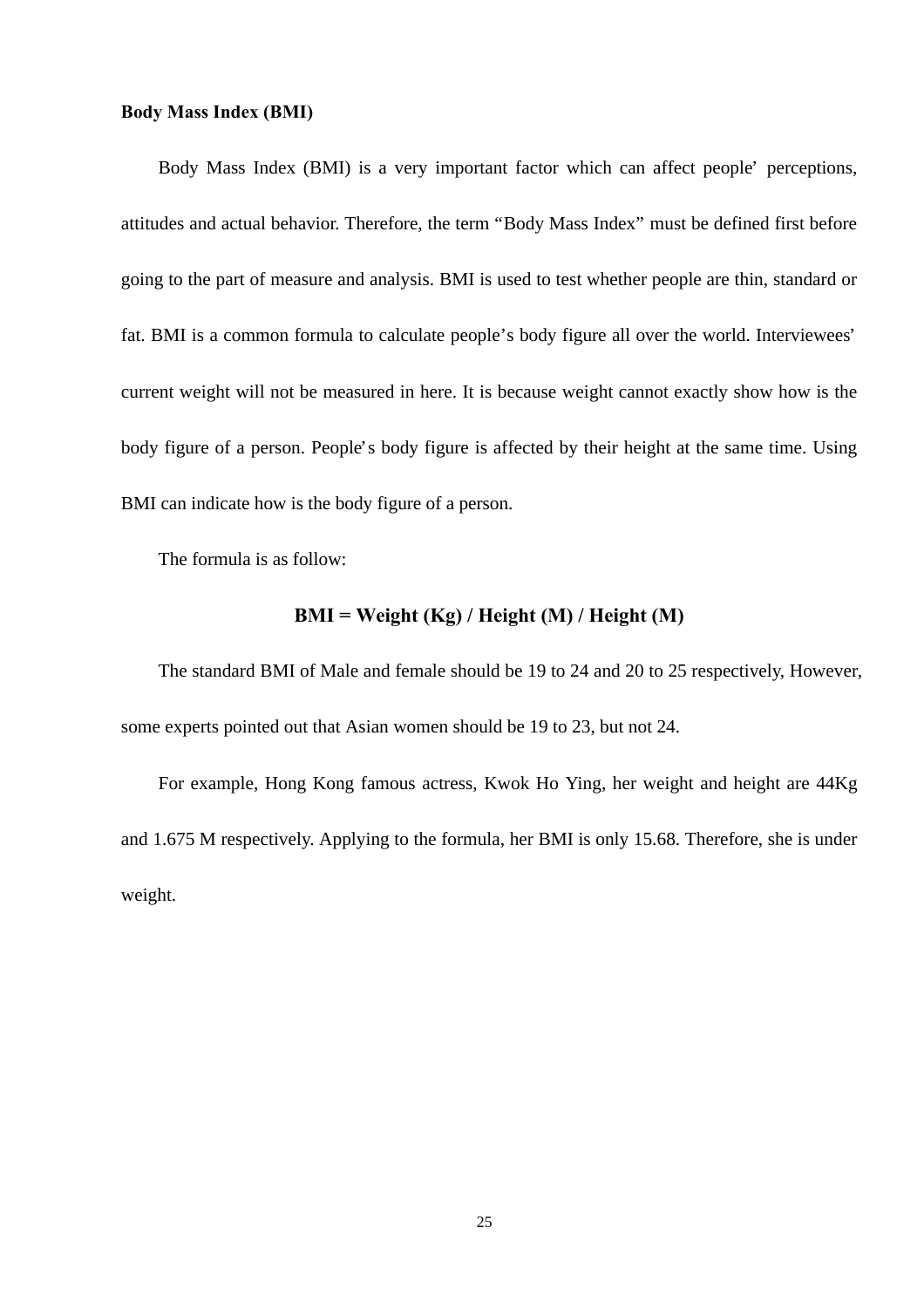# **Perception of weight issue (Independent Variables)**

 In the questionnaire, interviewers (both female and male) will be asked the perception of weight. That is, a height is given and respondents will be required to make a judgement of standard weight based on the given height. The calculation of the standard weight is based on the calculation of Body Mass Index. Female will be asked if a woman is 155CM, what is the ideal standard weight then. If their answers are 97 ponds or below, they will be defined as Unrealistic Perception (too thin), 98-119 ponds will be defined as Reasonable Perception (standard weight), 121 or above is Optimistic Perception (too fat).

 Males will be asked if a man is 165CM, what is the ideal standard weight then. If their answers are 120 ponds or below, they will be defined as Unrealistic Perception (too thin), 121-150 ponds will be defined as Reasonable Perception (standard weight), 151 or above will be defined as Optimistic perception C (too fat).

### **Gender**

 Males believe that having a healthy and muscular body figure is much more attractive. However, most females believe that slim body figures can show their attractiveness.

H1: Males have a more realistic perception of weight issue than females do.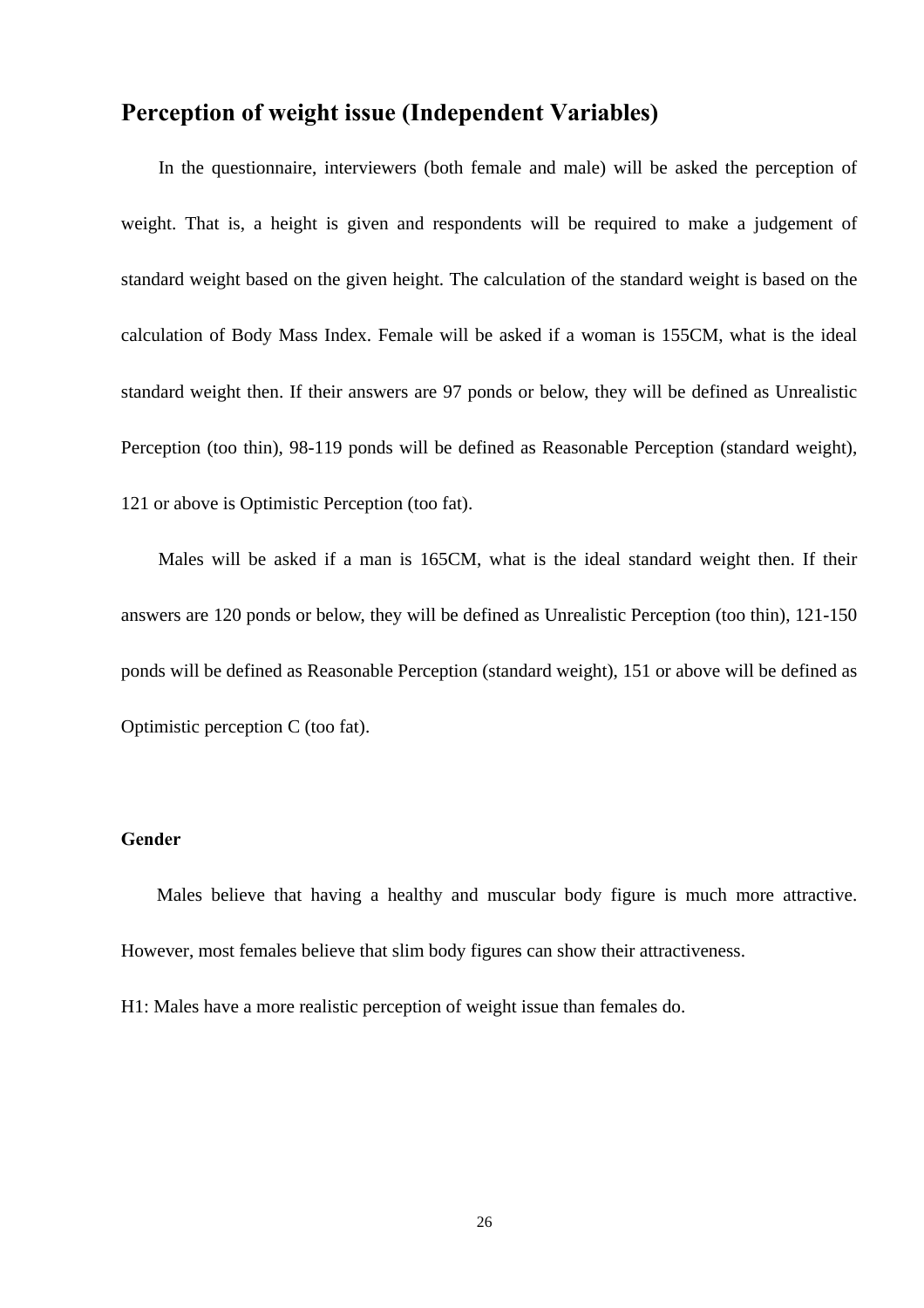Younger people (especially younger women) are easily affected by the other. When the society emphasizes that slim is beauty, younger people misunderstand that slim is good.

H2: Younger people have a more unrealistic perception of weight issue than older people do.

### **Body Mass Index**

 Under weight people trust that they have a standard weight, otherwise, they will gain fat. When the mass media emphasizes the concept "slim is beauty", they tend to believe that a slim body figure is a must.

H3: Under weight people have a more unrealistic perception of weight issue than heavy people do.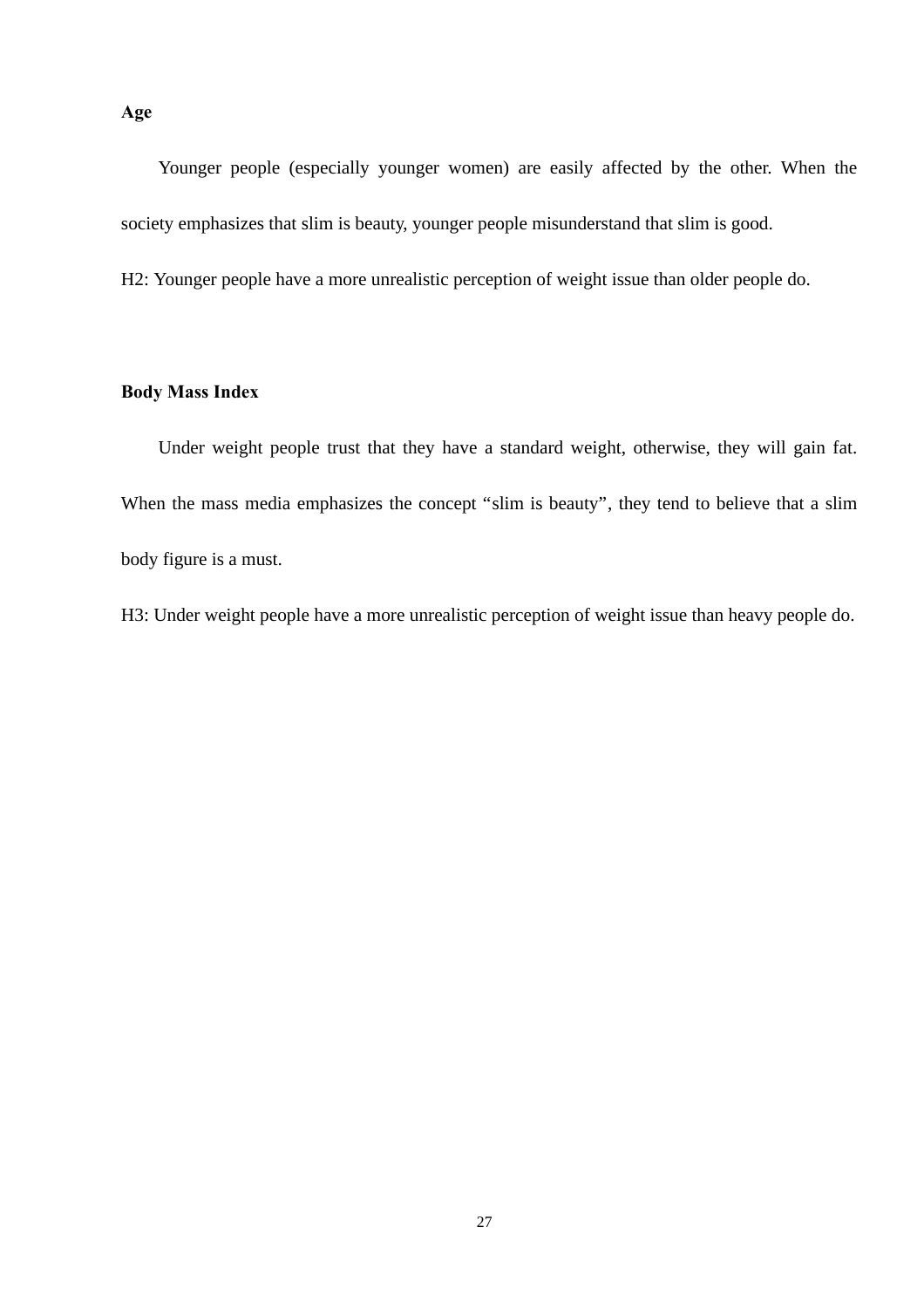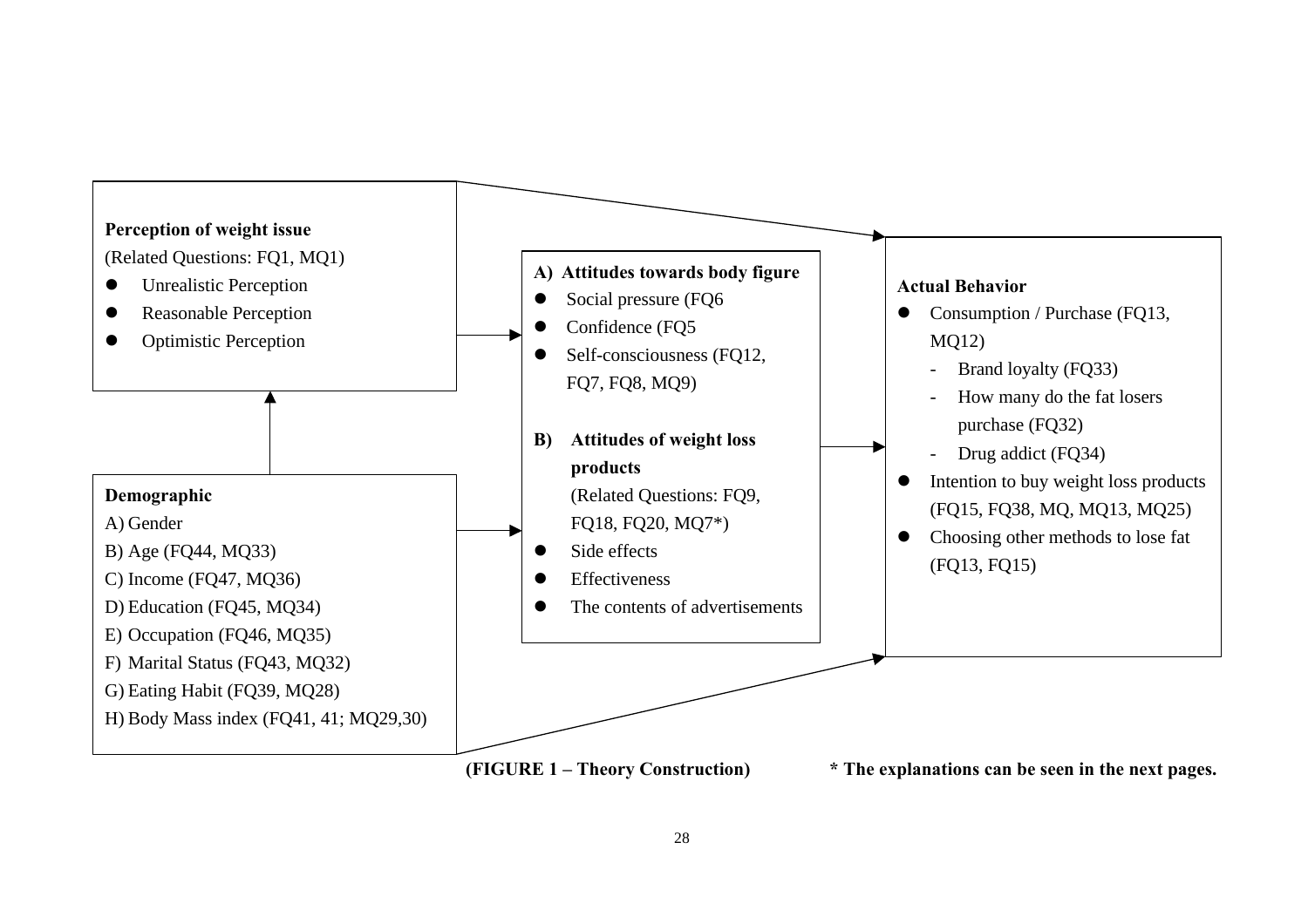# **Attitudes towards body figure (Independent Variables)**

 In the questionnaires, people will be asked their attitudes towards body figure. Some attitude statements will be given to the interviewees and they are required to tell whether they agree with the statements or not. The statements are to test people's self-consciousness, confidence and social pressure, etc.

### **Gender**

As suggested before, women always feel unhappy with their weight. However, most males do not mind whether they are fat or not because men's confidence is gained by having a high social status.

H4: Females think that a slim body figure is more important than males do.

### **Perception**

If a person has an unrealistic perception of weight issue, that means he or she does not know what is standard weight. He or she will then has a negative comment on their own body figure even he or she has a standard weight.

H5: People who have unreasonable perception of weight issue will have negative attitudes their own body figure than the people who have a reasonable perception.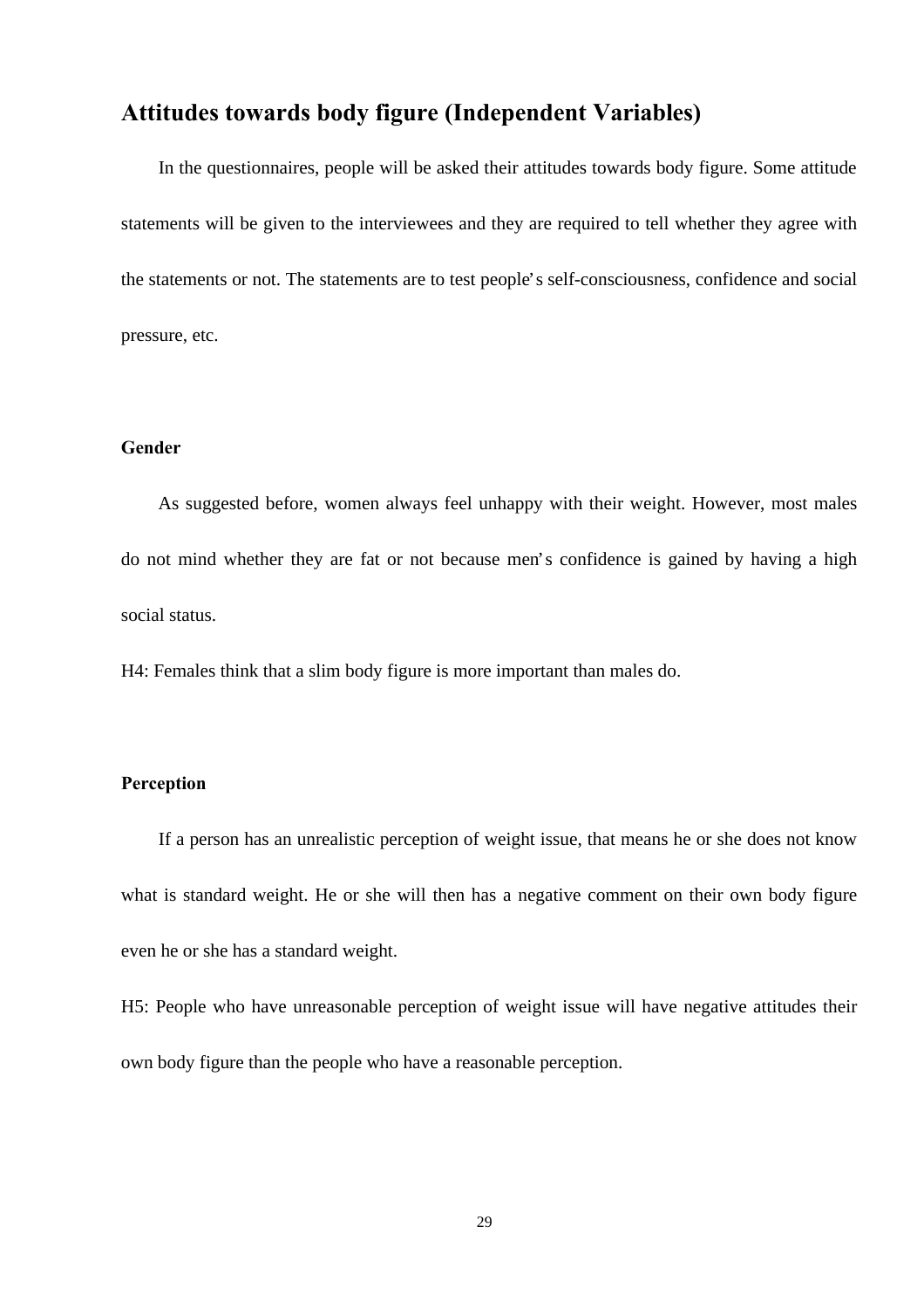### **Body Mass Index**

 Although many under weight people still are not satisfied with their body figure, they want to be thinner. However, over weight people will feel more "terrible" with their body figure and they will comment badly with their own body figure.

H6: Over weight people have negative attitudes of their body figure than under weight people do.

# **Attitudes towards weight loss products (Independent Variables)**

 A customer's overall evaluation of a product sometimes accounts for the bulk of his or her attitude. Therefore, interviewees will be asked their attitudes of weight loss products. There are three dimensions of this problem, they are side effects, effectiveness, the contents of advertisements.

### **Side effect**

 If a weight loss product has side effect, it can damage people's health. People want to be healthy, they are less willing to buy weight loss products if they think that all weight loss products are with side effects.

H7: If people trust that weight loss products are without side effect, they will buy more weight loss products than those who do not trust.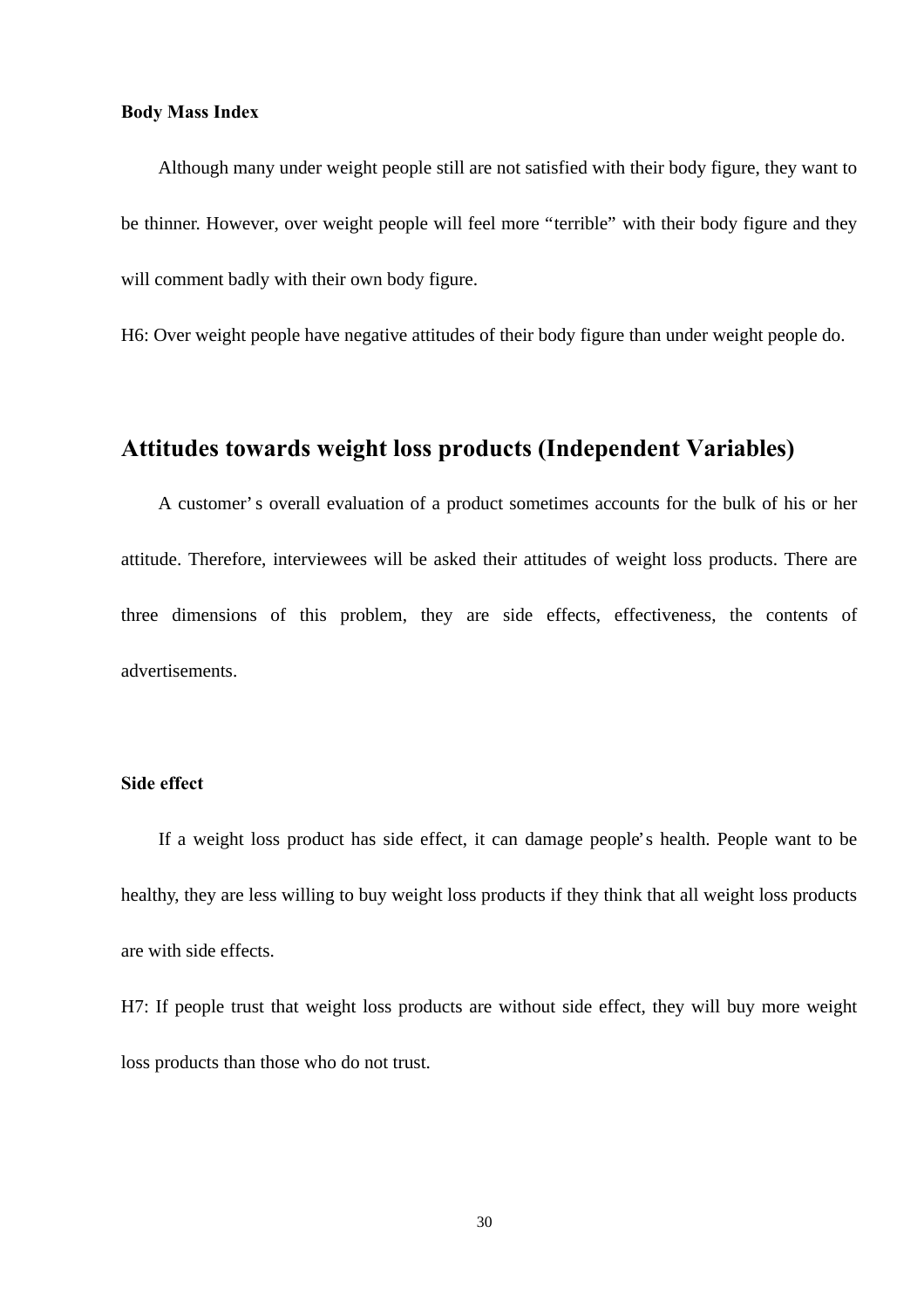### **Effectiveness**

 The main theme of buying weight loss products is to lose fat. Therefore, people are not willing to buy it if the product does not have a good weight loss benefit.

H8: If people have a positive attitude of weight loss benefit of weight loss product, they will buy more weight loss products than those who have a negative attitude.

### **The contents of advertisements (weight loss products)**

It is common that the advertisements of weight loss products are very attractive. However, most contents of these advertisements are true. As suggested before, the advertisers use different kinds of methods to make their products more attractive such as using celebrities, expert, etc. However, not all customers are vulnerable and they do not believe the advertisements at all. It implies that this kind of customers is less willing to buy weight loss products.

H9: If people trust that the contents of advertisements of weight loss products, they will buy more weight loss products than those who do not trust.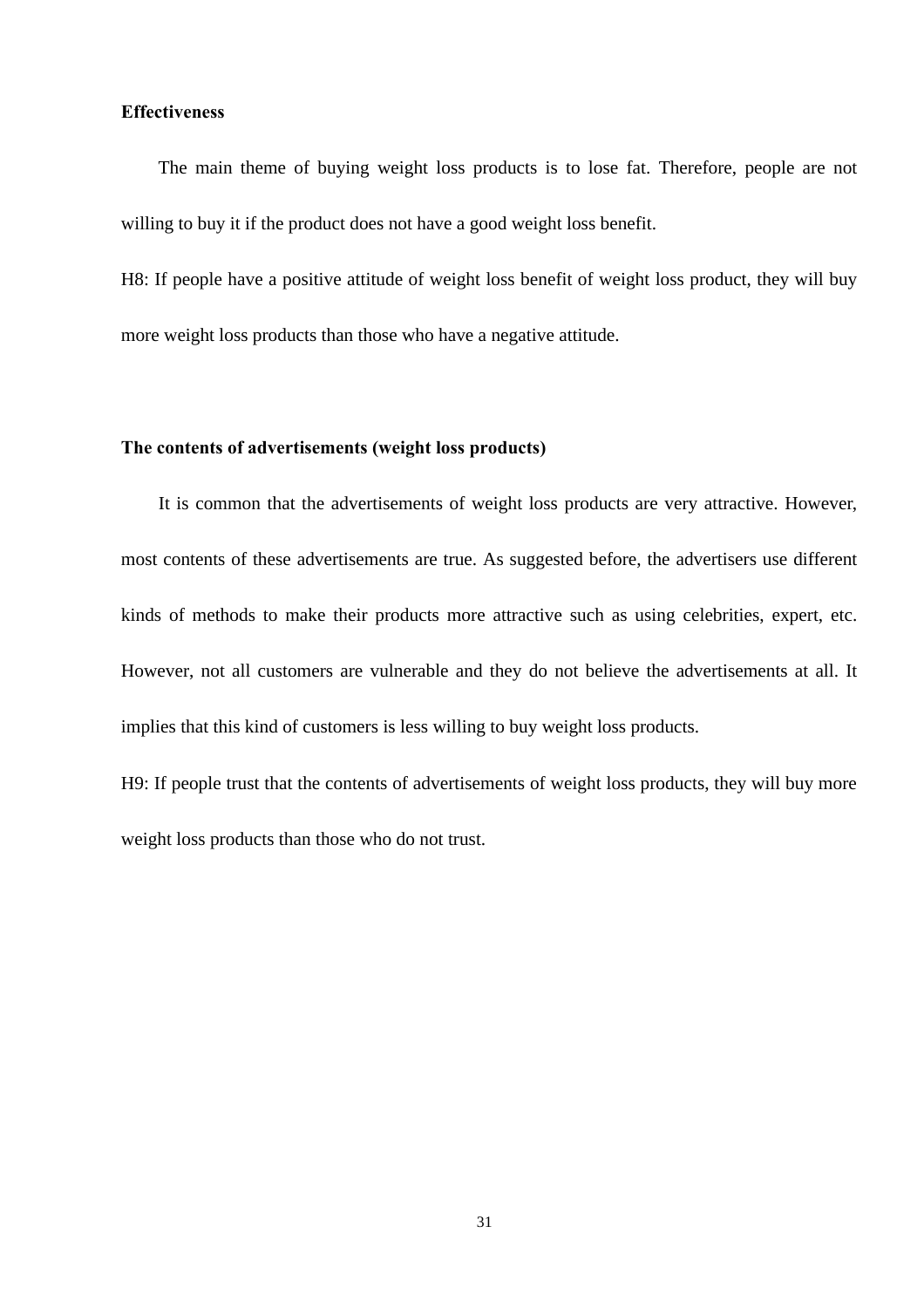# **Actual Behavior (Dependent Variables)**

### **1) Gender**

 Women's physical appearance is a large part of her self-concept. And the pressure of losing weight is continually reinforced by advertising and by peers. And women fear that they will be discriminated if they are fat. Women think that happy life and confidence are come from a good body shape. So women are more easily persuaded to buy weight loss products.

H10: Women purchase more weight loss products than men do.

### **2) Age**

 Younger women want to be slimmer. By virtue of that they want to be more attractive and gain confidence. When women are getting older, their peers also are more mature, they do not laugh at the one who do not have a slim body figure.

H11: Younger people buy more weight loss products/ pay more attention to body shape than older people do.

#### **3) Income**

 The price of weight loss products is quite high especially for the products which are promoted by super stars. However, the most expensive way to lose fat is in beauty center, and they provide excellent services and consultations to customers. So, it is predicted that high-income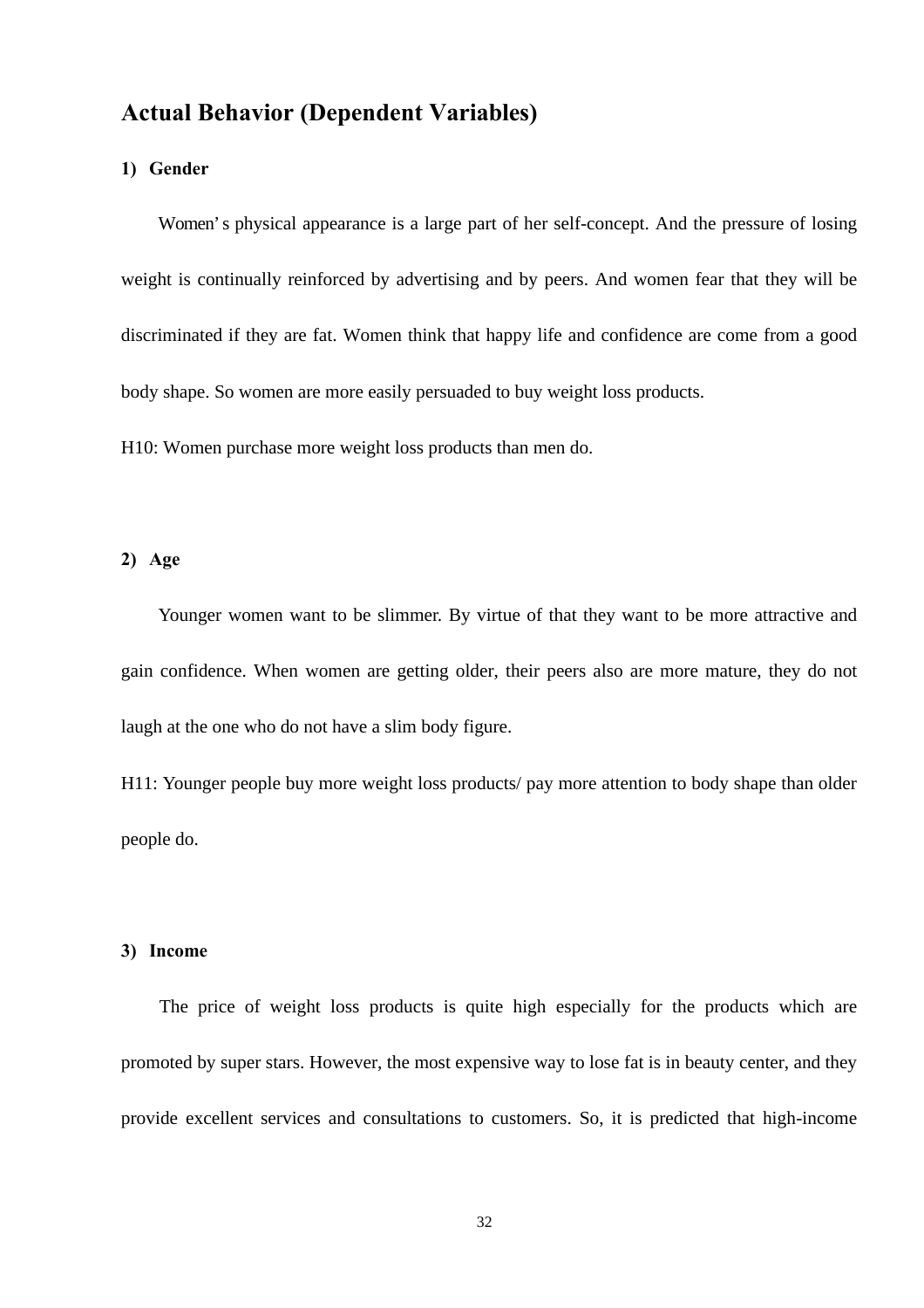groups will choose losing fat at beauty center. And middle income group will choose to buy weight loss products. And low-income group will choose doing exercise, dieting to lose fat. H12: High-income groups will buy more weight loss products than low-income groups do.

### **4) Education**

 If women are well educated, they will understand that obesity is unhealthy at all. And they know that the most effective way to lose fat is to do exercise. They are not influenced easily by the others such as peers, advertising easily. Less educated people are much vulnerable than well-educated people.

H13: Well-educated women will buy less weight loss products than less educated women do.

### **5) Occupation**

 White collars always sit in the office, so they gain fat easily. And, women always discuss the topic "loss fat" in the office. Professional are extremely busy with their work. Therefore, it is predicted that they do not have much time to do exercise.

H14: White collars buy more weight loss products than blue collars do.

### **6) Marital Status**

Single and divorce women pay more attention to their body figure because they want to be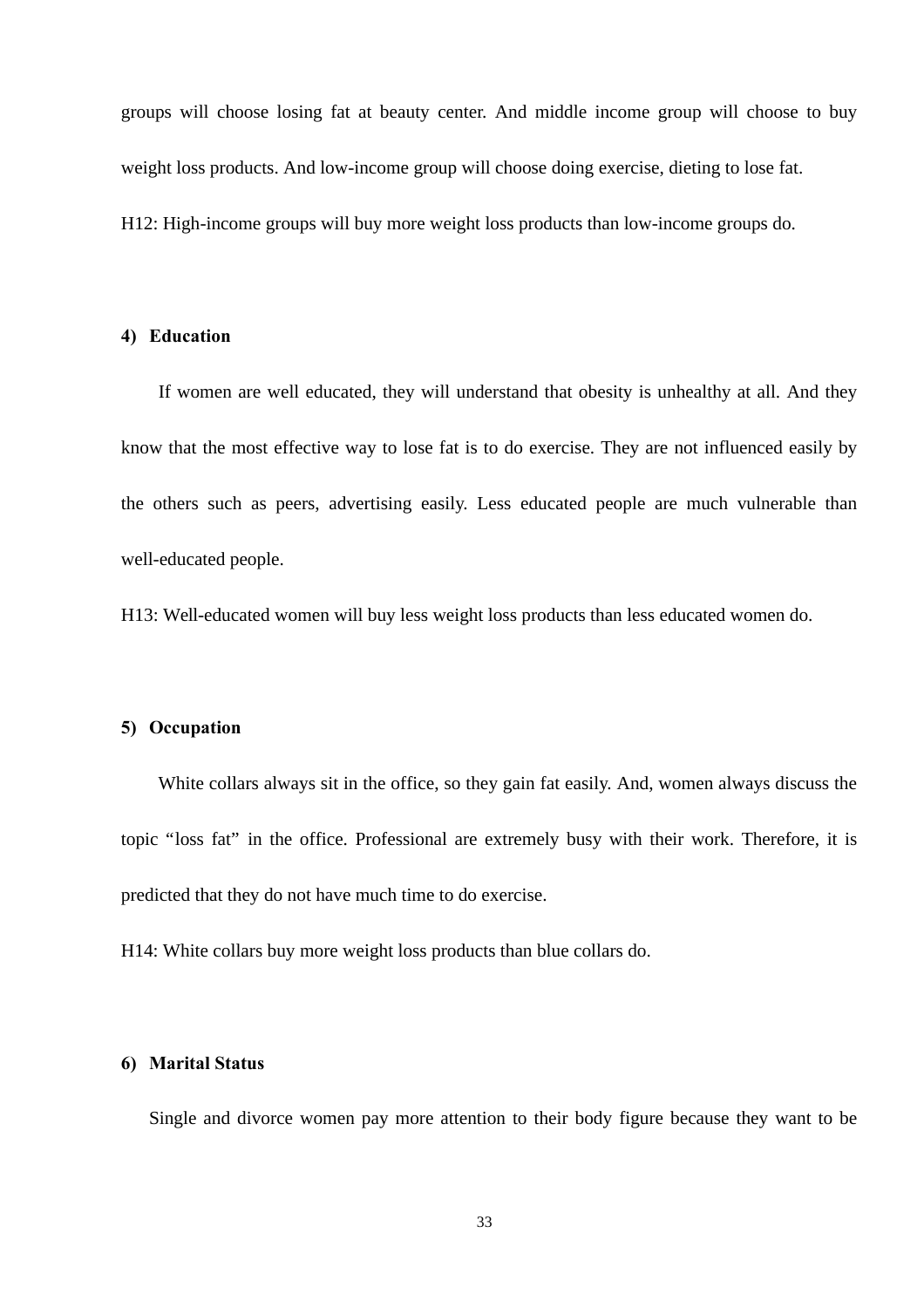more attractive. However, it is predicted that married women pay less attention to their body shape. One of the reasons is that women pay much effort on their family and do not have time to pay attention to their body figure. And they think that happiness is the most important thing in their lives. However, after pregnancy, women will think that it is urgent to lose fat because they will become fat.

H15: Single / divorce people pay more attention to their body shape / buy more weight loss products than married women do.

### **7) Eating habit**

 In the questionnaires, people will be asked their eating habits. If they choose the following eating habits, they will be defined that they have a good eating habit which will not cause them to gain fat:

- 1) Eat much vegetable than meat
- 2) Do not have breakfast / lunch / dinner
- 3) Put much attention to food energy when buying food

On the other hand, if people have the following eating habits, they will be defined as without

a good eating habit which will cause them to gain fat:

- 1) Eat much meat than vegetable
- 2) Like to eat night food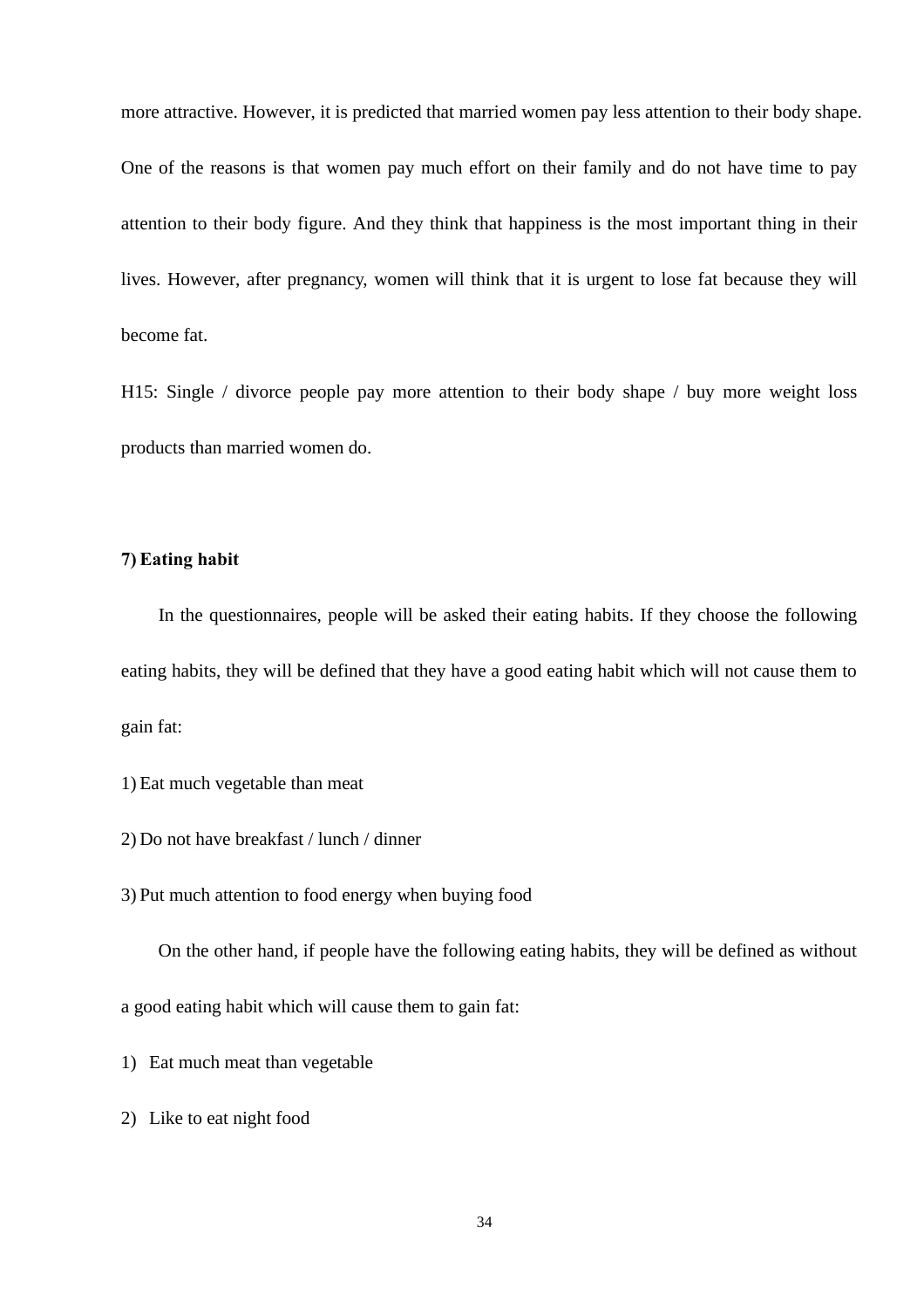- 3) Like to eat much snacks
- 4) Like to eat at outsides rather than cooking / eating at home

If they choose both good eating habit bad eating habit, they will also be grouped as bad eating habit. It is real that eating more vegetable / less oily food will be much healthier, and it will not let people gain fat easily. However, if someone likes to eat much meat and snack, and having the habit to eat night food, they will gain fat easily. And, some people cannot control their eating aptitude, it is a crisis for women because they will gain fat easily. Especially for women, after eating much food, they always feel sad because they worry that their weight will increase.

H16: People who have a good eating habit (eat less night food / snack / meat, etc) will purchase less weight loss products than those who have a bad eating habits.

#### **8) Body Mass Index**

 If women are too heavy, they will think that it is urgent to lose fat and buy more weight loss products. According to the theory of observational learning, all women want to be as thin as super star. When women think that they are over weight, they are more willing to buy the products. It is because they may think that they can be as slim as the super star after taking the products.

H17: Over weight people buy more weight loss products than under weight people.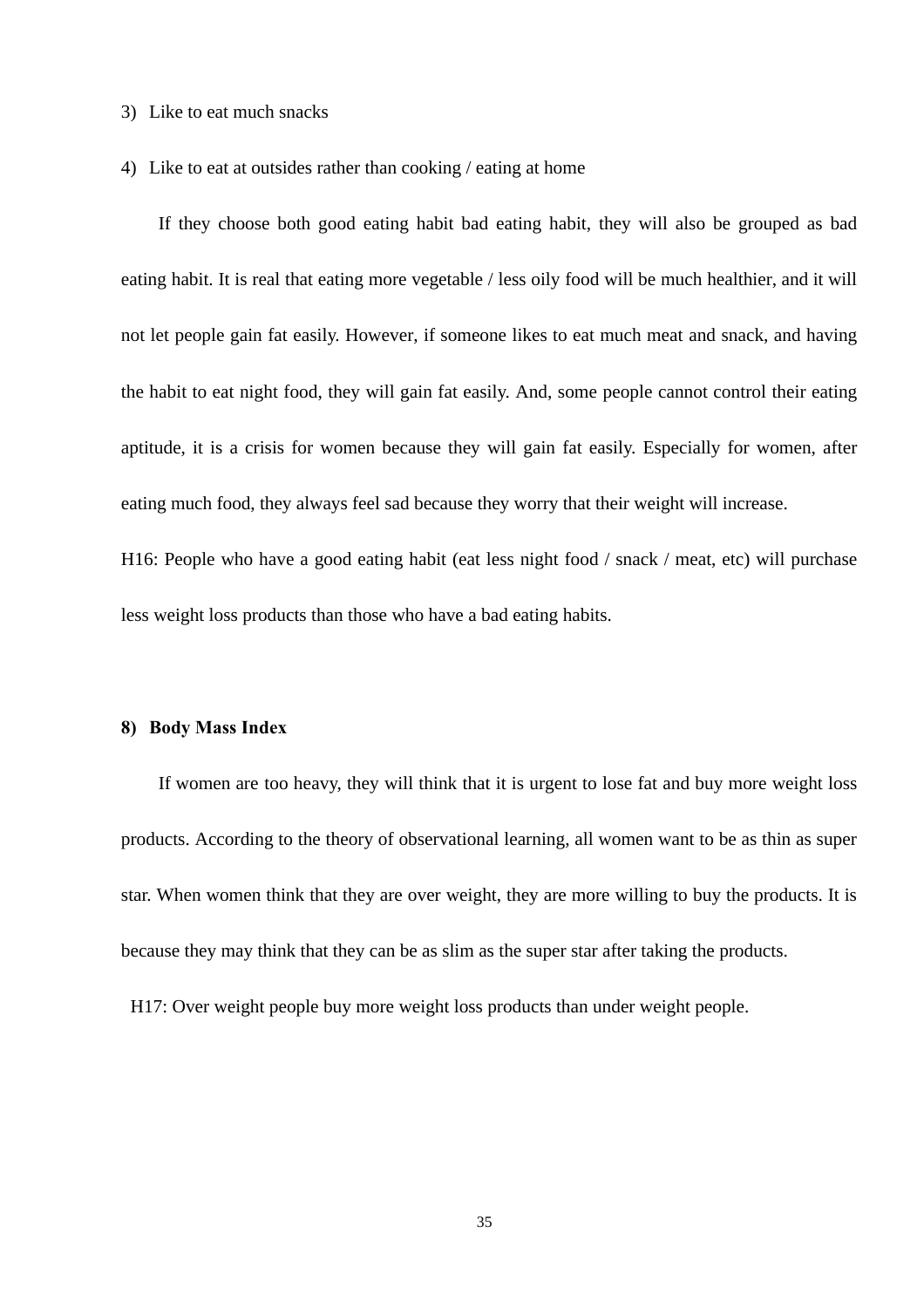# *Chapter 4*

# *Research Methodology*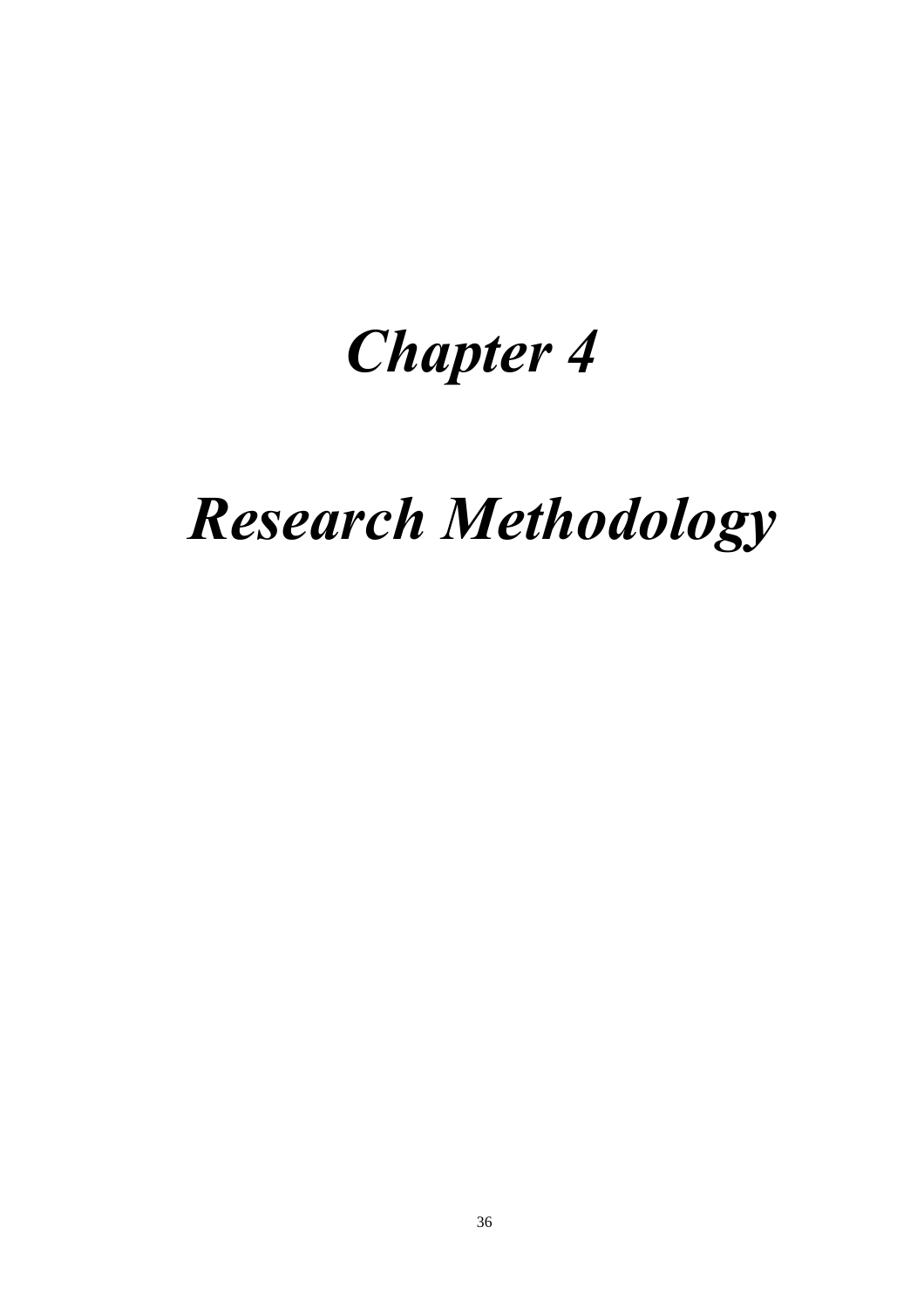The research will be divided into two parts. The first part is to interview the females about their opinion of losing weight and behaviors with using questionnaires. The second part is to interview males who want to lose fat in order to understand the future market trend and their opinion of losing weight and behaviors.

## **Sampling**

#### A) Female questionnaire

 The sample size will be about 200, women who are between 17-60 will be the population. They will be divided into several groups as follow:

Group 1 : University students (sample size 60)

Group 2 : Working women and unemployment women (sample size 110)

Group 3 : Housewife (sample size about 30)

 In group one, there are two universities will be randomly selected. And each university will have about 30 interviewees. In group two and group three, there are commercial and/or industry zones which will be selected in New Territories, Kowloon and Hong Kong Island randomly. A meter to will be used to measure it, which every  $10<sup>th</sup>$  person will be invited to fill the questionnaire.

 The response rate is predicted as 50%, 400 people will therefore be invited to interview. Women will be asked to fill the questionnaire until getting enough samples. And, when using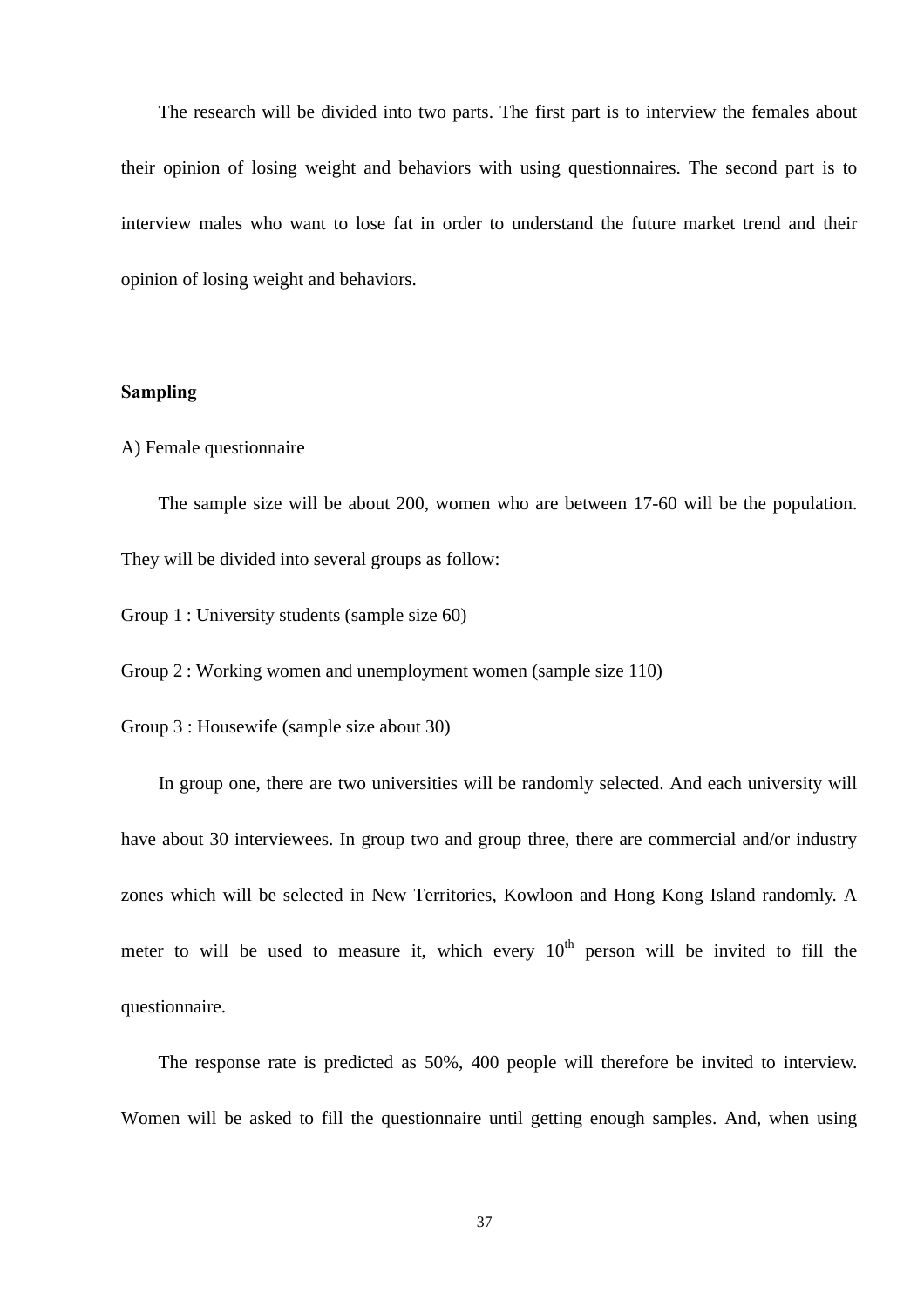meter to measure the  $10^{th}$  women of group two, once they refuse, the second  $10^{th}$  will be chosen until I get enough samples.

# B) Male questionnaire

The population will be all fat men in Hong Kong who is 18-50. On account of that this kind of men cannot be met easily, convenience sampling will be used. Once a fat man is met who is about 18-50, they will be invited to fill the questionnaire immediately. The sample size will be about 70. In these non-probability samplings, people will be asked to fill the questionnaire until the samples are enough in order to handle the nonresponse problem.

## **The survey**

Female questionnaire is mainly to measure women' perceptions, attitudes and actual behaviors. Besides, their consumer behaviors will be asked in detailed in order to make recommendations.

 In order to know the future trend of weight loss products market, it is quite a need to interview men with a fat body (Because men are predicted to not lose fat unless they are really fat). They will be asked weight perception and attitudes. Also, they will be asked if they have intention to purchase weight loss products. Consumer behaviors will also be included in order to make recommendations.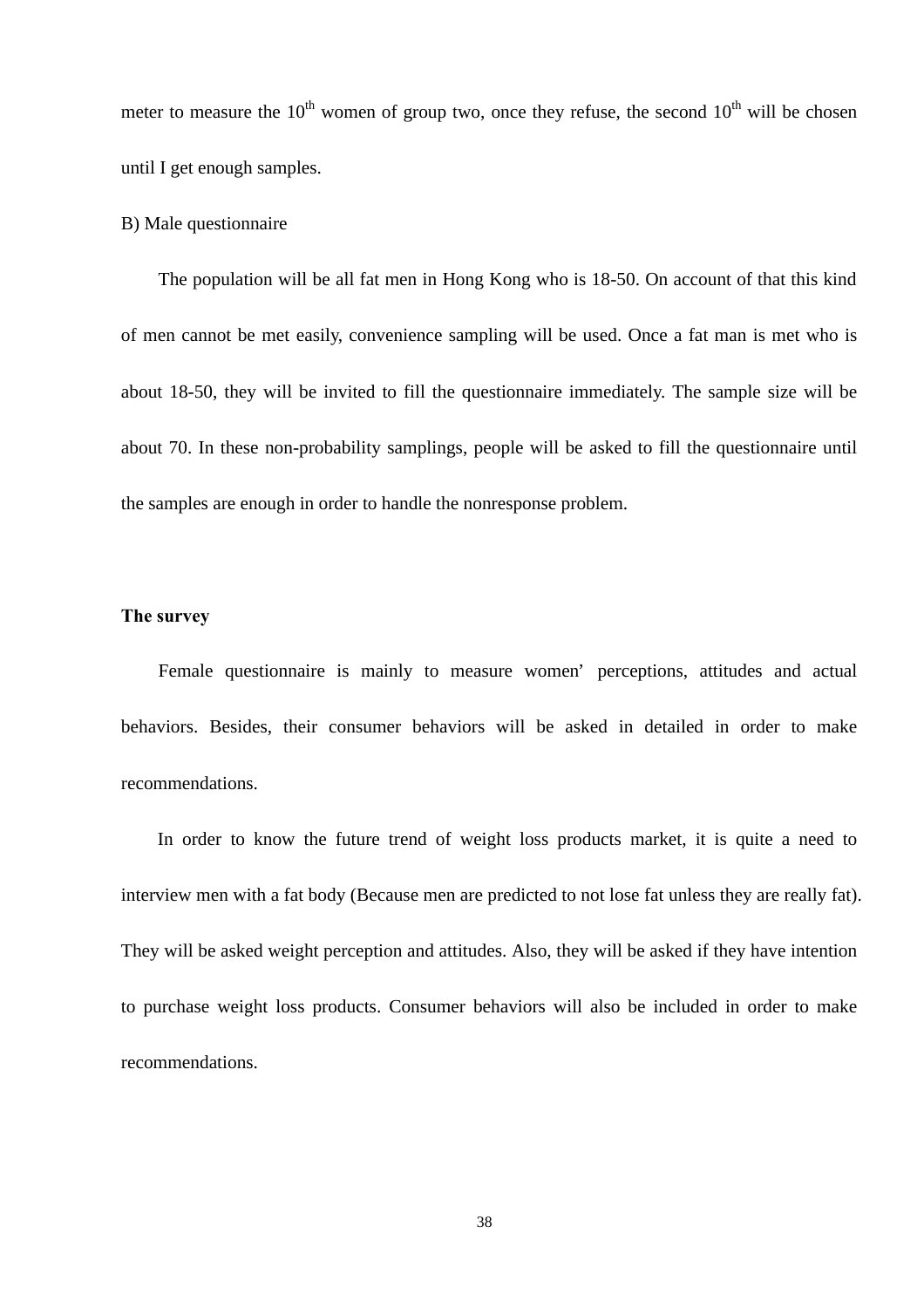# *Chapter 5*

# *Results & Analysis*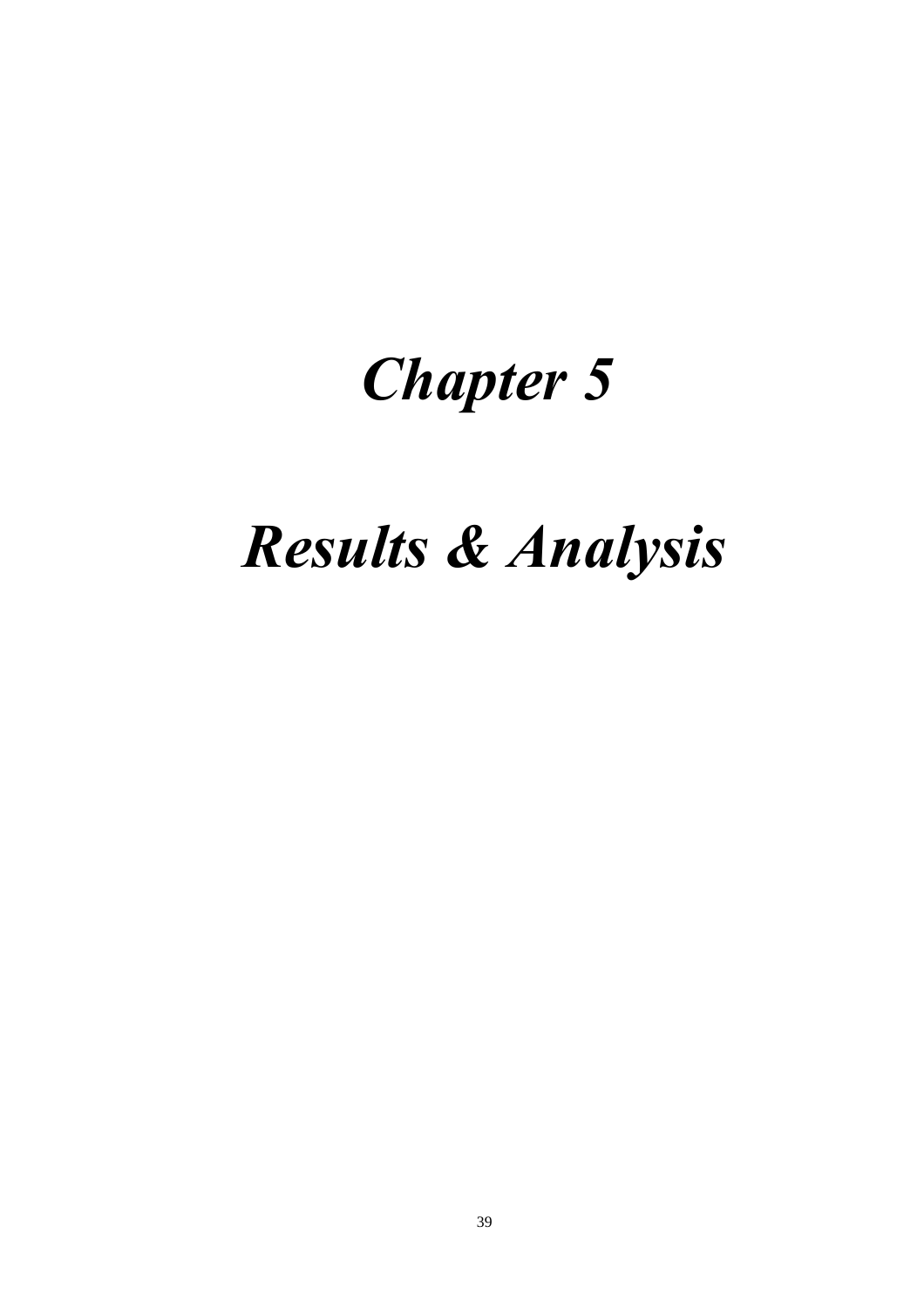# **Survey Background Information**

 In the survey, there were total 200 women and 70 men interviewed. There were 7 questionnaires done half-only (3 from women, 4 from men), these questionnaires are not counted. Finally, there are 263 questionnaires are counted for analysis use.

 For female questionnaires, there were three commercial zones selected randomly, they are Kwai Fong, Tsim Sha Tsui and Admiralty. Most interviewees are working women, some of them are unemployed or housewife. Two universities were selected – Poly University and Lingnan University, there are about 60 interviewees selected randomly. The refused rate is 20% only.

 For male questionnaires, convenience sampling was used. The interviewees were found in Poly University, Lingnan University, Kwai Fong, Mong Kok, Tsim Sha Tsui, Admiralty, etc. Some of them were interviewed by phone. By virtue of that only fat men will be interviewed (most of them are not really fat, but at least they do not look thin). The refuse rate is 10% only.

 In the research process, about 15% (about 30 interviewees) women interviewees were asked the opinion of the advertisements of weight loss products by the researchers at the same time during they fill the questionnaires. And the results will be illustrated in the part of "the factors of motivating people to buy weight loss products".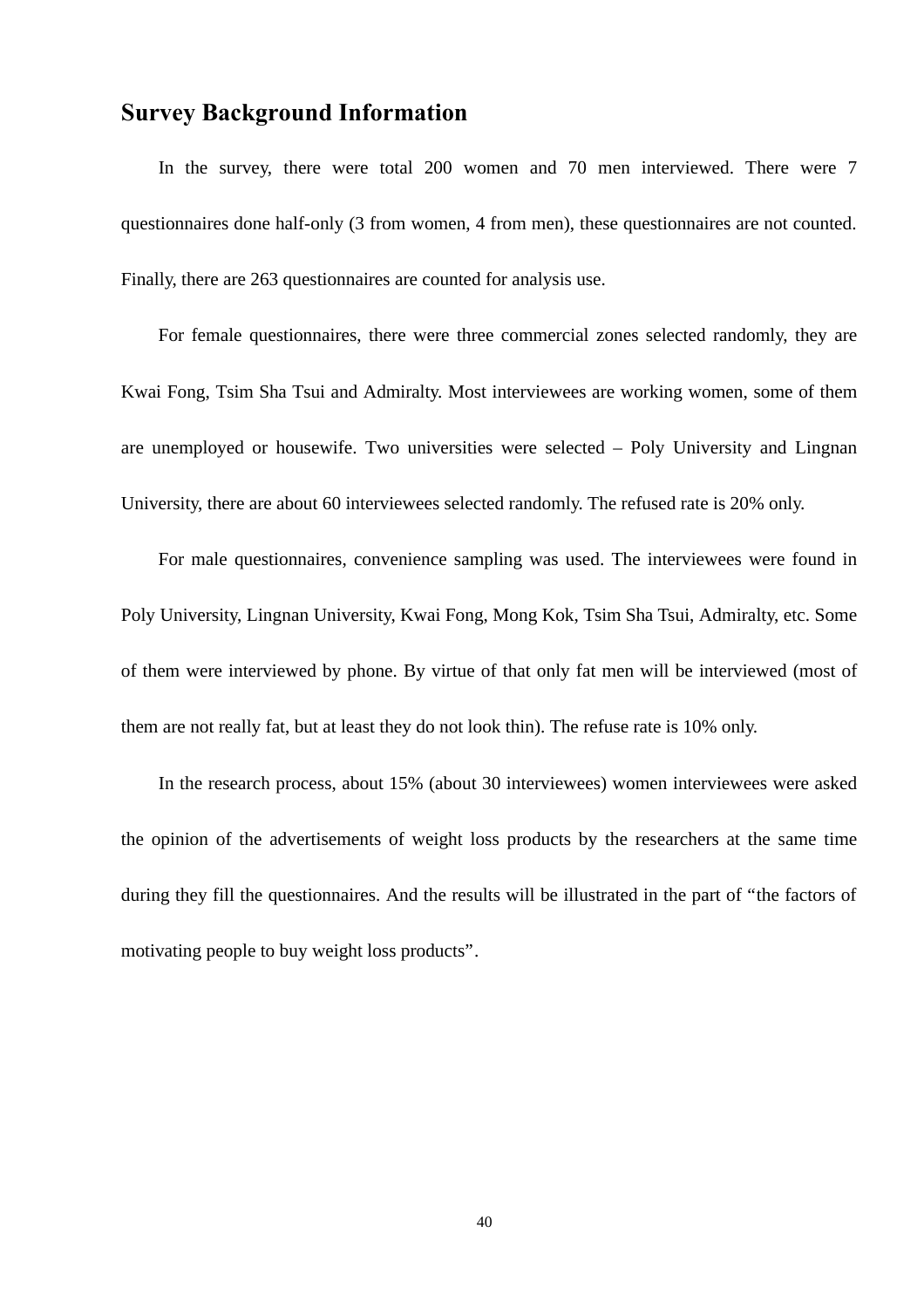| Average age                                           | Females: 26.3 (The youngest one is 17, the oldest one is 57)                            |
|-------------------------------------------------------|-----------------------------------------------------------------------------------------|
|                                                       | Males: 26.2 (The youngest one is 18, the oldest one is 41)                              |
| Education                                             | 62% are tertiary or above                                                               |
|                                                       | 38% are secondary school                                                                |
| <b>Marital status</b>                                 | 80% are single / divorced / separate                                                    |
|                                                       | 20% are married                                                                         |
| <b>Income</b>                                         | 19% are defined as low-income group (\$9,999 or below)                                  |
|                                                       | 32% are defined as middle-income group (\$10,000 to 19,999)                             |
|                                                       | 26% are defined as high-income group (\$20,000 or above)                                |
|                                                       | 31% are without income                                                                  |
| Occupation                                            | 14% are blue collar                                                                     |
|                                                       | 86% are white collar                                                                    |
| <b>Average height</b>                                 | Females: 160cm                                                                          |
|                                                       | Males: 173.5cm                                                                          |
| Average weight                                        | Females: 110.2 ponds                                                                    |
|                                                       | Males: 169.6 ponds                                                                      |
| Average ideal weight                                  | Females: 104.7 ponds                                                                    |
|                                                       | Males: 153.3 ponds                                                                      |
| <b>Eating Habit</b>                                   | Females: 51% have good eating habit, 49% not                                            |
|                                                       | Males: 24% have good eating habit, 76% not                                              |
| <b>Get help from medical</b>                          | About 5% (10/196) of women interviewees had this kind of                                |
|                                                       | professional because of over problem before. Some of them had Anorexia Nervosa, stomach |
| losing fat or improper use of pain, Tachycardia, etc. |                                                                                         |
| weight loss products                                  |                                                                                         |

The followings are the general information of the interviewees:

# **(TABLE 1 – General information of the interviewees)**

The last information shows that every 20 people will have one person who has the problem of over losing fat or improper use of weight loss products. It is definitely a serious problem in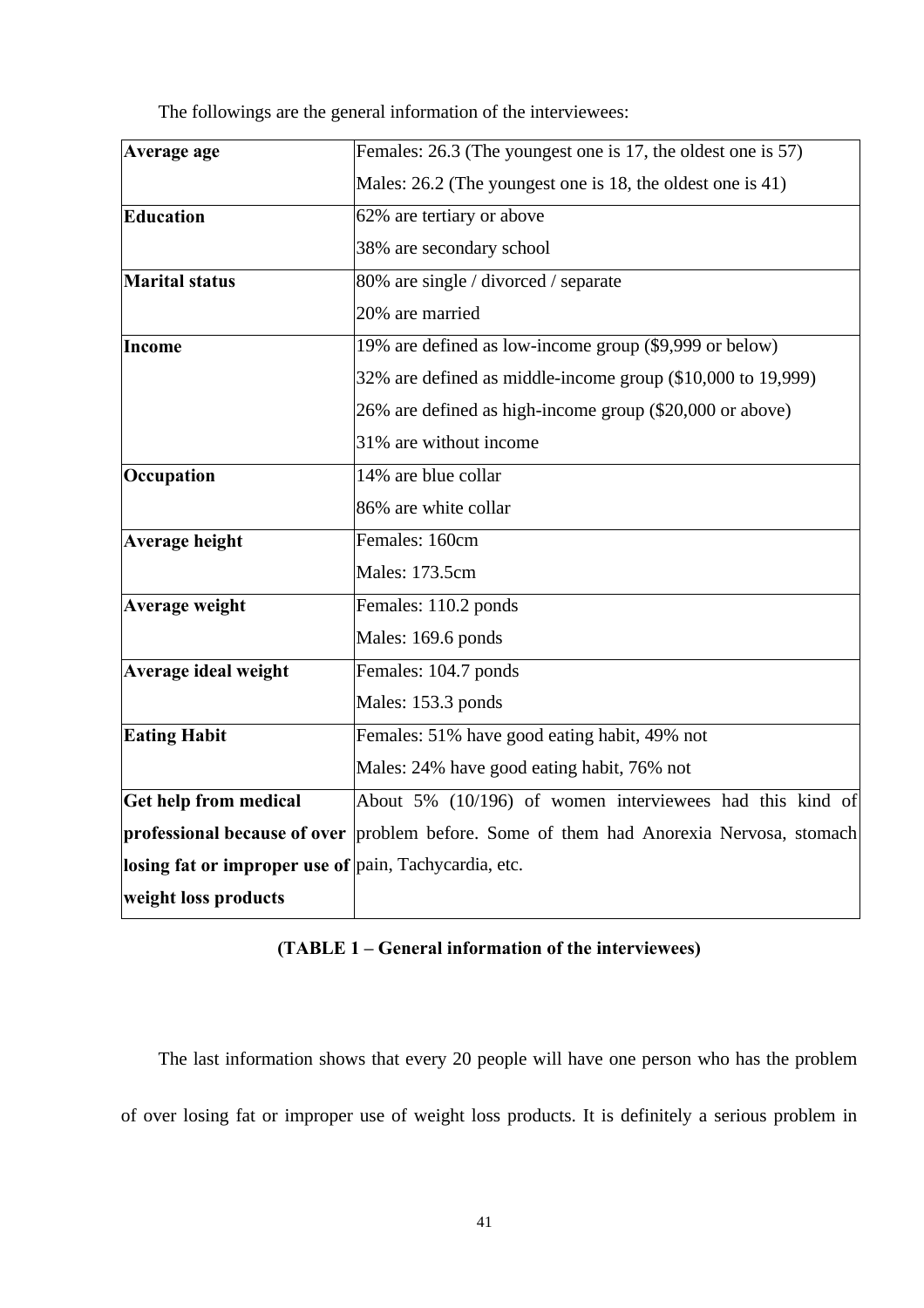Hong Kong. Over losing fat can cause serious Anorexia Nervosa, stomach pain, etc. Improper use of weight loss products can cause stomach pain, Tachycardia, etc. The seriousness of over losing fat and improper use of weight loss products shown in the questionnaires shows that it is important to do this study.

 Based on the above information, the following issues were asked in the questionnaires at the same time in order to analyze the data:

A) Weight perception

- B) Attitudes towards body figure
- C) In sight analysis of weight loss products
- D) The comparison of weight loss products and other kinds of weight loss products
- E) The factors of motivating people to buy weight loss products
- F) In sight analysis of the promotion strategies of weight loss products
- G) In sight analysis of salesperson of selling weight loss products
- H) In sight analysis of business ethic of selling weight loss products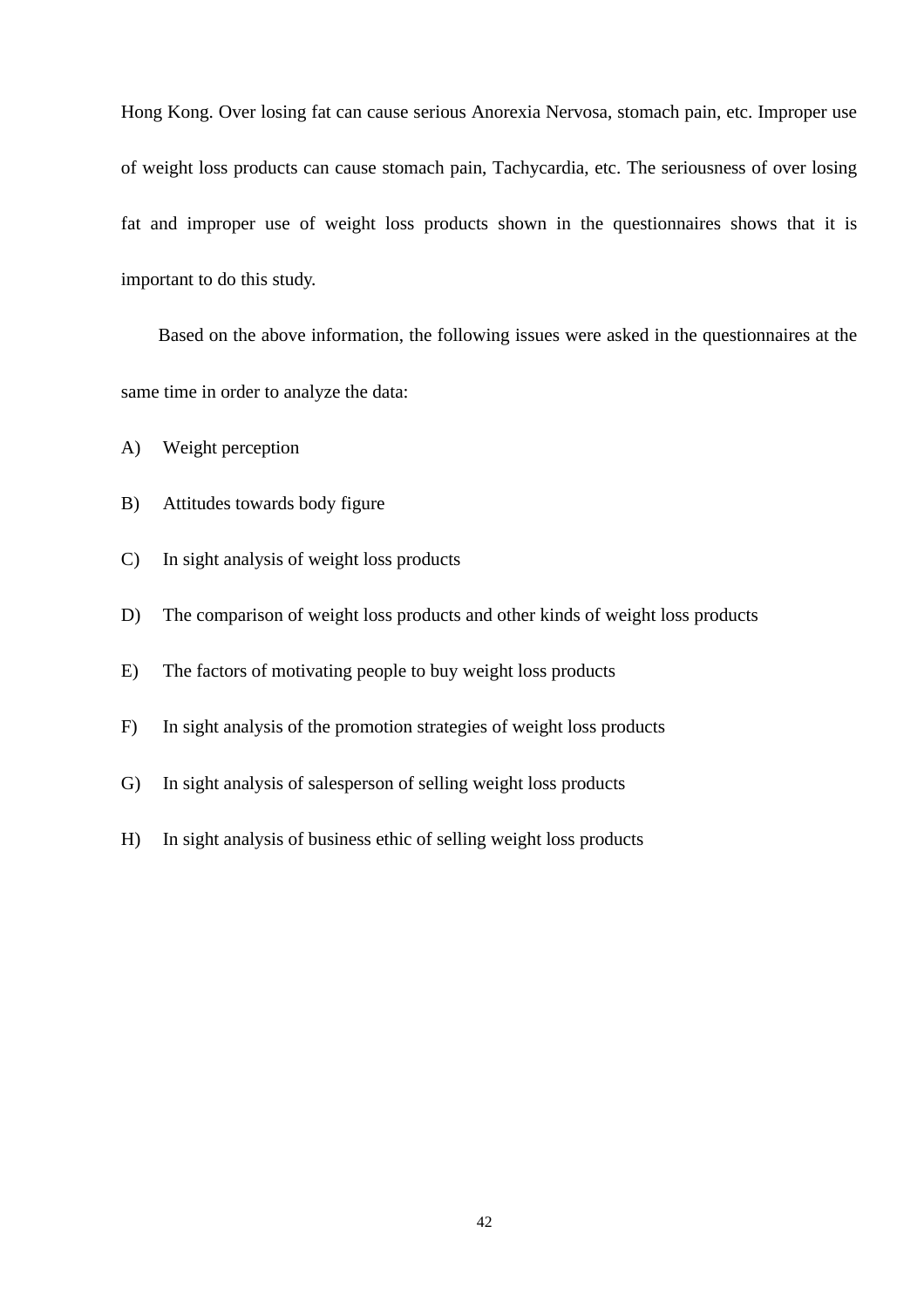# **Weight perception**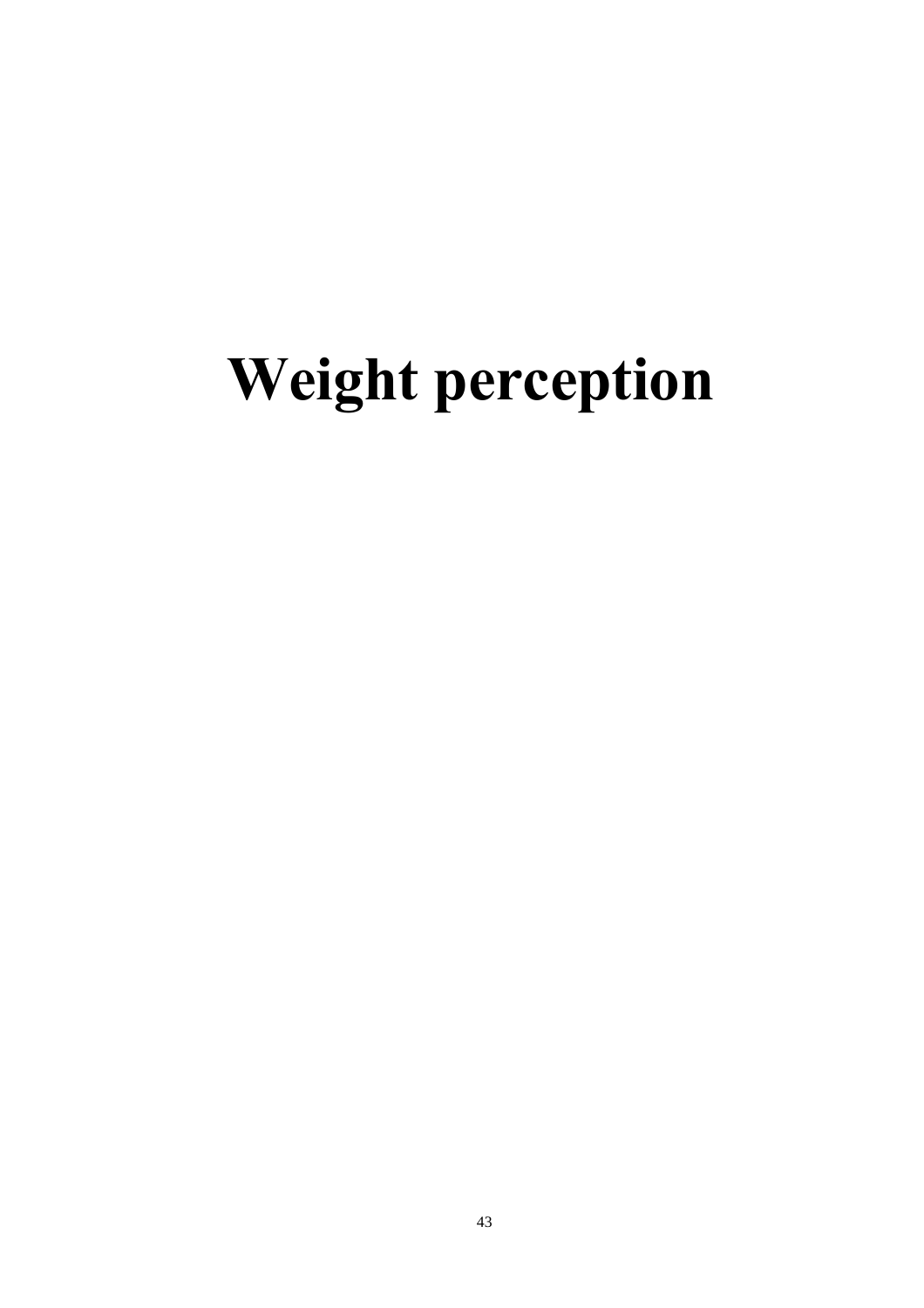Interviewers (both female and male) were asked the perception of weight. In this part, there are three perceptions found. They are unrealistic perception (thin is good), reasonable perception (standard weight) and optimistic perception (fat is good).

## **Gender**

 Reviewing the theory construction, women want to be thinner than men do. Therefore, the hypothesis is that most women have a more unrealistic perception (thinner is better) of weight issue than men do. The hypothesis is tested by Crosstab (Chi-square test), the results are as follow:

| Gender | Unrealistic    | Reasonable                      | Optimistic | Total | Pearson's  | Asymp. Sig  |
|--------|----------------|---------------------------------|------------|-------|------------|-------------|
|        | Perception     | Perception                      | Perception |       | Chi-square | $(2-sided)$ |
|        | (No of people) | (No of people) $(No of people)$ |            |       |            |             |
| Female | 53 (27%)       | 141 (72%)                       | $2(1\%)$   | 196   | 54.772     | 0.000       |
| Male   | $(2\%)$        | 48 (73%)                        | 16(25%)    | 66    |            |             |

# **(TABLE 2 – The results of perception VS gender)**

 The significant level is 0.000 which is very significant. That means the prediction is exactly correct. Females tend to be thinner and a slim body is their ideal figure. Males do not want to be thin as compared with female They rather have a standard (or fat) body figure than a thin body figure. There are 24% males who think that male should have a fat body figure. Based on the result, it can be suggested that most males do no intend to lose fat. However, the findings suggest that males want to be muscular and they are healthy at the same time. Males were asked whether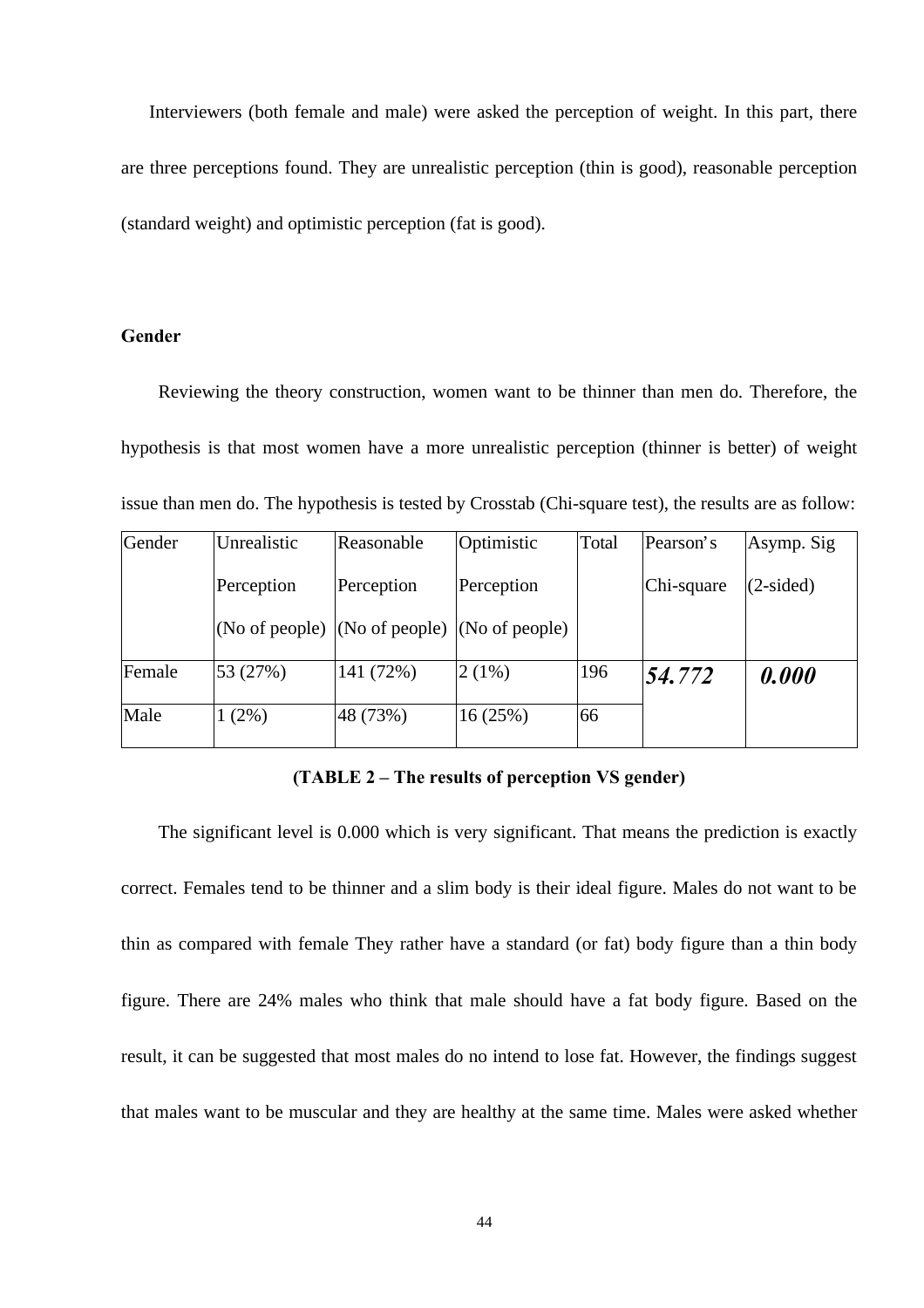they pay attention to their health issue or not. The average mark is 4.8 out of 7. The mark indicates that males also pay attention to their health issue. Obesity can cause different kinds of diseases and make people lose confidence. To sum up, most people do not want to be fat.

 The different perception between males and females makes they have different attitudes towards body figure, and it may be the main factors to determine whether people will buy weight loss products or not.

# **Age**

 Younger women want to have a slim body figure in order to keep the attractions to the others. However, older women rarely do so and they think that a slim body figure is unhealthy. Therefore, the hypothesis suggests that younger women have a more unrealistic perception of weight issue than older women do. ANOVA is employed to test whether it is true or not. The results are as follow:

| Age Vs       | Unrealistic | Reasonable | Optimistic | F-value | Sig   |
|--------------|-------------|------------|------------|---------|-------|
| perception   | Perception  | Perception | Perception |         |       |
| Average age  | 24.6863     | 26.6798    | 27.1250    | 1.168   | 0.260 |
| No of people | 51          | 178        | 16         |         |       |

# **(TABLE 3 – The results of perception VS age)**

 The above results suggest that age does not affect people's weight perception. But it is affected by the other factors. The result is out of the prediction.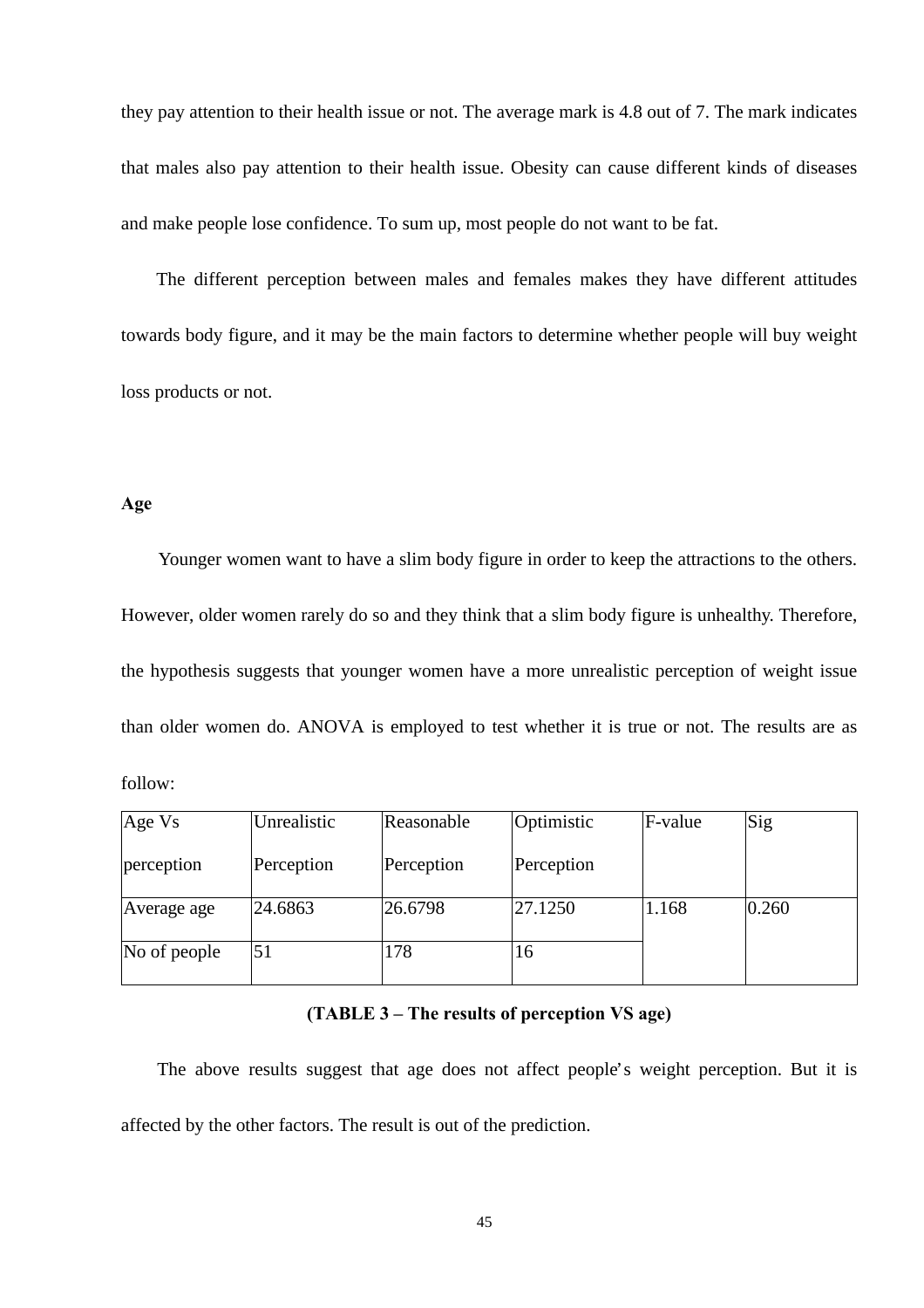Nowadays, the media always reports that some older super stars are still very slim. It creates a kind of new perception which old women should also have a slim body figure. The modern example of this issue is the famous actress, Wong Ming Chun, Chiu Ah Chi, and Chang Yu Ling. Although they are more than 40 years old, they still have a slim body figure. Therefore, older women's weight perception is changed by the media now.

#### **Body Mass Index (BMI)**

 As explained before, BMI is to measure people have standard body figures or not. It is possible that people's weight perception is influenced by their BMI. The hypothesis is that under weight people (BMI is under 18) have a more unrealistic perception than over weight people (BMI is more than 24) do. ANOVA is used to test the hypothesis.

| <b>BMI</b> Vs | Unrealistic | Reasonable | Optimistic | F-value | Sig   |
|---------------|-------------|------------|------------|---------|-------|
| perception    | Perception  | Perception | Perception |         |       |
| Average BMI   | 19.0        | 21.2       | 26.4       | 1.434   | 0.024 |
| No of people  | 53          | 181        | 14         |         |       |

## **(TABLE 4 – The results of perception VS Body Mass Index)**

 The result indicates that the theory is correct. Underweight people tend to have an unrealistic perception of weight issue, vice versa. It can be concluded that people's BMI can affect their perception of weight issue. People use their own body figure to make judgement of standard weight. In conclusion, gender and BMI have a relation with people's weight perception.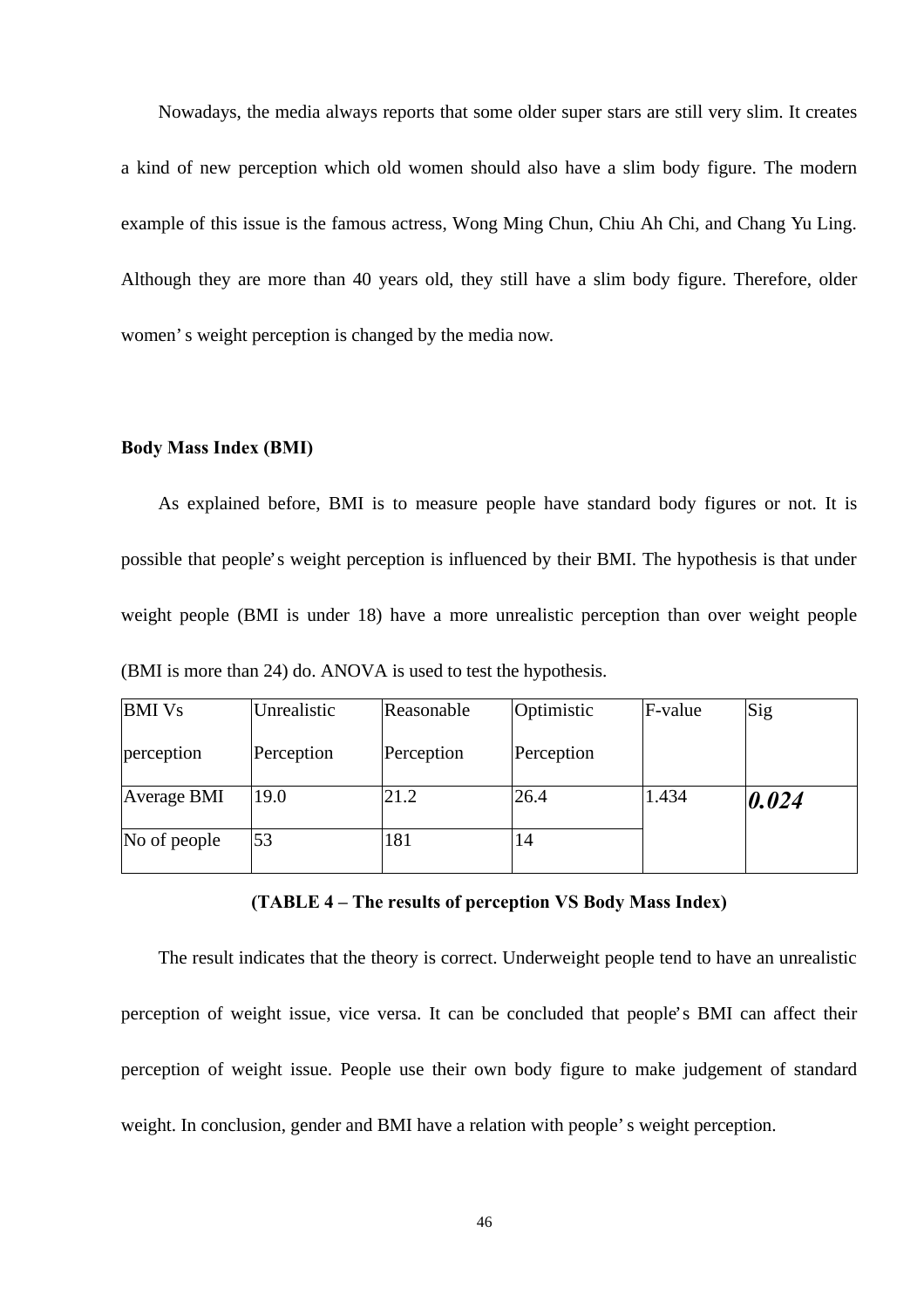# **Attitudes towards Body Figure**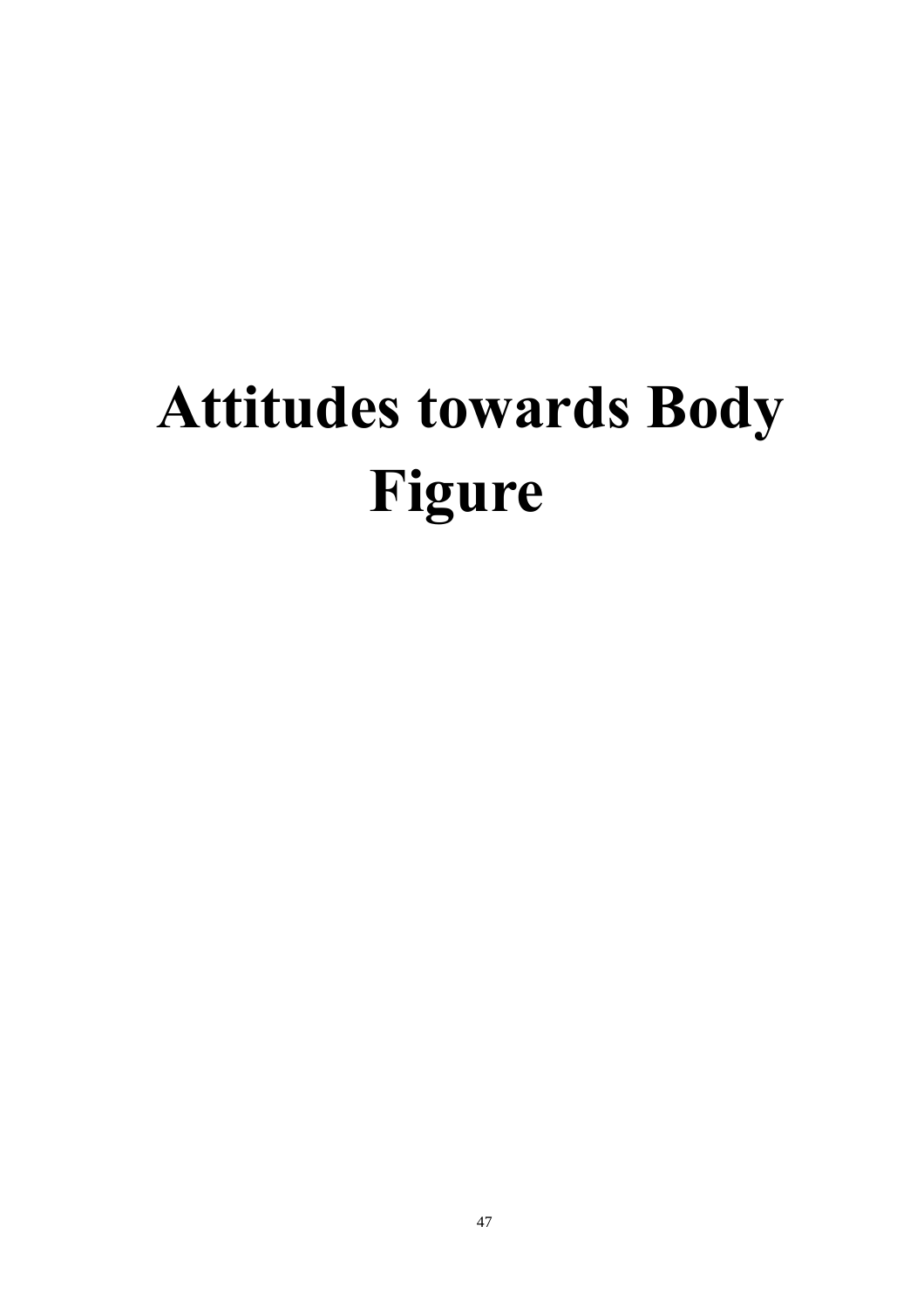Attitude is a key factor to determine whether people will buy weight loss products or not.

Therefore, it is extremely important to understand the attitude of the interviewees.

# **Gender**

First of all, gender makes different attitudes. The result is as follow:



**(FIGURE 2 – The attitude towards body figure between males and females)**

Attitude  $1 =$ Losing fat has become part of your important life.

Attitude  $2 =$  Losing fat can help you to gain confidence.

Attitude  $3 = \text{Fat women } / \text{ men will be laughed or discriminated}$ 

Attitude  $4 = A$  good body figure is very important for you.

Attitude  $5 = You$  always feel sad because of your body shape.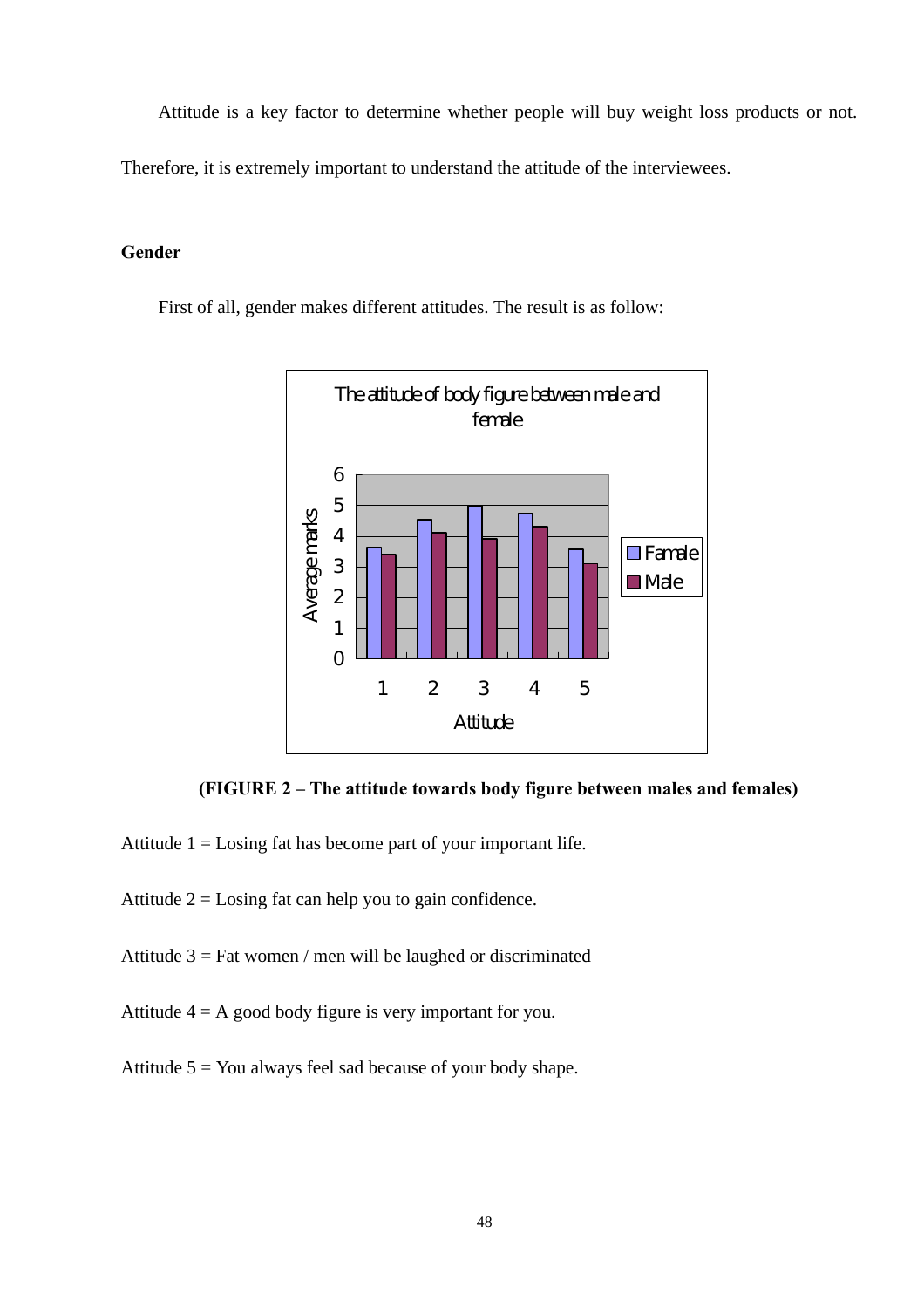T-test was employed to see whether there are attitude differences between males and females,

the results are as follow:

| <b>Attitudes</b>                                               | Gender                  | Mean   | Std. Dev. | T-value | Sig. (2-tailed) |
|----------------------------------------------------------------|-------------------------|--------|-----------|---------|-----------------|
| 1) Losing fat has become part of $ F $<br>your important life. |                         | 4.5436 | 106472    | 1.858   | 0.064           |
|                                                                | M                       | 4.1077 | 1.6117    |         |                 |
| 2) Losing fat can help you to $F$<br>gain confidence.          |                         | 3.6327 | 1.5845    | 0.619   | 0.536           |
|                                                                | M                       | 3.4923 | 1.5824    |         |                 |
| 3) Fat women / men will be $F$<br>laughed or discriminated     |                         | 4.9897 | 1.4287    | 4.965   | 0.000           |
|                                                                | M                       | 3.9077 | 1.7741    |         |                 |
| 4) A good body figure is very<br>important for you             | $\overline{F}$          | 4.7347 | 1.4326    | 1.991   | 0.048           |
|                                                                | M                       | 4.3231 | 1.4802    |         |                 |
| 5) You always feel sad because<br>of your body shape.          | $\overline{\mathrm{F}}$ | 3.5612 | 1.5856    | 2.021   | 0.044           |
|                                                                | M                       | 3.1077 | 1.5117    |         |                 |

**(TABLE 5 – The results of attitudes VS gender)**

The above results show that attitude 3, 4, 5 have significant level. First of all, attitude 3 is fat women / men will be laughed or discriminated. The result is extremely significant which is 0.000. Women therefore extremely want to avoid discrimination. It is a kind of social pressure. Males are less this kind of pressure. By virtue of that people pay more attention on women's body figure than male. Woman's body figure can determine whether she is attractive or not.

 Actually, the society emphasizes too much on slim body figure. The newspapers, advertisements and magazines always emphasize the importance of slim body figure of women. The mass media always comments negatively on the women who do not have a slim body figure.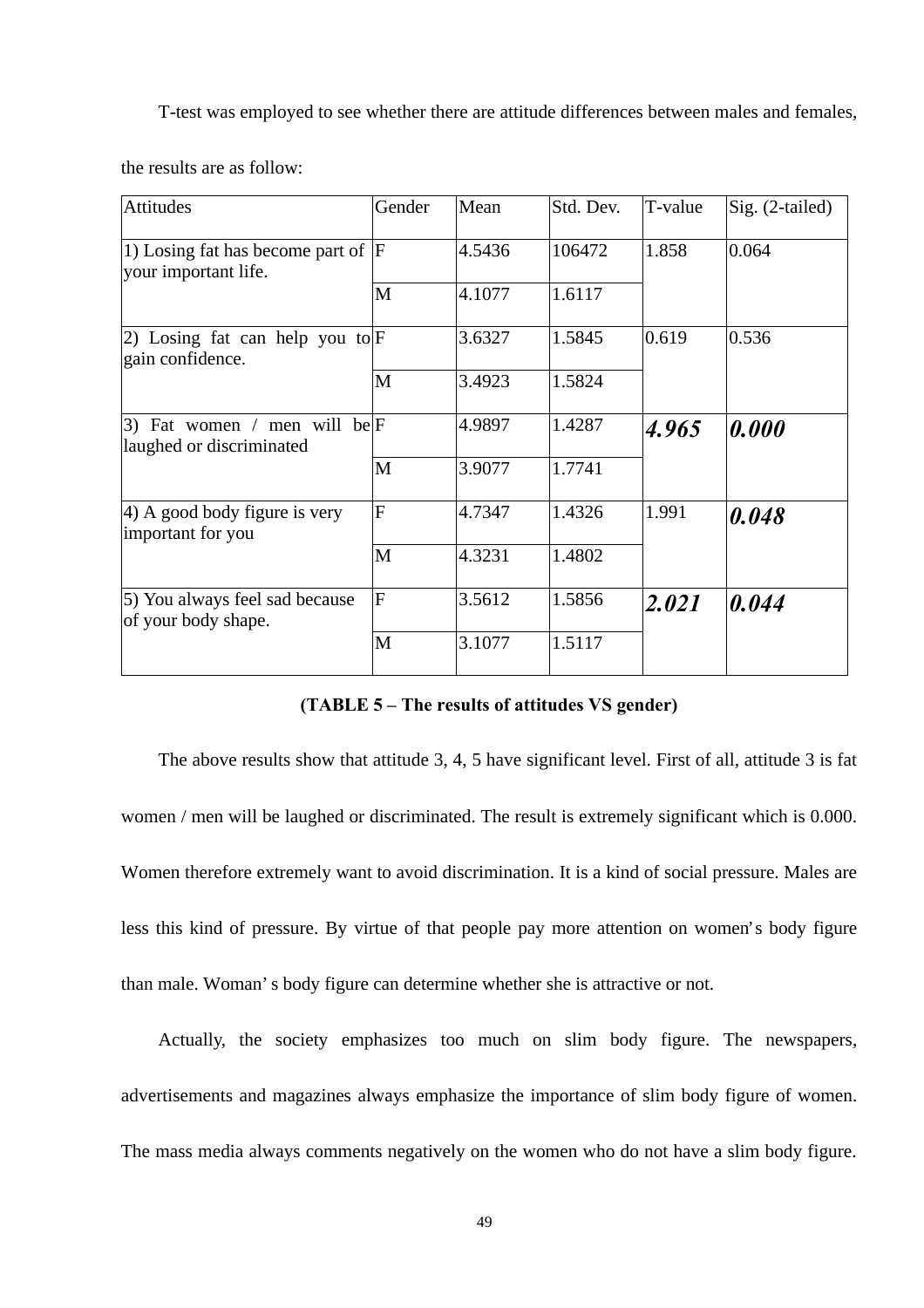Even those people are not really fat, they are also laughed. In this situation, it gives a kind of pressure to all women including all developed countries. Finally, most women want to be thinner and thinner in order to avoid laughing and discrimination.

 Attitude 4 is "a good body figure is very important for you". Women think that a good body figure is very important than men do. Based on the above explanations, female do not want to be laughed, they want to gain confidence. The social pressure is very heavy and it affects to the women very much. Finally, women think that having a good body figure is important to them. On the contrary, the society rarely emphasizes that men should have a good body figure. Even some male celebrities are fat, the mass media rarely laugh at them. Therefore, the social pressure is very low to male.

 People commonly measure women by their body figure and their appearance. If they are slim and beautiful, the women are half success then. However, people think that the condition of being a successful man is to have a good occupation, high educational level and high income. Therefore, a good body figure is very important to female. And that's why women always put much effort on keeping their bodies slim.

 The third one is "You always feel sad because of your body shape". As mentioned before, a good body figure is very important to women. Therefore, if women do not have a slim body figure, a kind of pressure is created immediately and they feel sad eventually. Women always feel that it is a terrible issue if they are becoming fat. The answer is clear, males do not mind whether they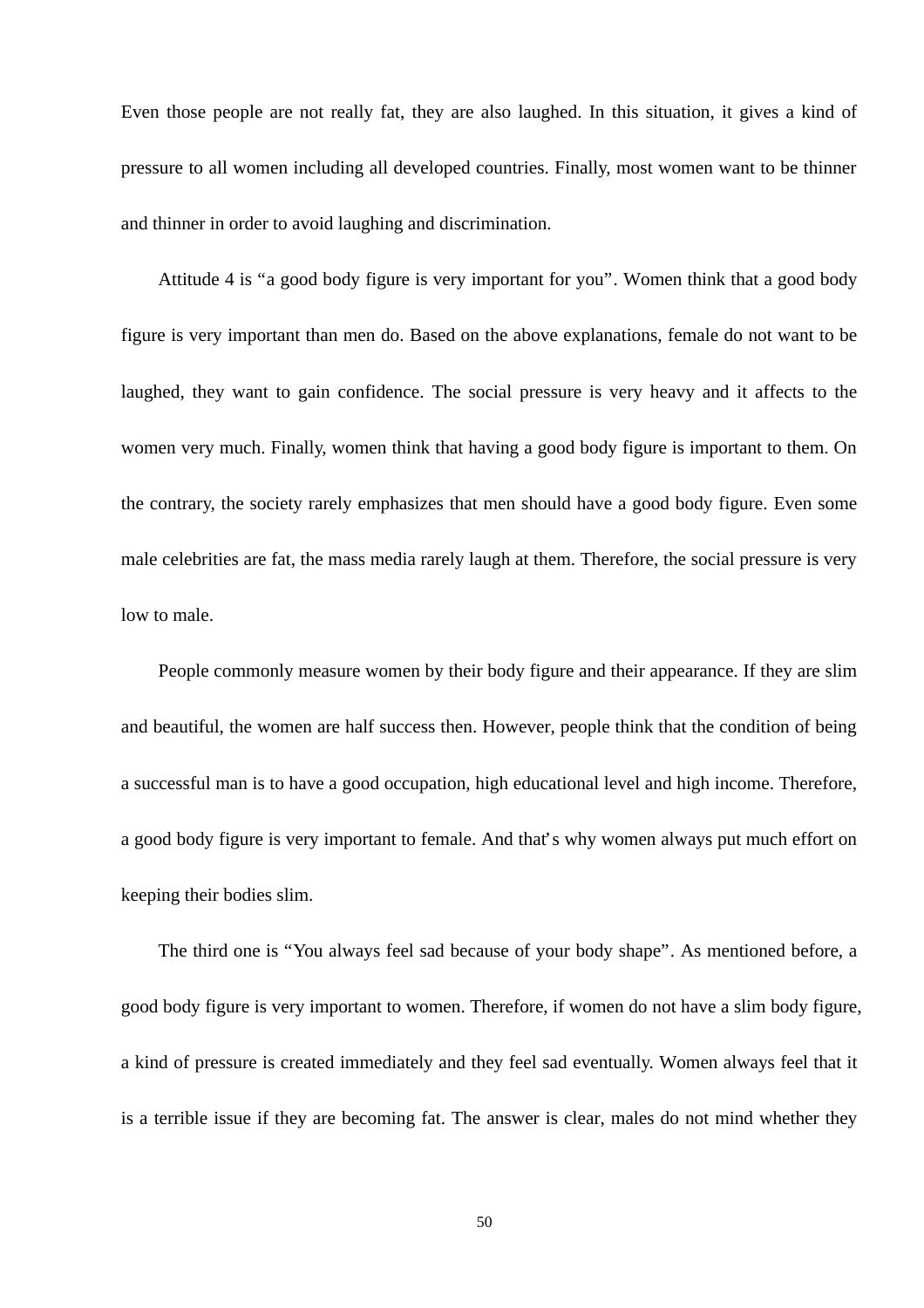are fat or not, but women do.

#### **Perception**

 Besides gender, people's perception can also affect their attitudes. The hypothesis is that if people have unrealistic perception of standard weight (under weight), they will strongly agree with the above attitudes.

 The theory is partly true. By using ANOVA, the result shows that perception has strong relation with "fat women / men will be laughed" and "a good body figure is very important for you". The other attitudes, "losing fat has become part of your life", "losing fat can help you gain confidence", "you always feel sad because of your body figure", these attitudes are not affected by their perception. They do not have significant level, the result is quite amazing.

| <b>Attitudes</b>                                                                        | Mean                             | $F-value$ | Sig.  |
|-----------------------------------------------------------------------------------------|----------------------------------|-----------|-------|
| Fat women / men will be laughed or discriminated $A=5.43$ , B=4.60, C=3.89 <sup>*</sup> |                                  | 8.871     | 0.000 |
| A good body figure is very important for you                                            | $ A=5.28, B=4.43, C=4.78*$ 7.546 |           | 0.001 |

# **(TABLE 6 – The results of attitude VS perception)**

*\*A= Unrealistic perception (thinner is good), B= Reasonable perception*

# *C= Optimistic perception (fatter is good)*

 People's perception, when thinner body figure is the judgment of standard weight, people will then strongly think that there is a high social pressure towards them. They will also think that if they do not have a slim figure, they will be laughed or discriminated. In order to get recognition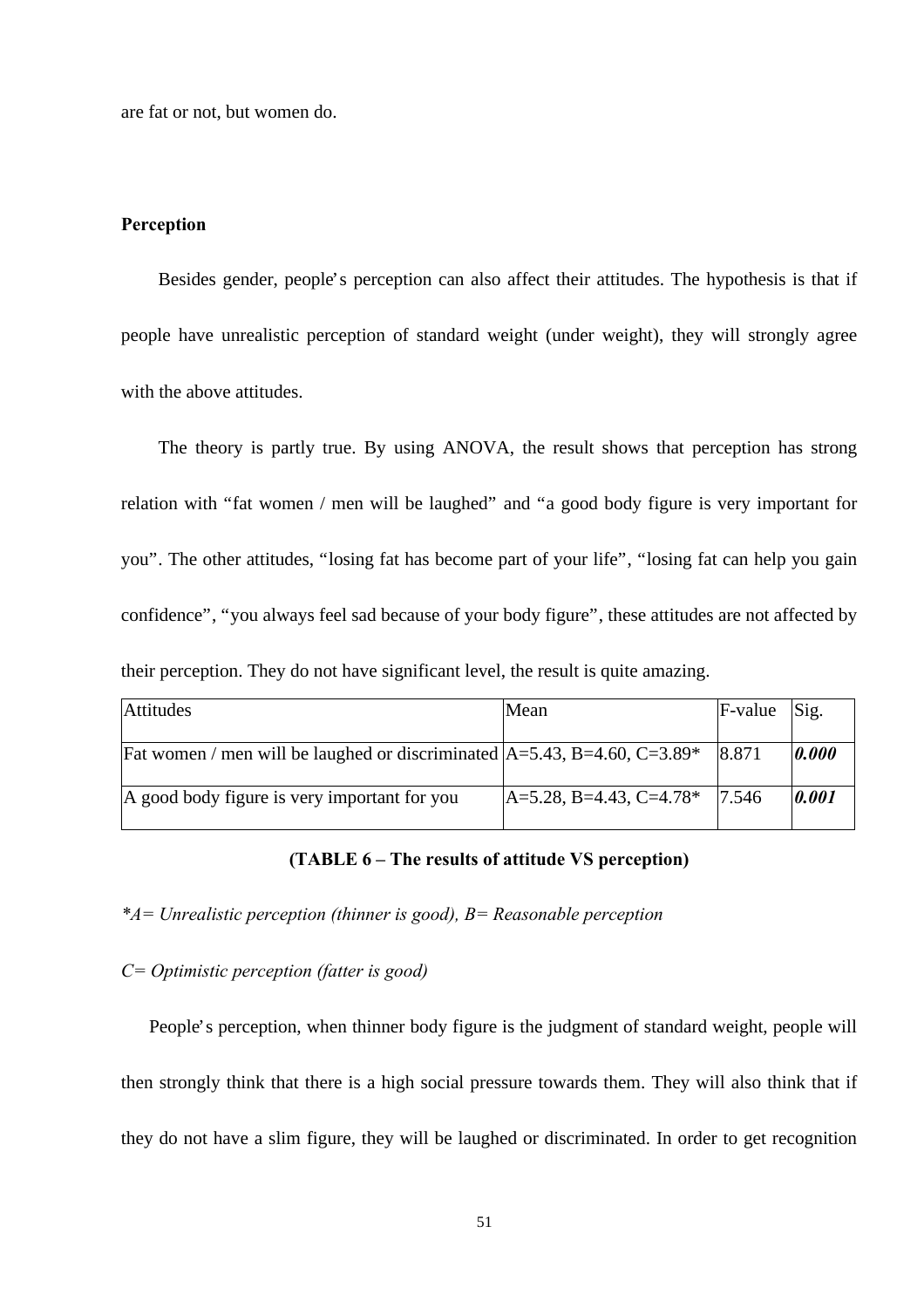from the others and avoid the pressure, people who are without a good body figure will try to use different kinds of ways to lose weight because of their wrong perception of standard weight. Again, it is because of the wrong message from the mass media or the society.

 Attitude 4 is also a social pressure. When people think that thinner body figure is the "right" body figure, they will be depressed if they do not have a slim body figure. The first reason is that they lose confidence when they are not thin. They think that they are fat even they have a standard weight. Another reason is that they may concern their health, unrealistic perception causes them to think that they are over weight. At least, they think that they do not meet the social demand. As the society requires women to have a slim body figure. If they do not meet the requirement, they will feel sad by virtue of that they are not in the group.

# **BMI**

 BMI is to test whether a person has a standard body figure or not. It is believed that BMI can affect people's attitude towards weight issue. The hypothesis is that over weight people will more agree with the attitude statements than the people who are under weight do.

In order to test it is real or not, ANOVA is employed to test the issue: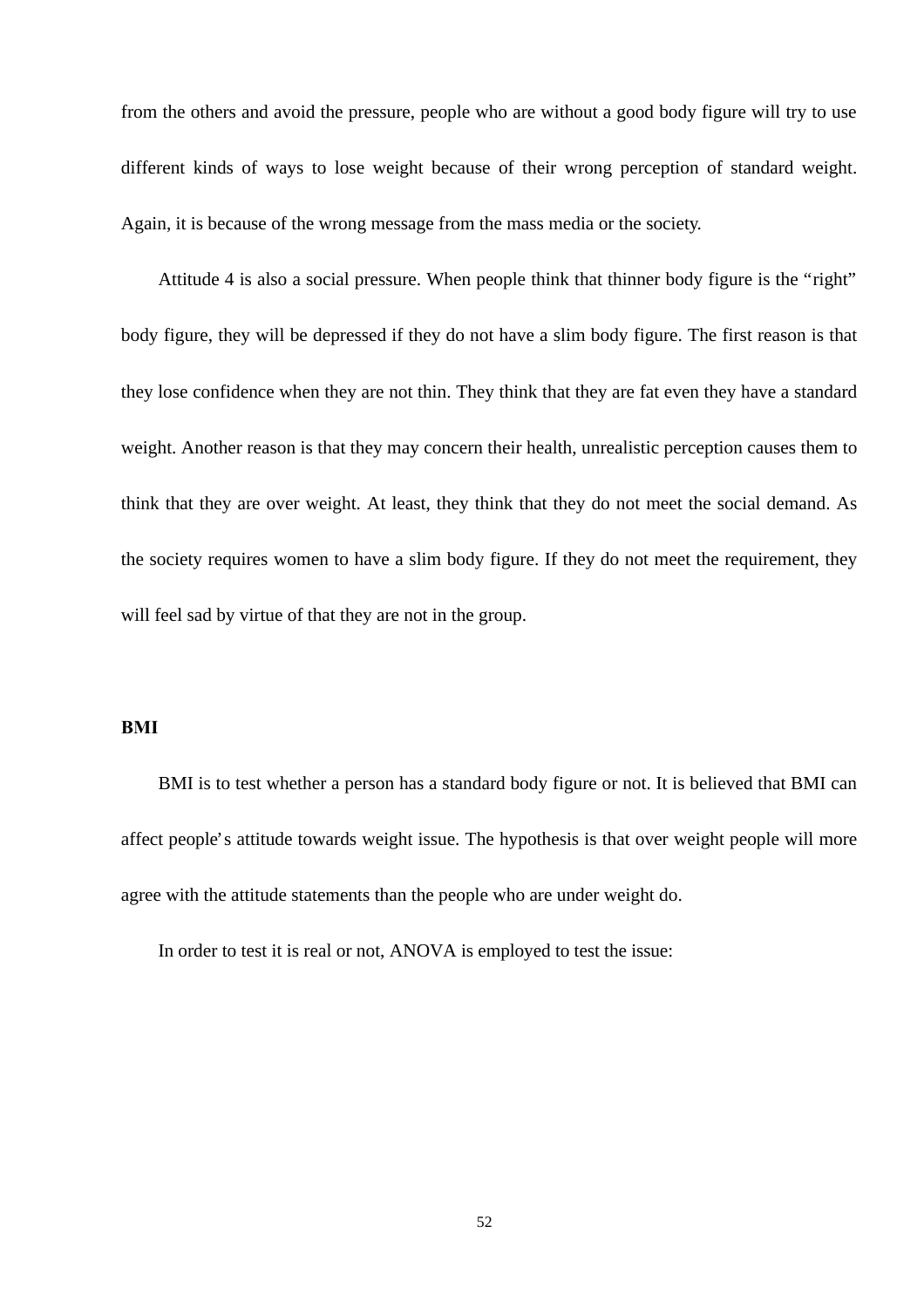|                                                                             | Descriptive     |     |               |         | <b>Statistic Result</b> |
|-----------------------------------------------------------------------------|-----------------|-----|---------------|---------|-------------------------|
| Attitude                                                                    | <b>BMI</b>      | N   | Mean (Full=7) | F-Value | Sig.                    |
| 1) Losing fat has Under weight<br>become part of<br>your important<br>life. |                 | 84  | 3.2262        | 5.268   | 0.006                   |
|                                                                             | Standard        | 119 | 3.9412        |         |                         |
|                                                                             | Over weight     | 41  | 3.5610        |         |                         |
| $\vert$ 2) Losing fat<br>can help you to                                    | Under weight    | 83  | 4.1325        | 4.664   | 0.010                   |
| gain confidence.                                                            | Standard        | 119 | 4.7815        |         |                         |
|                                                                             | Over weight     | 41  | 4.1701        |         |                         |
| $(3)$ Fat women /<br>men will be                                            | Under weight    | 83  | 4.9398        | 3.898   | 0.022                   |
| laughed or<br>discriminated                                                 | <b>Standard</b> | 119 | 4.8319        |         |                         |
|                                                                             | Over weight     | 41  | 4.1463        |         |                         |
| 4) A good body<br>figure is very                                            | Under weight    | 84  | 4.8571        | 5.562   | 0.030                   |
| important for<br>you                                                        | <b>Standard</b> | 119 | 4.7143        |         |                         |
|                                                                             | Over weight     | 41  | 4.1463        |         |                         |
| 5) You always<br>feel sad because                                           | Under weight    | 84  | 3.2262        | 2.712   | 0.068                   |
| of your body<br>shape.                                                      | <b>Standard</b> | 119 | 3.6975        |         |                         |
|                                                                             | Over weight     | 41  | 3.2439        |         |                         |

# **(TABLE 7 – The results of attitude VS Body Mass Index)**

 Except attitude 5, all attitudes have significant levels when they are less than 0.05. People's BMI have relationship with weight attitudes. However, the results are very interesting. As the hypothesis mentioned, people who are under weight will much more agree the attitudes than the others do. However, it is not all real.

Attitude 1 and 2, people with standard weight especially agree that "losing fat has become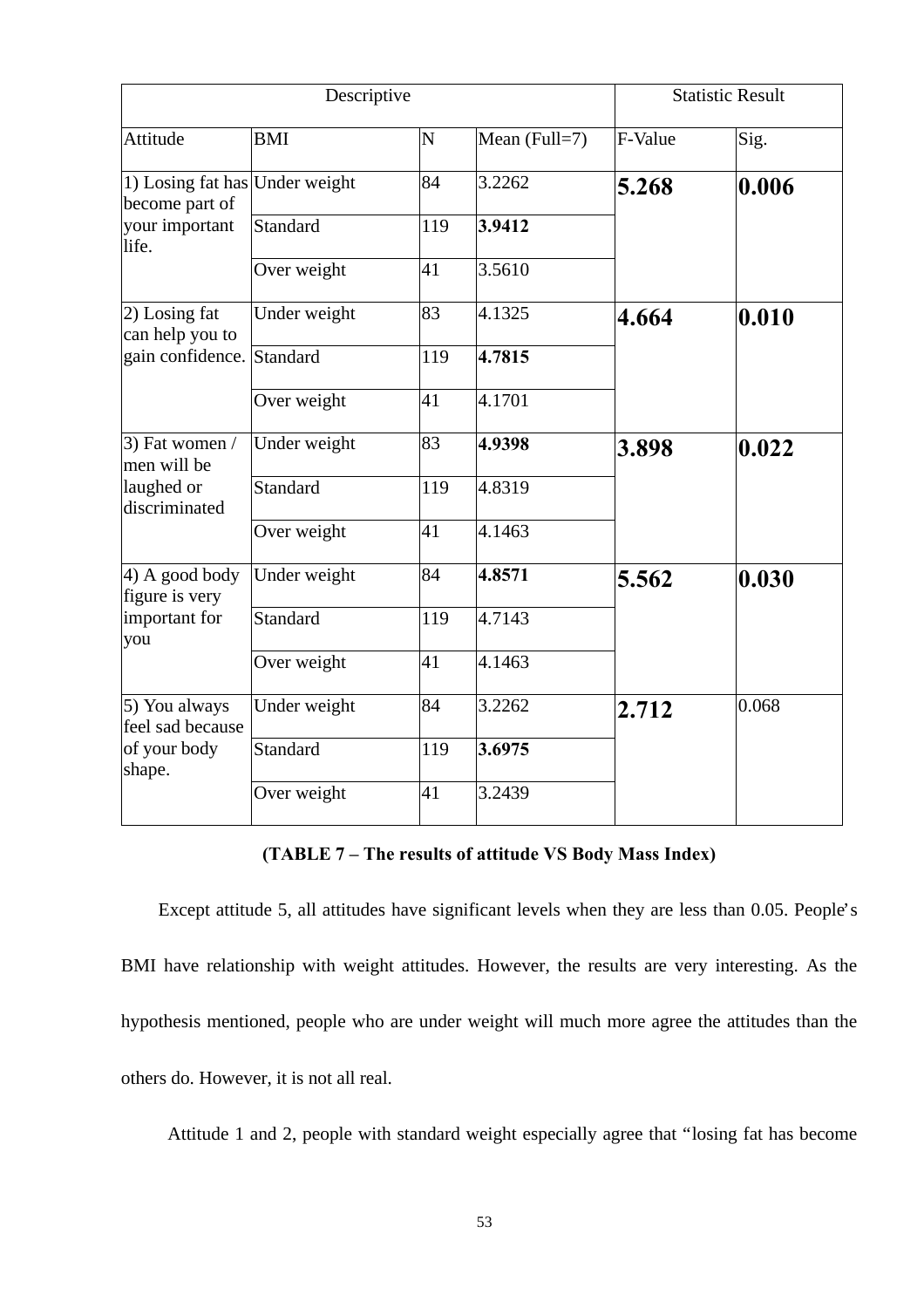part of their life" and "losing fat can help gain confidence", but over weight people less agree with them. Most obviously, losing fat is not an important issue to under weight people. However, it is suggested before, people do not always have a reasonable perception of weight issue. Therefore, those who are not under weight but have standard weight, they will also misunderstand that they are over weight. Therefore, they always try to lose fat in order to gain confidence.

 People who have standard weight (and under weight people) especially agree with "people with fat body figure will be laughed or discriminated" (attitude 3) and "slim figure is very important to them" (attitude 4). It is because they want to be admired by the others. A good body figure can help them avoid laughing. This is the important factor. For attitude 5, the statistic shows that it does not have significant level, therefore, the result will not be discussed.

 One point must be mentioned, it is quite strange that over weight people pay less attention to weight issue than those people who have standard weight do. It is out of the prediction, However, the reasons can be very complicated such as optimistic perception (fat is beauty), they are "anti-society". Maybe over weight people used to be fat, they do not care what people's sayings. And the answer cannot be known if fat people are not deeply interviewed.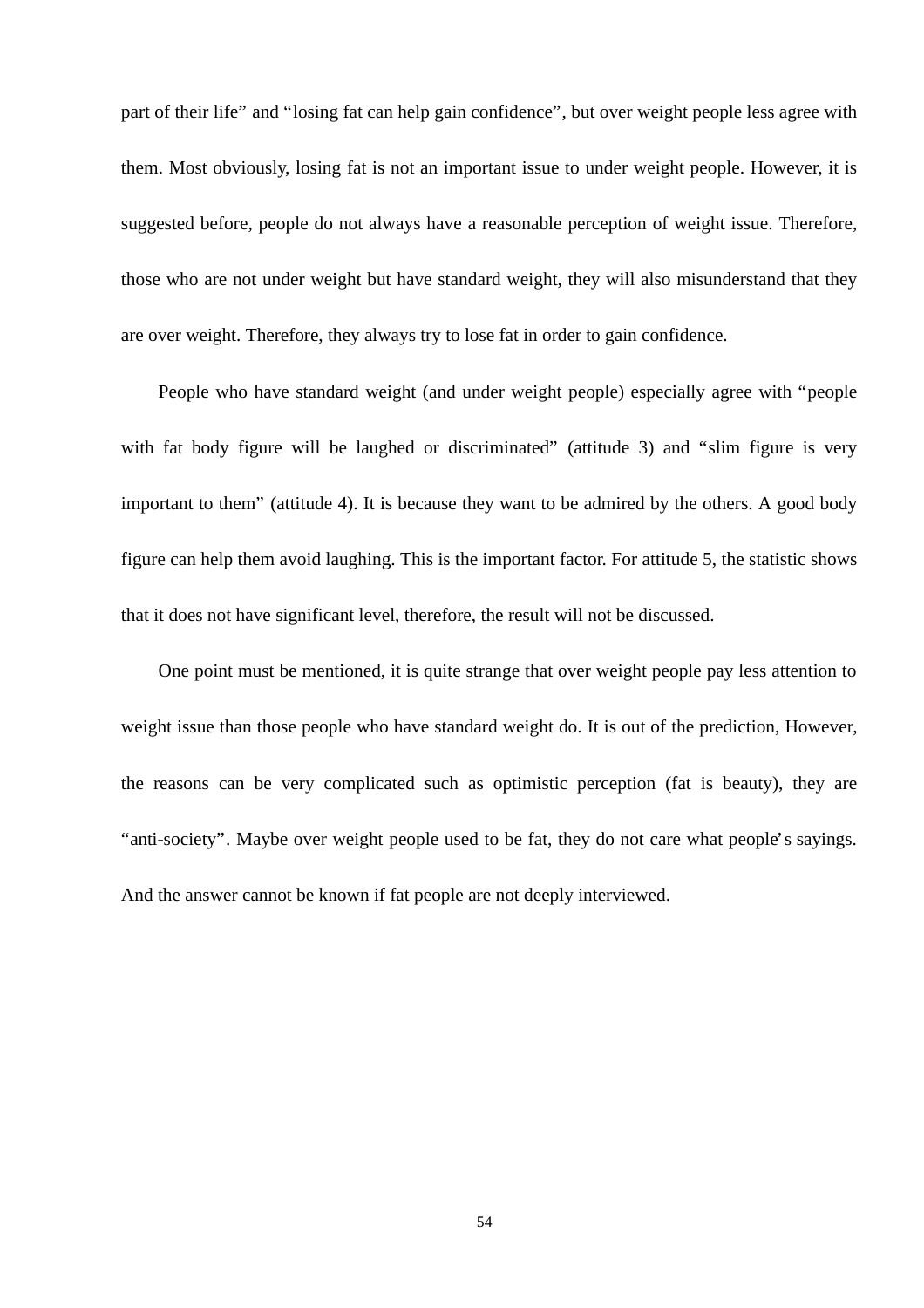# **Weight attitude**

interesting.

*In this part, only women's weight attitude will be discussed. As suggested before, women pay much more attention to their body figure than men do. And, most male interviewees are not thin at all. If males' weight opinion also discussed, it is meaningless.* 

 From the survey, women interviewees were asked to give their height and weight information, also, their ideal weight. After that, their Body Mass Indexes are calculated to see how are their body figures. Women interviewees were asked their opinion of body figure at the same time. That is, if they think that they are too thin, too fat or suitable. The results are extremely interesting. Figure 3 shows that there are only about 6% of the interviewees (see fig B1) who are really over weight. However, when they were asked the attitude of their own weight, the results are very



**(FIGURE 3 – Body Mass Index of women interviewees)**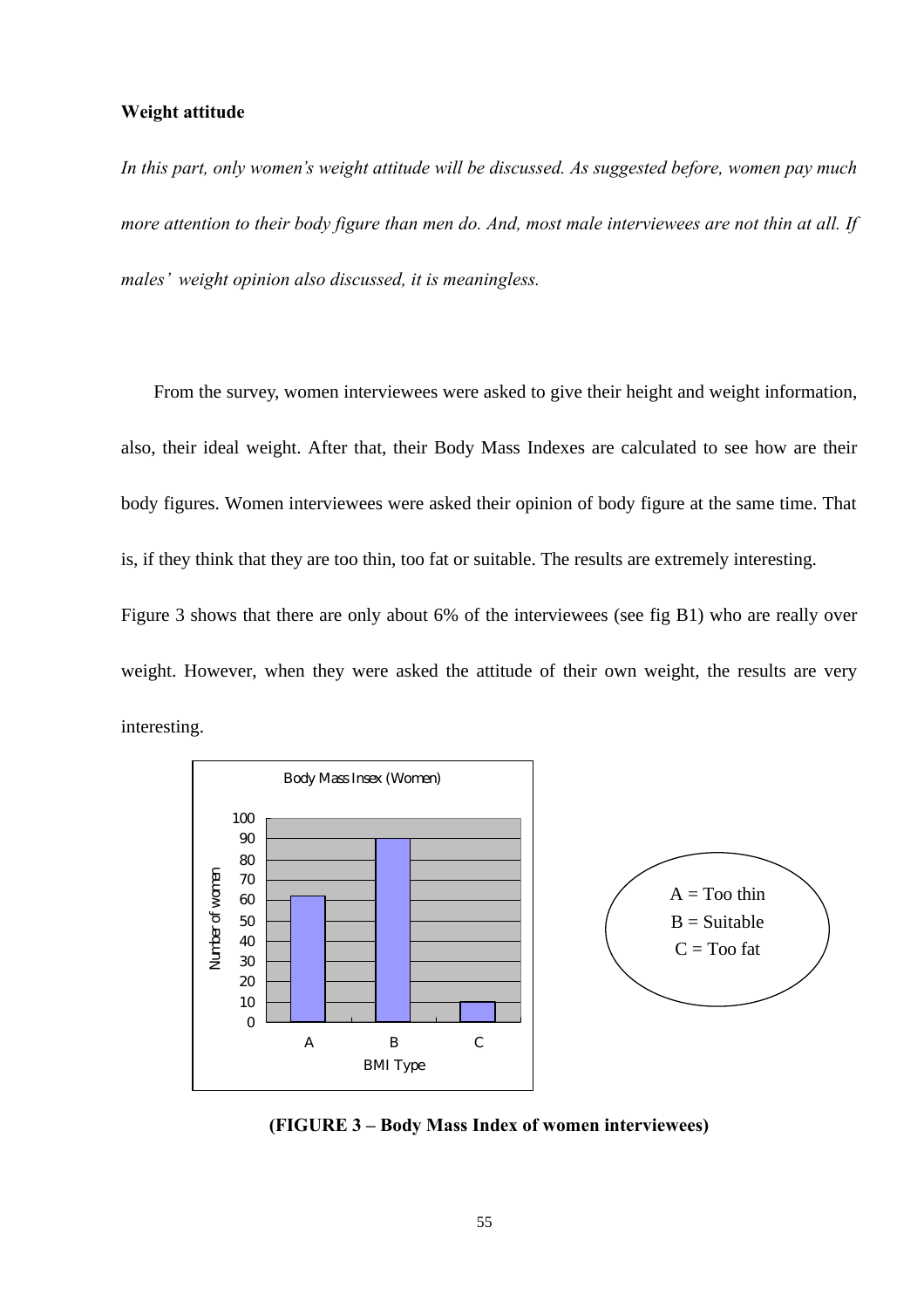

**(FIGURE 4 – What do women think of their body figure?)**

Crosstab (Chi-square) is employed to test women's actual body figure and what do women

| <b>Body Mass Index</b> | What do people think of their body figure? (No of people)                       | Sig |
|------------------------|---------------------------------------------------------------------------------|-----|
| Under weight           | Too thin: 37/84 (44%), Suitable: 37/84 (44%), Too fat: 32/84 (38%) $\eta$ , 000 |     |
| Standard weight        | Too thin: 5/91 (5%), Suitable: 16/91(17%), Too fat: 71/91 (78%)                 |     |
| Over weight            | Too thin: 0/13 (0%), Suitable: 1/13 (8%), Too fat: 12/13 (82%)                  |     |

think of their body figure. The result shows that it has significant level.

# **(TABLE 8 – The results of actual Body Mass Index of women interviewees VS women's self-**

# **consciousness of their own weights)**

Under weight people especially think that they are too thin, vice versa. However, the most crazily thing is that there are 32 under weight people (out of 84) who think that they are over weight. And there are 71 standard weight people (out of 91) who think that they are over weight. In fact, those under weight and standard weight people need not lose fat. Indeed, some of them need to gain fat. However, they still lose fat. It is very unhealthy. It also shows that most of them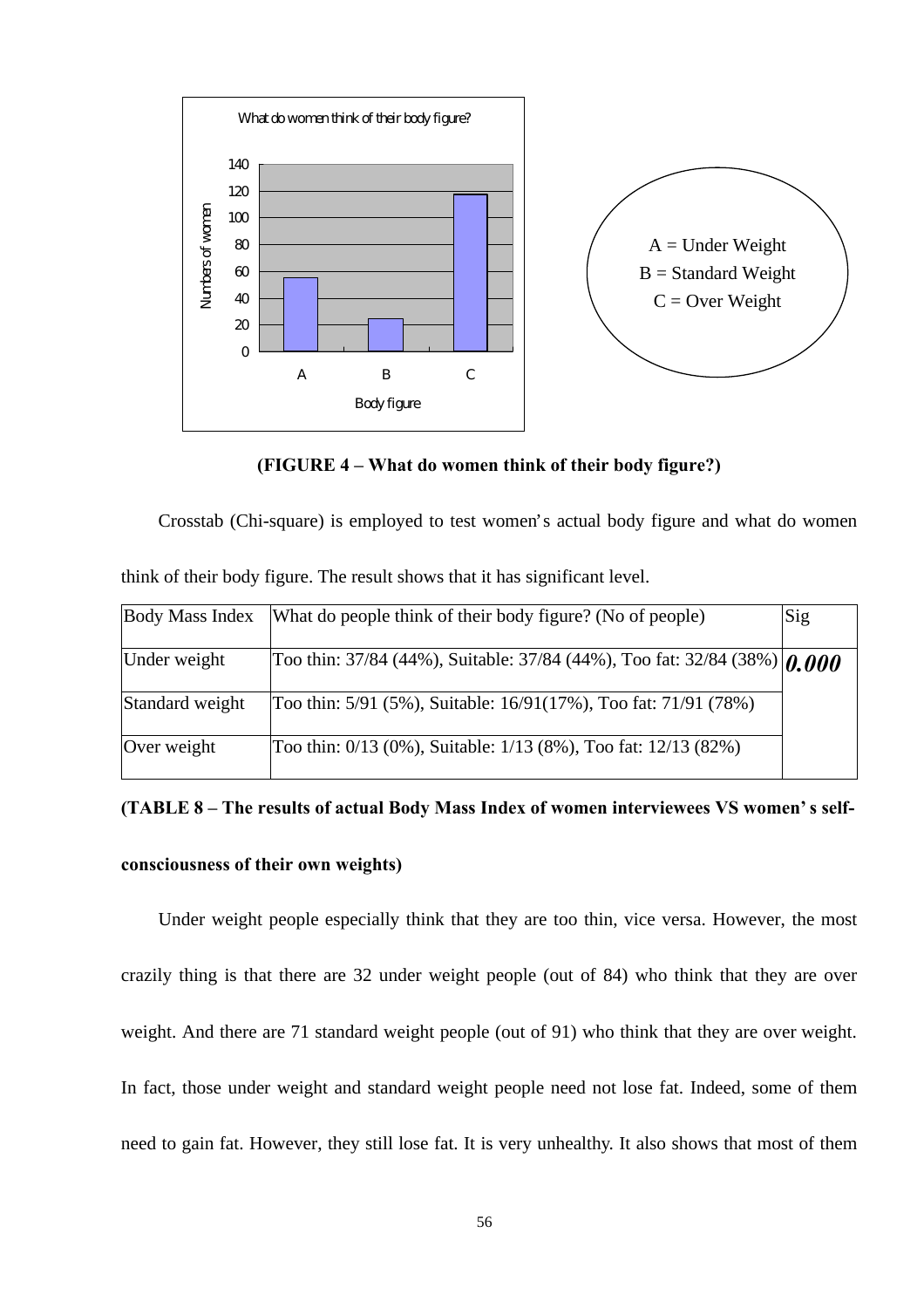have unrealistic perception of weight issue. In fact, there are only 6% women who are really over weight. The big gap suggests that women do not only want to be slim, but they want to be thin. They have negative attitude towards their own body figure. Unfortunately, only 13% women interviewees feel satisfied (they think their body figure is suitable) with their current body figure. It can be concluded that about 87% women feel dissatisfied with their body figure. But actually, there are more than 55% of them have a standard weight.

In the mean time, it is fortune that some women interviewees also know that they are under weight. It can be concluded that most women agree that they are fat, some women think that they are under weight at the same time. Only a few women trust that they have a suitable body figure.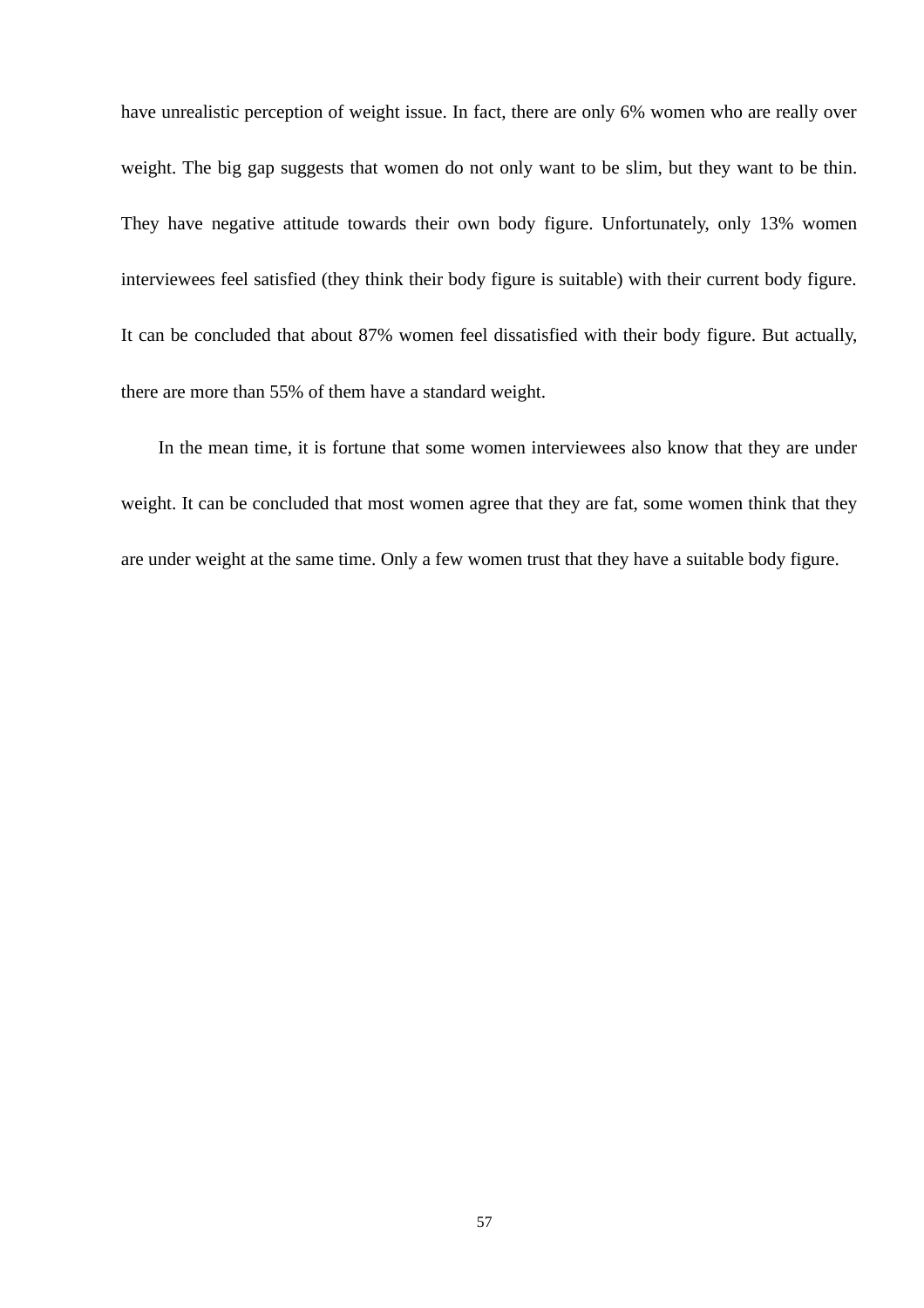# **In sight analysis of weight loss products**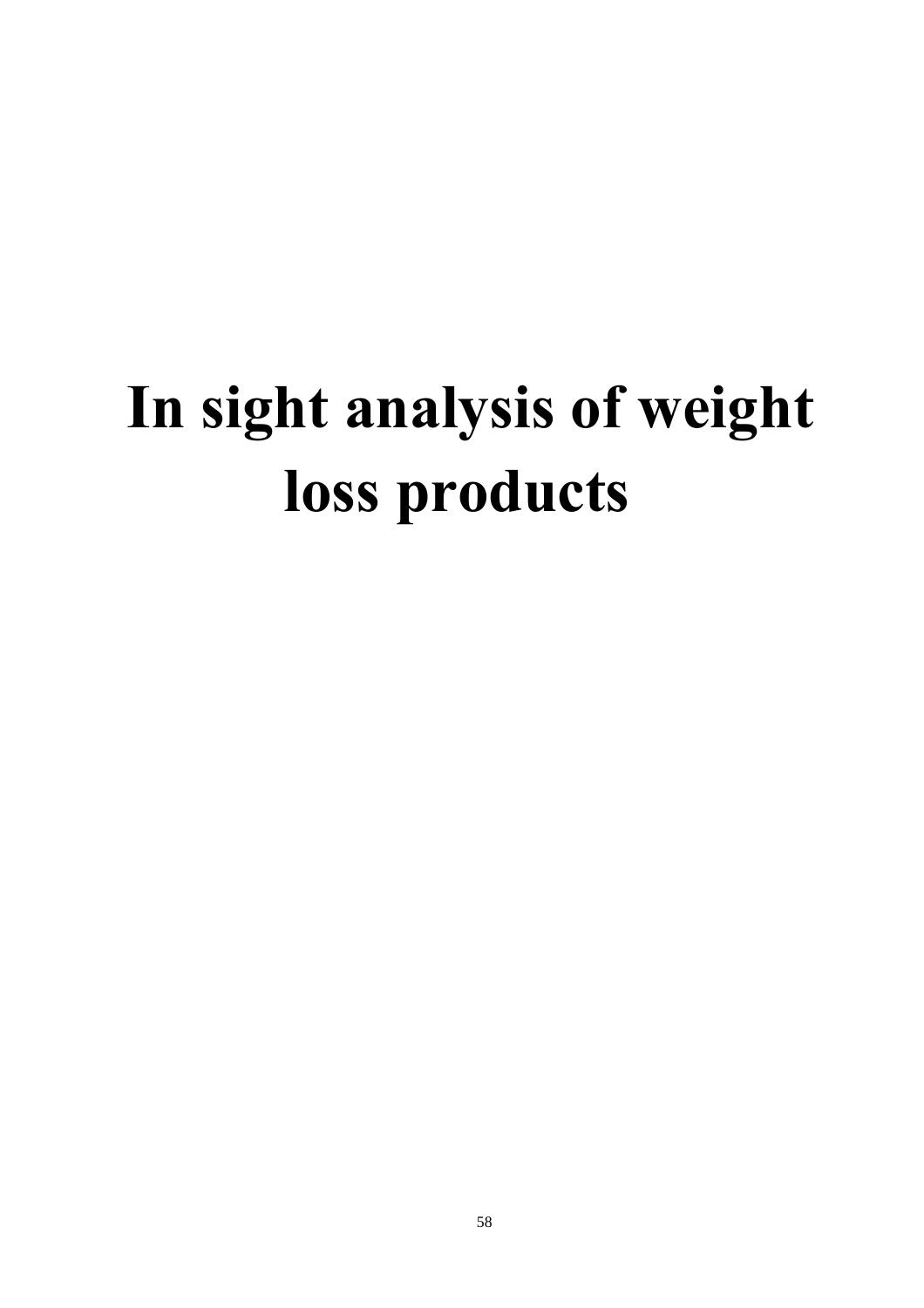This is the main part to discuss why people choose weight loss products to lose fat. In this part, it will be divided into two parts.

A) Which kinds of people will choose weight loss products?

B) Consumer behavior on purchasing weight loss products

Before discussing these issues, the ways of losing weight are defined clearly first.

1) Dieting – eating less in order to reduce input, people will then come thin

2) Doing exercise – physical body moving in order to burn fat

3) Taking weight loss pills – intake pills with a cup of water, it can help lose fat and weight

4) Taking weight loss tea – a tea bag, it can help eliminate the extra fat from your body and regulate the balance of body fluid

5) Taking weight loss food – it includes candies, fruit juice, wheat, etc, it can help losing fat within a short time. Most of these products indicate that they are 100% natural.

6) Losing fat at beauty center – combined with a sensible nutrition plan, was designed to get people's figure back as fast as possible.

7) Having nutrition meal – people just eat and follow to the weight loss menu, it is similar to dieting, but they get enough nutrition in the weight loss process.

8) See a doctor – get advises from medical professional, normally, people who are serious obesity would choose to see doctors.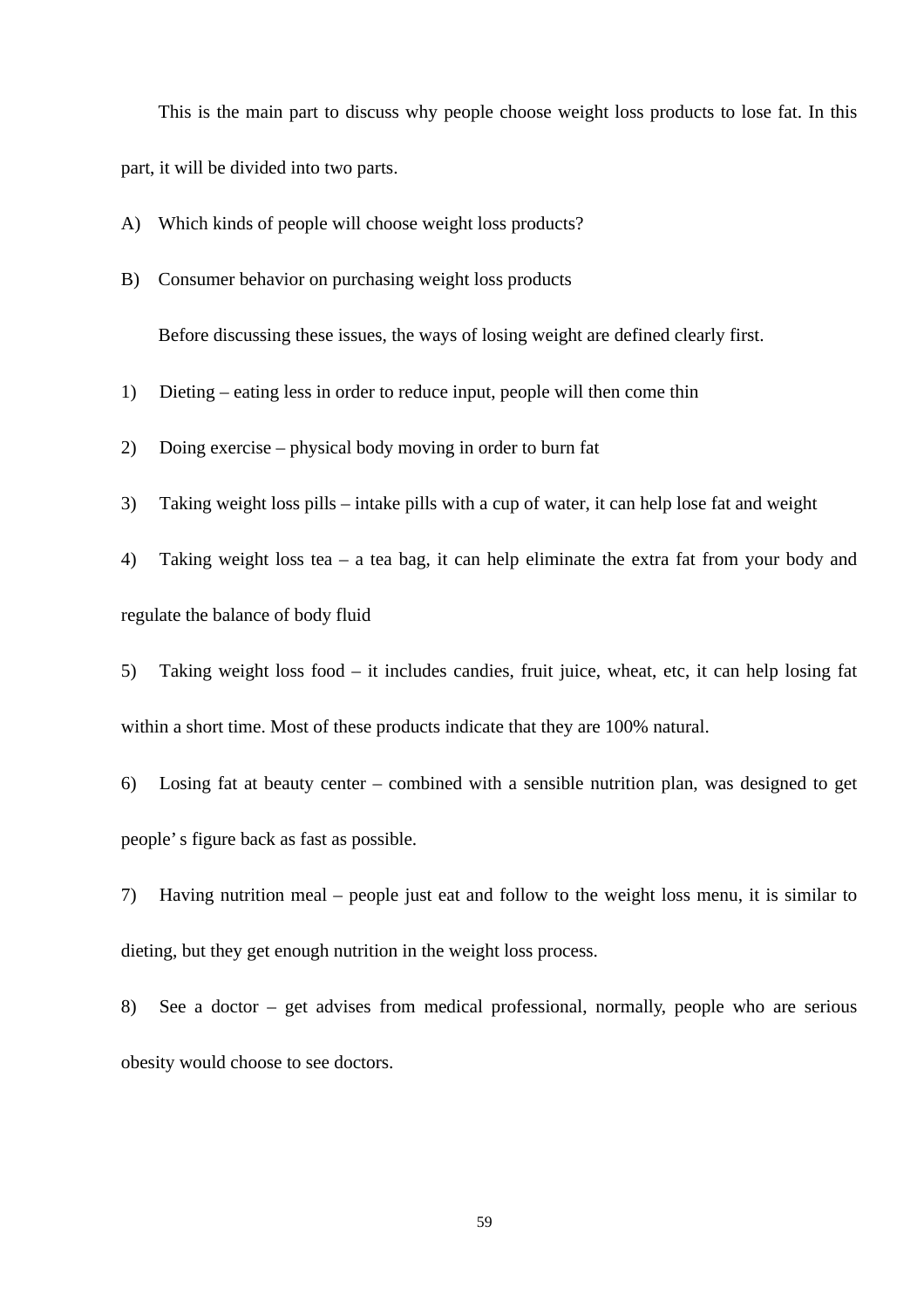# **Which kinds of people choose to take weight loss products?**

 In this part, the purpose is to understand which kinds of people will tend to buy weight loss products. After discussing, a conclusion will be made.

# **Gender**

The first hypothesis suggested that females tend to buy more weight loss products than males

do. Women also use more other kinds of weight loss ways than men do.

In order to know whether the assumptions are right or not. Crosstabs (Chi-square test) is used

| Weight loss ways         | No. of people using the weight loss ways                            | Pearson Chi-square | Sig.  |
|--------------------------|---------------------------------------------------------------------|--------------------|-------|
| Dieting                  | Famale=85/196 (43%), Male=18/65 (28%) 2.020                         |                    | 0.028 |
| Doing exercise           | Female=128/196 (65%), Male=8/65 (12%) 0.988                         |                    | 0.372 |
| Taking weight loss pills | Female=33/196 (17%), Male=2/65 (3%)                                 | 7.959              | 0.003 |
| Taking weight loss tea   | Female=35/196 (18%), Male=3/65 (5%)                                 | 6.880              | 0.008 |
| Taking weight loss food  | Female=38/196 (19%), Male=5/65 (8%)                                 | 4.852              | 0.033 |
|                          | Losing fat at beauty center Female= $6/196$ (3%), Male= $1/65$ (2%) | 0.434              | 0.684 |
| Having nutrition meal    | Famale=24/196 (12%), Male=2/65 (3%)                                 | 4.574              | 0.032 |
| Seeing doctor            | Female=13/196 (7%), Male=2/65 (3%)                                  | 1.139              | 0.370 |

to test the differences. The statistic results are as follow:

# **(TABLE 9 – Taking weight loss products VS gender)**

 The results show that gender is a key factor on determining whether people buy weight loss products or not. The results have significant level which are 0.003, 0.008 and 0.033. Women also tend to use dieting and having nutrition meal than men do. The results prove that the suggestion is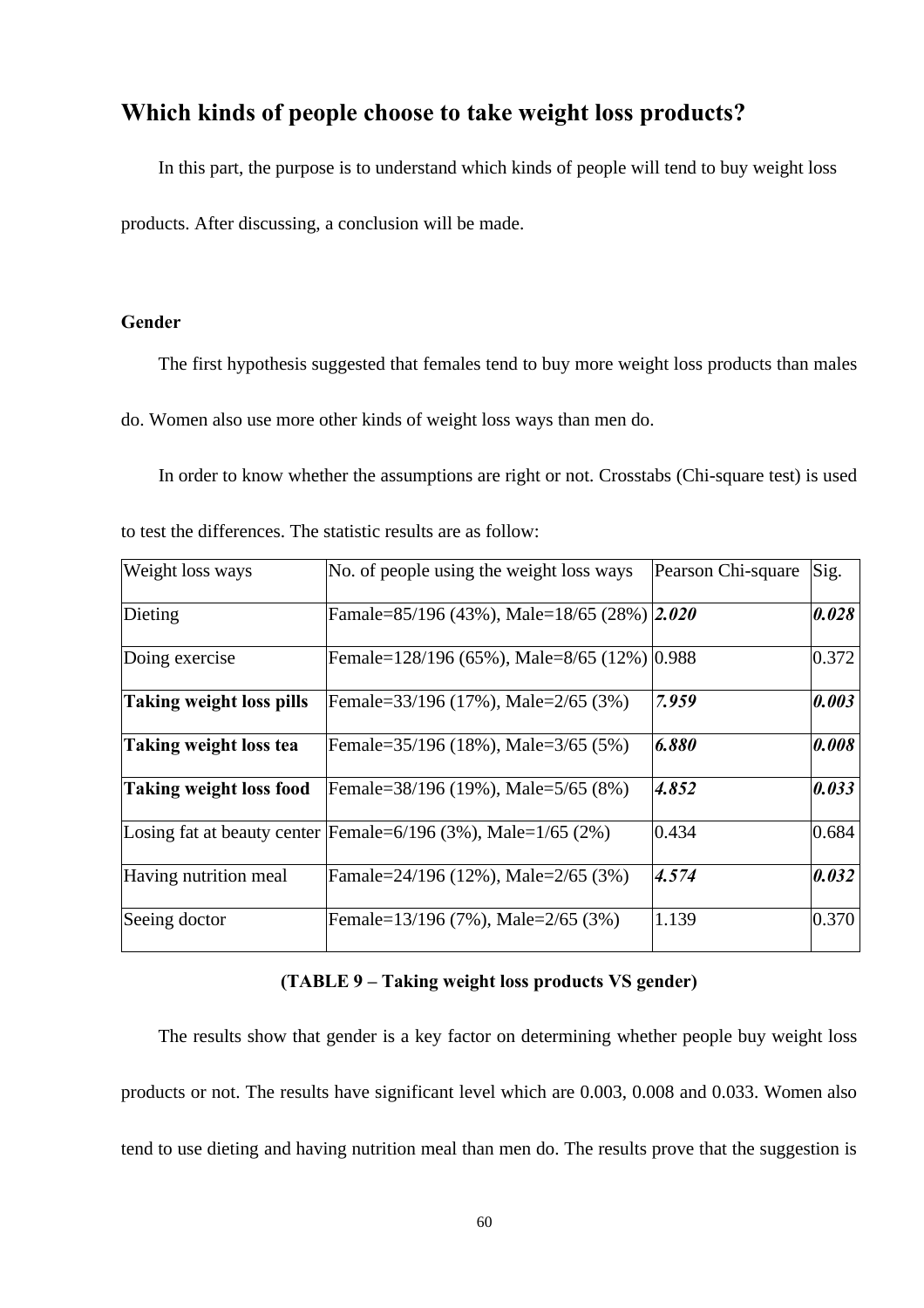true.

 Actually, it is not difficult to get the reasons why women buy more weight loss products. First of all, most women have an unrealistic perception of weight issue, they think that it is better to stay thin. Another reason is that they concern about their body figure very much. Most of them view a slim body figure and beauty as their life. The third reason can be found in the results of the survey. More than 50% women who think that they are over weight. The society and women themselves also create a pressure which women must have a slim body figure. Finally, women use different kinds of methods to loss fat including taking weight loss products.

 It is clear why dieting and nutrition meal are other choices to women. By virtue of that these kinds of ways can help losing fat. If men want to lose fat, they will not eat less or have nutrition meal definitely, however, women do. Males rarely eat less, they rather keep fit (but not lose fat) in fitness center. There are more than 30% men interviewees who try to lose fat or keep fit in fitness center.

 Doing exercise is natural actually. A healthy person does exercise every day but she/he may not lose fat, but he / she just want to be healthier. There is no significant level on losing weight in beauty center. In fact, the result is quite unusual. However, most probably is the sample size is not big enough. There are only six women (out of 196) who tried to lose fat in beauty center before. Therefore, the results may not be exactly true. There is no significant level in seeing doctor, the result is good. As suggested before, people who are serious obesity will get help from medical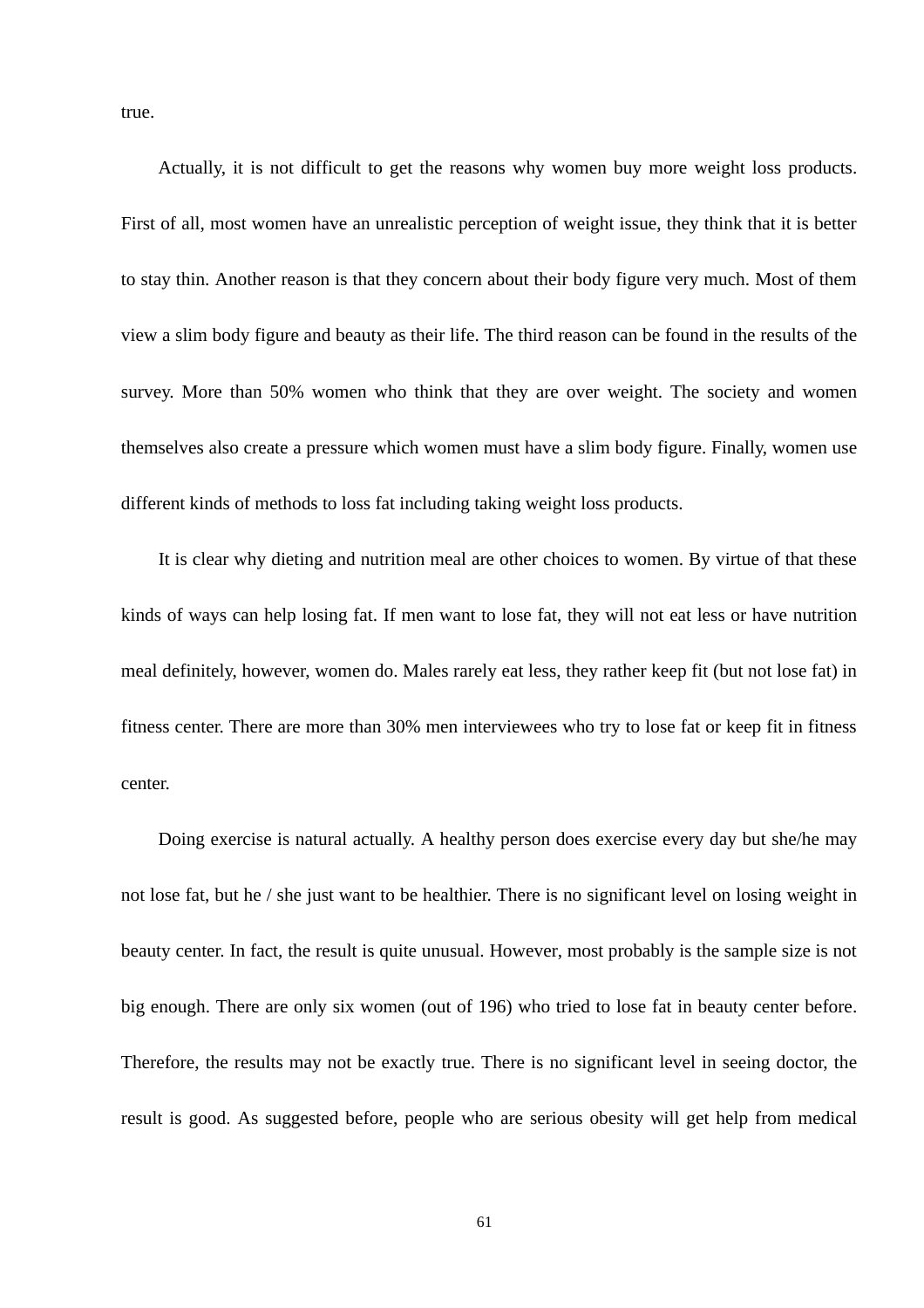professional no matter they are males or females. The real reason of seeing doctors is not because they want to be thinner, but it is the problem of health as serious obesity can affect health.

*\* Because females buy much more weight loss products, only women's data will be counted in order to get more exact results in the following parts.*

## **Age**

 The hypothesis suggested that younger people tend to buy more weight loss products than the others than older people do.

|       | Products No. of people using the weight loss products <sup>*</sup> | Pearson Chi-square Sig. (2-sided) |       |
|-------|--------------------------------------------------------------------|-----------------------------------|-------|
| Pills | $A=14/105$ (13%), B=14/55 (25%), C=2/20 (10%)                      | 3.817                             | 0.103 |
| Tea   | $[A=19/105 (18\%), B=13/55 (24\%), C=2/20 (10\%)$                  | 10.711                            | 0.390 |
| Food  | $A=16/105$ (15%), B=13/55 (24%), C=5/20 (25%)                      | 3.417                             | 0.331 |

# **(FIGURE 10 – The results of gender VS taking weight loss products)**

*\*Age: A= below 25, B= 26-35, C= 35 or above*

 Age does not affect whether people buy weight loss products or not. Older women do not buy less, but younger women do not buy more. It is suggested before, older women now pay much more attention to their body figure than before. So, the theory "younger women pay most attention to their body figure" is no longer true at all.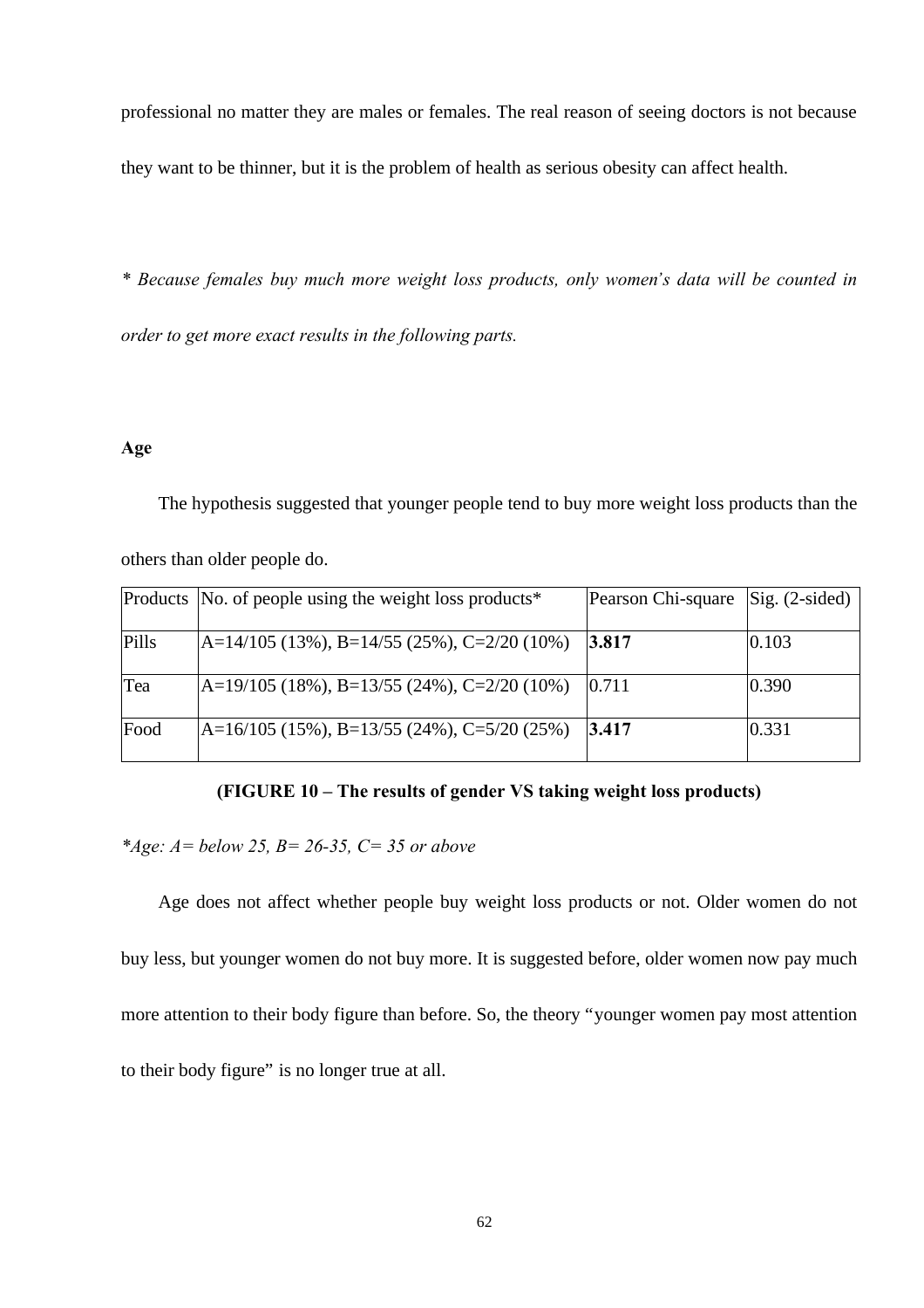**Social Status**

 Buying weight loss products may need to spend much money, high social status (high-income group and good occupation) people are therefore predicted to buy more weight loss products than the others. Crosstab (Chi-square test) are employed to test it. The results are out of the prediction.

| Products | No. of people using the weight loss products* Pearson Chi-square |       | $\text{Sig.}$ (2-sided) |
|----------|------------------------------------------------------------------|-------|-------------------------|
| Pills    | $A=6/39$ , B=13/61, C=4/25, E=10/59                              | 3.374 | 0.497                   |
| Tea      | $A=9/39$ , B=9/61, C=4/25, E=12/59                               | 2.173 | 0.704                   |
| Food     | $A=6/39$ , B=14/61, C=6/25, E=9/59                               | 2.123 | 0.713                   |
|          | Beauty Center $A=2/39$ , B=2/61, C=0/25, E=2/59                  | 1.761 | 0.780                   |

# **(FIGURE 11 – The result of social status of taking weight loss products)**

*\*A= Low-income groups, B= Middle-income groups, C= High-income groups, E= No income*

 The results suggest that people will buy weight loss products no matter which income groups, what occupations they are. It is out of the predictions. First of all, body figure is an important issue to all women. Even their social status is low, they also want to have a slim body figure. In fact, people can use different kinds of ways to lose weight. Mostly, it is affected by their attitude towards weight loss products. Some people believe that taking weight loss products can lose fat quickly, some of them think that it has no side effect. Some people trust that weight loss products are effective and it is not harmful to their health. Based on the above beliefs, it can be concluded that people who buying weight loss products strongly believe that weight loss products are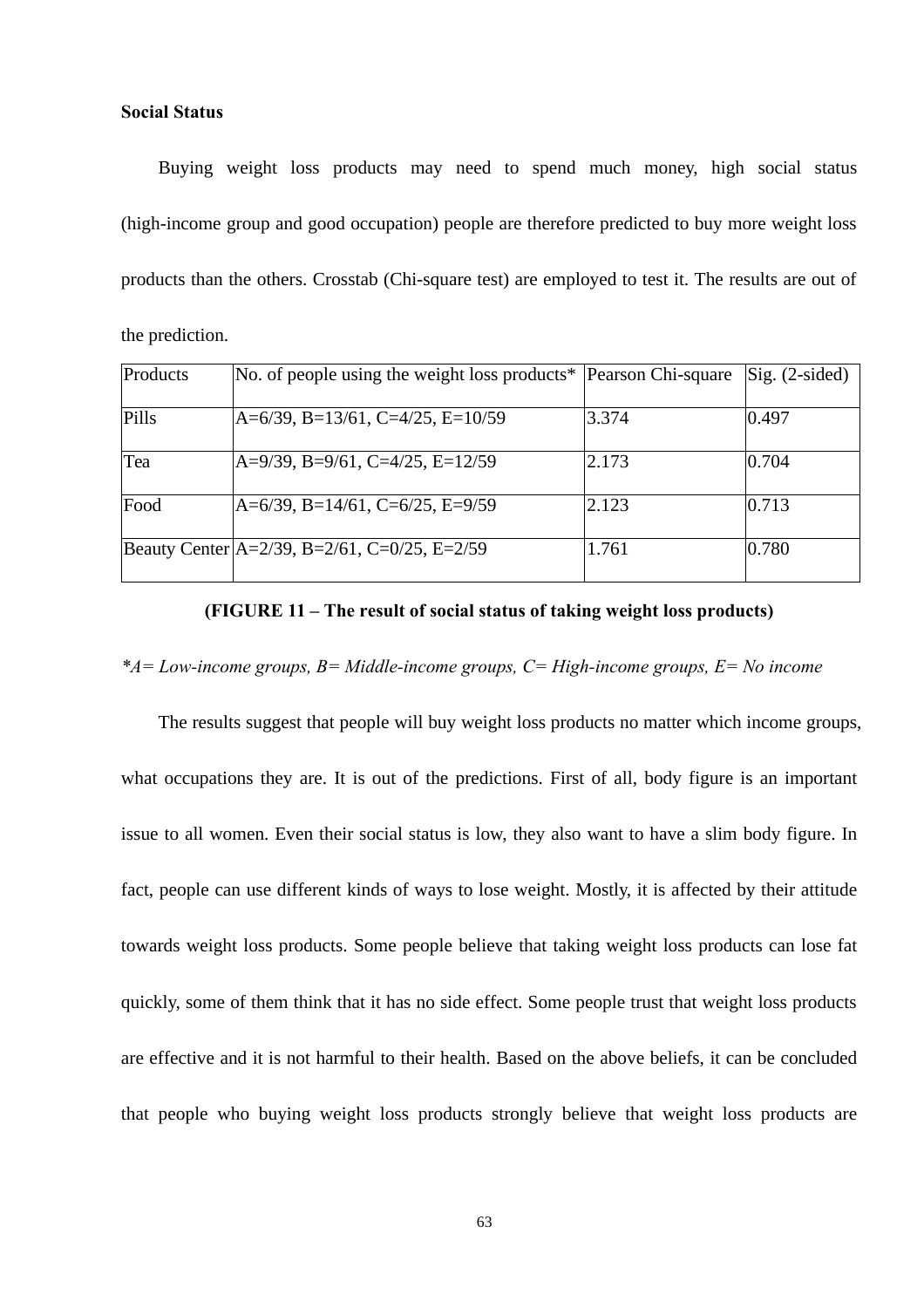effective and without harmful to their health.

 The above statistic results suggested that all income groups also buy weight loss products. Therefore, whether people buy weight loss products or not, it is not based on they are willing to spend on it or not. But, it depends on their **attitude and perception of weight loss products.** 

Another issue is that weight loss tea is not really expensive. By observation, one package of weight loss tea cost \$20 to \$160, most of them are under \$100. Even for the one who is no income, she also can afford it. However, weight loss pills and food usually cost \$200 to \$500. Concerning weight loss pills, in fact, it always contains some harmful ingredients and with many side effects. People are educated that it is dangerous to buy weight loss medicine if it is without doctor's prescription. Therefore, it does not relate to people's social status, but it is the attitudes towards weight loss pills. Regarding weight loss food, most producers also emphasize that their products are 100% natural. And it can help losing weight within a short time. However, people commonly think that it is impossible, they discredit about the effectiveness. Therefore, it also bases on the attitude towards weight loss food, but not their occupation or income.

## **Education**

 The education of Hong Kong always emphasizes that doing exercise is the most effective and healthy way to lose fat. Most people are reinforced that buying drugs at the counter is dangerous. The hypothesis is that well educated women will buy less weight loss products than less educated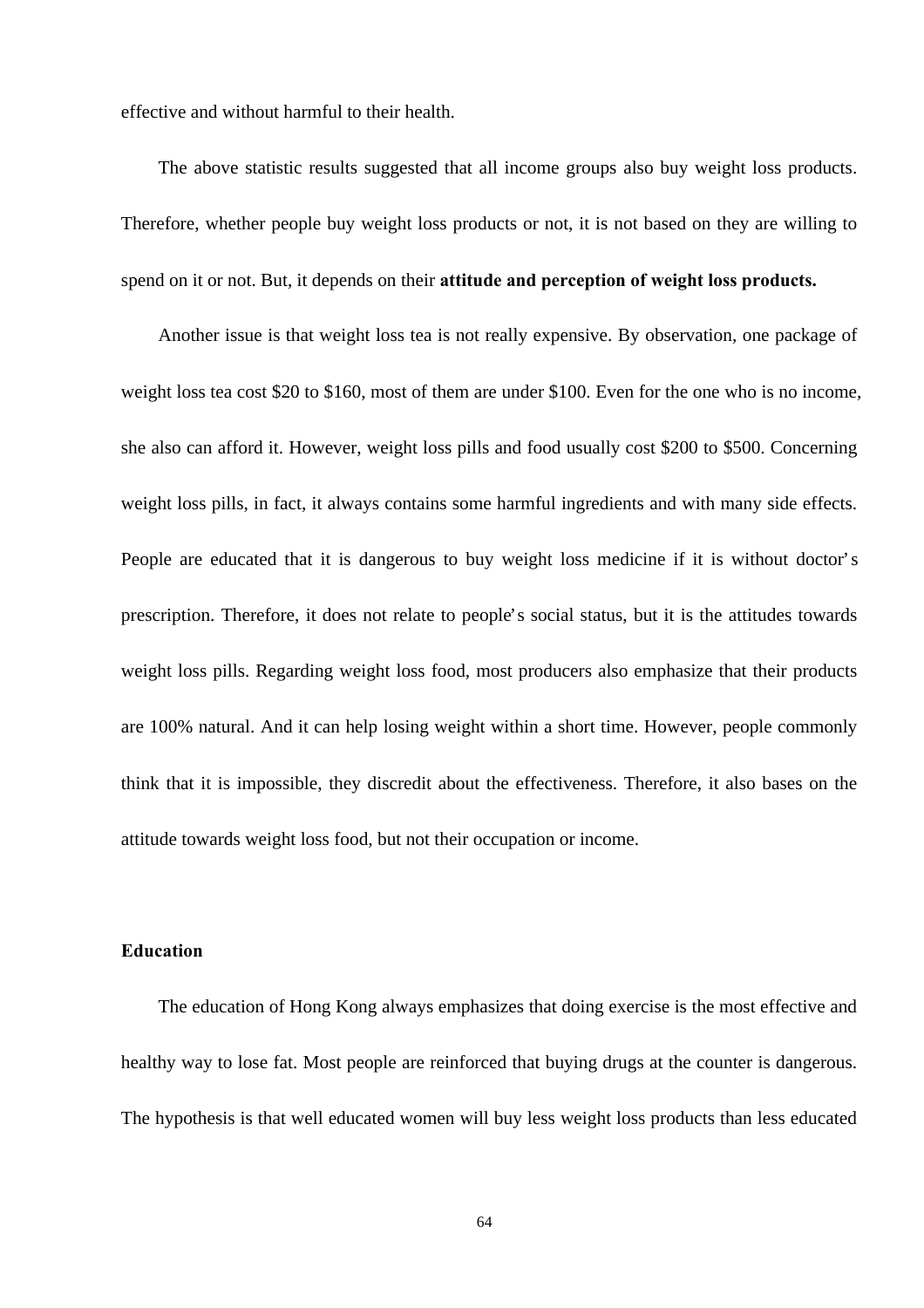|       | Products No. of people using the weight loss products       | Pearson Chi-square | Sig.  |
|-------|-------------------------------------------------------------|--------------------|-------|
| Pills | Secondary school = $20/78$ (15%), Tertiary = $13/116$ (25%) | 7.349              | 0.025 |
| Tea   | Secondary school = $15/78$ (19%), Tertiary = $20/116$ (14%) | 0.565              | 0.754 |
| Food  | Secondary school = $13/78$ (20%), Tertiary = $24/116$ (17%) | 1.695              | 0.429 |

women do. Crosstab (Chi-square test) is employed to test the hypothesis.

**(FIGURE 12 – The results of educational level VS taking weight loss products)**

 Less educated women buy more weight loss pills, but not weight loss tea and food. By virtue of that weight loss pill is similar to drug, it may damage to people's health. Therefore, educated women can recognize that pills are harmful. In fact, weight loss tea and food are much more natural and people rarely view them as a kind of drug. It is why people buy weight loss tea and food no matter they are well educated or not.

# **Marital Status**

 From the previous finding (literature review), a survey (done by Family Planning Association of Hong Kong) showed that single/divorced women buy more weight loss products than married women do. Therefore, the suggestion was also employed the hypothesis. That is, single/divorced people buy more weight loss product than married women do. Again, crosstab (Chi-square test) is used to test the hypothesis.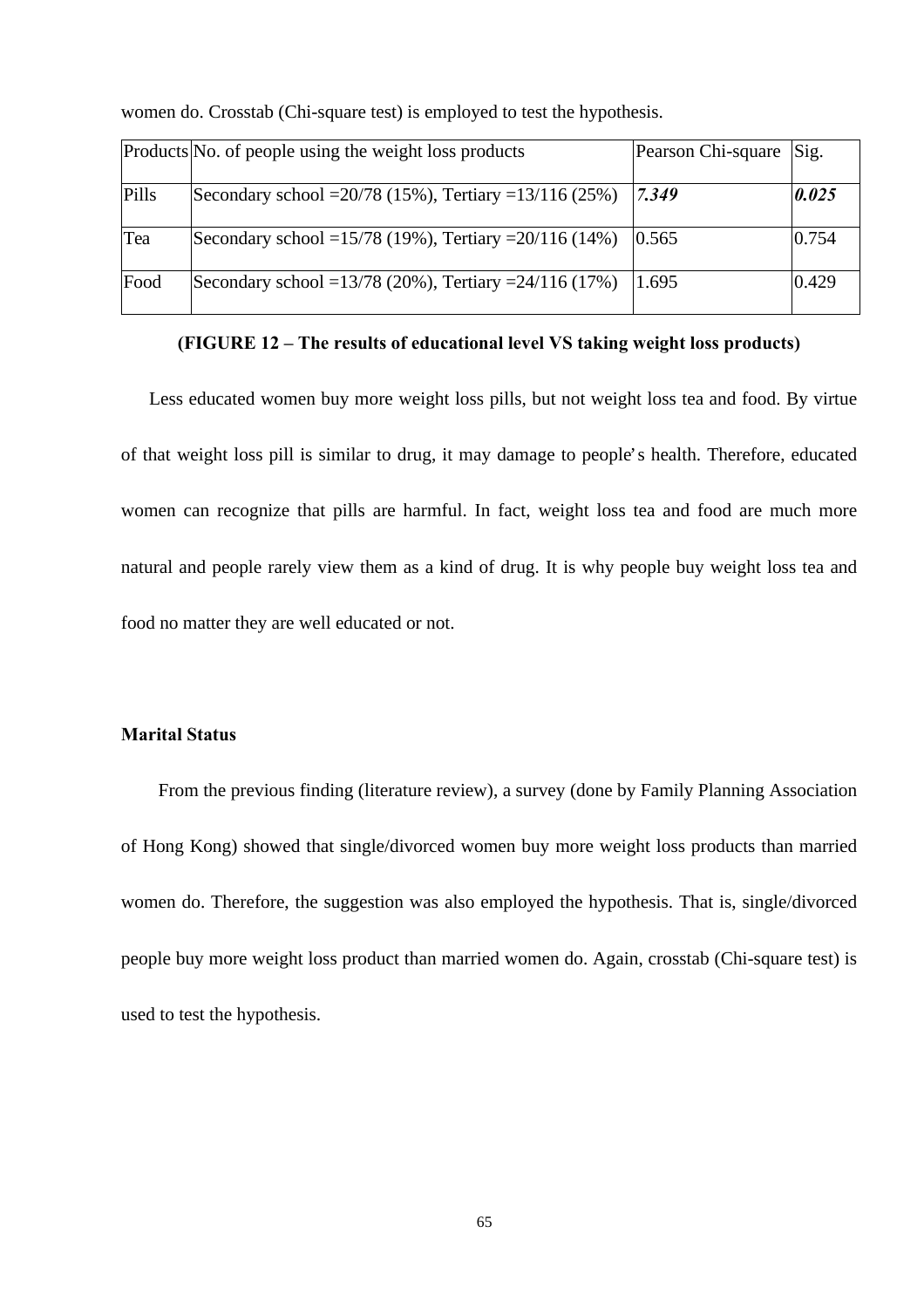|       | Products No. of people using the weight loss products   | Pearson Chi-square | Sig.  |
|-------|---------------------------------------------------------|--------------------|-------|
| Pills | Single/divorced = $24/156$ (15%), Married= $9/36$ (25%) | 2.599              | 0.274 |
| Tea   | Single/divorced = 30/156 (19%), Married=5/36 (14%)      | 1.232              | 0.547 |
| Food  | Single/divorced = $31/156$ (20%), Married= $6/36$ (17%) | 0.595              | 0.757 |

**(TABLE 13 – The results of marital status VS taking weight loss products)**

From the above findings, all are without significant level which is more than 0.05. Therefore, it can be concluded that marital status does not affect whether people buy weight loss products or not. However, the finding results are contrast to the previous finding of Family Planning Association of Hong Kong (FPAHK). However, it is believed that the results in this research are not wrong, the survey from FPAHK was also true at the same time.

 By virtue of that the survey from FPAHK was done in 1993, it is eight years before. The perception, attitude, people's lives have been changed definitely. Due to the different time, married women now are paying more attention to their body figure than before. As the media is now reinforcing the message which married women should also keep slim. Recently, there are many super stars (married, some of them are with children) invited to help promote weight loss products, beauty centers. It seems that they strongly encourage that married women should also have a slim body figure.

### **Eating Habit**

In the questionnaires, women were asked about their eating habits. Eating habit without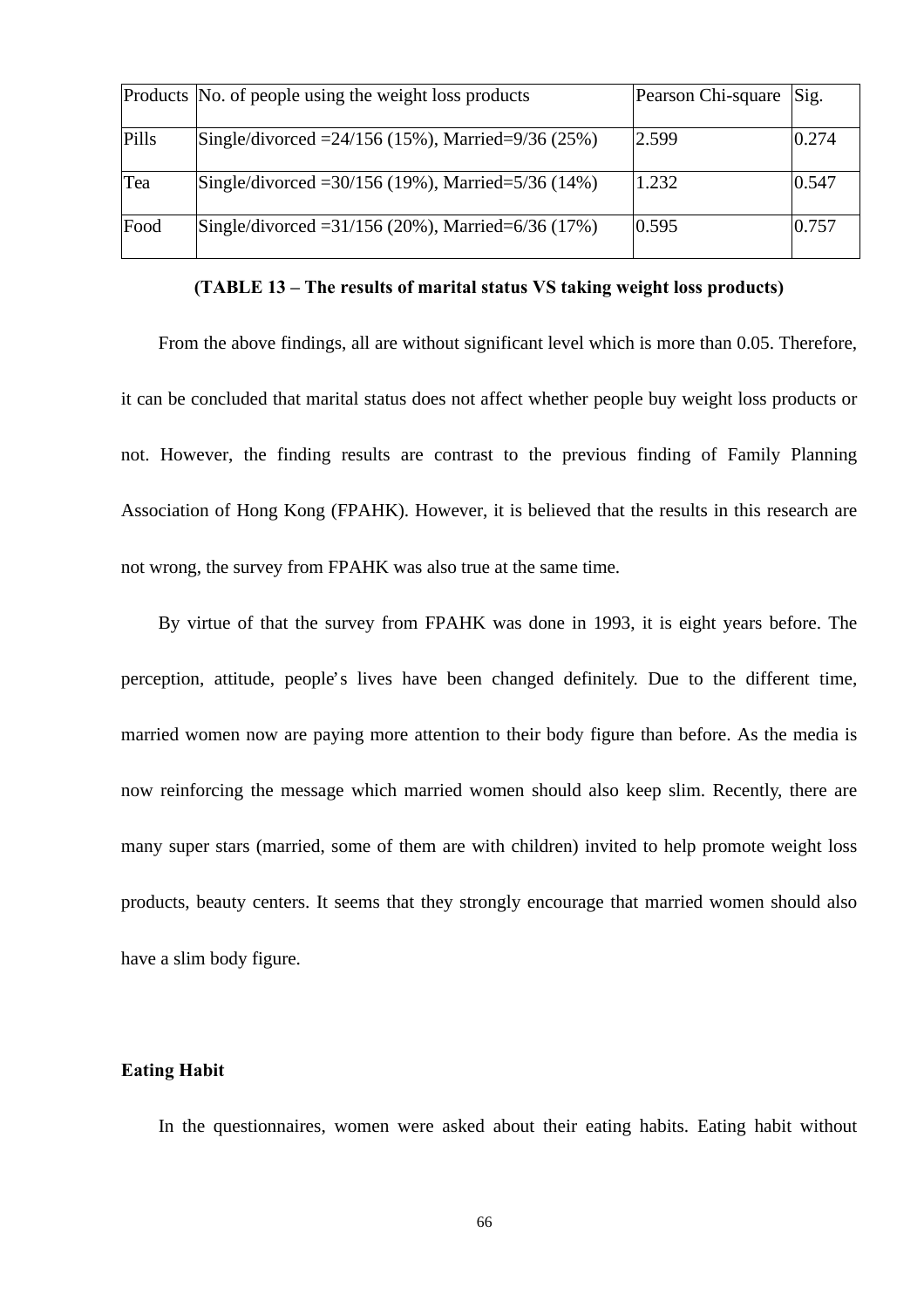gaining fat includes eat much vegetable than meat, do not have breakfast / lunch / dinner, put much attention to food energy when buying food. A bad eating habit includes eat much meat than vegetable, like to eat night food, like to eat much snacks and like to eat at outsides rather than cooking / eating at home.

In the hypotheses, women with a good eating habit (without gaining fat) will buy less weight loss products, vice versa. Croostab (Chi-square) is employed.

| Products | No. of people using the weight loss products <sup>*</sup> | Pearson Chi-square Sig. (2-sided) |       |
|----------|-----------------------------------------------------------|-----------------------------------|-------|
| Pills    | $A=15/98$ (15%), B=17/95 (18%)                            | 0.823                             | 0.663 |
| Tea      | $A=15/98$ (15%), B=20/95 (21%)                            | 1.748                             | 0.417 |
| Food     | $A=19/98$ (19%), B=19/95 (20%)                            | 0.744                             | 0.689 |

**(TABLE 14 – The results of eating habit VS taking weight loss products)**

*\*A= Women who are with a good eating habit, B= Women who are without a good eating habit*

 Having a good eating habit will not cause people buy less weight loss products. The reason may be they want to be thinner and thinner, so that they remain a good eating habit and buy weight loss products. For those who have a bad eating habit, they buy weight loss products in order to control their weight.

# **Perception**

 An unrealistic weight perception can motivate a person to lose fat even she has standard weight. If people feel that they are urgent to lose fat, and they may choose weight loss products as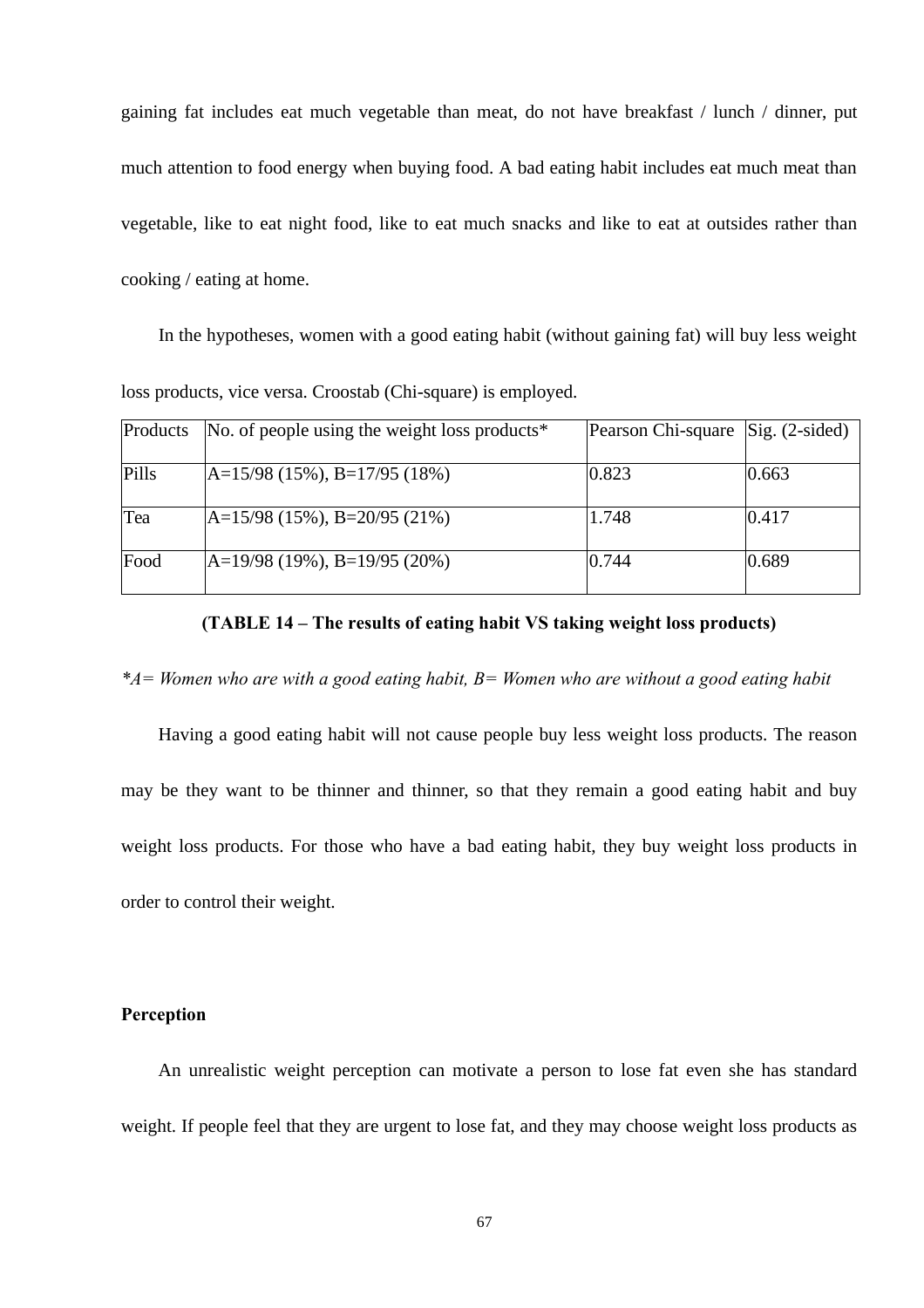it can lose fat within a short period. It is predicted that people who have an unrealistic perception (thinner body figure is standard) will buy more weight loss products than those who have a reasonable perception.

Crosstab (Chi-square test) is used. However, the theory is not true as the significant level is

not less than 0.05.

|       | Products No. of people using the weight loss products <sup>*</sup> | Pearson Chi-square | $\text{Sig.}$ (2-sided) |
|-------|--------------------------------------------------------------------|--------------------|-------------------------|
| Pills | $A=8/53$ (15%), B=25/141 (18%)                                     | 0.158              | 0.831                   |
| Tea   | $A=9/53$ (17%), B=26/141 (18%)                                     | 0.038              | 1.000                   |
| Food  | $A=13/53$ (28%), B=25/141 (18%)                                    | 1.228              | 0.310                   |

## **(TABLE 15 – The results of weight perception VS taking weight loss products)**

*\* A= Unrealistic perception (Thinner is better), B= Reasonable perception*

*\*As there are only two women who have optimistic perception, therefore, it was not counted in the* 

*test because it may create a wrong result.* 

 Although women have an unrealistic perception on weight issue, they need not use weight loss products to lose fat. Indeed, they can choose dieting, doing exercise, etc to lose fat. And the results suggested that women's perception does not affect them whether they buy weight loss products or not.

# **Body Mass Index (BMI)**

When people have a fat body figure which BMI is more than 24 (over weight), they will put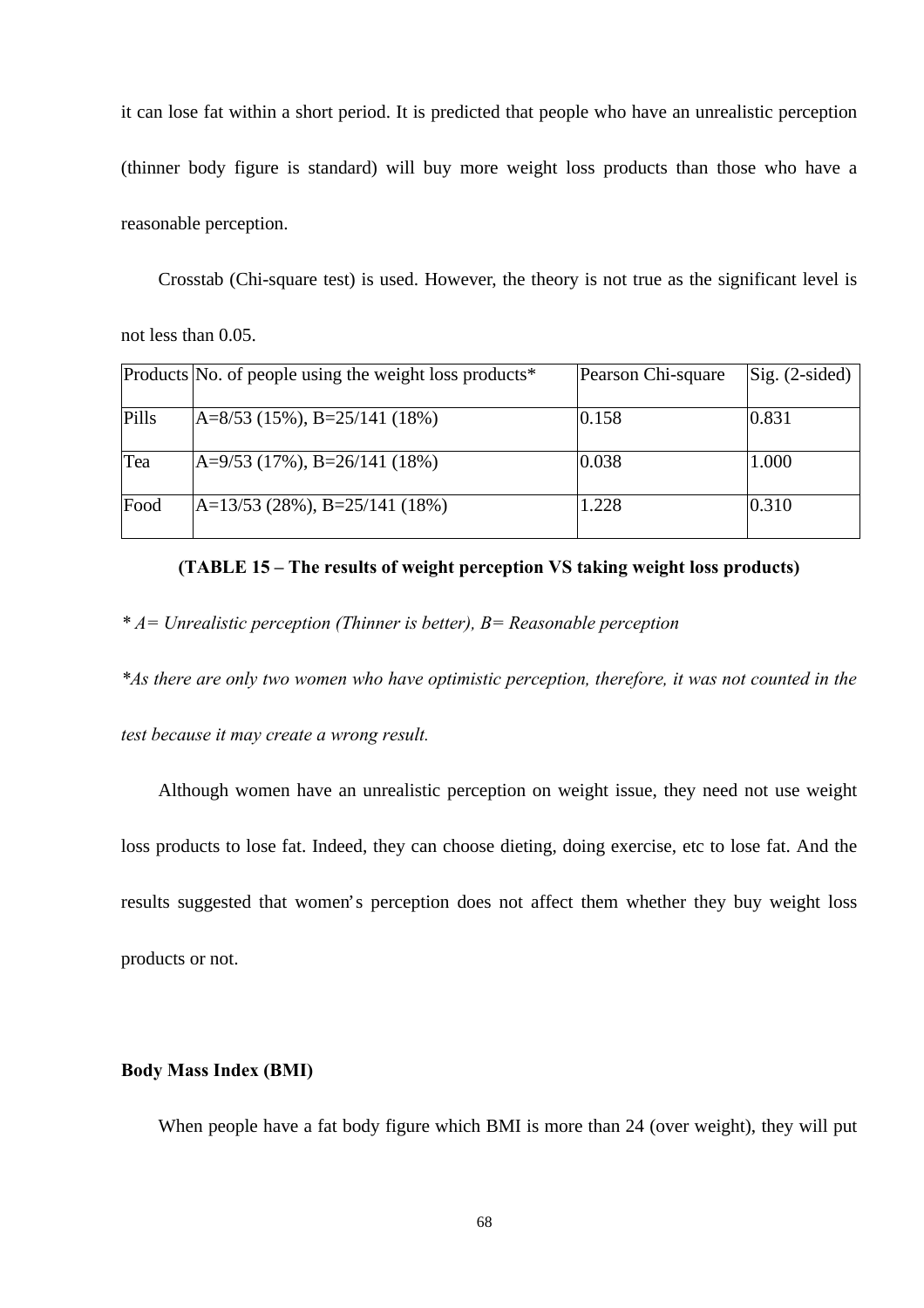more effort on losing fat. Therefore, the hypothesis is that over weight women buy more weight

| Products    | No. of people using the weight loss products <sup>*</sup> | Pearson Chi-square | $\text{Sig.}$ (2-sided) |
|-------------|-----------------------------------------------------------|--------------------|-------------------------|
|             |                                                           |                    |                         |
| Pills       | $A=9/84$ (10%), B=18/92 (20%), C=5/13 (38%)               | 7.047              | 0.029                   |
|             |                                                           |                    |                         |
| Tea         | $A=12/84$ (14%), B=20/92 (22%), C=2/13 (15%)              | 1.718              | 0.424                   |
| Food        | $A=12/84$ (14%), B=21/92 (23%), C=5/13 (38%)              | 4.922              | 0.085                   |
| See doctors | $A=2/84$ (2%), B=5/92 (5%), C=5/13 (38%)                  | 24.899             | 0.000                   |

loss products than under weight women.

**(TABLE 16 – The results of Body Mass Index VS taking weight loss products)**

## *\*A= Under weight, B= Standard weight, C= Over weight*

 Crosstab (Chi-square) is used to test the above assumption. Although the above results reject the hypothesis, the result is good. Weight loss products is mainly to help people more slim if they have had a standard weight already, for those who are over weight, weight loss products is useless to them. The target market of weight loss products is those who are with standard weight. However, because of unrealistic perception, they use weight loss products get a slim body figure. The result of buying weight loss pills is significant. On account of that people commonly think that weight loss pills can cure obesity since it is a drug with chemical and medical ingredients. Therefore, over weight people tend to buy more pills than the others.

On the other hand, if people are over weight, it is better to get advises from medical professional. Therefore, those who are over weight especially like seeing doctors. People know that it is impossible to just drink weight loss tea and then have a standard weight (when they are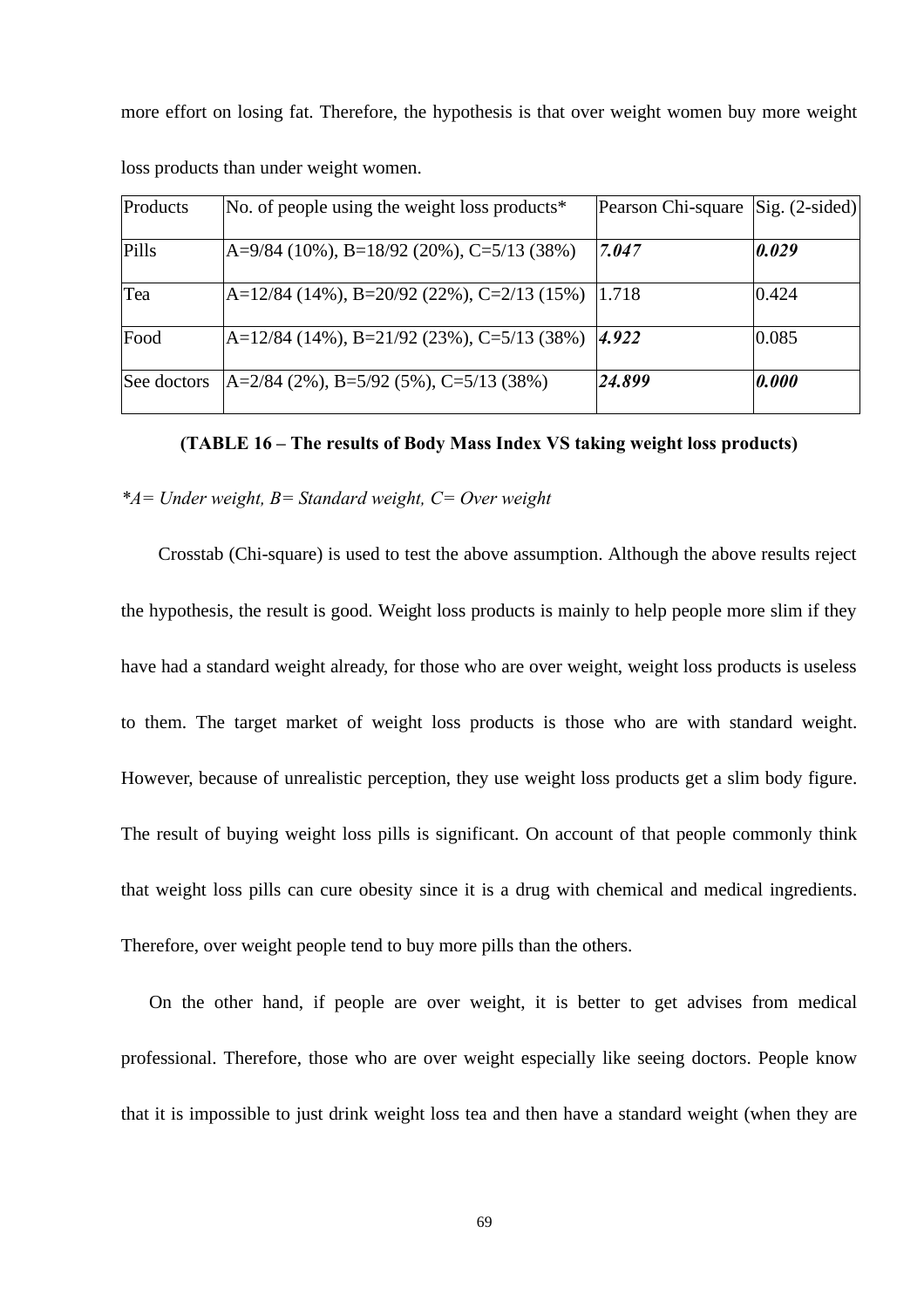over weight). Be safe, it is wise to get professional opinion and treatments. One reason is that the treatment are more effective, another reason is that it can guarantee that the treatments are not harmful to their health.

Usually, people will not go to see a doctor if they do not have serious weight problem. On account of that getting advises from medical professional can spend much (except from the government). If people do not have a serious problem in weight issue, they definitely will not go to see a doctor. They will choose dieting, doing exercise, buying weight loss products, etc to lose fat.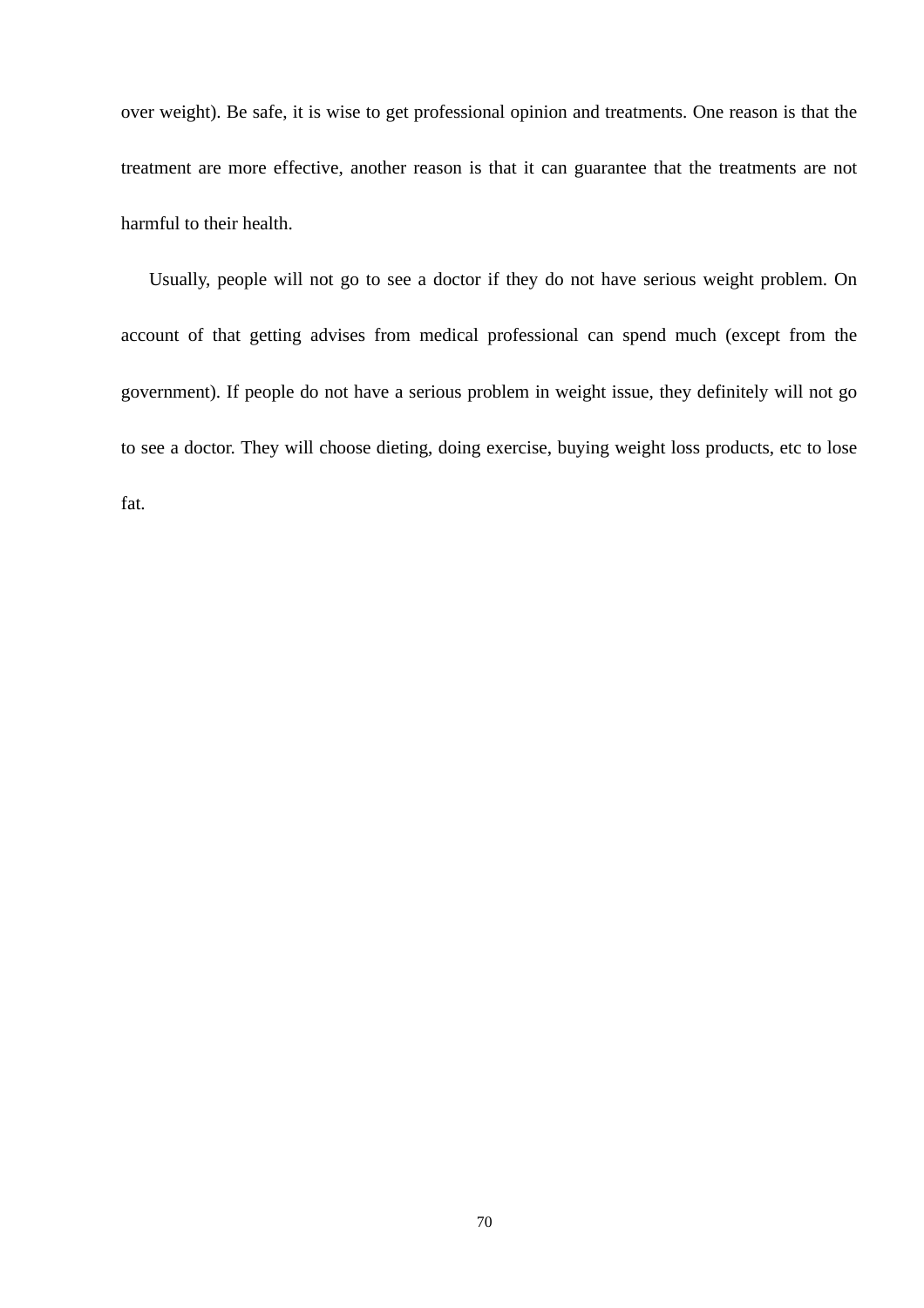# **Consumer behavior on purchasing weight loss products**

 There are many factors to affect whether people buy weight products or not. Before choosing which kinds of weight loss methods, first, they need to recognize that they have a need to lose fat. The reason of losing fat is to be more beautiful and attractive. Some of them want to be healthier. Fat losers then start to search the weight loss ways from their evoked set. These are dieting, exercise, weight loss products, beauty center, nutrition meal, etc. Based on their perception, attitudes and previous experiences, etc, fat losers will choose the most effective ways to lose weight. In this research, interviewees were asked their opinion of different weight loss methods.



**(FIGURE 5 – Which weight loss ways are effective?)**

 The above diagram (Fig 5) shows that doing exercise is the most effective weight loss way in people's perception. The average mark is 6.04 (when 7 is full mark). The finding also shows that people do not think weight loss products can help losing fat which only score 3.72 (when 7 is full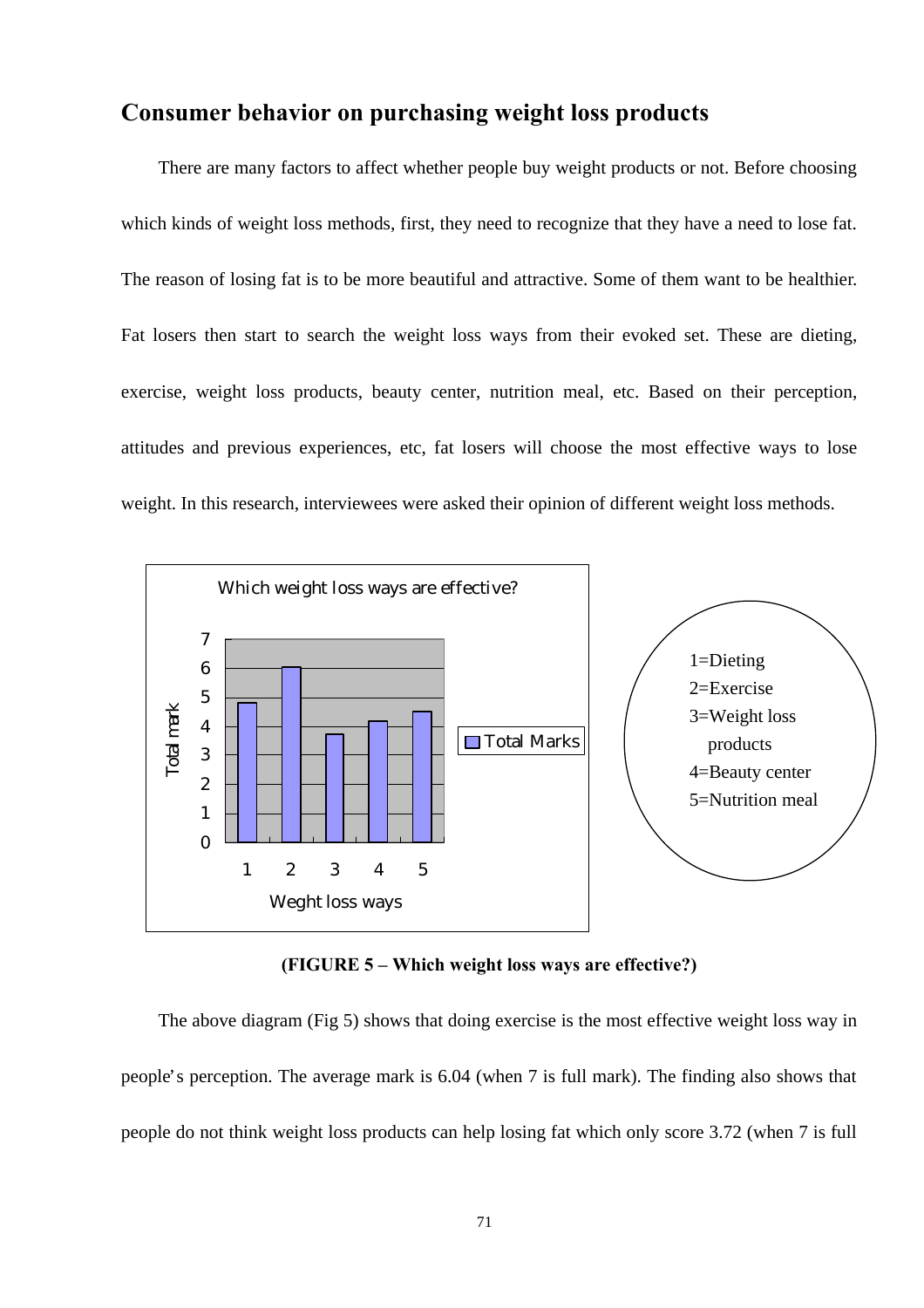mark). It is the lowest mark among other kinds of weight loss ways. It indicates that people generally have a negative perception of the effectiveness of weight loss products

 On the other hand, there are still some people who think that weight loss products are very useful in losing fat. In the survey, there are 47 women interviewees who give 5 to 7 marks (when 7 is full mark) to weight loss products. Therefore, although most people discredit the effectiveness of weight loss products, some people still believe that it is helpful in losing fat.

### **Effectiveness of weight loss products**

 As mentioned before, people's attitude towards weight loss products can affect they purchase weight products or not. Therefore, in this part, it will concentrate on how perception and attitudes affect women's actual behaviors. In the questionnaire, women were asked to comment on how effective of taking weight loss products. The hypothesis is that if women give a high mark to weight loss products, they will buy much more weight loss products than those who give a low mark to weight loss products. ANOVA is used and the results are as follow:

| Weight loss Ways | Average mark of giving the effectiveness of F-value |       | Sig.  |
|------------------|-----------------------------------------------------|-------|-------|
|                  | weight loss products (7 is full mark)               |       |       |
| Pill             | Buyers= $4.38$ , Non-buyers= $3.58$                 | 3.064 | 0.007 |
| Tea              | Buyers= $4.36$ , Non-buyers= $3.58$                 | 3.857 | 0.001 |
| Food             | Buyers=4.17, Non-buyers= $3.61$                     | 1.259 | 0.279 |

**(TABLE 17 – The results of the attitudes towards weight loss products VS actual behavior)**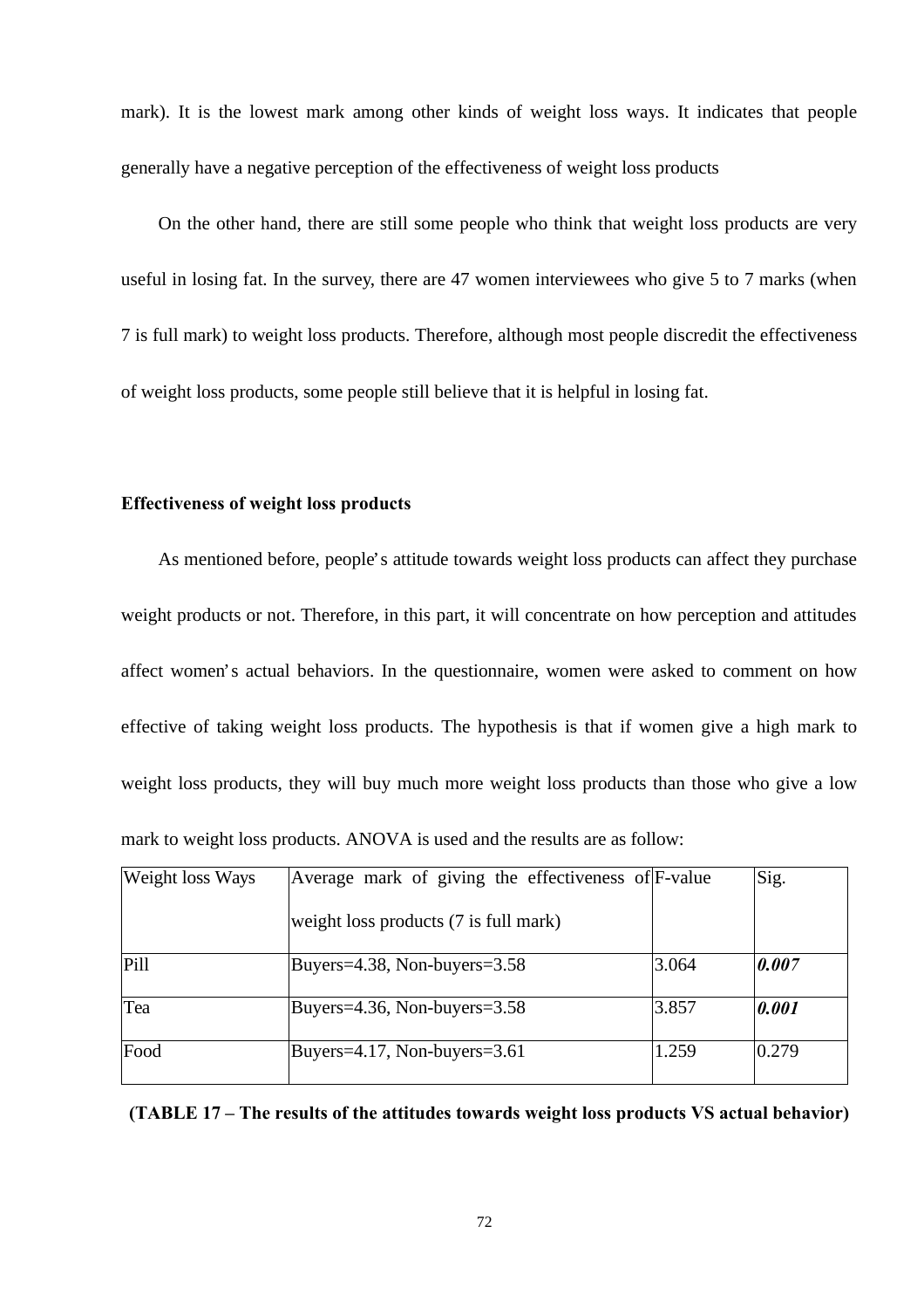People buy more weight loss products if they have a positive perception of the effectiveness of weight loss products. Weight loss pills always contain chemical / medical ingredients. Taking pill is risky. Therefore, if people do not have a positive perception of weight loss pills, they will not try it. Concerning weight loss tea, it is unbelievable that drinking tea can help losing fat since most people drink tea every day. Although weight loss tea is different to Chinese tea, the style is similar. Therefore, if people do not have a positive perception of weight loss tea, they will perform as a "risk taker" and buy the products although weight loss tea is not expensive.

 Weight loss pills and tea also have significant level, weight loss food does not. One reason is that the style of weight loss food is natural. For example, Japan has a product which is weight loss candies. People just need to eat it and it has weight loss benefit. However, maybe the buyers do not intend to lose fat, they just treat it as a snack. And, most producers define weight loss food as "health food" as most weight loss foods are made by 100% natural ingredients although it may not be true. Therefore, it is not surprise that this point is out of the prediction.

### **Health issue**

 People commonly know that most weight loss products have side effects. It is better to take less. This concept is come from people's educational background and the mass media. As the information of Hong Kong is very intensive, the mass media always reports much about the unreal weight loss benefits of weight loss products. Although the weight loss producers always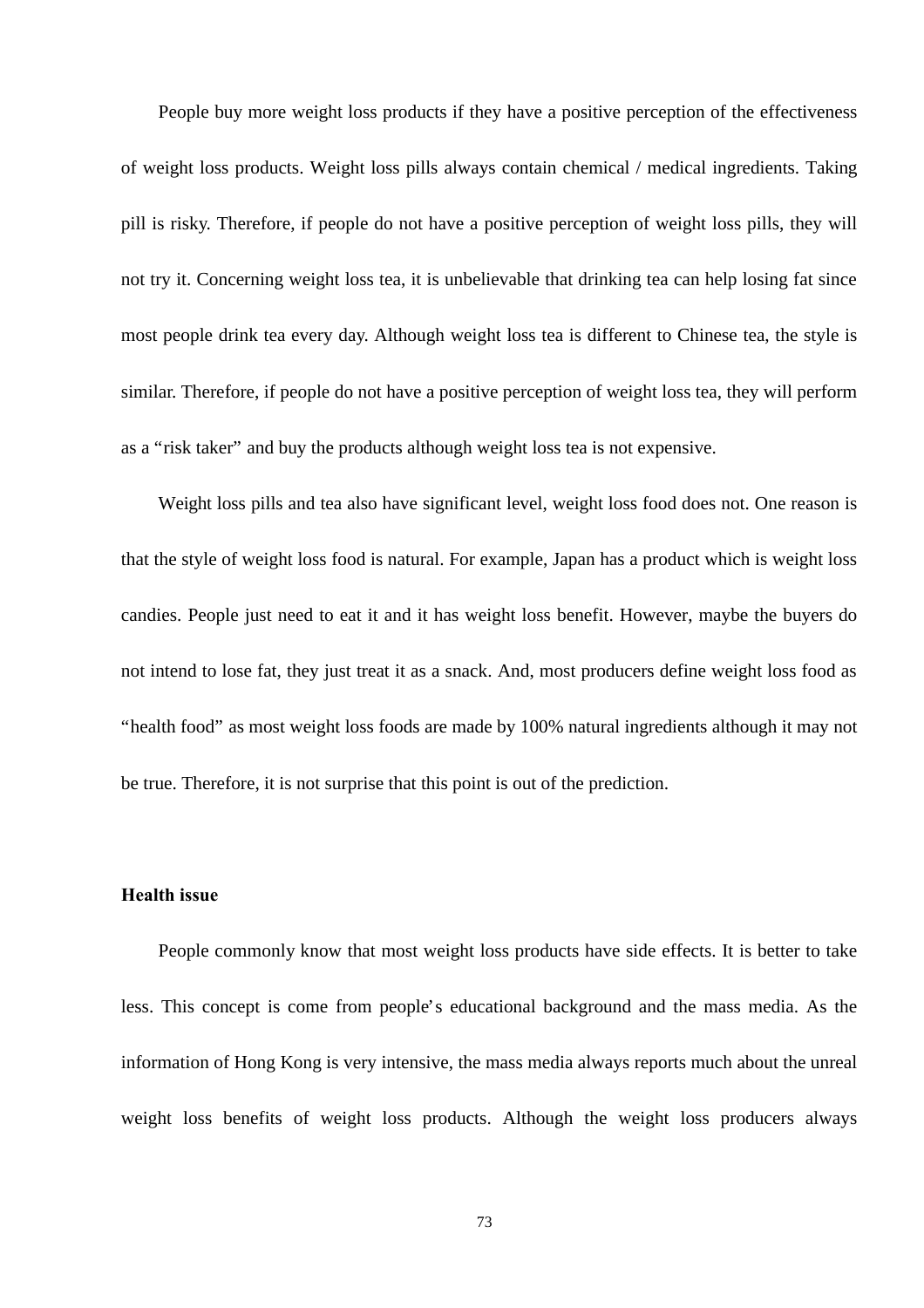emphasize that their products are without side effect, it may not be true. Therefore, it is predicted that the one who concerns about health, she will buy less weight loss products than those who do not concern about health. This hypothesis was tested by ANOVA. The results are as follow:

| Weight loss Ways | Average mark (7 is full mark)       | F-value | Sig.            |
|------------------|-------------------------------------|---------|-----------------|
| Pill             | Buyers=4.73, Non-buyers=5.10        | 1.066   | $ 0.383\rangle$ |
| Tea              | Buyers=4.92, Non-buyers= $5.07$     | 1.966   | 0.071           |
| Food             | Buyers= $5.17$ , Non-buyers= $5.03$ | 1.070   | 0.381           |

### **(TABLE 18 – The results of attitudes towards health issue VS buying weight loss products)**

 All are without significant level. That means even people concern about their health, it will not affect whether they buy weight loss products or not. The result is very surprised. However, the possible reasons are, people may think that thinner is healthy, therefore, they take weight loss products to lose fat. Some of them want to avoid heart disease, hypertension and diabetics, etc, and they choose to take weight loss products.

And, some weight loss products are really without side effect and it can help us healthier.

Taking weight loss products does not mean that people do not care about their health.

#### **The advertisements' contents of weight loss products**

 The promotions of weight loss products are very intensive. However, maybe the competition is too keen, the weight loss product producers always overstate the real benefit of their products. The producers try to make their advertisements to be the most attractive one among the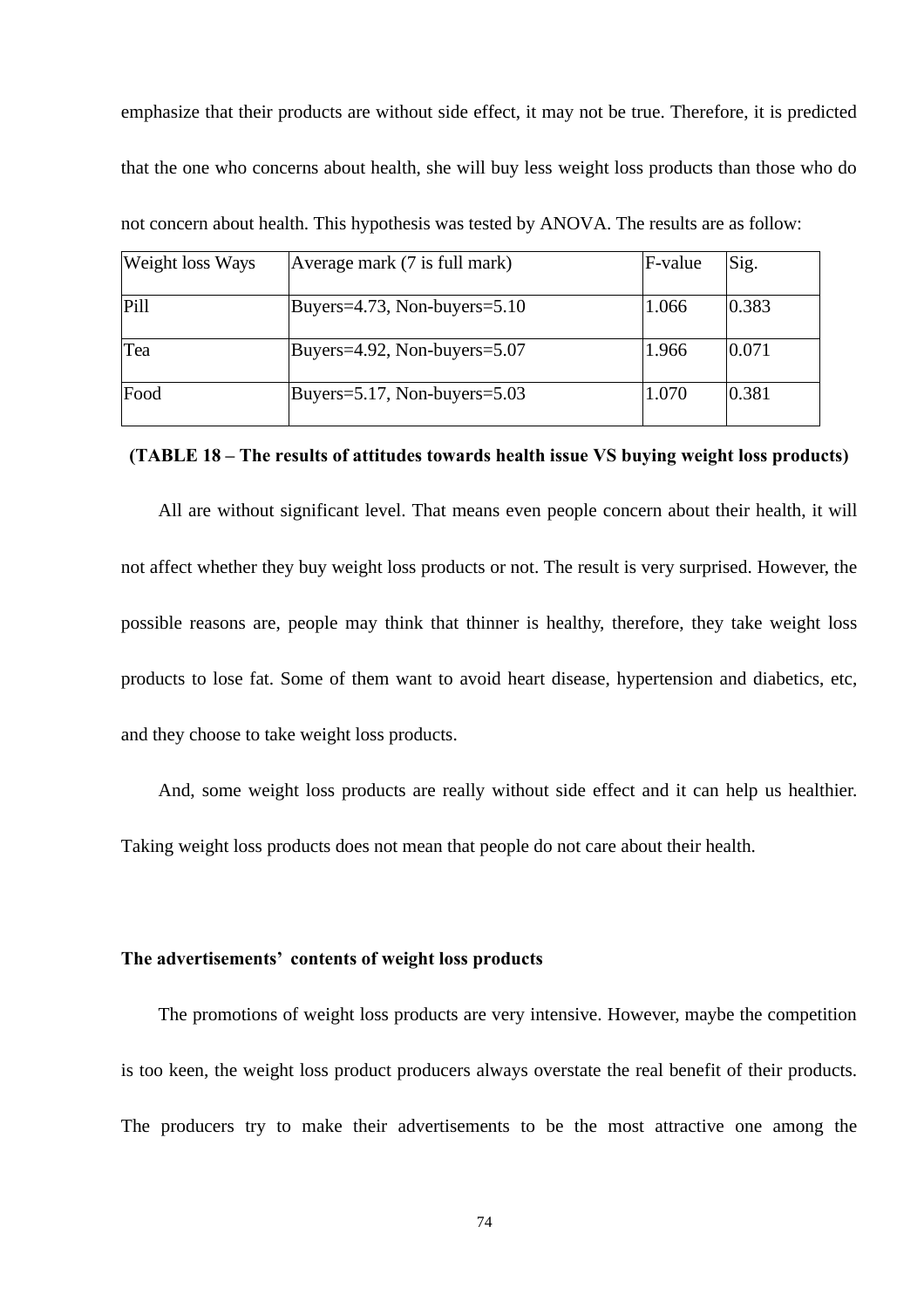competitors. Unfortunately, most contents of the advertisements are not totally true. And not all customers are vulnerable. Therefore, the hypothesis suggests that people who do not trust the advertisements of weight loss products will rarely buy weight loss products than those who trust the advertisements. Crosstab (Chi-square) is employed to test the hypothesis.

|       | Products No. of people using the weight loss products <sup>*</sup> | Pearson Chi-square Sig. (2-sided) |       |
|-------|--------------------------------------------------------------------|-----------------------------------|-------|
| Pills | $ A=21/134 (16\%)$ , B=0/3 (0%), C=12/58 (21%)                     | 1.346                             | 0.510 |
| Tea   | $A=21/134(16\%) B=0/3(0\%)$ , C=14/58(24%)                         | 2.637                             | 0.268 |
| Food  | $A=24/134$ (18%), B=0/3 (0%), C=14/58 (24%)                        | 1.738                             | 0.085 |

### **(TABLE 19 – The results of attitudes towards advertisements VS buying weight loss**

### **products)**

- *\*A = Do not trust the advertisements, B = Trust the advertisements*
- *C = Trust the advertisements, but they feel doubtful.*

 The above results reject the hypothesis. Although there are 134 people who do not trust weight loss products' advertisements, about 17% of them still buy weight loss products. When people who less trust the advertisements, about 24% of them tried weight loss products before. On the other hand, people have never tried weight loss products before when they totally trust the advertisements. But the result may not be true since there are only 3 people who trust the advertisements, it may not be representative.

 One explanation of the above result is cause-effect relationship. That is, people have tried weight loss products. After taking the products, they may find that the weight loss benefit is not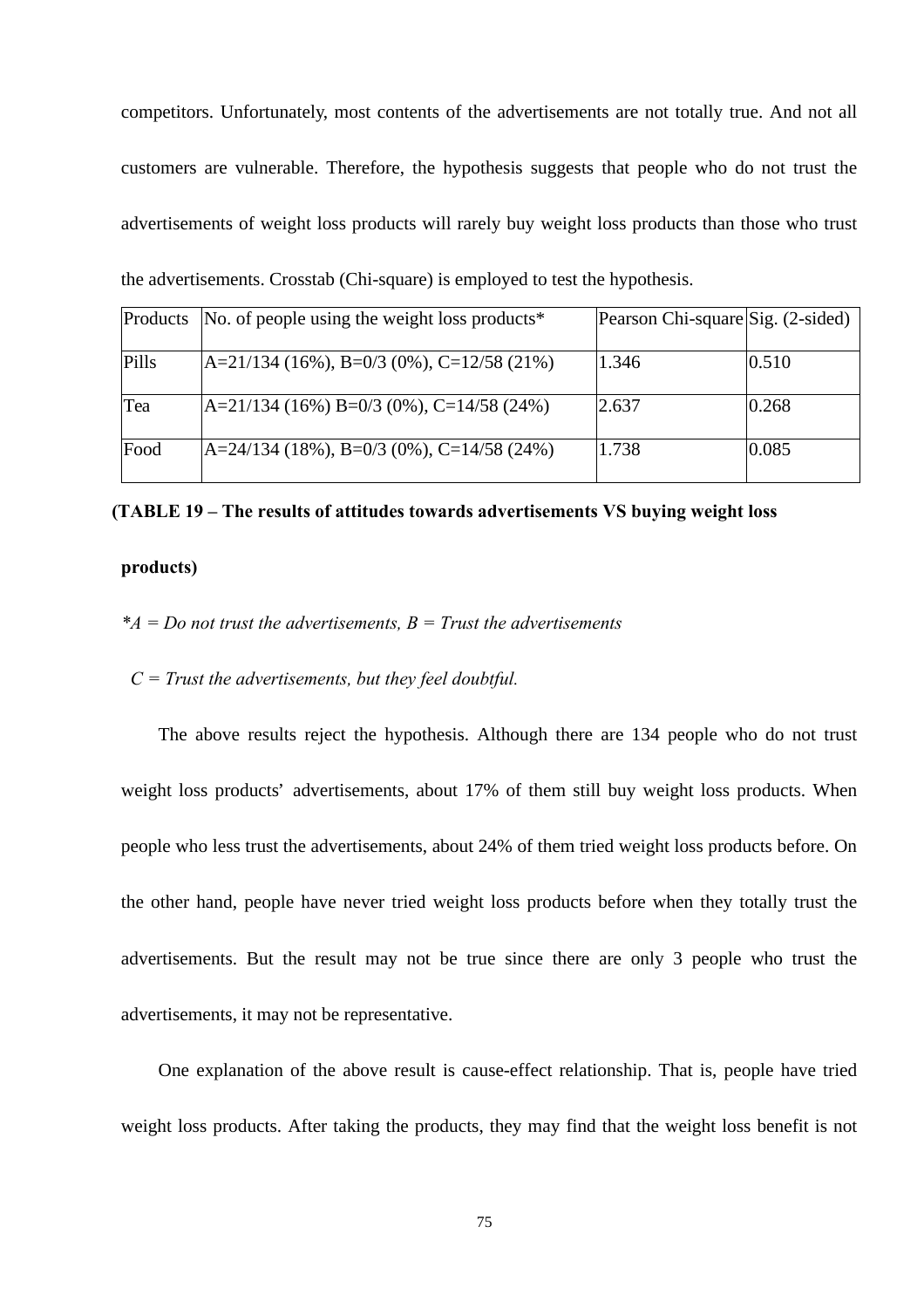the same as the sayings of the advertisements. Finally, they do not trust the advertisements anymore. Since the previous theory is that people do not trust the advertisement saying, then they do not buy weight loss products.

### **Brand Loyalty**

 There are 99 women interviewees who tried to use weight loss products before. They were asked if they buy the same brand every time. There are 16 people who have brand loyalty and they buy the same brand every time. There are 49 people who do not usually buy the same brand. And there are 34 people who buy different brand of weight loss products every time. In the questionnaire, they were asked what were their opinions of the weight loss benefits after taking the products. Crosstab (Chi-square test) were employed to test the relation of brand loyalty and weight loss benefits.

|                     | Products' effectiveness No. of people who have brand loyalty*         | Pearson Chi-sq. Sig. |       |
|---------------------|-----------------------------------------------------------------------|----------------------|-------|
| Can help losing fat | $\overline{A=15/16(94\%)}$ , B=13/47 (28%), C=1/34 (3%)  44.375       |                      | 0.000 |
|                     | Cannot help losing fat $ A=1/16 (6\%)$ , B=36/47 (63%), C=33/34 (97%) |                      |       |

### **(TABLE 20 – The results of brand loyalty VS the weight loss benefits of the products)**

*\*A= Have brand loyalty (buy the same brand every time)*

*B= Sometimes have brand loyalty (sometimes buy the same brand)*

*C= Do not have brand loyalty (Every time buy different kinds of weight loss products)*

The above results show that people will tend to have brand loyalty if they think that the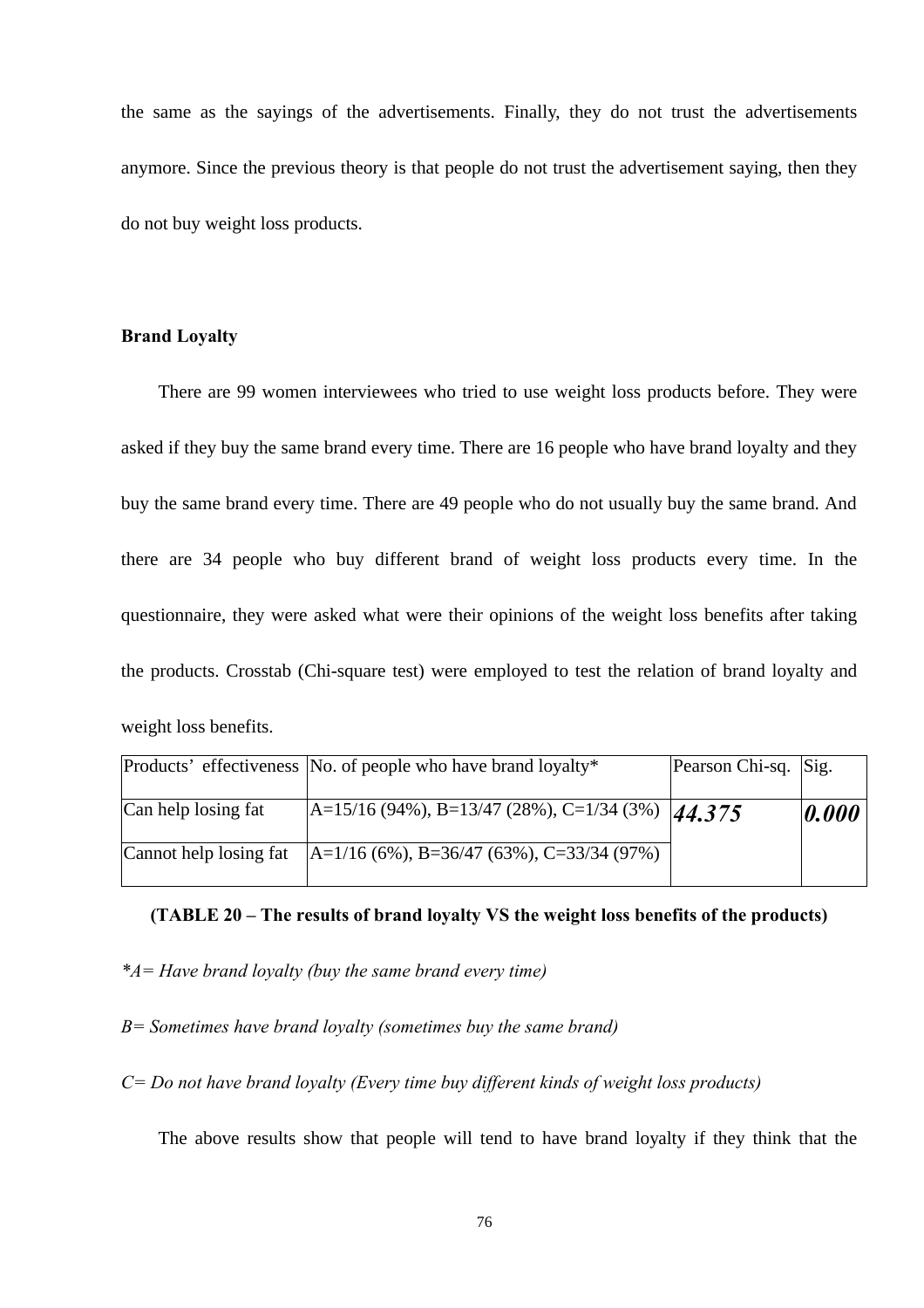products have good weight loss benefits, vice versa. Therefore, if the producers want the customers to repeat purchasing, the products must be effective at losing fat.

 One implication of the results is that most weight loss products do not have good weight loss benefit. Only 16% (16/99) of the interviewees have brand loyalty and all of them think that the products' benefits are good. And the others think that the products they use which are not good at losing fat. Therefore, they change the brands all the time. This means that most weight loss products do not have weight loss benefit. That is why most people tend to choose other kinds of weight loss methods to lose fat when they are not sure which weight loss products have a good weight loss benefit.

### **Drug addict**

 It is important to know whether people over take weight loss products or not. By virtue of that it will give an instruction to know the seriousness of improper use of weight loss products. There are only 4 women interviewees who take the products more than the prescription. At the same time, These 4 people buy weight loss products more than 7 times within a year. It is about 2% of the interviewees. That means every 50 people will have one person who is drug addict, they over-purchase weight loss products. However, as there is only 2% of the interviewees have this problem, it is therefore not a serious condition.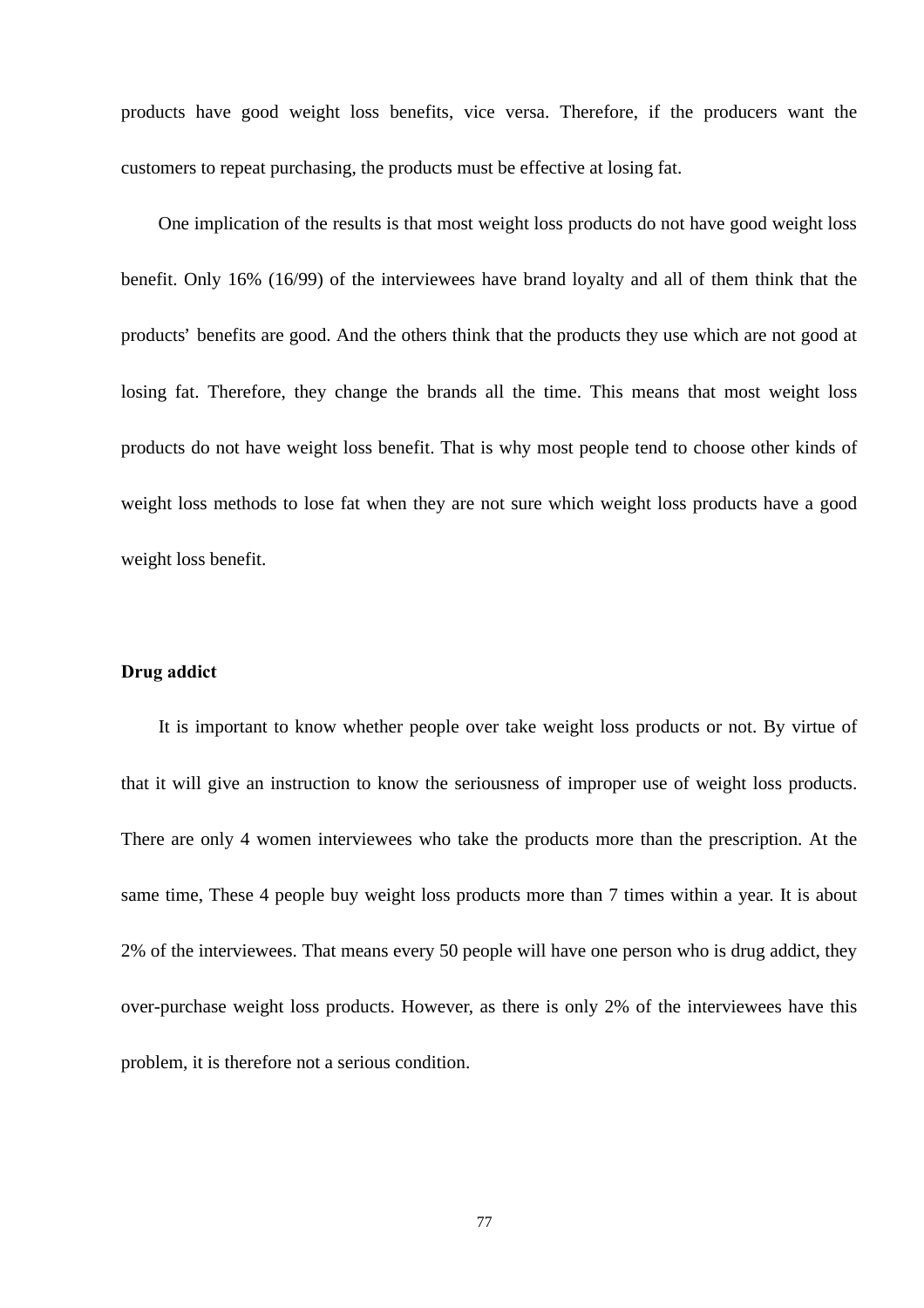# **The comparison of weight loss products and other kinds of weight loss ways**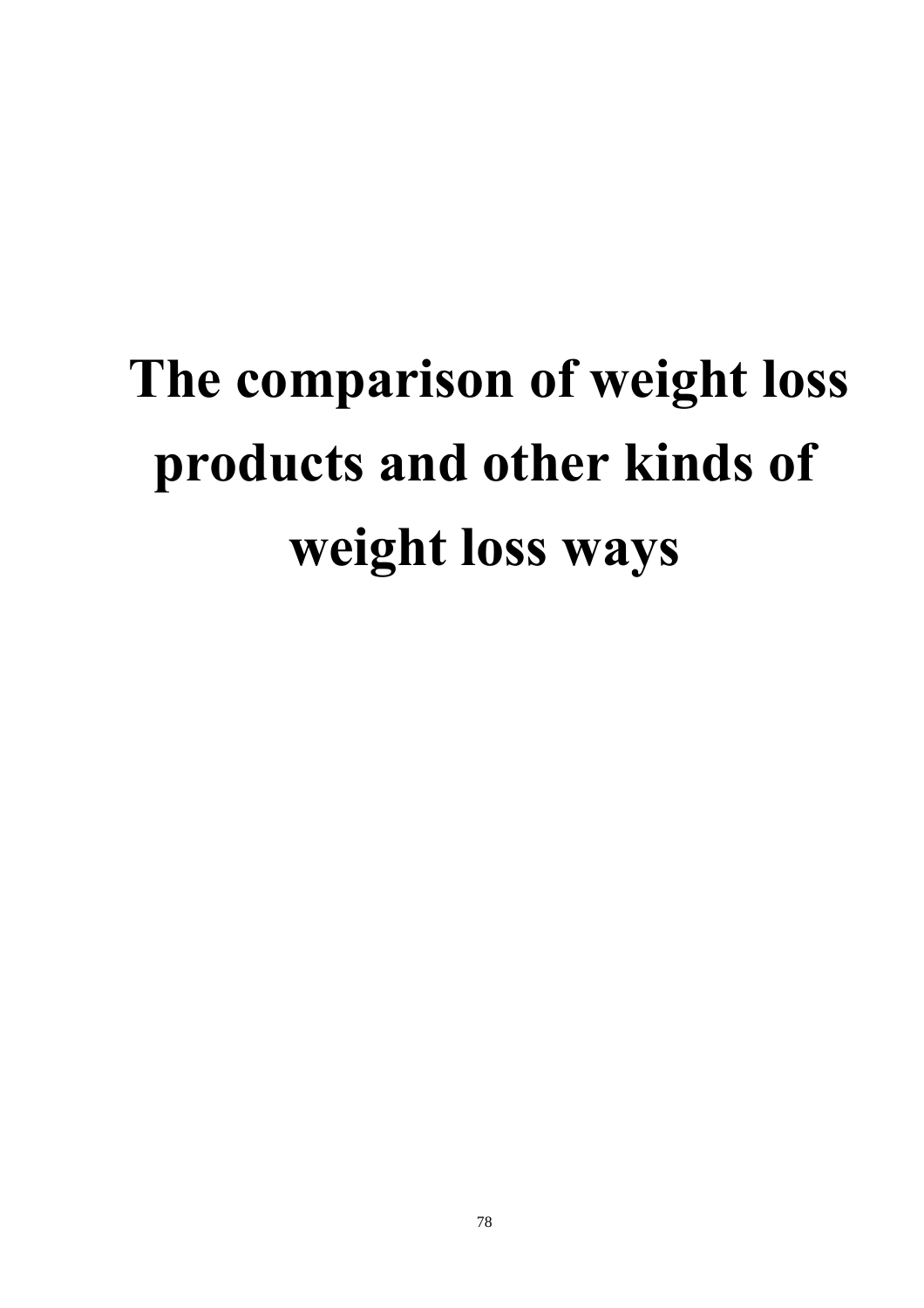People's perception and attitudes are not always consistent with their actual behavior. There are still many factors which can affect their actual behavior of purchasing weight loss products. For example, the salesperson, if she / he can have a good sales technique, he /she can affect people buy the products. If the salesperson is unfriendly, even fat losers want to buy the products, they may not buy it eventually. Another factor is pricing. If people believe that the weight loss product is effective, but the products' price is extremely high, they are less willing to buy it. They may choose other kinds of weight loss ways instead of buying weight loss products.

 The third point is that people may feel embarrassing in purchasing weight loss products. Finally, they choose dieting or doing exercise at home. In the survey, women were asked if they feel embarrassing of buying weight loss products, one forth of them mind being known by the others. Some people feel that weight loss products can help losing fat, but they worry about the side effects. Those who are not "risk taker" will not buy the products. Another issue is that people may feel troublesome to follow the prescription to take the weight loss products. If they forget to take it, the weight loss benefit may not be good. Some case is that if people stop taking the products, they may be much fatter than before, it is a terrible result. However, if people use other kinds of methods, the weight loss schedule can be designed by their own. It is much more convenient.

 Based on the above reasons, people may not be willing to buy weight loss products even they believe that it can help losing weight. In the survey, women were asked which weight loss ways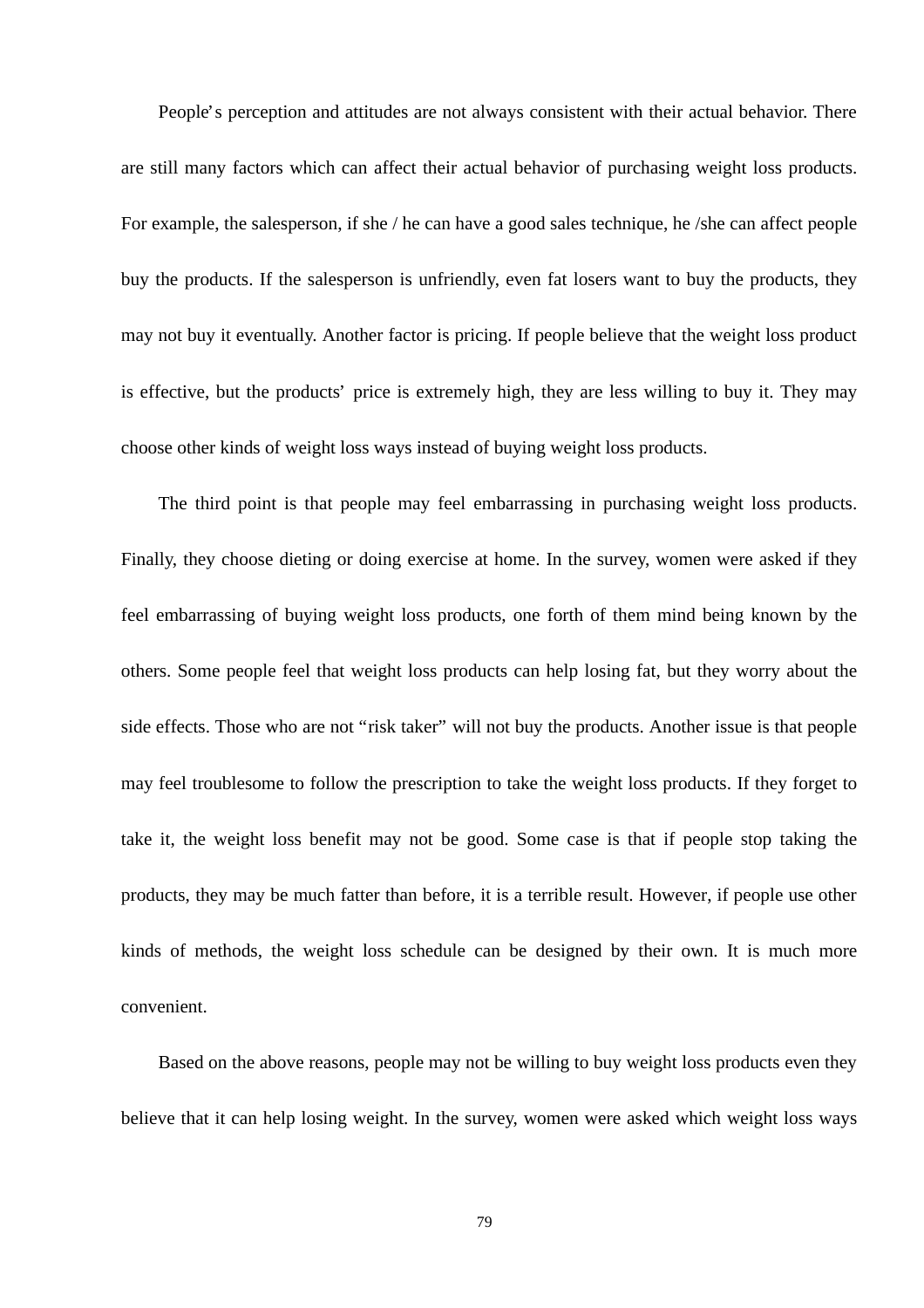

would they choose if they want to lose fat. The results are as follow:

**(FIGURE 6 – Which weight loss ways will women choose to lose fat?)**

 From the diagram (Figure 6), it clearly indicates that women tend to use those weight loss ways without spending money and those "natural" ways. In order to know why there are 86% women who choose dieting, doing exercise or having nutrition meal, reasons were asked at the same time.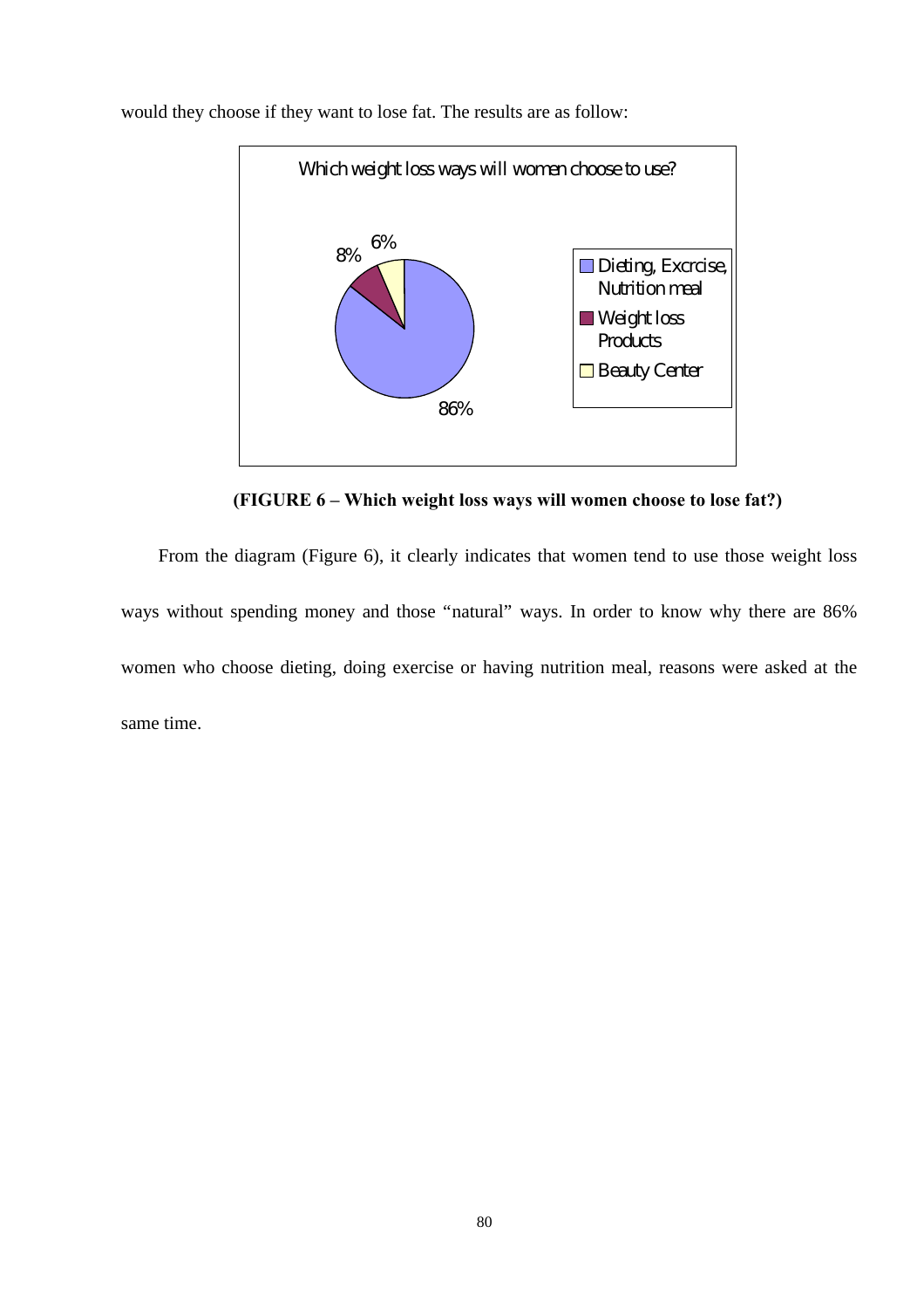# **Dieting**

 Some interviewees said that dieting is the most convenient way to lose weight. They need not have a full plan or buy anything else, they simply do not eat or eat less. They can then lose fat within a few days. People especially pointed out that dieting is to eat less fat food. They control what they eat in their daily life. For example, people all know that eating too many snacks, night food, ice cream, etc will gain fat. So, they do not eat these kinds of food in order to control weight. One important factor is, fat losers need not spend money although dieting is only effective in the short term. If people do not want to spend money and they are lazy with doing exercise, they only choose dieting.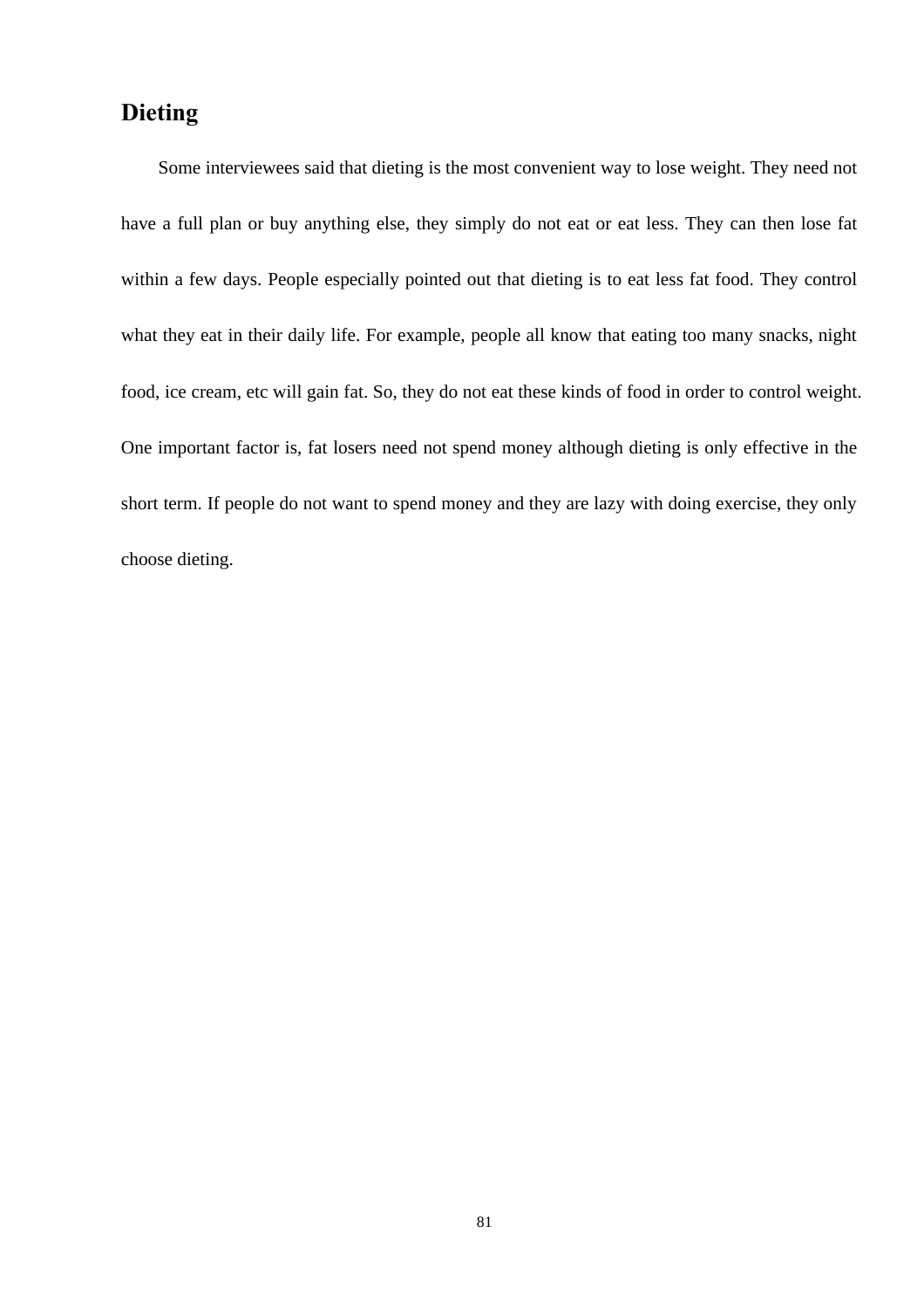# **Doing exercise**

 Most people think that doing exercise is the only way which do not damage their health. People concern about the safe problem. Doing exercise is safety without harmful to their health. At the same time, they can be more healthier and reduce fat, it can also enrich blood circulation. Respondents pointed out that doing exercise does not have any side effect, it is very important. Doing exercise can let you have a more perfect body figure. For example, if your waist is fat, you can simply concentrate on doing waist exercise. However, taking weight loss products can only help losing weight, it is rather difficult to have a perfect and balance body figure.

 People's perception is that doing exercise is the most reasonable and natural way to lose fat. Therefore, most people choose to do exercise without deeply thinking. As the education of Hong Kong always emphasizes that doing exercise can benefit to our health. Losing fat is a long-term commitment, it is impossible to obtain a good result if they are not hard working in doing exercises.

 Additionally, people think that doing exercise is long lasting. It has long term benefit, people cannot be on diet, taking weight loss products, losing fat in beauty center all the times. However, doing exercise can do all the time and the result can be very effective. Some interviewees especially pointed out that all weight loss products are useless. The advertisements of weight loss products are totally untrue, that is why they choose to do exercise rather than buying weight loss products.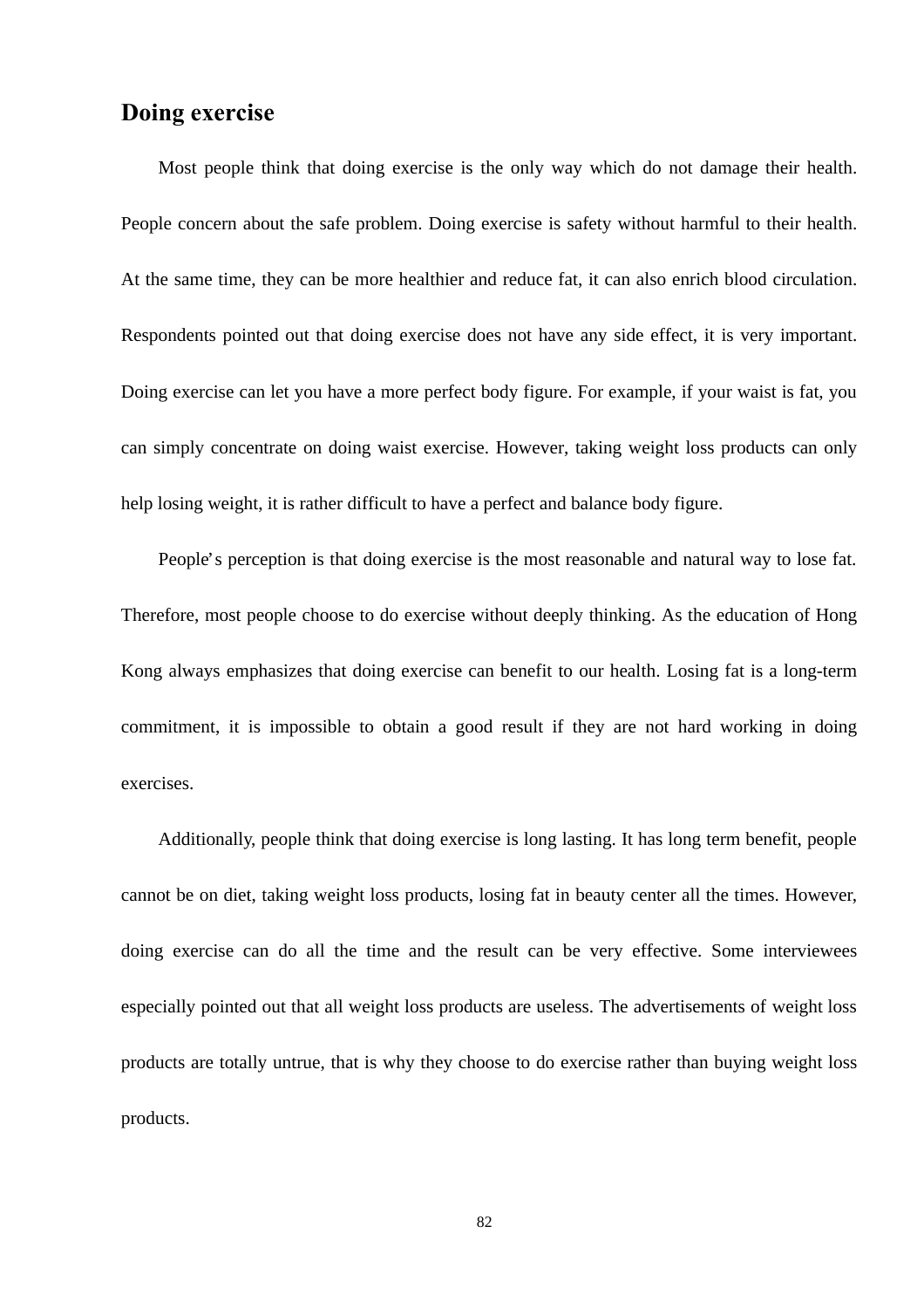# **Taking weight loss products**

 Females are less willing to choose weight loss products, but some interviewees think that weight loss products is the most easiest way to lose weight. By virtue of that they just need to take the products, they need not waste time in doing exercise or get pain on dieting. They can then get a satisfied result within a short period, also, the result can be clearly seen and observed. It is very suitable for those who are lazy with doing exercise. Some people believe that taking weight loss products is the only ways to regulate the balance of body fluid.

 Another important reason is the attractive advertisements. People find that the advertisements are very attractive, they are motivated to buy weight loss products then. Although they may not believe the effectiveness, "risk takers" are willing to try and see whether it is effective or not.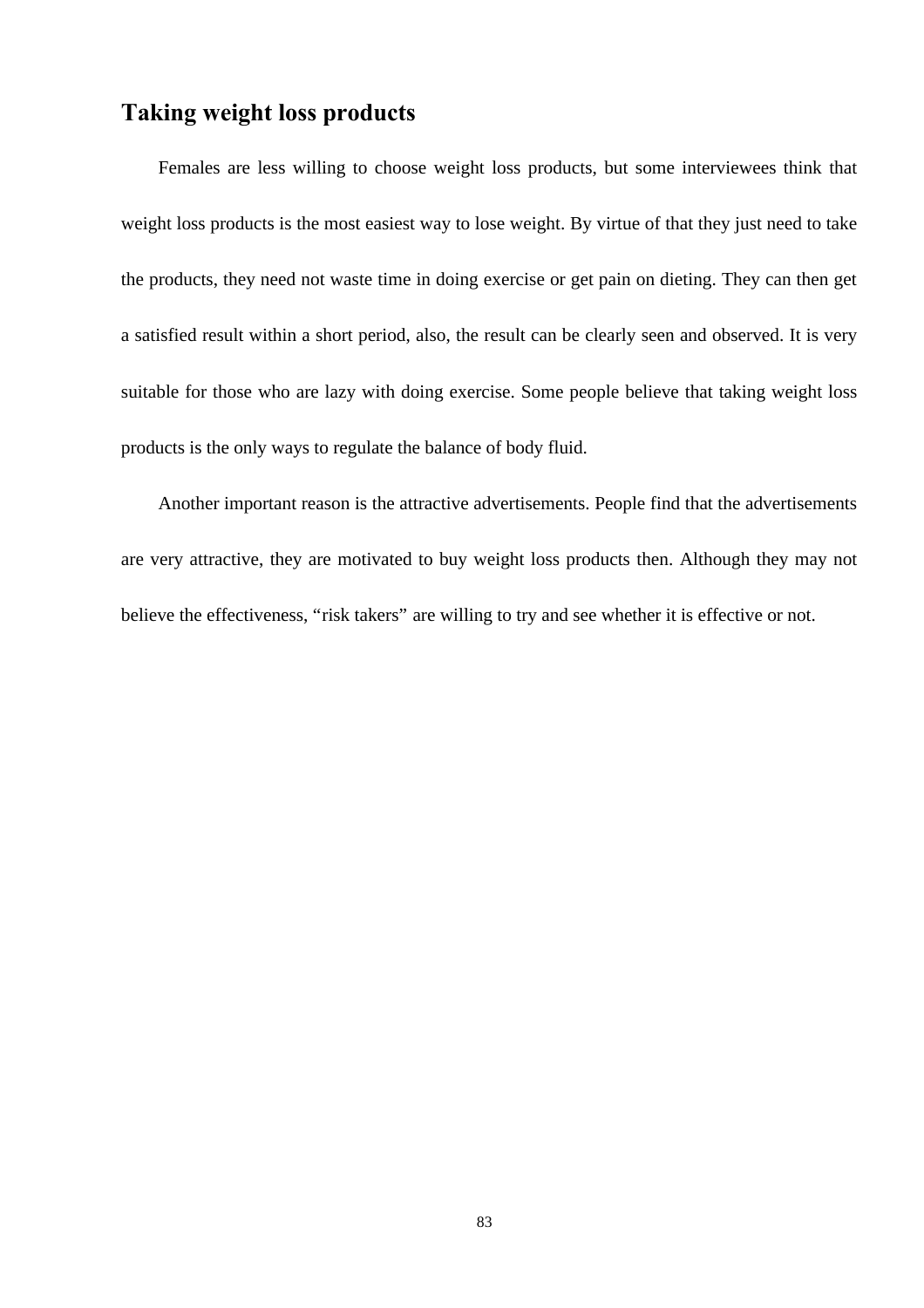### **Losing fat in beauty center**

 Interviewees are less willing to choose losing fat in beauty center. Undoubtedly, the main reason is that people need to spend much which is much more expensive than buying weight loss products. Normally, fat losers are required to spend at least \$2,000\* per month. If they want to get the services of full course in the beauty centers, normally, they need to spend more than \$10,000\*. *\*The price is through the observation from the biggest beauty centers in Hong Kong such as Model Beauty Solon, Marie France Bodyline, etc*

However, interviewees comment that beauty centers do not only help losing fat, it helps them to be more beautiful at the same time because they help customers improve their skin quality. Beauty centers have many beauty consultants who provide professional knowledge to customers. The one to one (one customer, one beauty consultant) service can let customers feel comfortable and get the best service, also, it can stay safe.

 The selling points of beauty center are without dieting doing exercise or injecting. Therefore, fat losers will not get pain in the process of losing fat.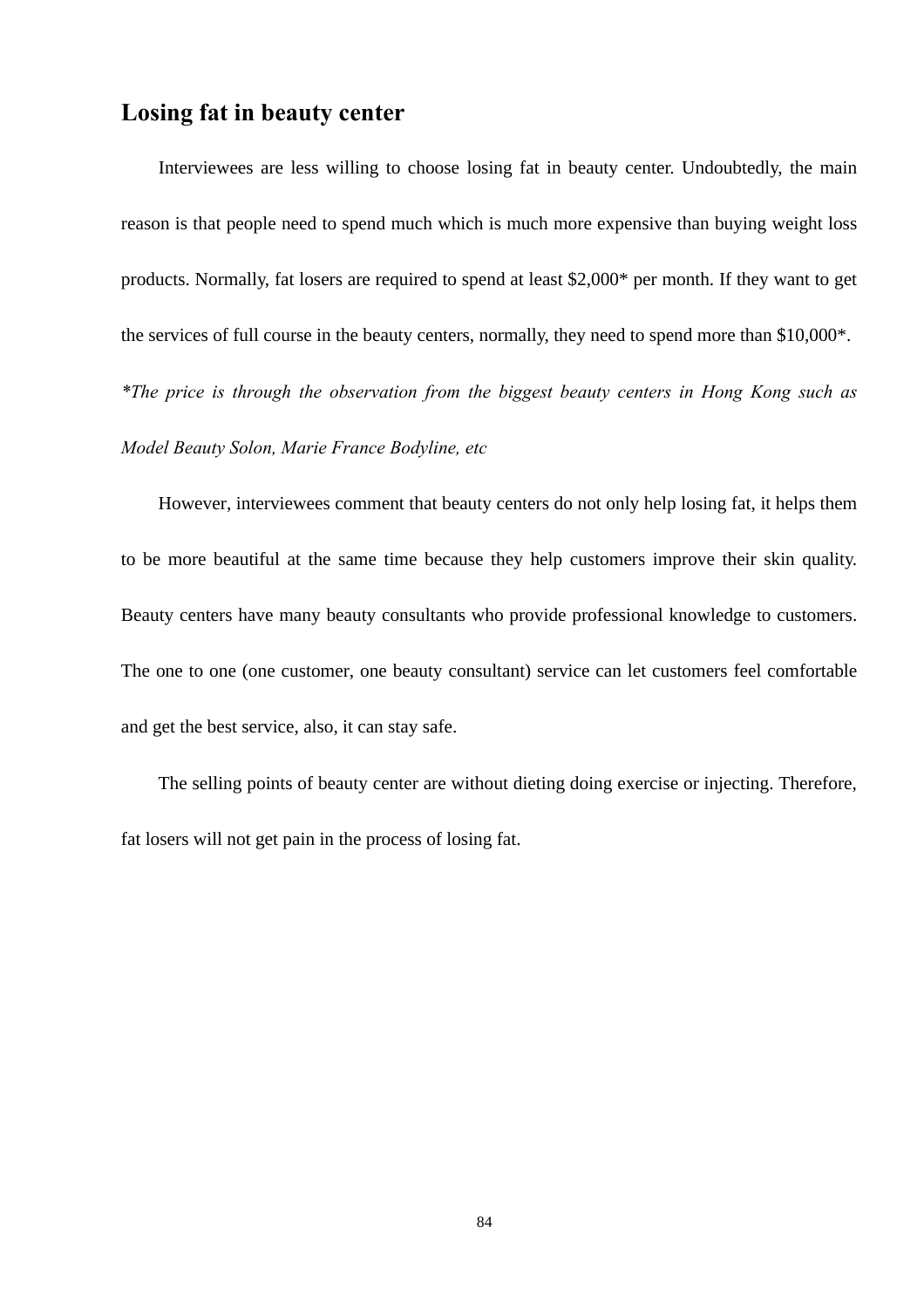# **Having nutrition meal**

 Some interviewees choose to have nutrition meal, because they think that it can maintain a good eating habit during losing fat. Also, skin quality will not be affected. The most important point is that they still can have enough nutrition during losing fat. When they have nutrition meal, they need not stop eating, but they can eat those foods with low calories. Another reason is that the nutrition meals are designed by medical professionals, it can guarantee that it is not be harmful to health. Recently, there are many magazines to report which kinds of nutrition meals were adopted by the super stars and how many ponds did they lose. People will then have more confidence of the nutrition meal.

 In conclusion, the main constrain for people not choosing weight loss products is that they fear that its side effect and they feel doubtful with the effectiveness. But since taking weight loss products is very convenient and can help people losing fat quickly, taking weight loss products still is the first choice of some people. When people choose dieting, doing exercise and having nutrition meal, it is because they think that these ways need not spend money. Also, these are the most reasonable and normal ways to lose fat and these kinds of methods rarely have side effect. The main reason for people not losing fat in beauty center is because of the pricing. However, most beauty centers can provide full set of beauty services to their customers, some people are still willing to spend on beauty centers on account of that it is worth spending.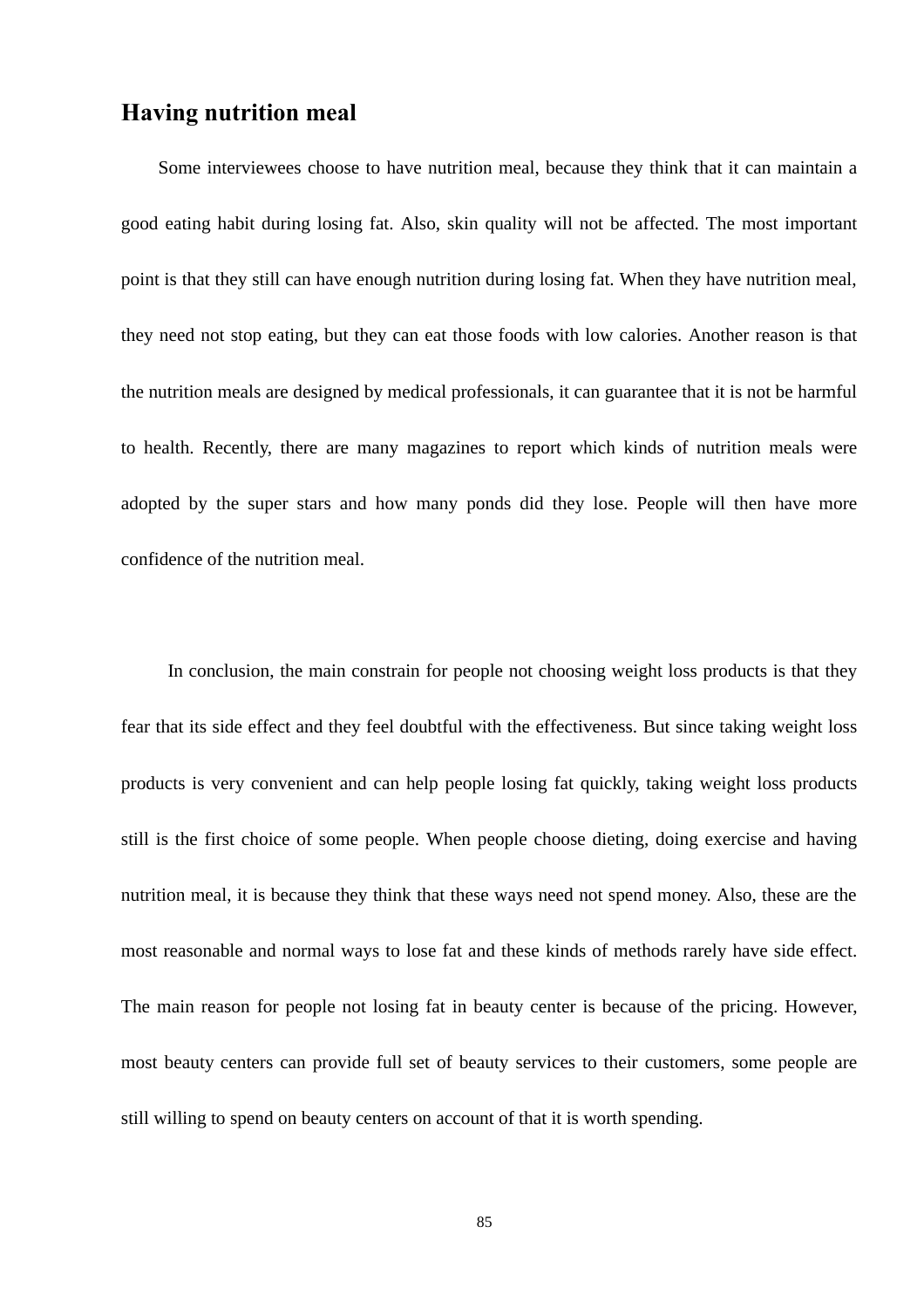# **The factors of motivating people to buy weight loss products**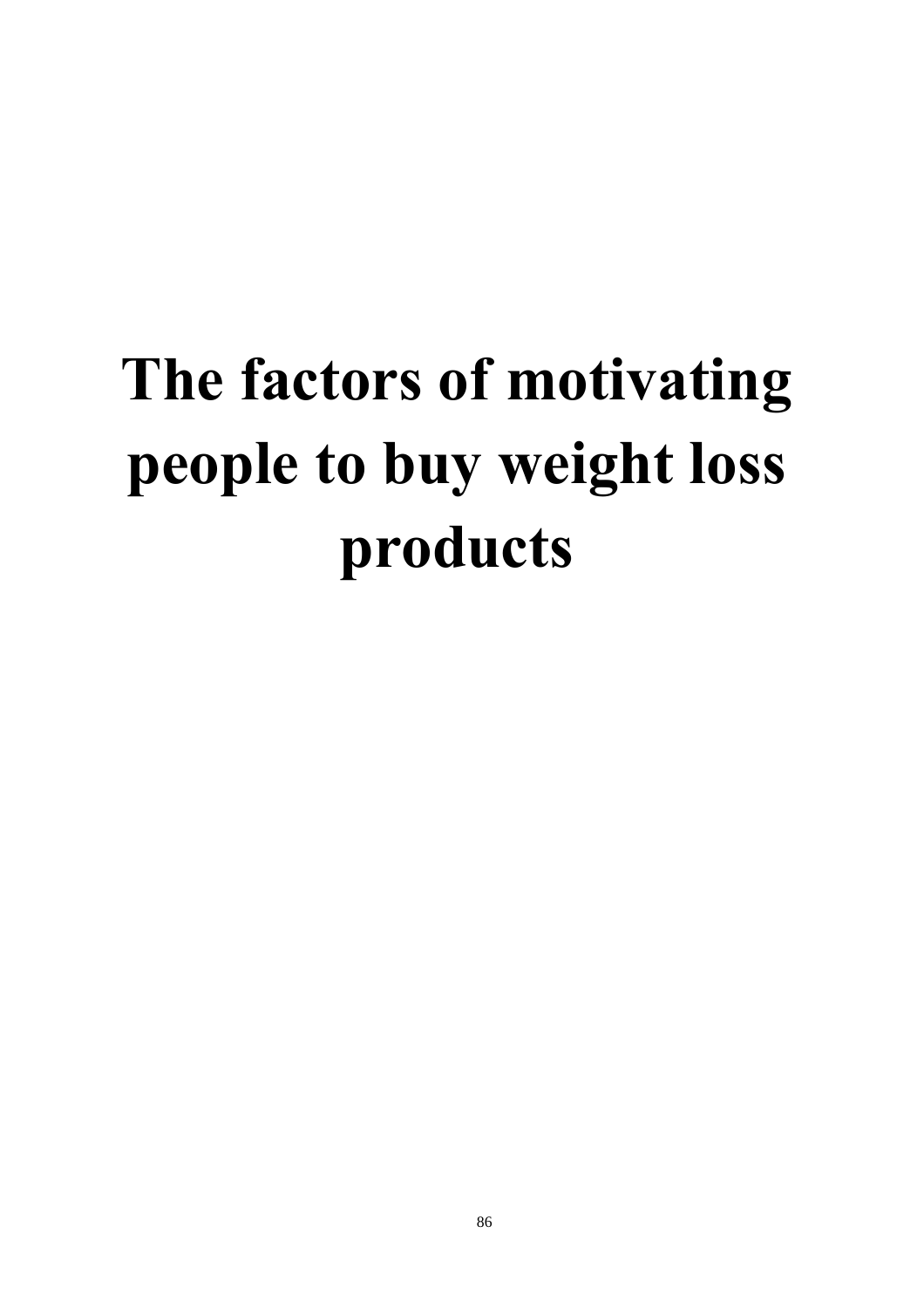The previous findings suggested that most people have negative perceptions of weight loss products. Therefore, in order to know in what extent people will buy weight loss products, all interviewees (both females and males) were asked what will motivate them to buy weight loss products. The results are as follow:



**(FIGURE 7 – What will motivate women to buy weight loss products)**

 Figure 7 indicates clearly that people will be motivated to buy weight loss products if the products are recommended by their friends. People are not willing to spend money on weight loss products if they are not sure effectiveness. However, if their friends tried the products before, it can ensure that the products are without side effect. Most advertisements of weight loss products are untrue. Even the producers ask experts and celebrities to prove that the products are effective and without side effect, most customers do not believe at all. As the experts and the celebrities get paid from the producers, they will definitely highly promote the products. However, since fat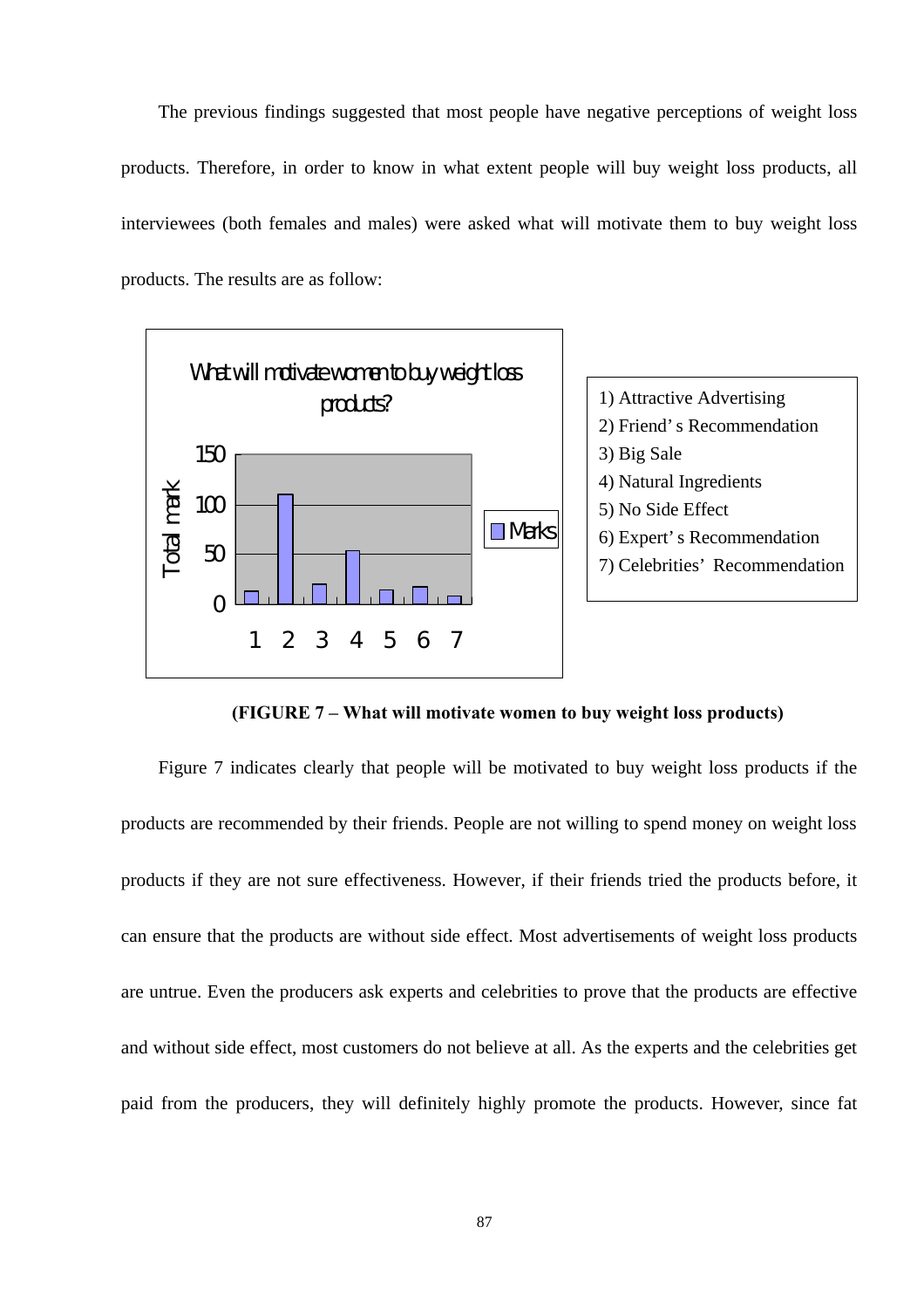losers' friends do not get paid from the producers, so they are more believable than the experts and celebrities.

 In the research process, about 15% (about 30 interviewees) women interviewees were asked the opinion of the advertisements by the researchers at the same time during they fill the questionnaires. Most of them pointed out that although the advertisements of weight loss products are very attractive, they do not believe the weight loss benefits at all. By virtue of that the super stars have been very slim already. The super stars may have never taken the weight loss products before. The advertisers just use the image of super stars and cheat the customers that if they take the weight loss products, they can be as slim as the super star.

 About 2 years age, one of the famous actresses, Mui Siu-wai, she is very thin. Therefore, one of the weight loss product producers asked her to help promoting the products. And the producers asked Miss Mui to cheat the public. She was required to tell the public that she was thin because of taking the weight loss products. Finally, she rejected it since it was unethical. In this case, it indicated that some producers are unethical, they cheat the customers. Even the celebrities promote the weight loss products, people do not know that the real reasons of why they are so thin. Is it because the weight loss products? Are they thin because of in-born? Do they do exercise every day? Do they eat very less? Definitely, customers cannot know the real reasons. Therefore, customers do not believe the benefit of weight loss products until they get recommendations from their friends.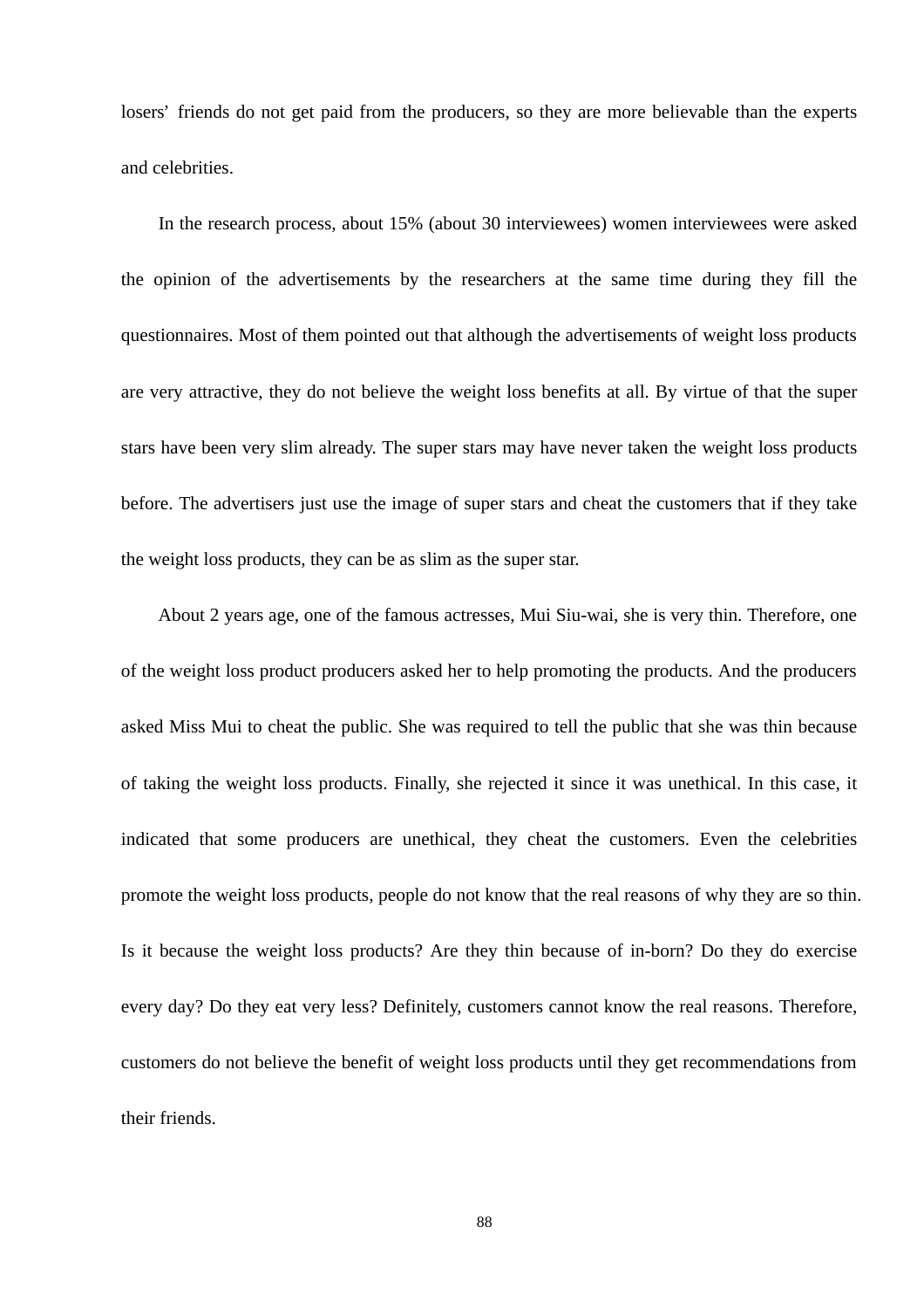# **Case study of Herbalife**

 When there are about 110 interviewees (out of 197) motivated to buy weight loss products if they get recommendations from their friends, the statistic results show that about 11% of these women have tried to use the weight loss product – Herbalife  $($  ) before. The other 87 interviewees, only one person tried Herbalife before. In order to test whether it has relation or not, Crosstab (Chi-square) is used.

| <b>Weight loss products</b> | No of people                                       | Asymp. Sig (2-sided) |
|-----------------------------|----------------------------------------------------|----------------------|
| Herbalife                   | <b>Will buy</b> weight loss products if they get   | $\boldsymbol{0.025}$ |
|                             | friends' recommendation : $10/110(9%)$             |                      |
|                             | <b>Will not buy</b> weight loss products even they |                      |
|                             | get friends' recommendation : $1/87$ (1%)          |                      |

#### **(TABLE 21 – The results of buying Herbalife VS friend's recommendation)**

 The above result shows that the one who use Herbalife will be motivated to buy weight loss products if they get recommendations from their friends. So, it is suggested that if people do not buy weight loss products even they are recommended by their friends, they will never not Herbalife then.

 Herbalife is an USA company. They are famous in producing health products. Their products include skin care products, health food, etc. They are especially famous in weight loss products. However, their products cannot be bought in supermarkets, health food stores, etc. All products are sold in their offices. The distribution of Herbalife is direct marketing instead of using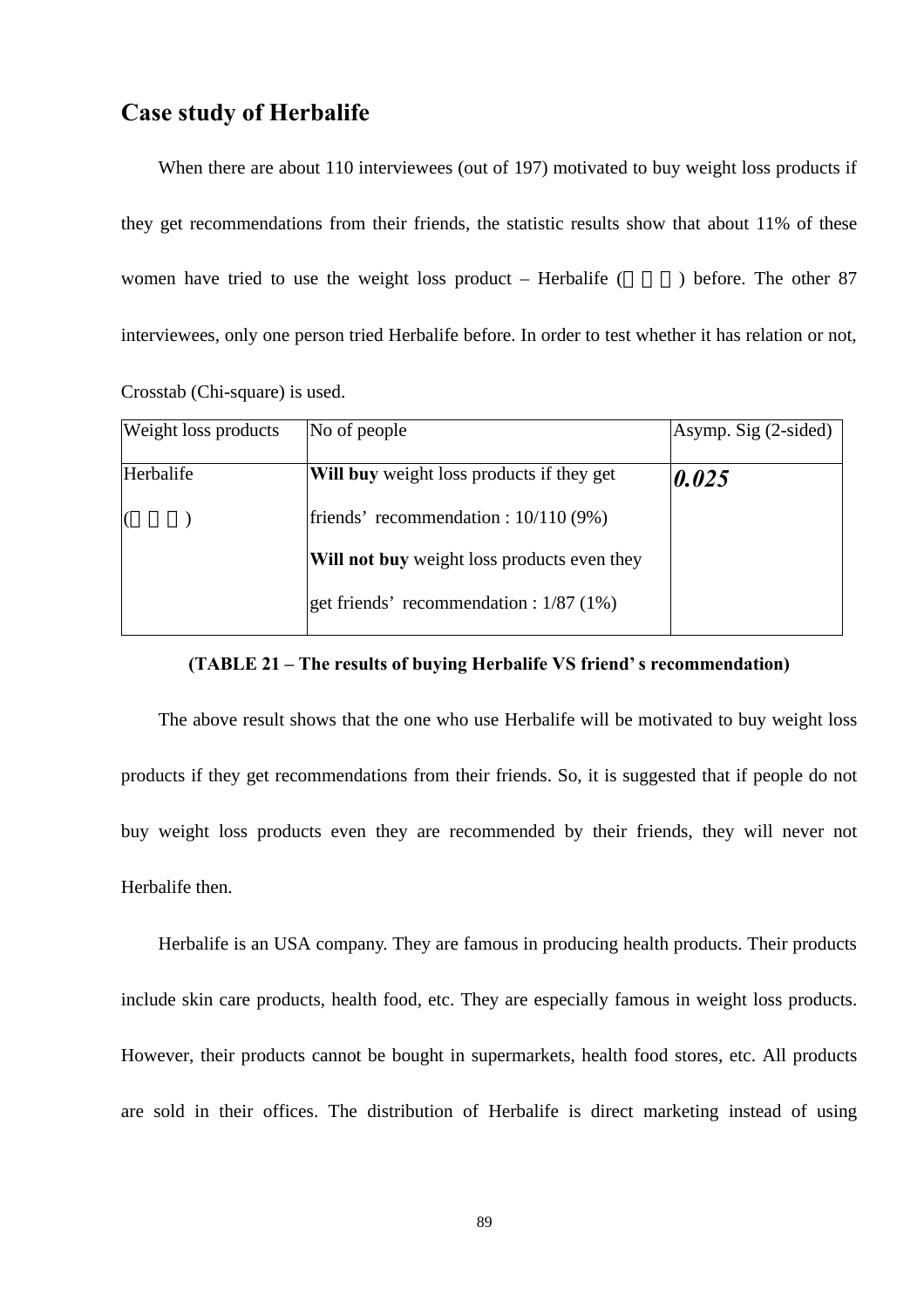wholesalers or retailers.

 Herbalife runs very successful in Hong Kong. One of the reasons is that their promotion strategy is to ask the salesperson to recommend to their friends. According to the company policy, it is better for the salesperson to buy the products from Herbalife first. After trying the products, the salesperson can understand how good are the products. After that, they will to promote the products to their friends or relatives. When people get the recommendations from their friends and see their friends are much more slim than before, they are willing to buy the products from Herbalife.

 Some Herbalife's salesperson searches customers in the commercial zones such as Tsim Sha Tsui. The salesperson first asks the target customers to fill a short questionnaire which is about weight issue. After that, the salesperson will try to ask the interviewees if they want to lose weight. If the answer is yes, the salesperson does not promote Herbalife's products immediately, but they will try to develop a good relationship with the potential customers first. The salesperson becomes a friend with the potential customers then. The salesperson will then tell the potential customers about his / her weight loss experience by using Herbalife. Finally, even those the potential customers do not buy the products, the salesperson still try to keep a friendship with them. If the customers are willing to buy their products, the salesperson will follow the case until the customers feel satisfied with the weight loss result.

Herbalife does not use any celebrities, advertisements to promote their products. As people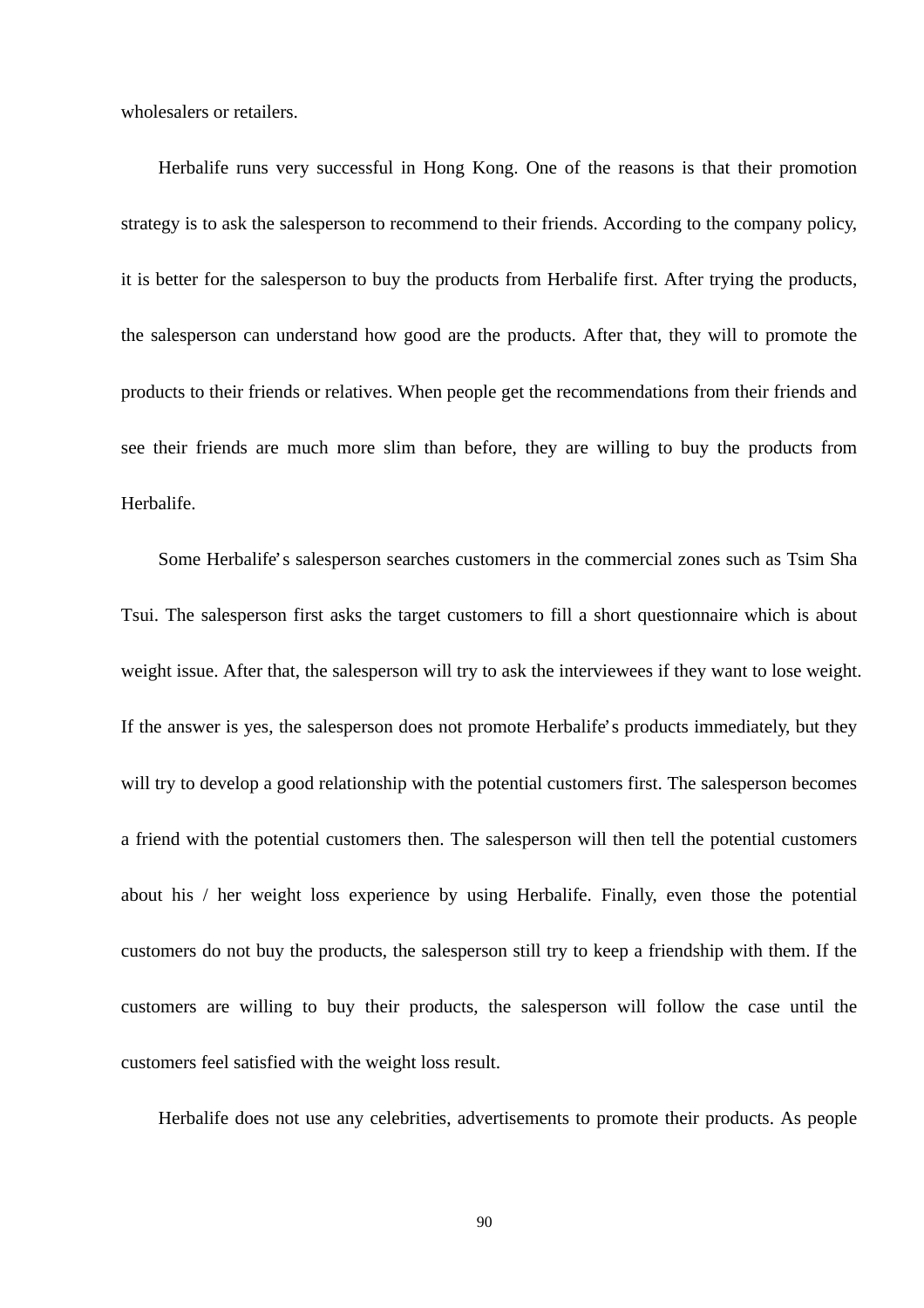tend to believe their friends rather than those celebrities. Herbalife uses a good promotion strategy to promote their products – friend's recommendation. That is why they are more successful than the other competitors. Up to the present, there are more than 100,000 Hong Kong people who used Herbalife before. Herbalife always holds different kinds of seminars to let people know more about their products. They have group discussion and the salespeople tell their actual experiences of using Herbalife. The seminars have friendly atmosphere. Every person can get new friends in the seminars including the salesperson. It prepares a road for them to promote their products in the future.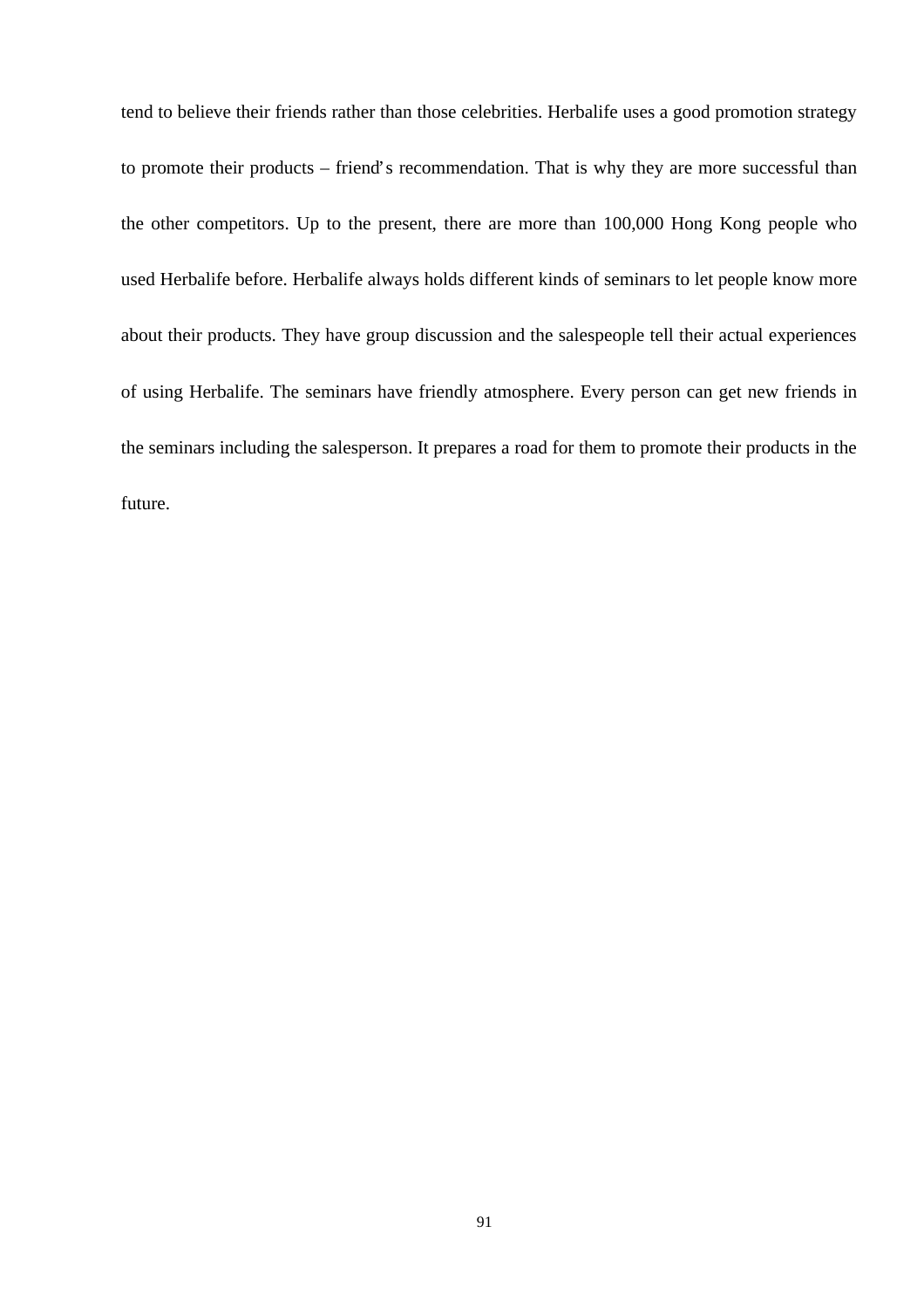# **In sight analysis of the promotions of weight loss products**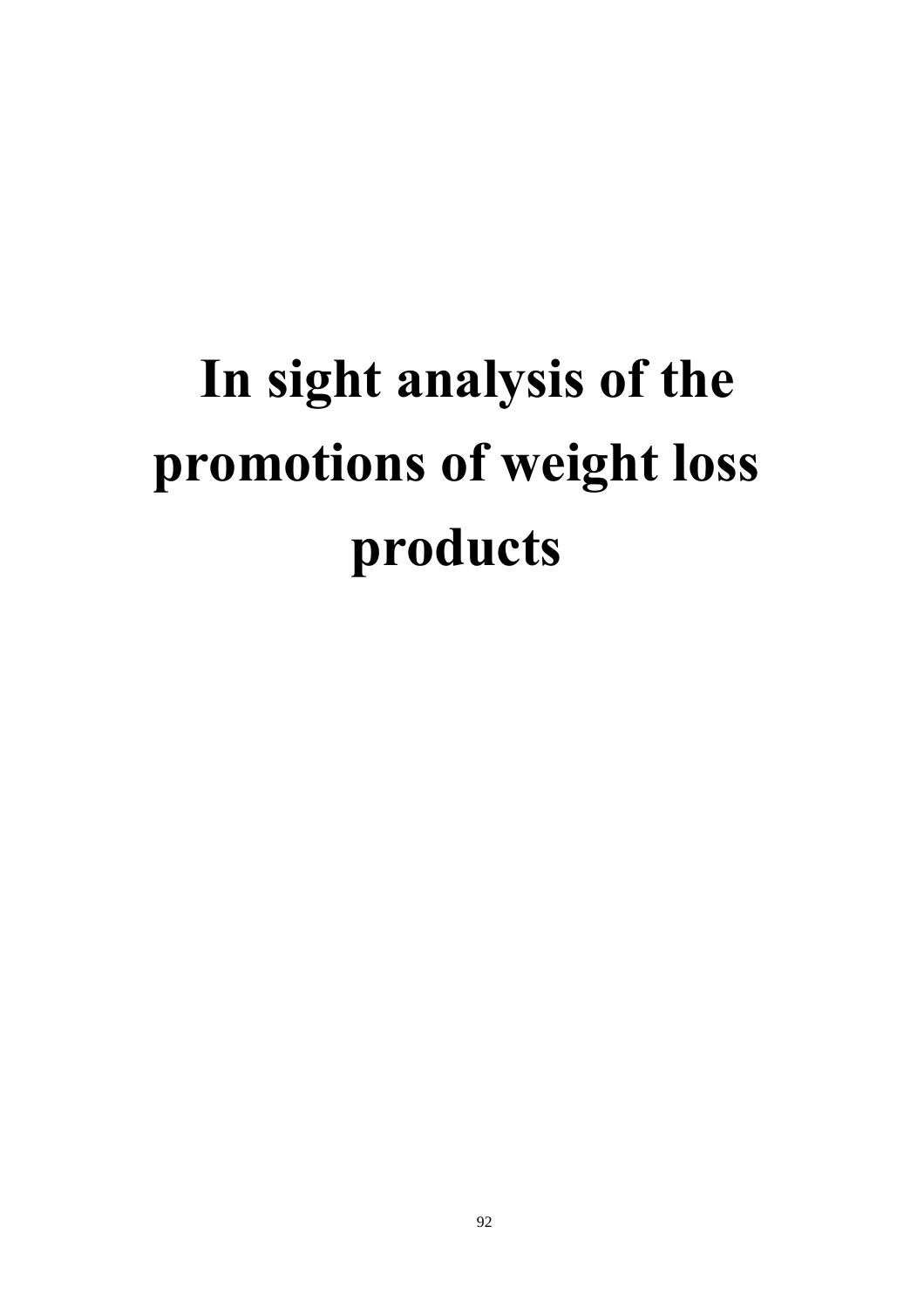The competition of weight loss industry is very keen. The main original countries of weight loss products are USA, Japan and China. How do they get the best sell among the competitors? It depends on its weight loss benefits, have side effects or not. But the most important thing is the promotion strategy.

 In 1999, the best seller of weight loss products is "American Beauty", they have a set of product line, they are "Maga Chitosan Plus" (  $\blacksquare$  ), "Herbal Celluless" (  $\blacksquare$  ) and "Colon Cleaning Slim" (  $\blacksquare$  ). In order to know why they can be the best seller in 1999. In depth research of their products will be done.

# **Case Study: "American Beauty"**

 From the previous findings, besides friend's recommendation, more than one forth of the interviewees will be motivated to buy weight loss products if the products are natural ingredients. American Beauty strongly emphasizes that their products are 100% made by natural ingredients. In their printing advertisements, they said "*Only the pure all natural ingredients can be found in our products. We had never added and will never add any preservatives, chemical ingredients, or artificial coloring to our products*". American Beauty has a full explanation of the point 100% natural, they list all the ingredients of their products. They also give a full explanation and state the weight loss benefits of each ingredient with famous medical professional. For example: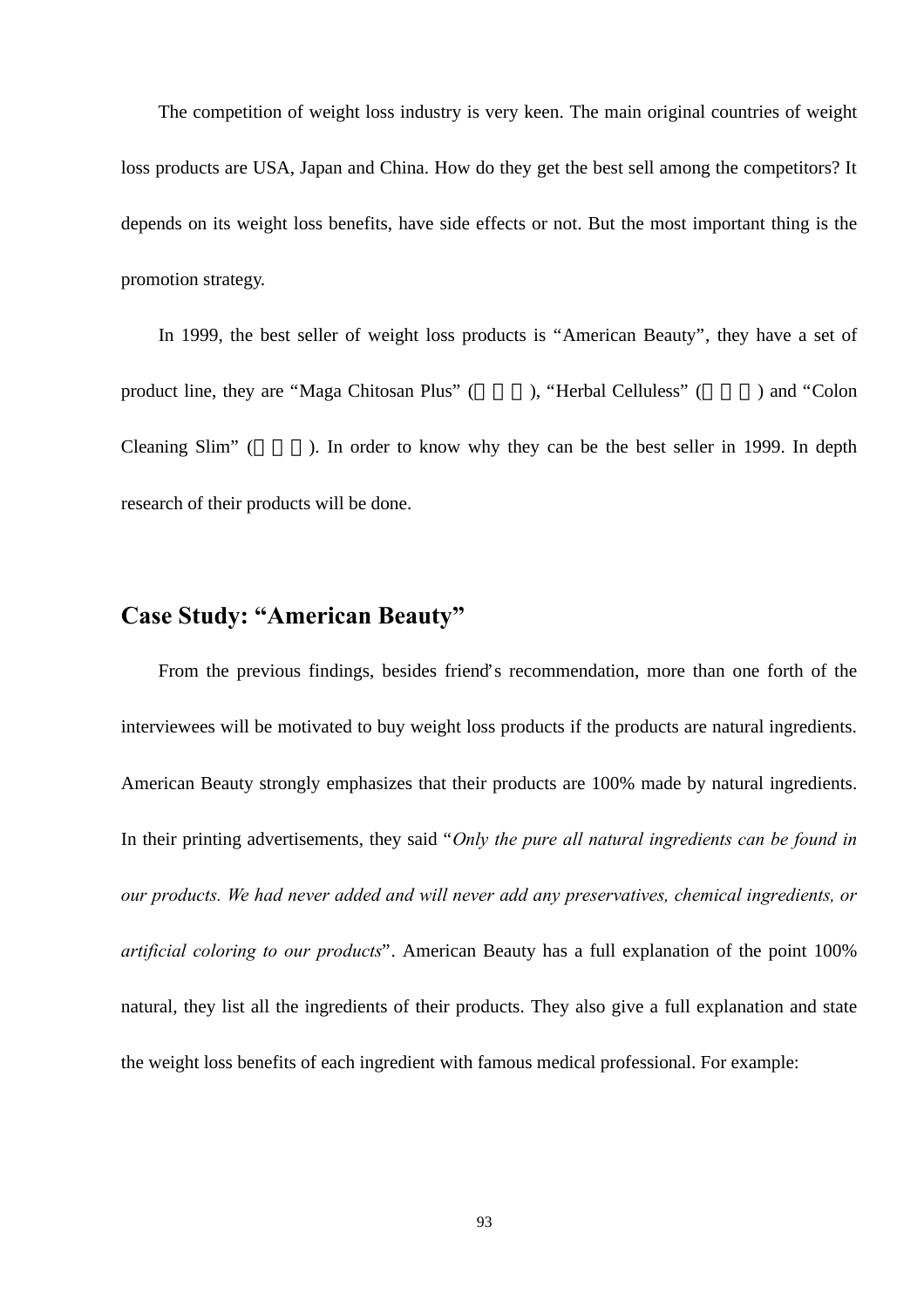### *"Chormium Picolinate"*

*Research studies indicate that chormium picolinate can stabilize blood sugar and may reduce cholesterol triglyceride levels. It may also increase the body's ability to burn extra fat (adipose tissue) and stimulate the formation of lean Muscle"*

### - *The sixth European Congress on Obesity, University of Texas*

 The above example shows that their products are reliable although it may not be true. However, other producers rarely indicate clear the ingredients of their products. However, American Beauty does. It is one of the main reasons why people have confidence with their products.

### **Effectiveness**

 In their advertisements, some fat losers were asked to tell their real experiences of using American Beauty. It is wise for American Beauty to do so. By virtue of that the third parties are more reliable, they can prove the weight loss benefits. At the same time, American Beauty emphasizes that *"only ingredients with maximum potency are used in our products to ensure the effectiveness."* Their wordings are very strong. With the above factors, it can help build the confidence to the customers.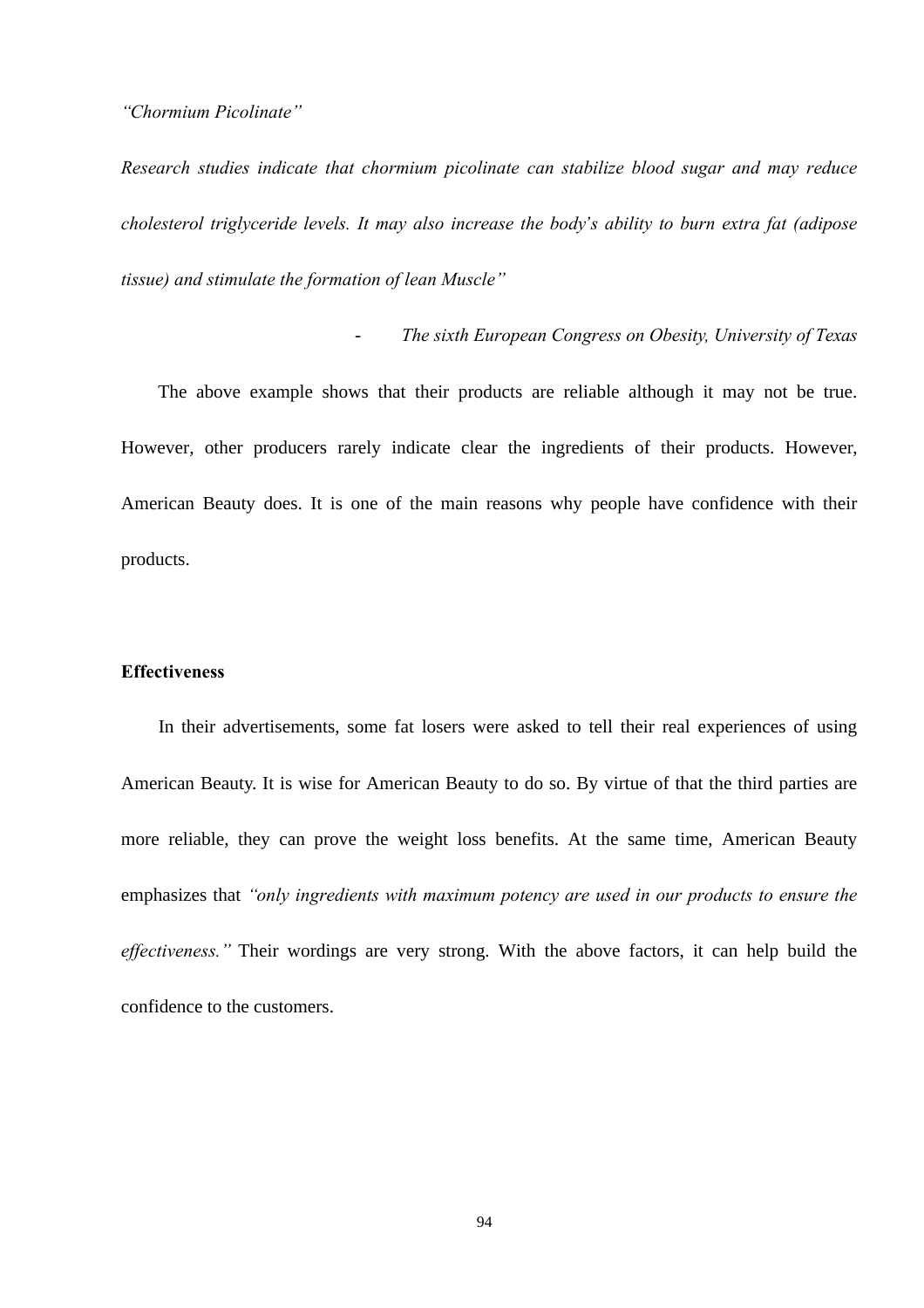### **A variety of choices**

 Different people have different needs of losing weight. Some people want to lose the fat of arms, some want to lose the fat of belly, etc. Generally, other weight loss products mainly help reduce overall weight. However, American Beauty has three kinds of products. These products can formulate for people's needs. "Maga Chitosan Plus" can ultimate fat binder, "Herbal Celluless" is anti-cellulite formula and "Colon Cleaning Slim" is natural roughage formula. Different kinds of products can satisfy customer's needs.

### **Brand Name**

 The product names (both Chinese and English name) are excellent because the product names can be easily implied to 100% natural ingredients.

### **Celebrities effect**

 It is wise for American Beauty to ask the super star – Winnie Lau to promote the products. When Miss Lau had given birth, she became fat then. It is very true. However, she is very slim now. People will then easily link it with the weight loss benefits of American Beauty. People will not be doubtful of the effectiveness.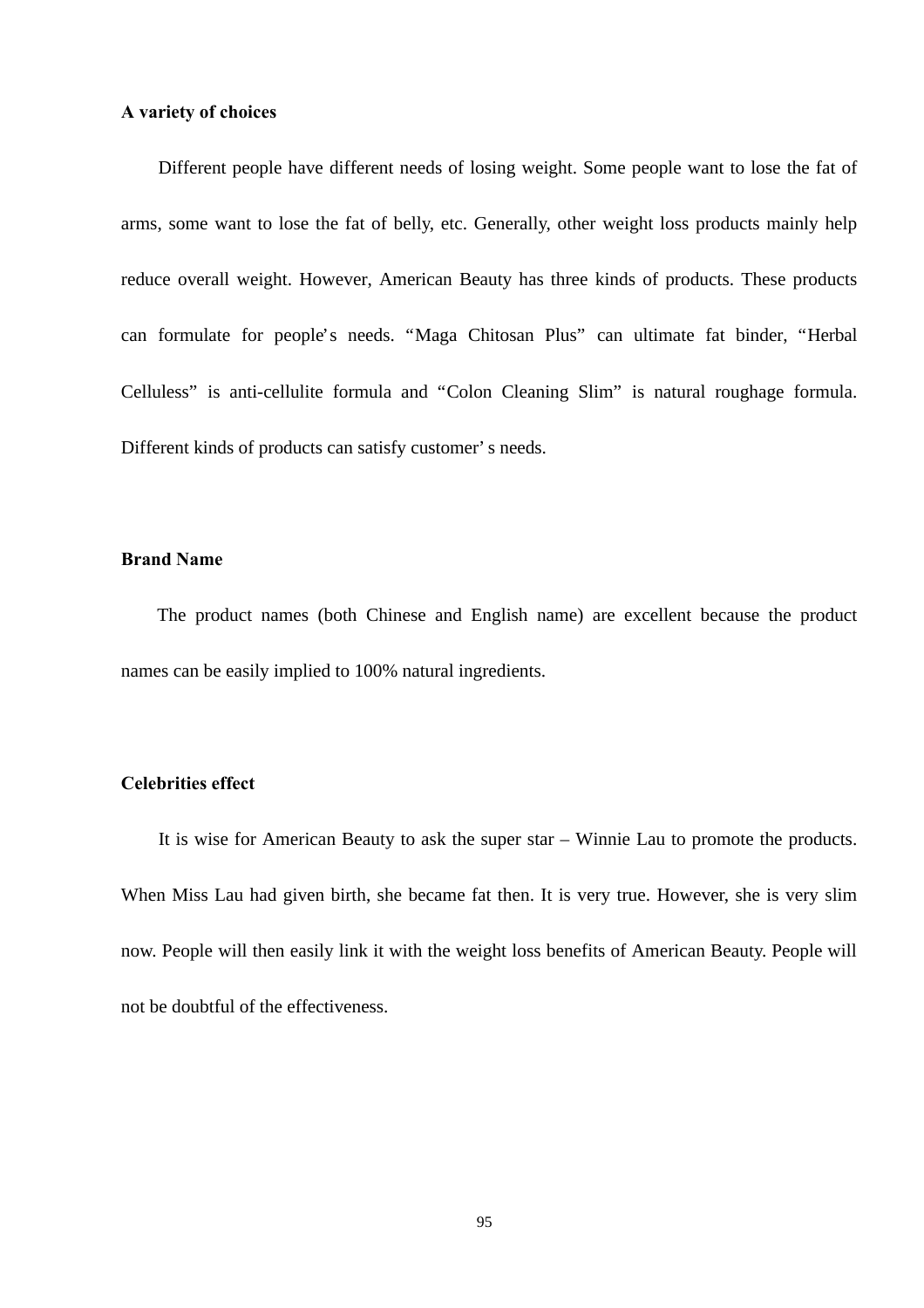### **Government provident**

 Another key successful factor of American Beauty is that all of their products are produced in U.S. Food and Drug Administration (FDA) registered manufacturing facilities. And they got a Certificate of Free Sale, Health and Sanitation by U.S. State Government. When the customers find the products are proved by the government, it can increase customers' confidence. As the government is a third party with authority, the information from the government is reliable.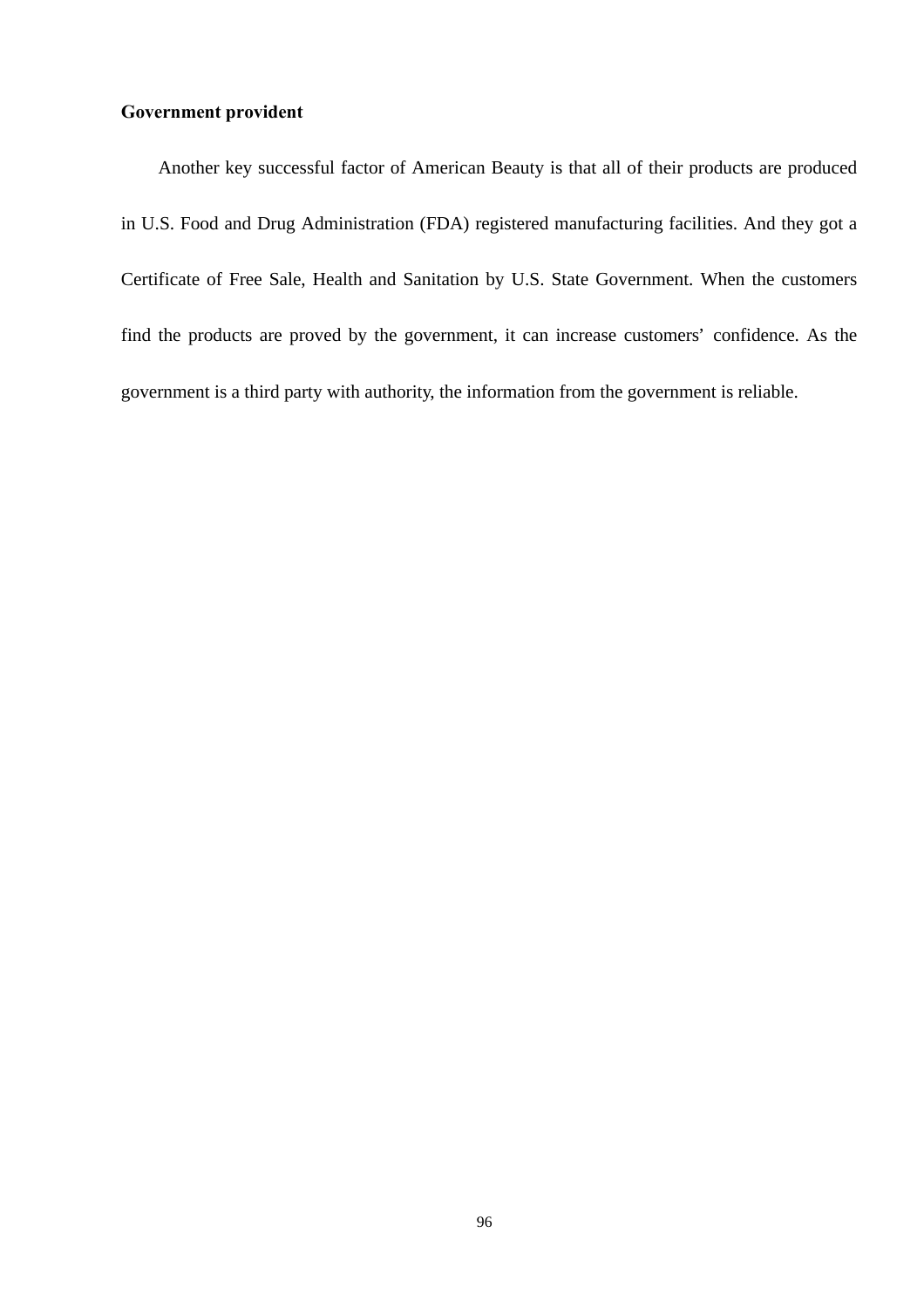# **In sight analysis of the salesperson of weight loss products**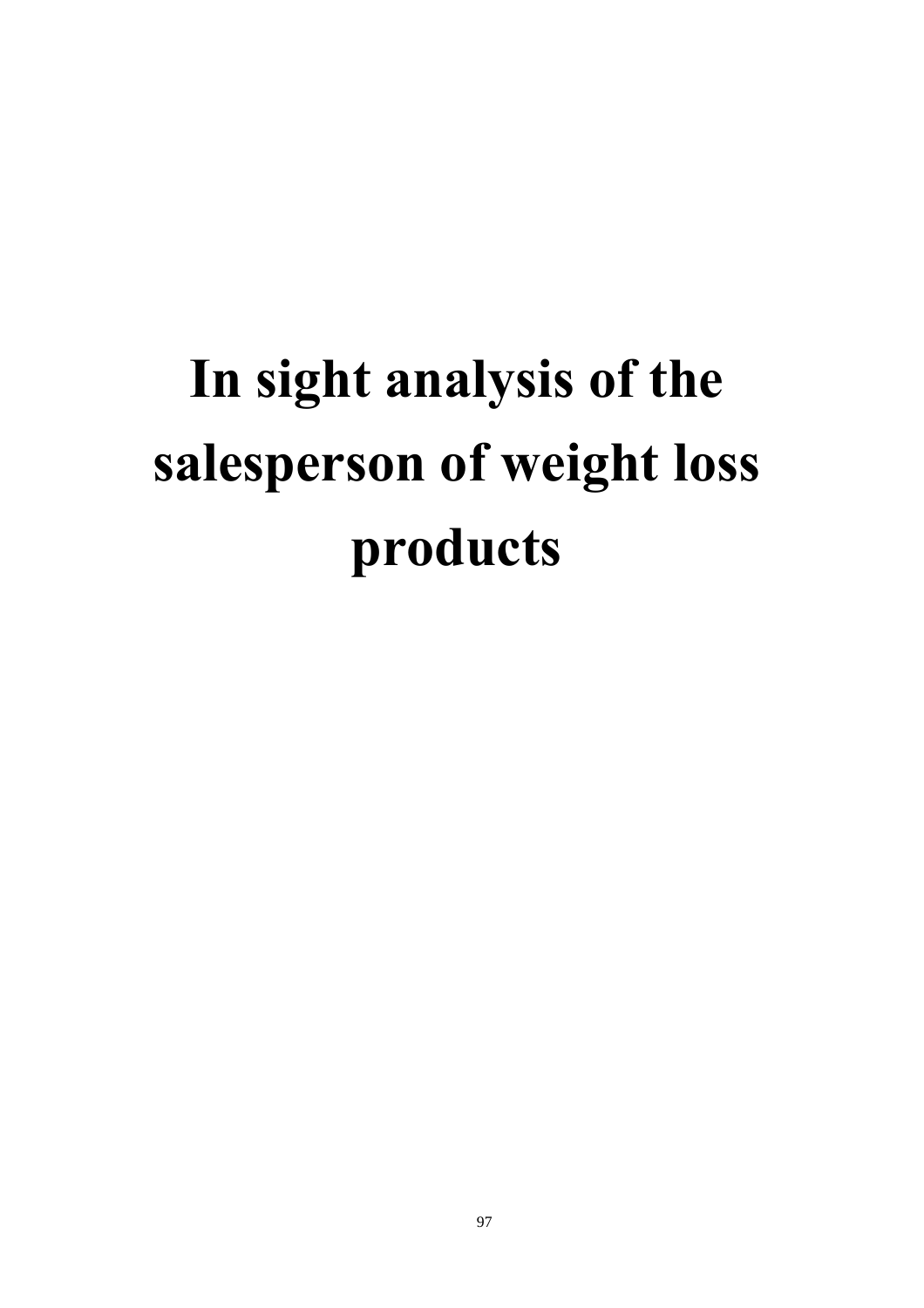There are salesgirls employed to promote weight loss products in chain stores such as Watson's. In order to see how do they promote the products, the project researcher went to Watson's to have a better understanding, the details are as follow:

Date : 3 March 2001 Time : 13:50 P.M.

Venue : Watson's, Pacific place, Admiralty

 The researcher is 21 years old, 168cm tall, 115 ponds and her Body Mass Index is 18.4. Therefore, she is under weight since standard weight should be more than 19.

 When the researcher entered the shop, she found that there was a salesgirl (she held some leaflets of weight loss products) in the shop. The researcher tried to go near the counter of weight loss products and started to see the products. The salesgirl then contacted the researcher to promote their products.

 In the mean time, the researcher told the salesgirl that she did not need to lose fat. However, the salesgirl still continued to promote their products. She promoted several kinds of weight loss products to the researchers. The researcher then re-emphasized that she did not need to lose fat. However, the salesgirl emphasized that it was better to be slimmer. Finally, the researcher did not buy the products, but the salesgirl left the leaflets to the researcher and she was willing to help if the researcher had any further question of the products.

 In the observation process, the researcher found that the sales technique of the salesgirl was quite good. She was very friendly and explained the products in detailed. However, since the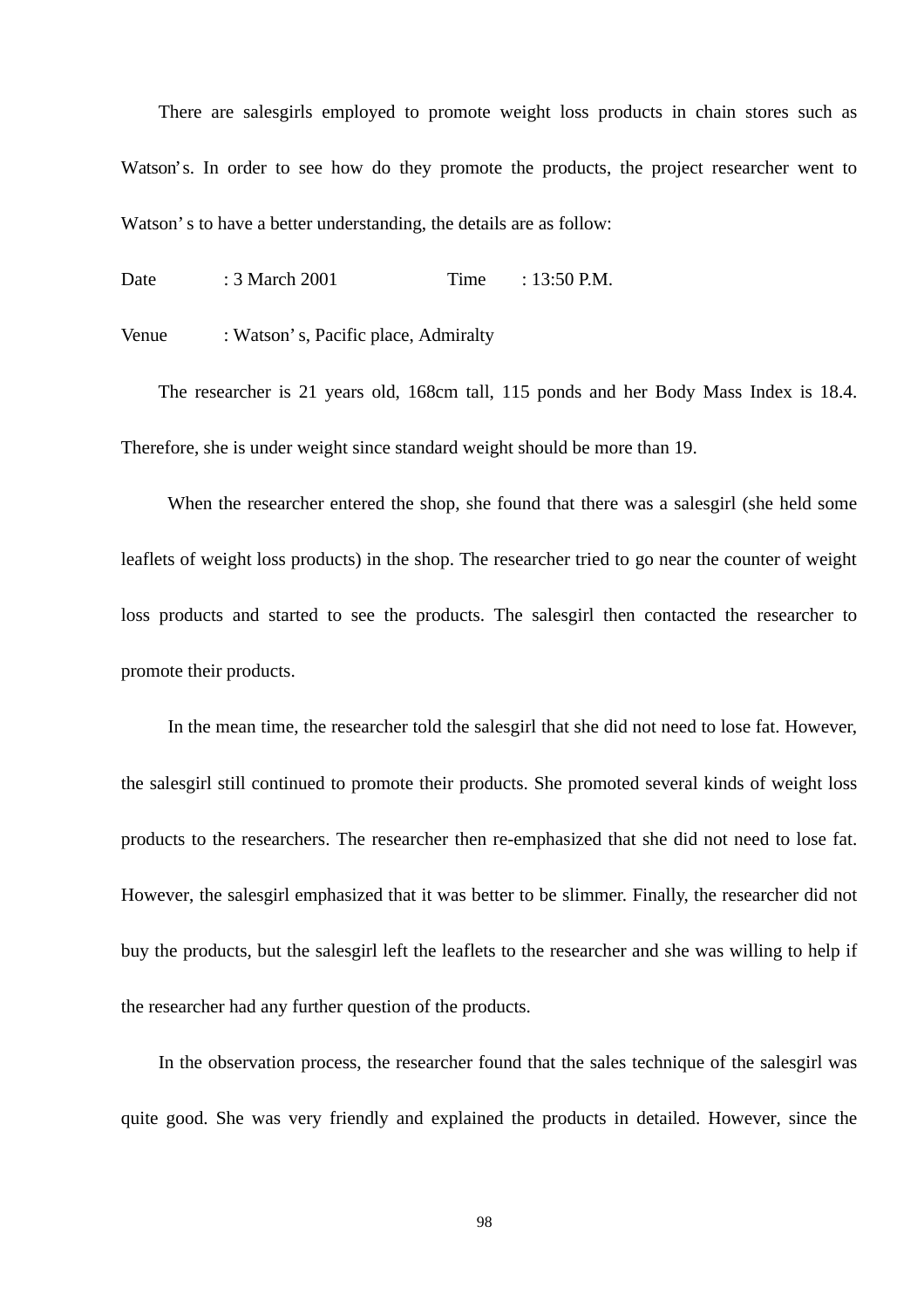researcher was not over weight, it was rather difficult for the salesgirl to promote the products. Therefore, the researchers continued to walk around the shop, and waited to see how the salesgirl promoted the products to over weight people.

 After 10 minutes, the researchers saw the salesgirl promoted the products to a fat woman. The woman was about 160cm tall with 130 ponds. If the observation was correct, the BMI of the women was about 23. This time, the salesgirl especially emphasized the benefit of losing fat. She also told the woman that she was fat, she needed to lose fat, otherwise, she would lose confidence. If the woman was willing to take the weight loss products, she could gain confidence then. Finally, the woman did not buy the product and she said that she needed to consider it.

 In this case, although the salesgirl used fear appeal to promote the products, it may not be useful all the time. In the questionnaire, all women interviewees were asked whether they will buy weight loss product if a salesperson strongly promotes it. But only 9.7% of them will buy the products if the salesperson strongly promotes it.

 People are not easily persuaded to buy weight loss products. The possible reasons are, first, the salesgirl always gives negative comments on people's body figure, the customers feel unhappy about it. The second point is that some customers rather to choose the products by their own, they do not want the salesperson comments so much. Since some salesperson always says "Can I help you?" "What would you like to search?" People may find that the salesperson is a "trouble-maker" and they feel very annoying. Another reason is that people may not want to lose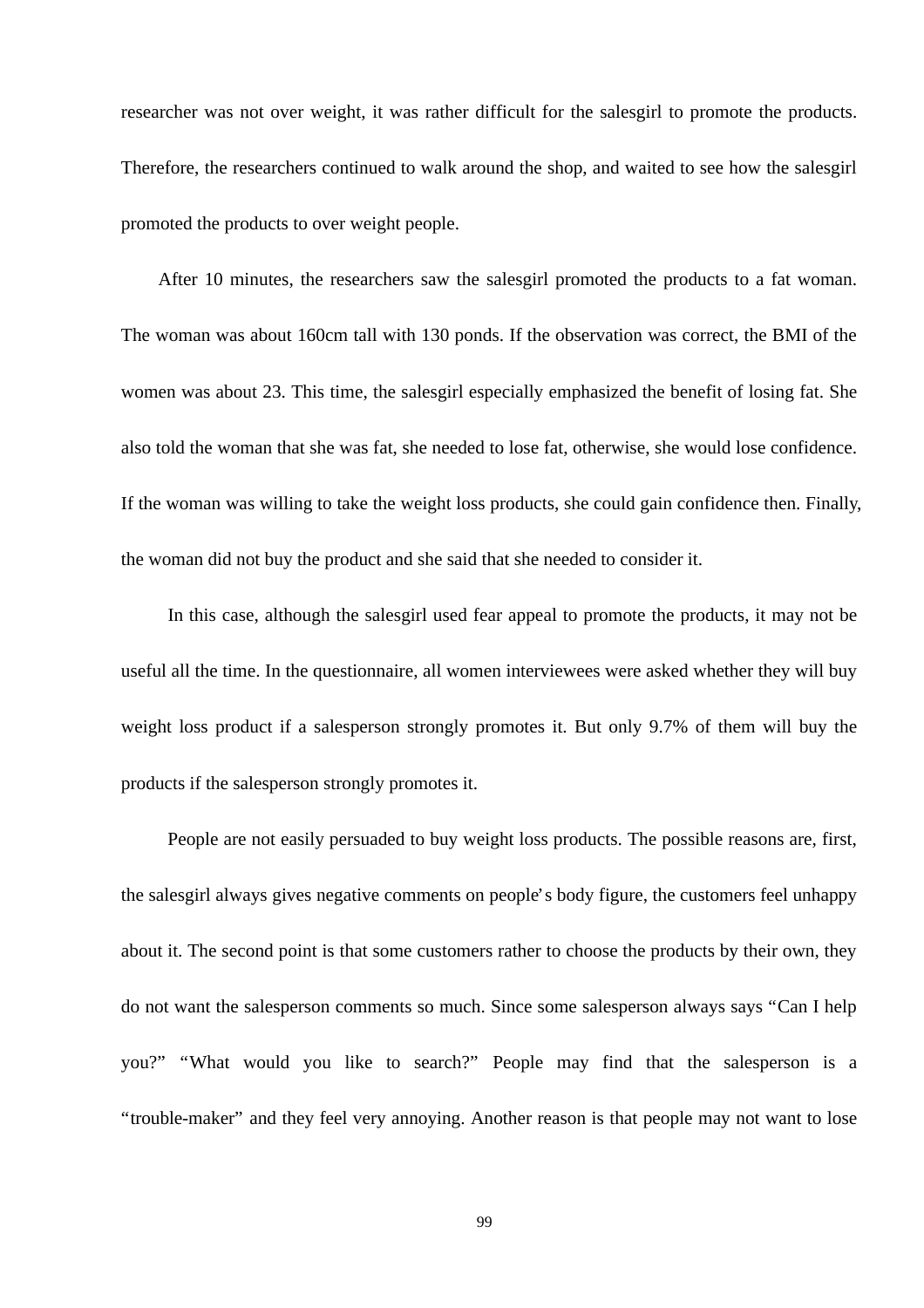fat. Therefore, no matter how good are the sales techniques of the salesperson, it is completely useless. Also, some people totally do not believe the effectiveness of weight loss products, they will not buy the products even the salesperson states how good are the products.

 Salesperson can help the weight loss products have better sales. However, it may not be useful all the time. It depends on the salesperson, consumer behavior and the natures of the product, etc.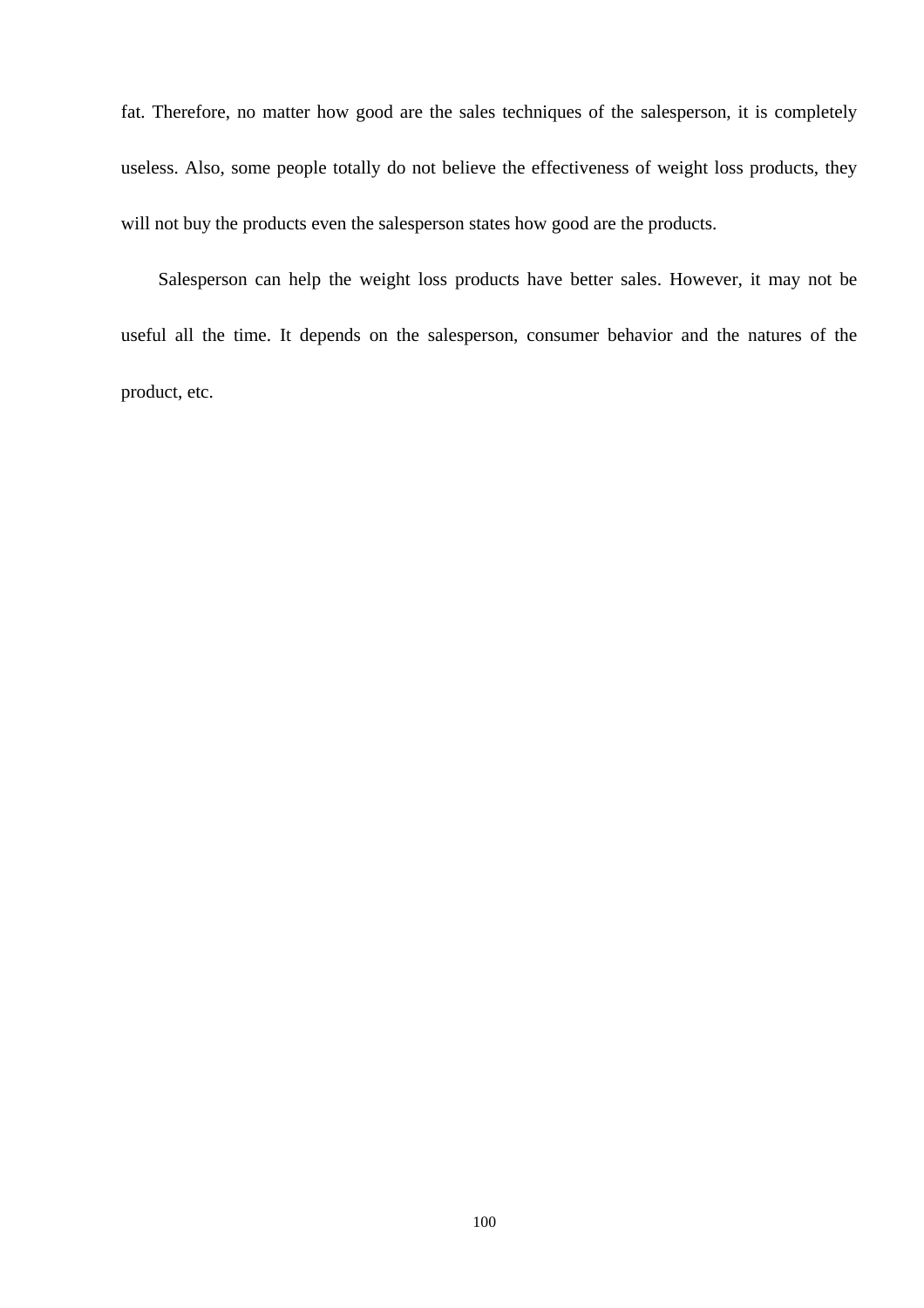# **In sight analysis of business ethic of selling weight loss products**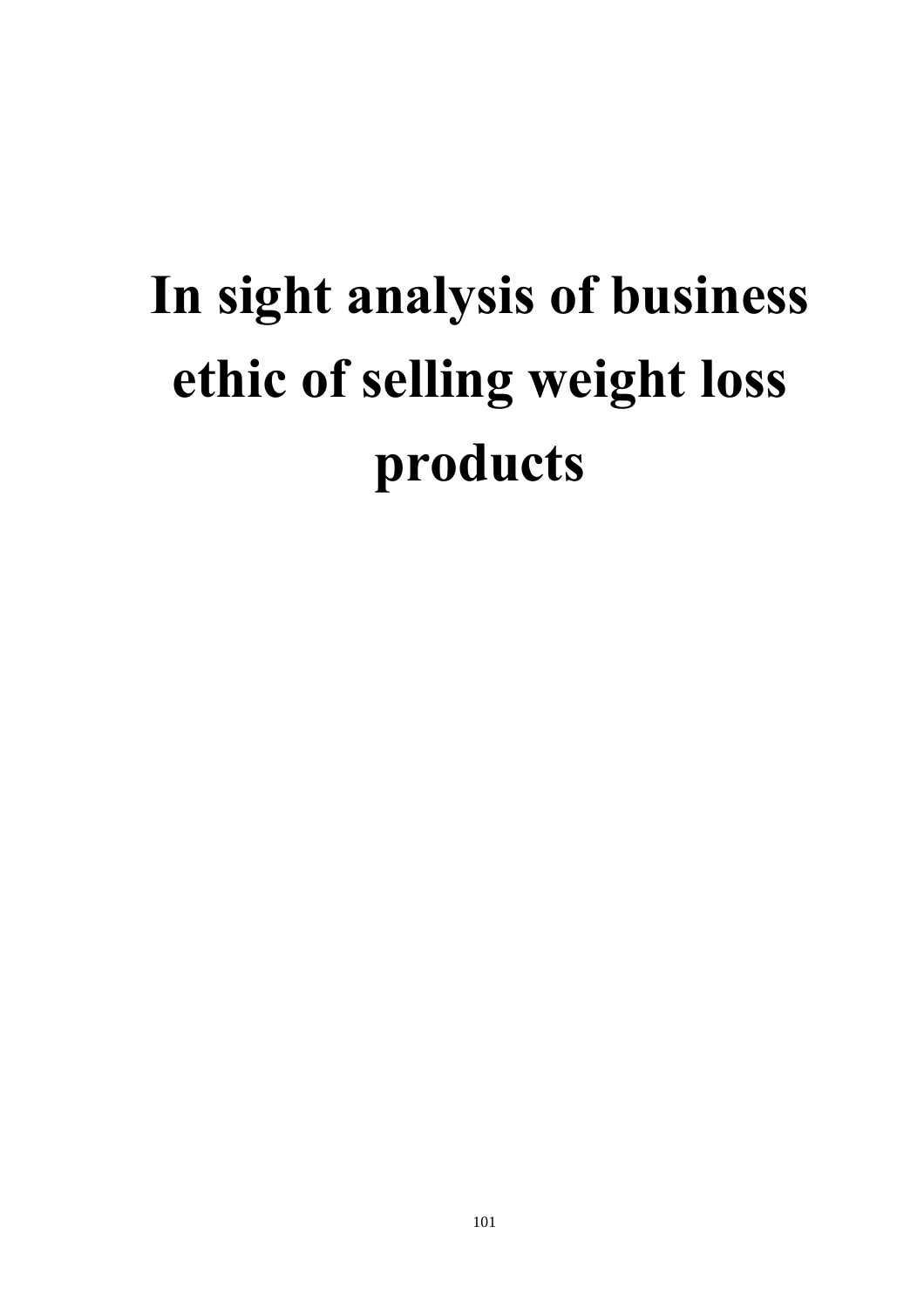Generally, if the weight loss product producers give wrong product information to the public such as weight loss benefits, no side effect, etc. It can be claimed that they are unethical then. But definitely, not all producers are unethical.

 First of all, as mentioned before, some weight loss products are defined as "health food". However, if the product contains medical and chemical ingredients, the products will be totally not a health food. On a contrary, they are drugs. Therefore, these producers do not have social responsibility. They should protect the health of customers instead of just earning profit. However, it is rather difficult to know which brands of weight loss products are ethical and which are not since it does not have any token.

 Recently, one of the famous weight loss products was found that their ingredients contained medical and chemical ingredients. However, in their promotion process, they strongly emphasized that their products are 100% natural. When some customers took it and found that there was a serious side effect. Department of Health then tested the products, it was found that their ingredients are harmful to people's health (Apple Daily, 2001).

 In the above case, the producers are unethical. However, there are too many kinds of weight loss products in the market. It is impossible to know which products are reliable. But, it can be concluded that many producers are not exactly ethical since they always overstate the benefit of their products.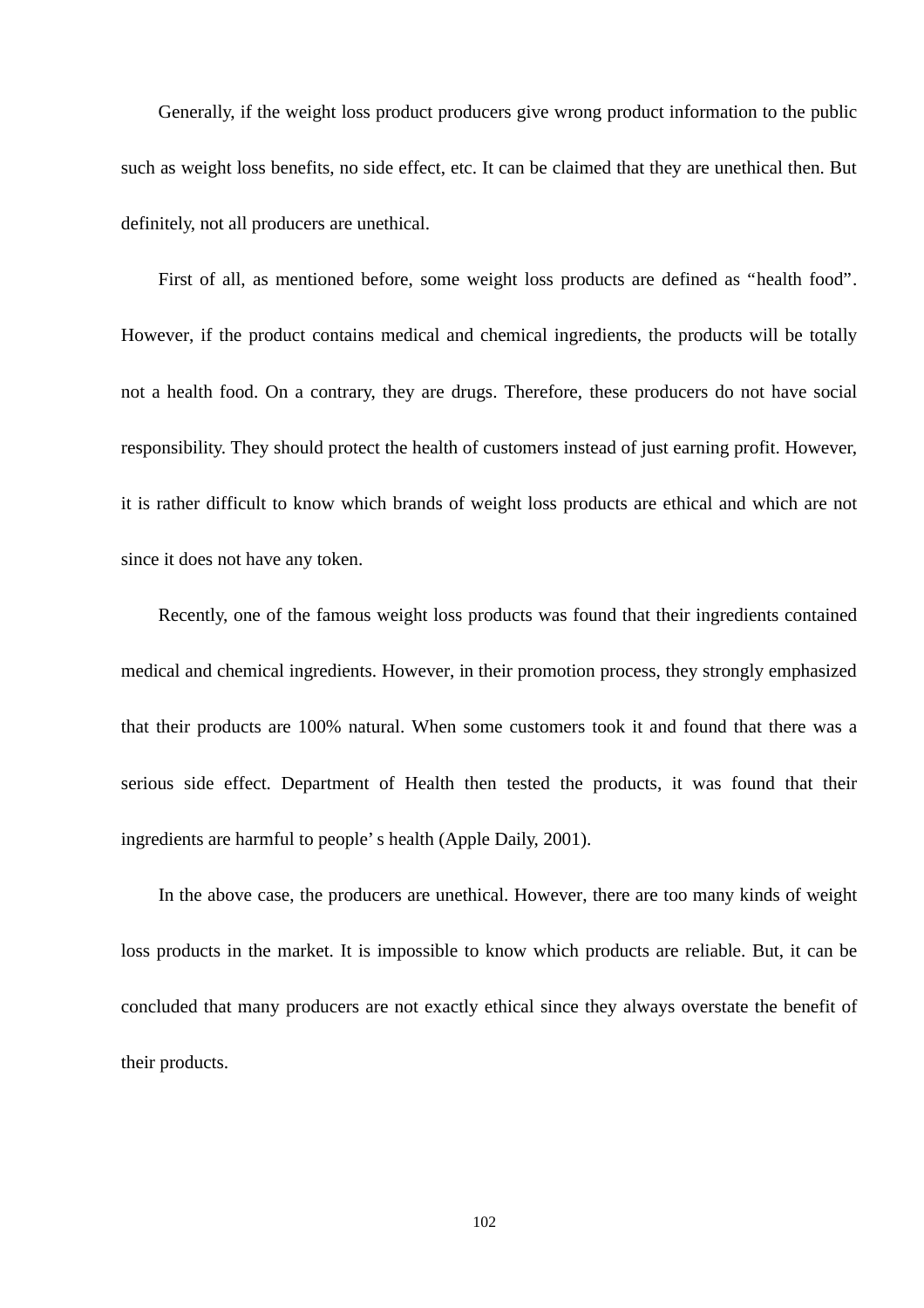# *Chapter 6*

# *Discussion*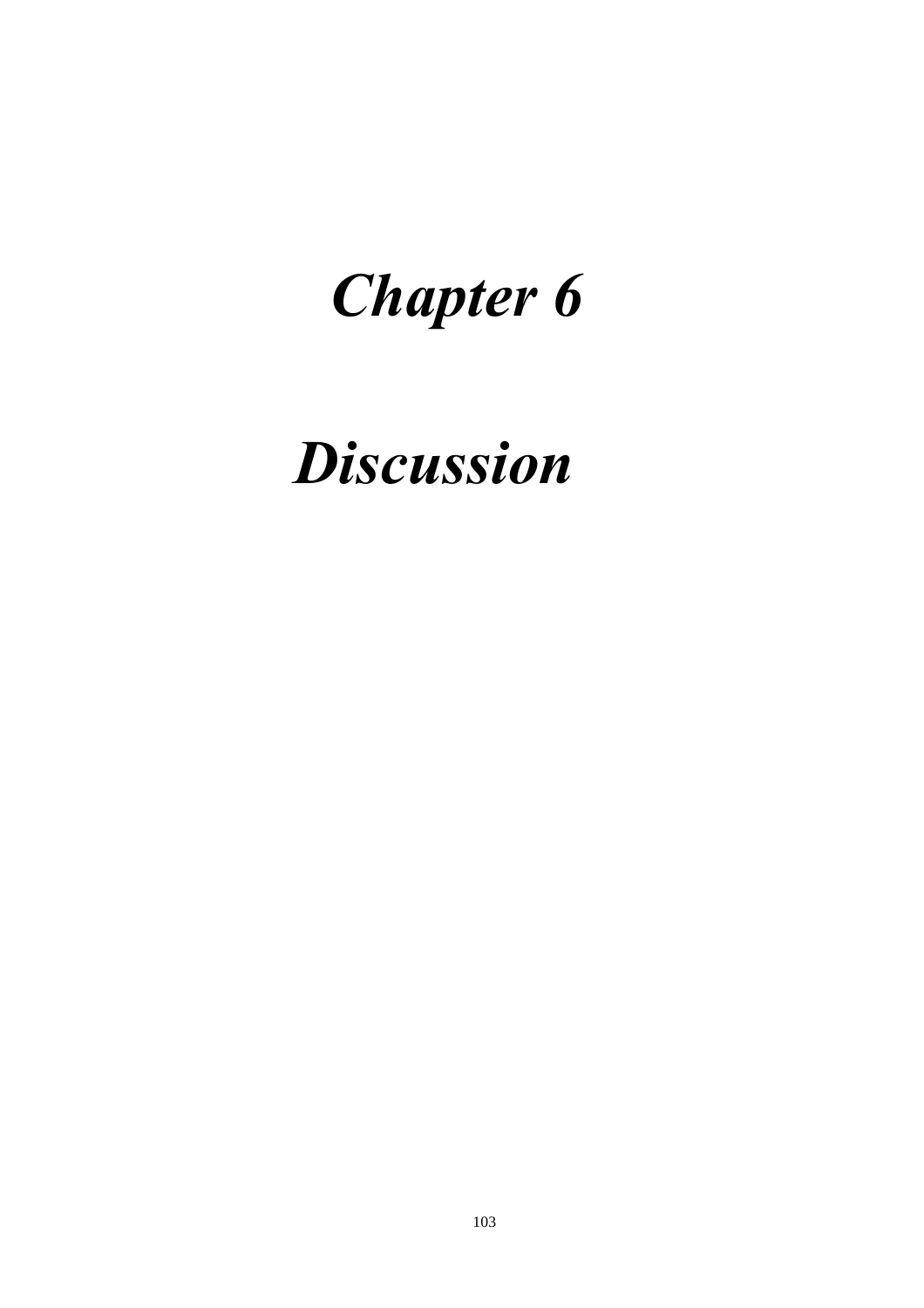# **Learning from the study**

 Doing this kind of study is a good experience since it is a good practice of the course marketing research. First of all, one of the benefits of doing the study is to learn deeply of statistic with the software of SPSS.

 The hypothesis must be set logically and carefully. Otherwise, a wrong and meaningless result would be created finally. In fact, the theories are true all the time. Sometimes, the results are totally opposite to the prediction. One implication is that the sample size is not representative. Another implication is that people's actual behaviors are very complicated. Their actual behaviors are caused by other factors. It clearly states that other factors cannot be ignored.

 Another benefit of conducting the survey is that a better understanding of the stakeholders of weight loss products market can be achieved. It includes the public, customers, producers, advertisers, the government, salesperson, etc, It will be useful in the future if a similar study will be done.

 In addition, the communication skill can be improved when asking people to fill the questionnaires. The researcher must be cheerful and look professional. Otherwise, the refuse rate can be very high. When people rejected to fill the questionnaire, the researcher must be skillful to persuade them to fill the questionnaires.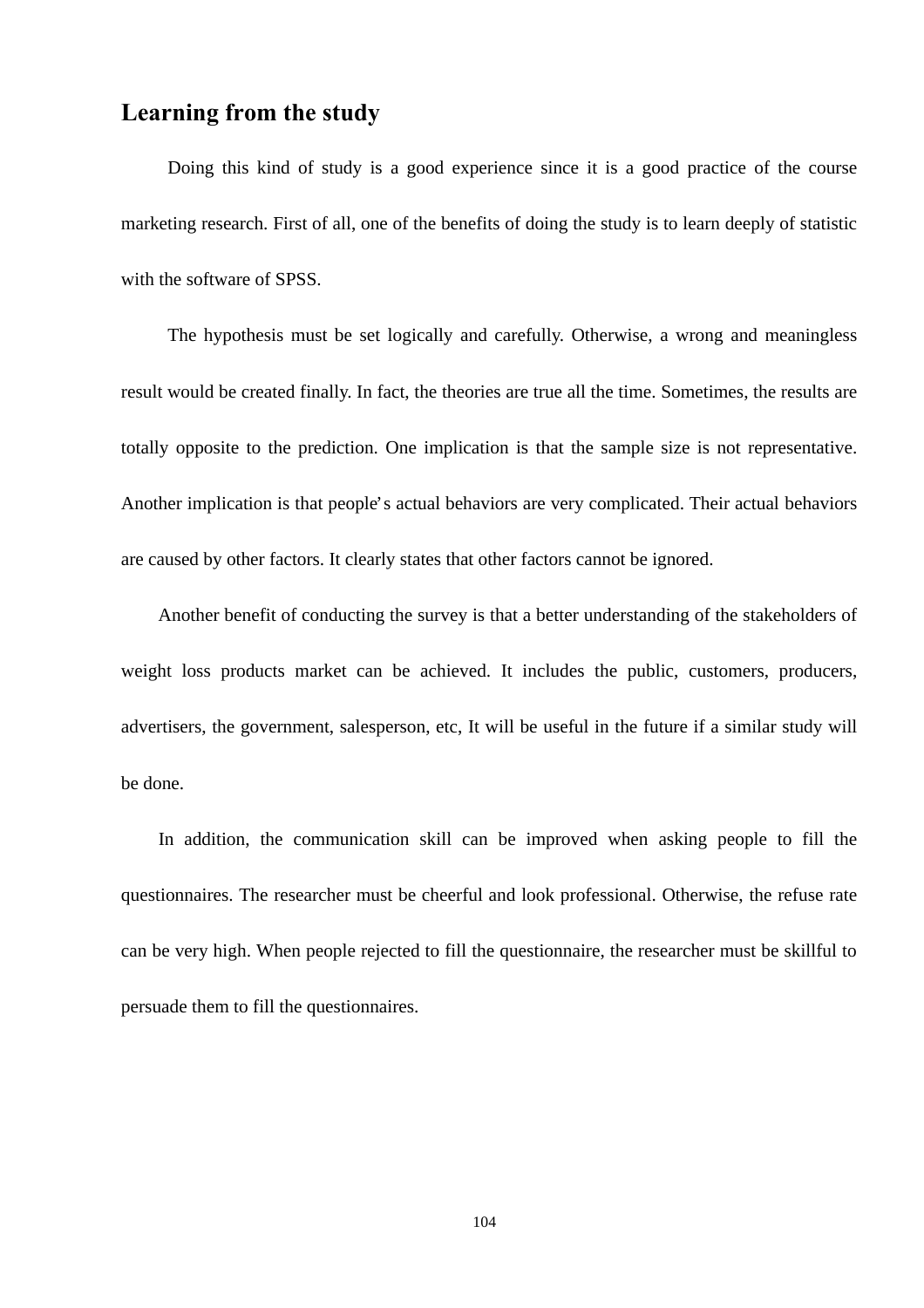## **Limitations of the study**

 Losing fat is a hot topic in the society. Therefore, there were a lot of similar studies done before. It is easy to get relevant information from previous studies. But the secondary data is not enough at all, some are out-dated, some do not fit to the research objectives. So, there is still a lot of information which should be found in primary data.

 In the questionnaires, on account of lacking resources, only 270 (females and males) questionnaires could be done. Can the 270 samples represent to all Hong Kong people? It is worried that the results from this survey may have some differences with the actual situation.

 Questionnaires can only get the general information from the interviewees, a better understanding of interviewees' thinking cannot be achieved. At the beginning of the research, two focus groups and in-depth interviews were planned to hold in order to understand more about their perception, attitudes and behaviors. However, it is rather difficult when lacking resource. People are given a cash coupon when they perform as an interviewee in research firms such as AC Nielsen, AMI, and Acorn. Otherwise, people are not willing to spend time on answering the questions. Therefore, it is totally impossible to hold a focus group in this study when lacking resources. While conducting the questionnaires, the researcher tried to make a short in depth interview with the respondents. However, most of them rejected to do so. The results may not be representative then.

One trouble of the survey is the missing data. Especially for those personal information,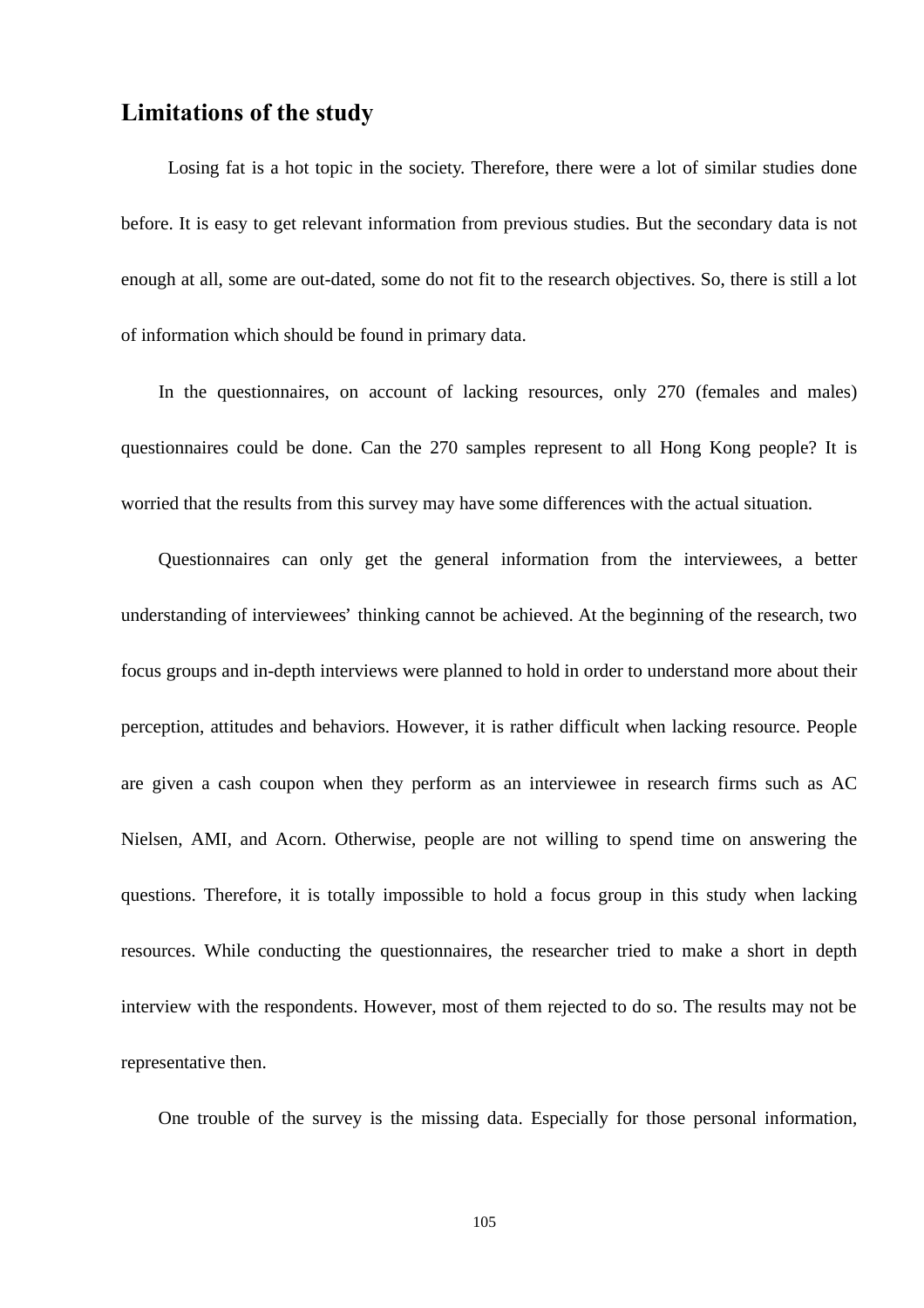people were less willing to answer it. It makes the analysis much more difficult. For example, people were asked their age to see whether age has relation with purchasing weight loss products. Analysis cannot be made if they do not provide age even they said that they bought weight loss products before. The respondents were asked to provide their exact age, the refuse rate was much higher than simply ask them to give a range. However, if they the respondents provide their exact age, the analysis will become easily.

 Another trouble is the refusing problem. When people saw the questionnaire, they commonly thought that the questionnaire was too long. Some of them filled half only and left, the questionnaires were totally useless then. Additionally, people asked what was the topic of the questionnaires first. When the researcher told them that the topic is "the market of weight loss products", women generally felt embarrassing with the topic and rejected it. The researcher finally cheated the interviewees that the topic was "the market of **health** products", then the refuse rate was decreasing although they found that the topic was not health products finally.

 The survey will become more perfect if it includes several interviews of weight loss product producers, but most of them rejected the interview. Some of them said that it was a sensible topic. Some of them did not accept any interview. Therefore, it is rather difficult to understand deeply the social responsibility and business ethic of the producers. We do not know the real benefits, side effects and ingredients of the weight loss products. A conclusion of their promotional strategy and the contents of their advertisements cannot be made. That are the reason why only some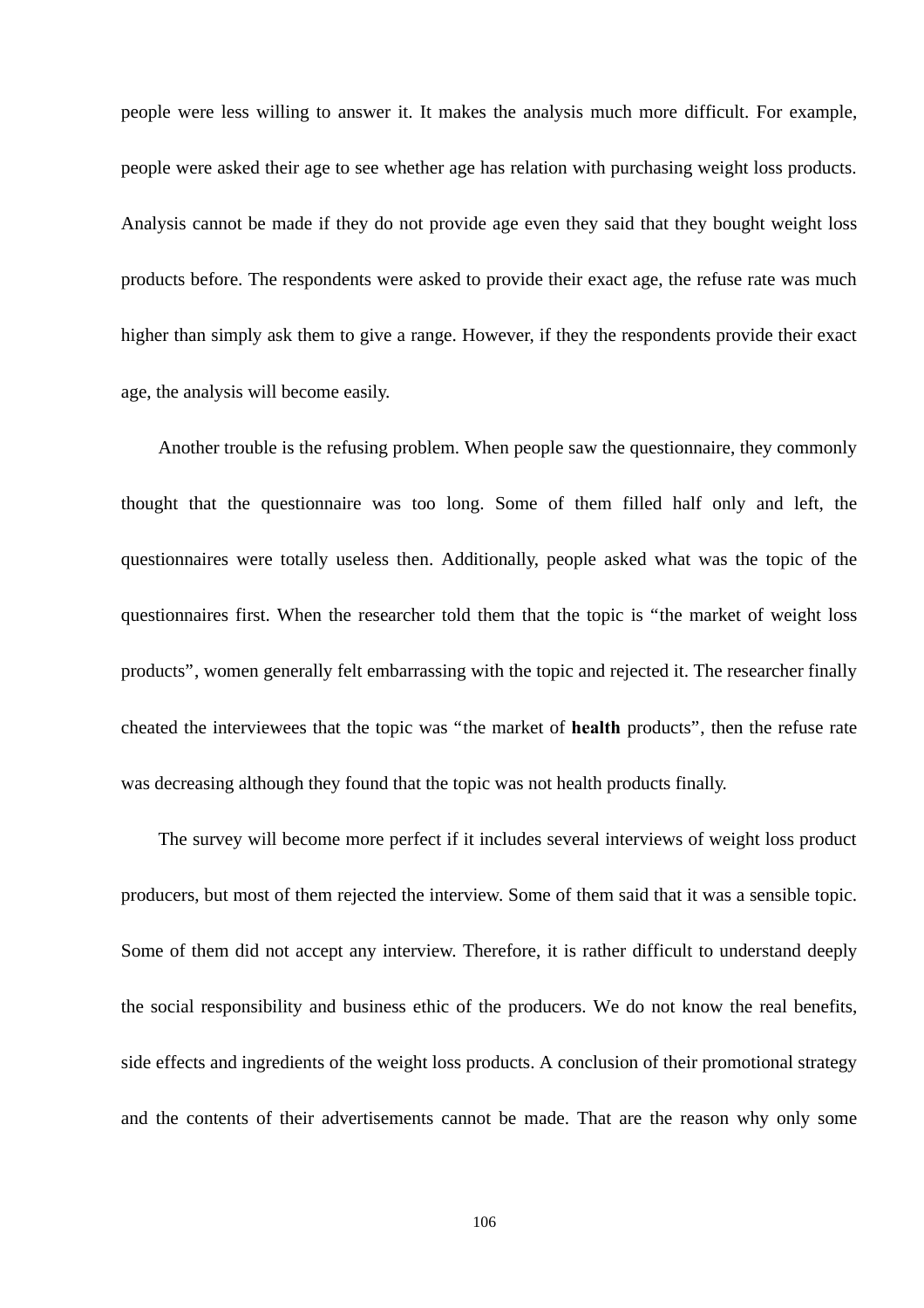general comments can be included in part of business ethic.

 The main theme of doing this study is not to earn money, several constrains of the study must be included of course. Lack of enough experience of conducting research is another problem. Some problems were not considered before. For example, it was not predicted that buying Herbalife's products relates to friend's recommendation. Therefore, asking the reasons why they buy the products (or other brands of products) is very important. However, the questionnaire did not include this question. It increases the difficulty of analysis.

 In the further study, the hypothesis must be set carefully. Otherwise, fatal errors will be made easily. This study was done by one researcher only, therefore, it is suggested that the study can be done by a group. Different group members can provide different opinions, so that the ideas of the study can be more objective.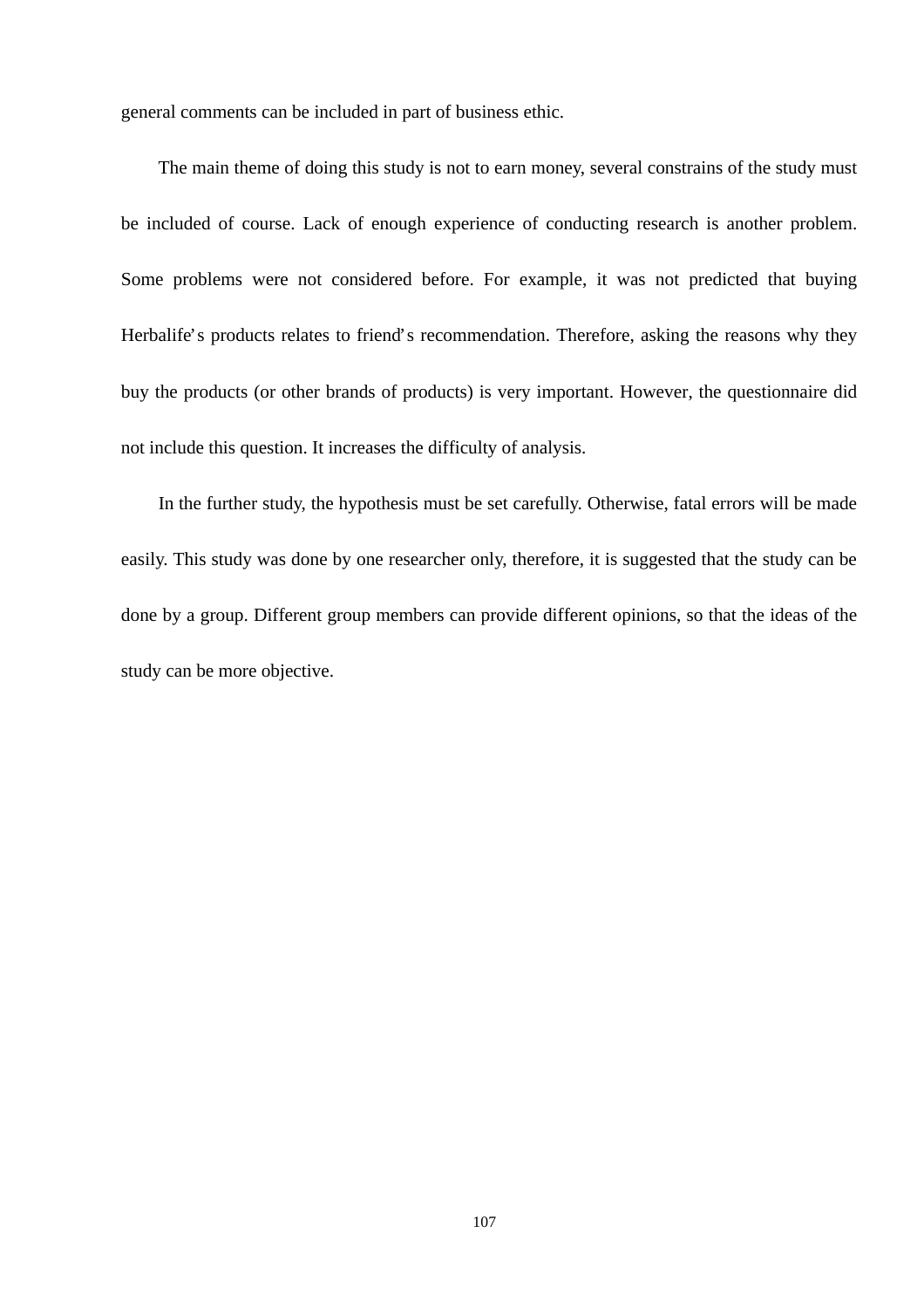## **Recommendations of weight loss products**

#### **(Based on consumer behavior)**

 There are many kinds of weight loss products in Hong Kong. If they want to be successful, besides their promotion strategy, there are still some other factors which can affect whether the consumers will choose the products or not. They are packaging, original country, pricing, brand name, weight loss benefit, ingredients, easy to take, no side effect. In the questionnaires, both females and males are asked which of the above factors are important when they choose weight loss products. The following diagram (Figure. E1) shows the factors of choosing weight loss products.



**(FIGURE 8 – The important factors of choosing weight loss products)**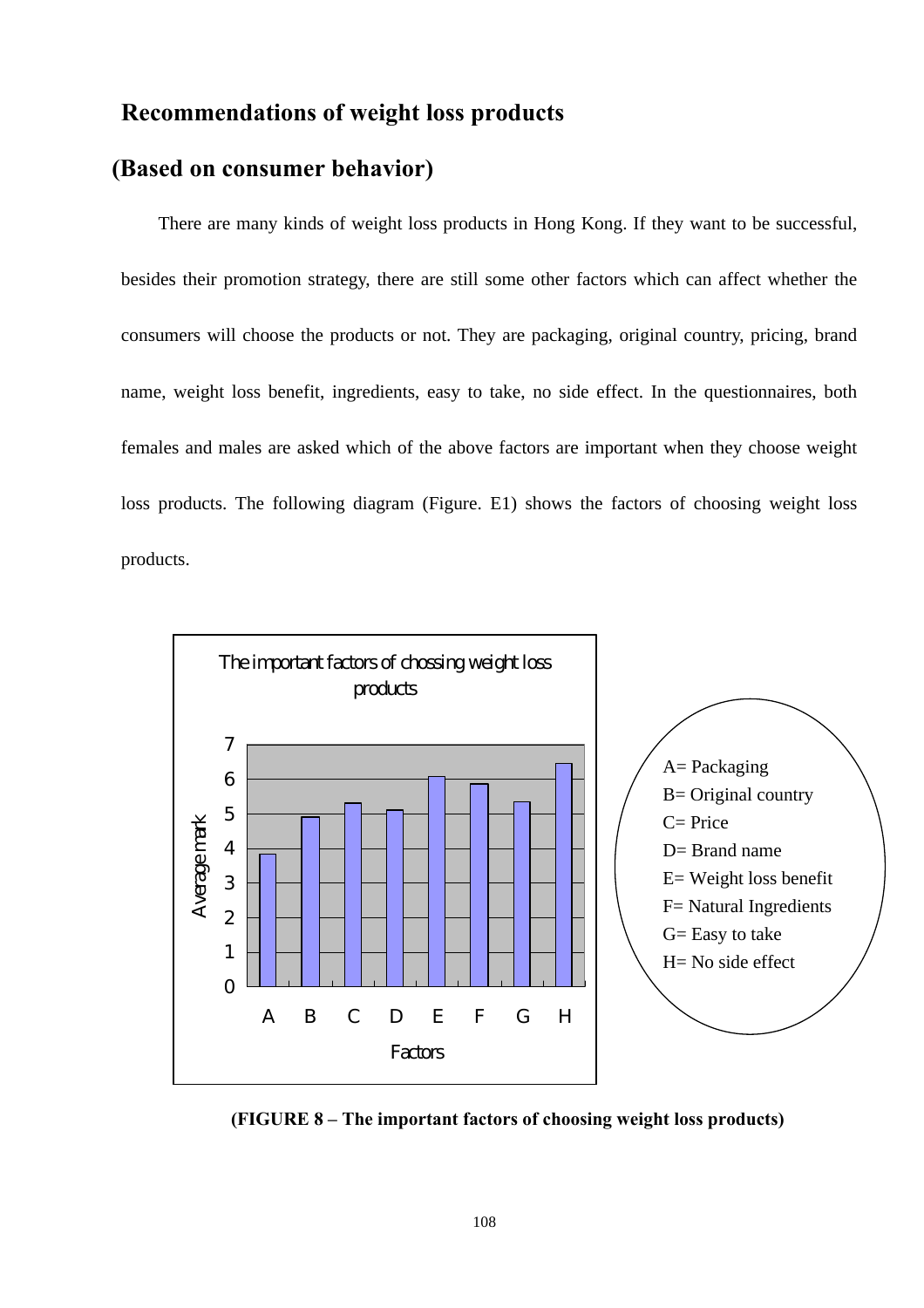#### **No side effects**

 The customers concern most is whether the weight loss products have side effect or not. Therefore, if the products have side effects, or the products do not state clearly that they have no side effect. Most probably, the products will become failure. The factor is the prerequisite to succeed in the market. It is unethical for the weight loss product producers to state that their products are without side effect when it is untrue. But the main point is, their behavior is not illegal. As mentioned in the literature review, most weight loss products defined themselves as "health food". That's why the weight loss products are out of the control from the government.

#### **Weight loss benefits**

 Weight loss benefit is also extremely important to customers. However, friend's recommendation is very important if they have never tried the products before. Therefore, successful weight loss products should have good word of mouth, their image is very important too. And, the weight loss benefit cannot be hidden if the products are totally ineffective. After trying the products, the customers will probably tell the others whether the products are useful or not. Even if the customers do not do so, they will not repeat purchasing if they find that the products are without weight loss benefits. If the products are tested by the third parties such as the government or testing companies, people will have confidence to the products.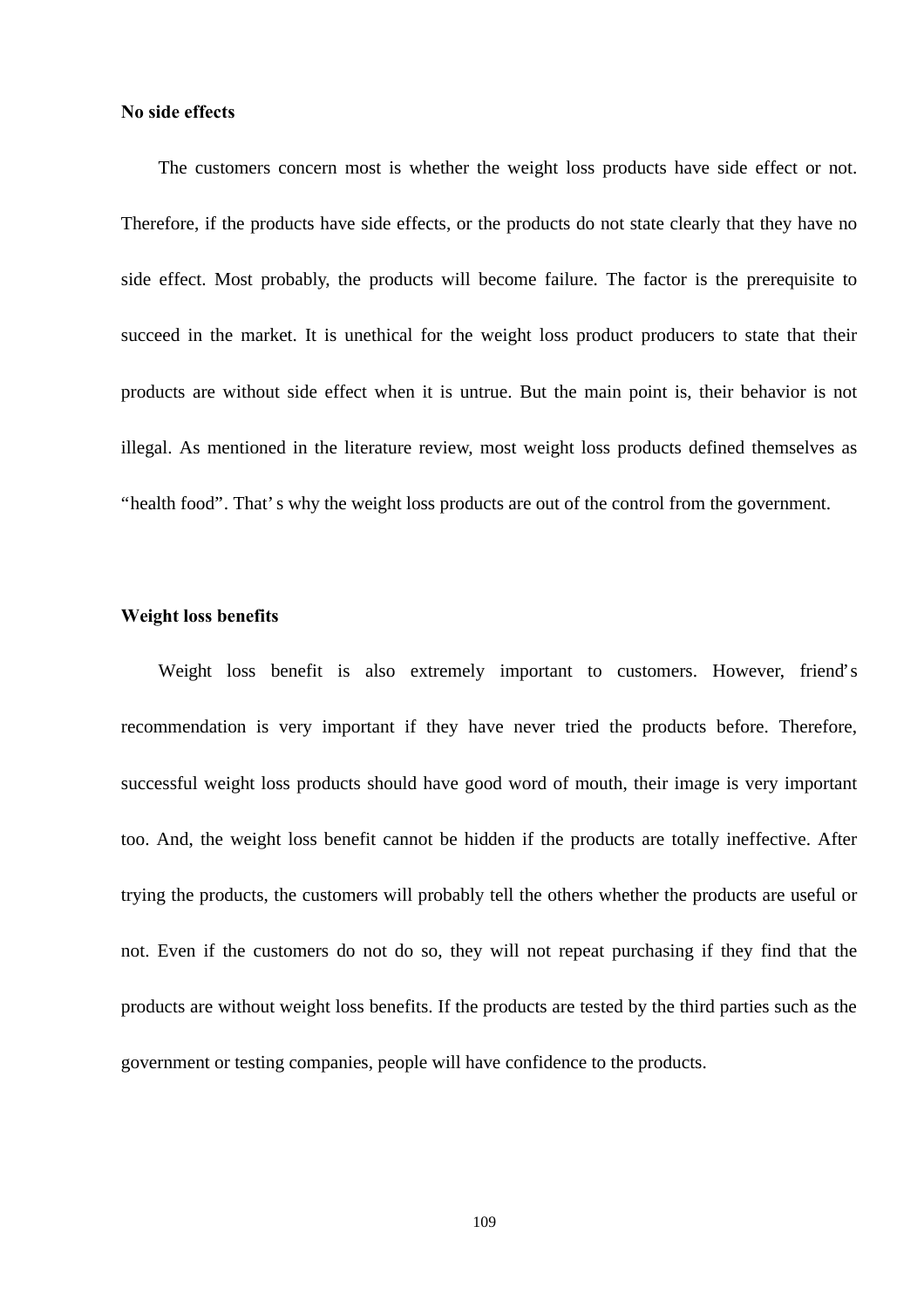#### **Products ingredients**

 Product ingredient is also a main indicator for customers to choose a good weight loss product. People pay much more attention on their health than before. They are not willing to buy a weight loss product if it contains chemical ingredients. Nowadays, weight loss food is much more popular than weight loss pills. By virtue of that people's perception is, pills must contain medical ingredients, but food is not. It is true that most weight loss food strongly state that they are 100% natural ingredients. However, most weight loss pills do not have such statement. That is why "American Beauty" can have an excellent sale since they are 100% natural ingredient (weight loss food).

 It is suggested that if the products are pills, the producers should try to produce the products in another form which is food, but not pills. People will tend to have more confidence on food. Understanding customers' needs can help them continue to survive in the market.

#### **Easy to take**

 Customers are less willing to buy the weight loss products if it is not easy to take. Since Hong Kong people are very busy, some of them even do not have time to have lunch or dinner. If the ways of taking the products are too troublesome, people are difficult to follow it. Therefore, the weight loss products should also be "users friendly". It will be excellent if people just need to take the products once per day. However, if they eat less of them, customers will discredit the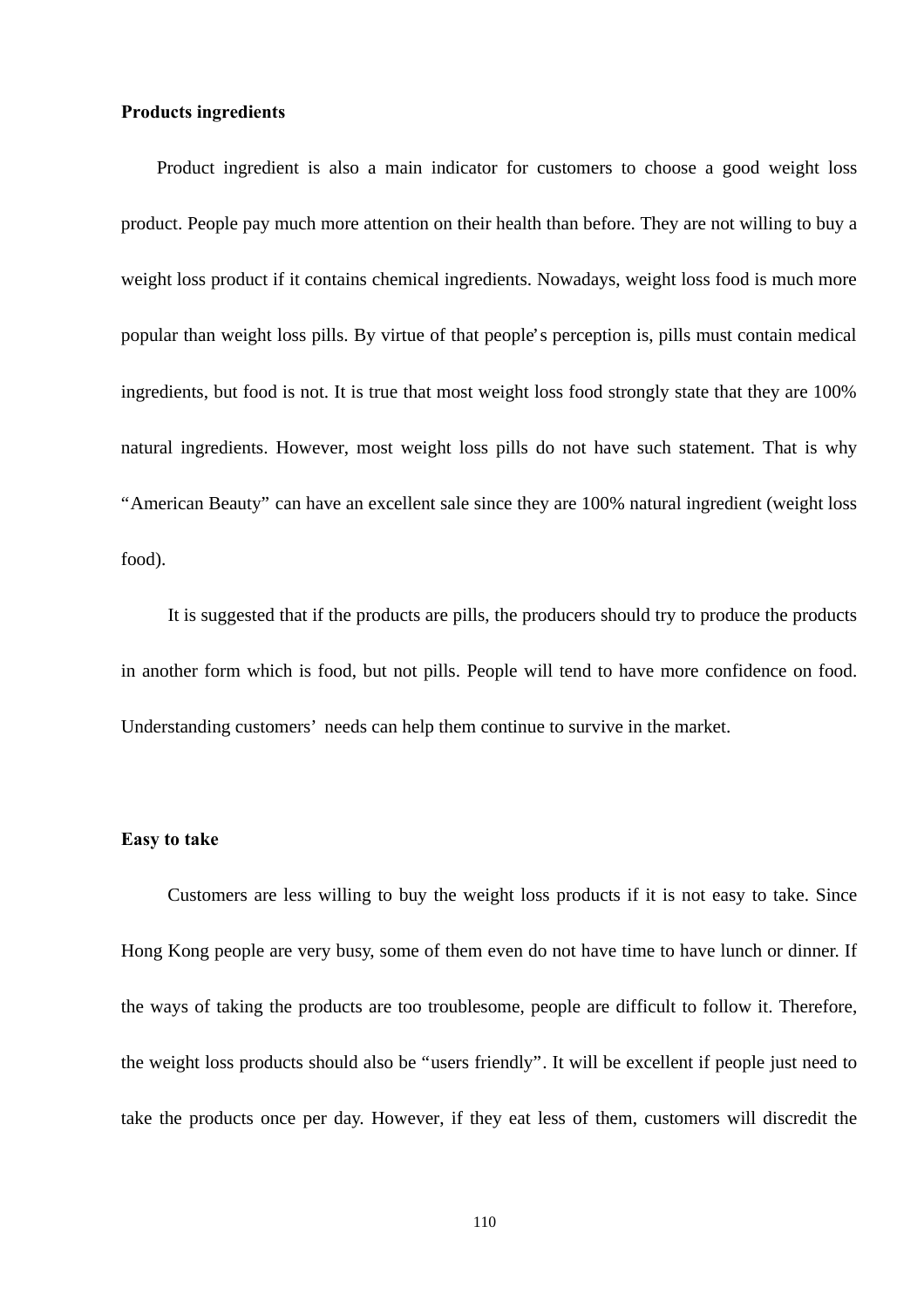effectiveness.

#### **Product Price**

 People also concern much about the price of weight loss products. As losing weight has become part of most women's life, women need to stay thin all the time. If the marketers want the customers to keep buying their products in the long-term, the price cannot be too high. However, the price cannot be too low, as low price can imply low quality and with side effect. Customers' value is also an indication of setting price. In weight loss products market, weight loss tea is especially cheap in price, but weight loss food and pills are much more expensive. Since the perception of people is that tea bag is cheap. If the price of weight loss tea is too expensive, people will think that it is not worth. Therefore, most weight loss tea is less than \$200. However, weight loss pills and food contain different kinds of ingredients, the price can be higher. This is the belief of the customers.

 In order to set a "reasonable" price, the marketers should understand their target customers well. If the target customers have the following characteristics, the products can be set in a higher price.

1) Middle to High-income groups

2) People who have an urgent need to lose fat / have a negative attitude towards their body figure 3) Have a unrealistic perception on body weight (thinner is better)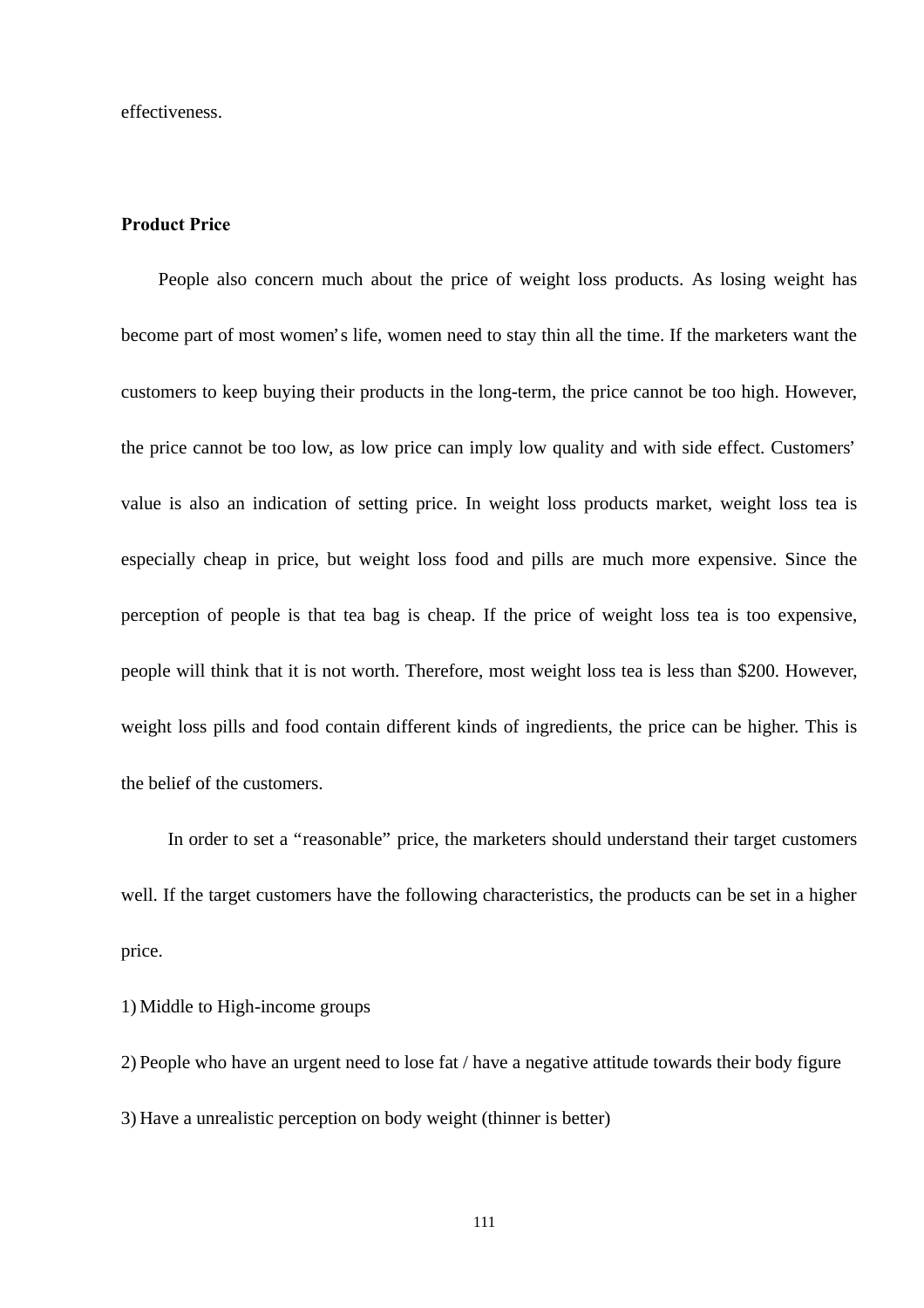4) People who are easily influenced by others such as the mass media, peers, etc.

 If the target customers are without the above traits, it is better for the marketers to set the products in a lower price. Definitely, product quality has a positive relation with target consumers and the price.

#### **Original country & Package**

 Interviewees' responds indicate that the original country of weight loss products is not the prerequisite of success. However, people commonly have a negative perception of Chinese products, they will rather use the products which are made in Japan, USA, etc. However, the main original country of weight loss tea is China, but their sale is still quite good. The evidence shown that the interviewees' response on which kind of weight loss products they used before. About 20% of these products are made in China.

 Most people do not care about the package of weight loss products. However, it is suggested that the package still cannot be too bad. Since a terrible package will stop the interest of buying. However, the package need not be very beautiful. The suggestions are, the package should contain English instructions even the products are made in China. English wordings can imply a better quality of the products. On the other hand, it is also not good to only contain English language, instructions and reminders should contain Chinese translation even the products are made in USA. It helps the customers having a better understanding on the products when some people do not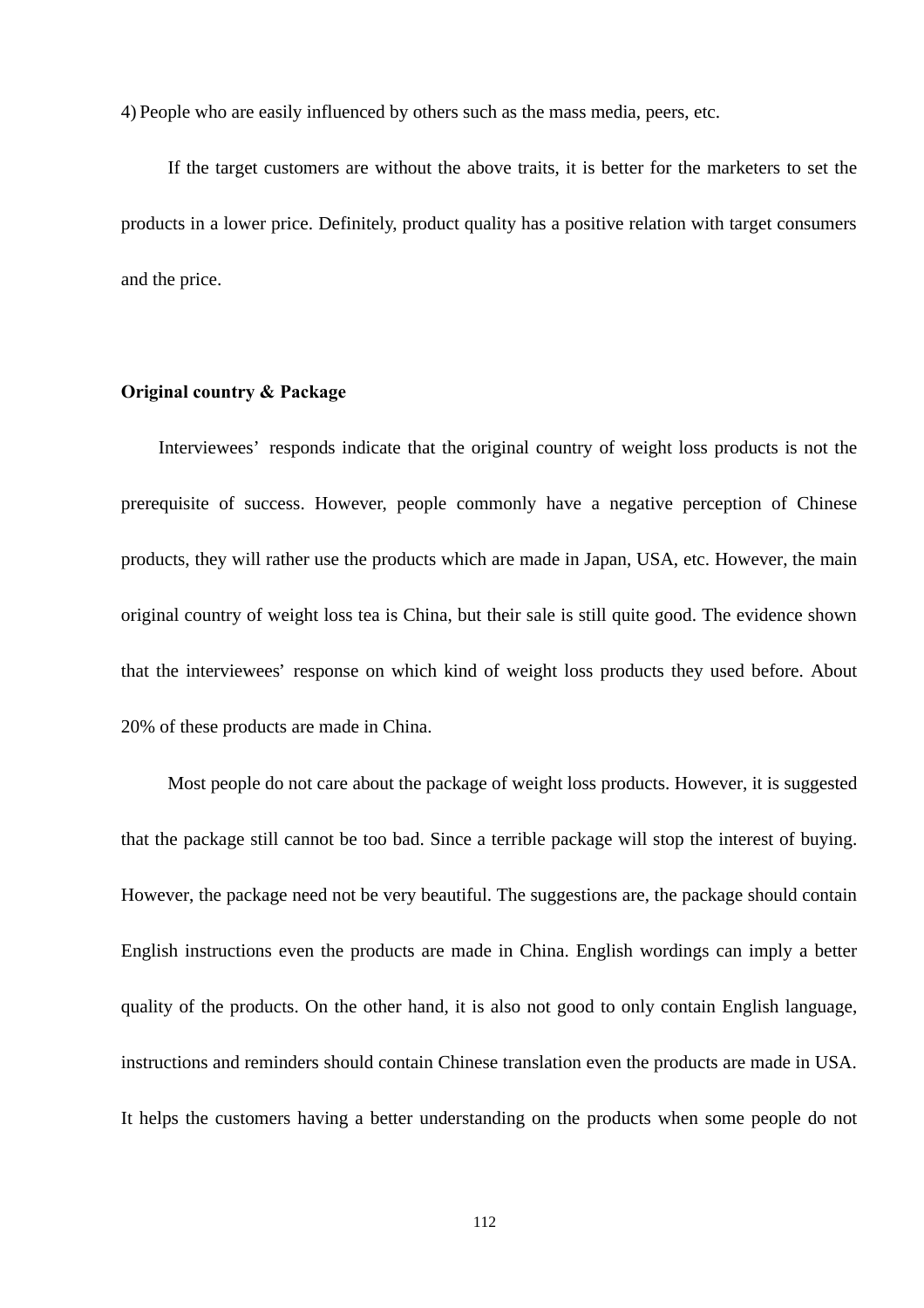know English.

 To sum up, the successful factor of weight loss products is the product natures. It should be 100% natural ingredients and without side effect, but with a good weight loss benefit. That's what customers are looking for. Although customers do not pay much attention to package and the original countries of the products, it is better to give a good image to the customers. By virtue of that taking weight loss product needs to take the risk – they can damage to health, people will definitely buy a weight loss product with a good image rather than the one with bad image (or no image at all).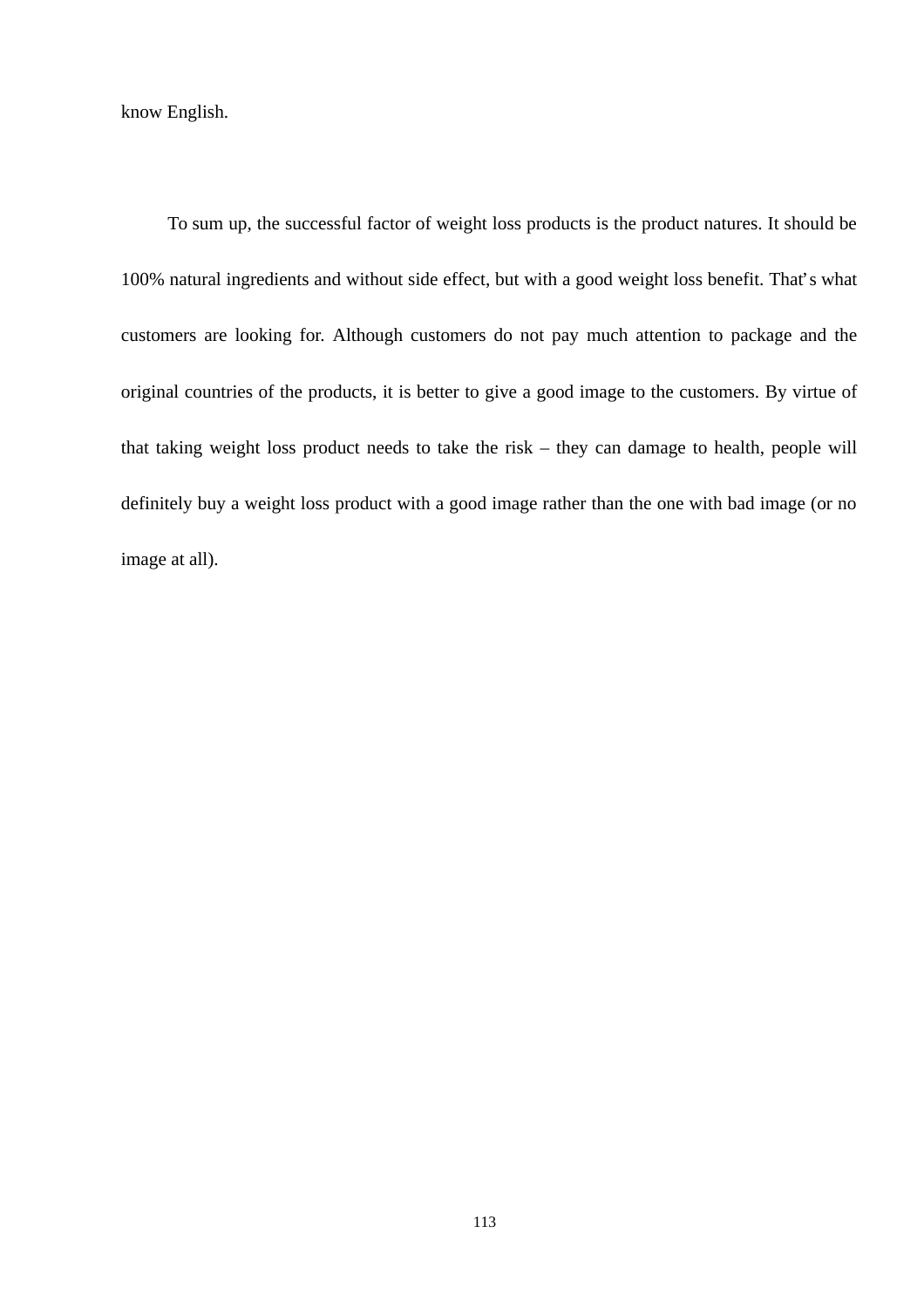## **The market of male weight loss products (future trend)**

 Most males do not care that the weight loss products mainly focus on women. In the survey, only 10% of males feel unhappy with the target groups of weight loss products. Therefore, it is quite doubtful that whether males market can be opened or not since males seem do not have intention to purchase weight loss products. However, it does represent that they will not buy weight loss products.

 In the research, it shows that near to 50% of male have tried to lose fat before. Although males do not pay much attention to their body figure, they want to have a better body figure. Usually, they go to fitness center (gymnasium) to do exercise. This is definitely because they concern about their health. Doing exercise in gymnasium also helps them to be more muscular. Therefore, they rarely use other kinds of ways to lose fat except having serious weight trouble.

 Males rarely search weight loss products when the mass media and weight loss product producers do not stress on the importance for males to lose fat. Therefore, males rarely feel the pressure of losing fat. However, more than 72% of male interviewees told that they were persuaded to lose fat before. Since they were only persuaded by their friends, parents, etc, this kind of pressure was not strong enough. If weight loss producers can successfully emphasize on the importance of losing fat for male, some male will probably try to buy weight loss products.

 The above situation does not mean that males do not want to buy weight loss products. Indeed, males were asked if they have curiosity to understand weight loss products in the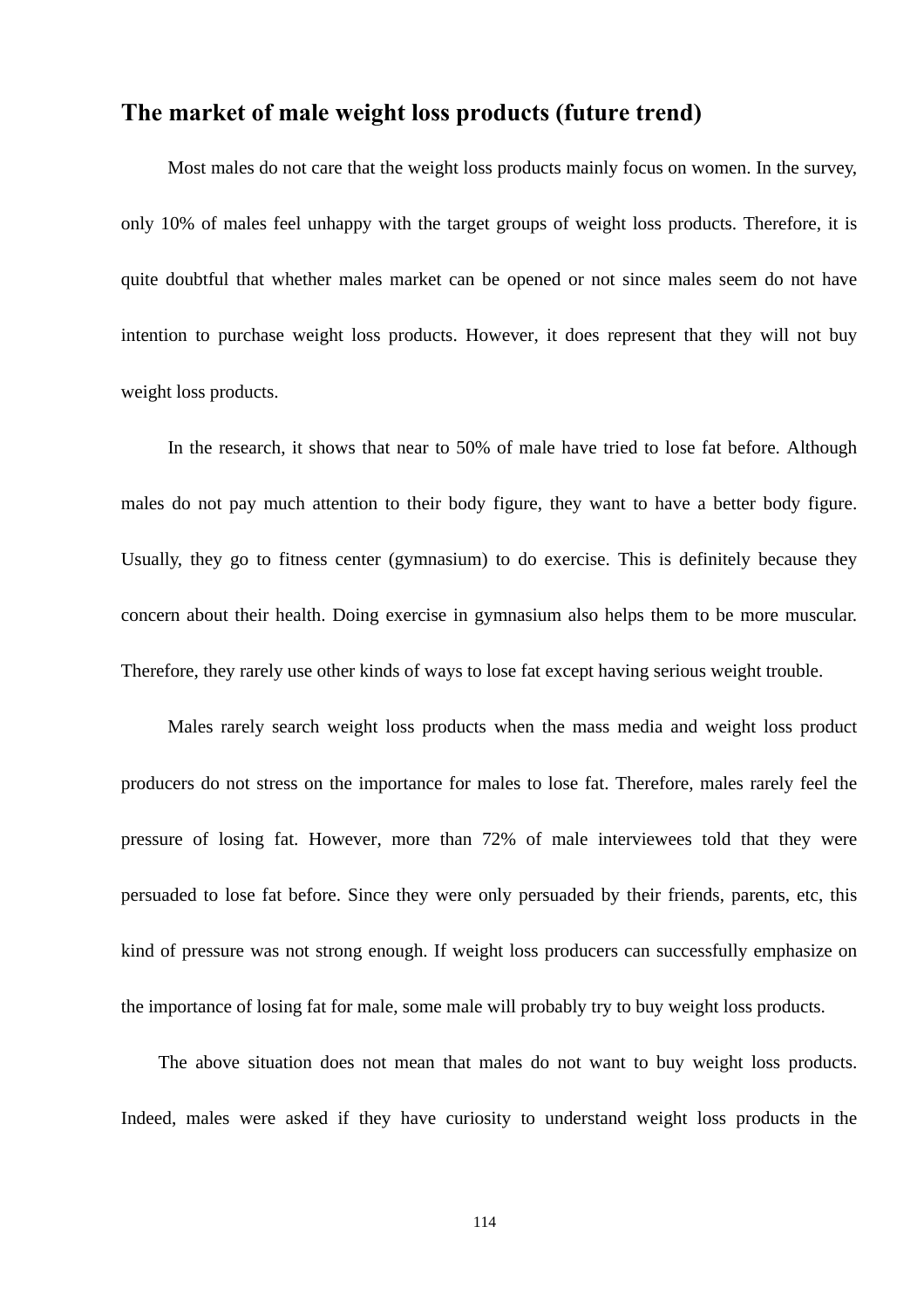questionnaires. There are more than 31% of men who are interested in knowing more weight loss products. When they have interest to know the products, they are the potential customers then. At the same time, more than 16% of men will plan to buy weight loss products within one year. These results strongly suggested that the market of male weight loss products will become more popular in the future although there are about 40% of male interviewees who emphasized that they will never buy weight loss products. The marketers can focus on the other 60% although some of them are not exactly the potential / real buyers.

 Up to the present, there is still no weight loss product producer who concentrates on male weight loss products. It is suggested that it is a prime time to enter the market when there are few competitors on the market now.

 Concerning the price of male weight loss products, most male interviewees suggested that it is better to set a low price which is less than \$200 per package. Although men put less attention to their body figure than women, the traits of male are noble, open-handed, public-spirited, they rarely bargain the price when purchasing. So, the unit price of weight loss products can be higher than \$200, it is suggested that about \$300 per package is a reasonable price. Definitely, the price also depends on target customers, products quantity, etc.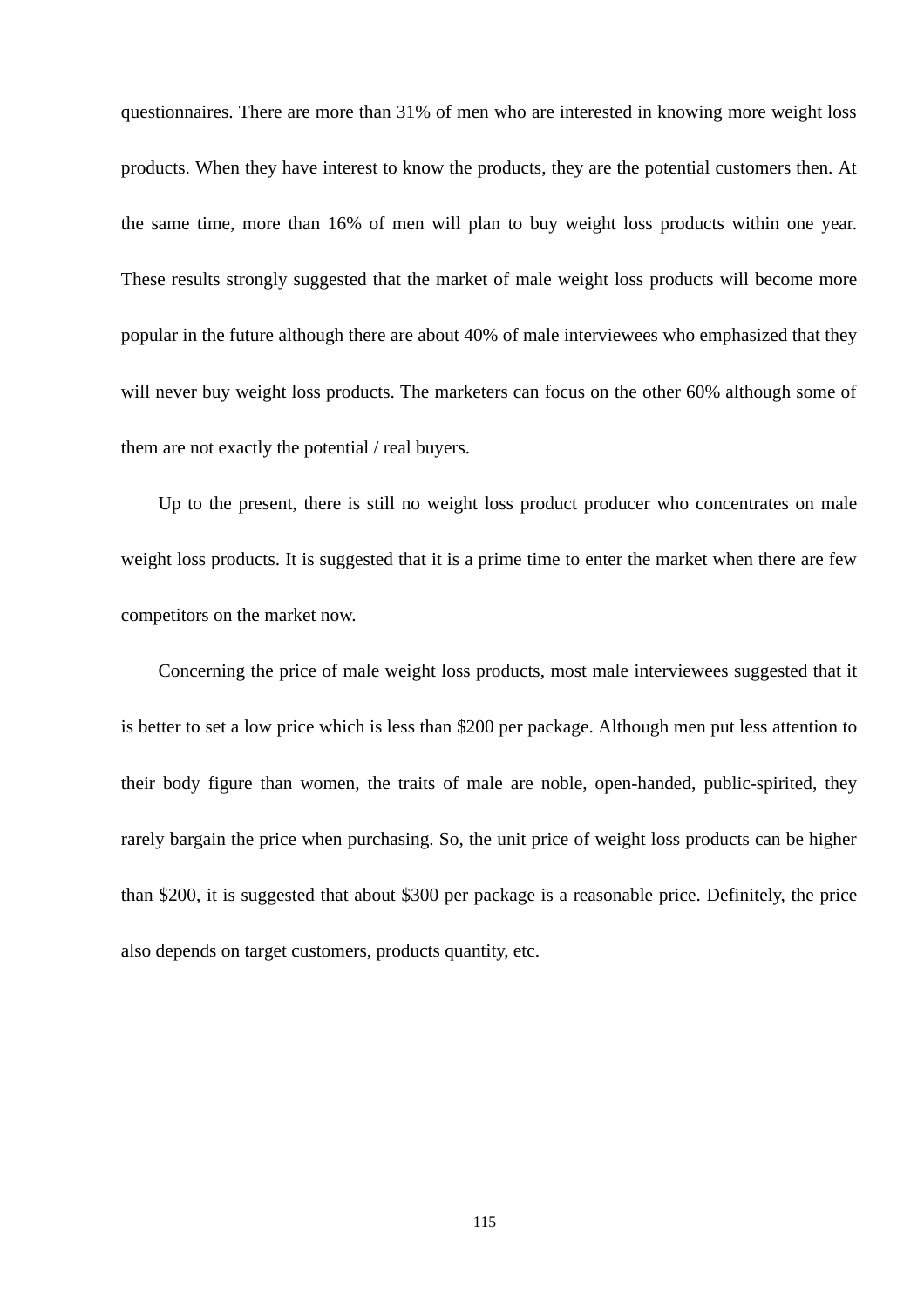### **Recommendations to the government**

 The government can do much on the seriousness of losing weight. The government can do by changing the unrealistic weight perception of people and monitoring the weight loss products.

 Most women have a unrealistic perception on weight issue. The sources of the unrealistic perception are come from the mass media, peers and social pressure. However, it is a sickly situation. Therefore, it is suggested that the government should educate the citizens on reasonable weight and how to calculate it. In fact, the government has educated the citizens what is a good body figure, however, they just concentrate on the education of obesity. And they just teach people how to lose fat and the hazards of being obesity. Therefore, the government should start to educate people the right thinking of weight issue since it is a big problem in Hong Kong as people over-losing fat, it can cause anorexia nervosa. The government then need to spend much medical resources on them.

 In order to let people have a reasonable perception on weight issue and reduce the spending on medical resources, the government should educate the people. For the group of students, the government can hold seminars to all schools in Hong Kong and reinforce the correct thinking of losing weight. For the working group, the government can hold some activities or exhibition on weight issue and try to eliminate the unrealistic perception of weight issue and losing weight.

 The government should also put more effort on monitoring weight loss products, more than 90% female interviewees think that the regulation of weight loss products is not enough at all.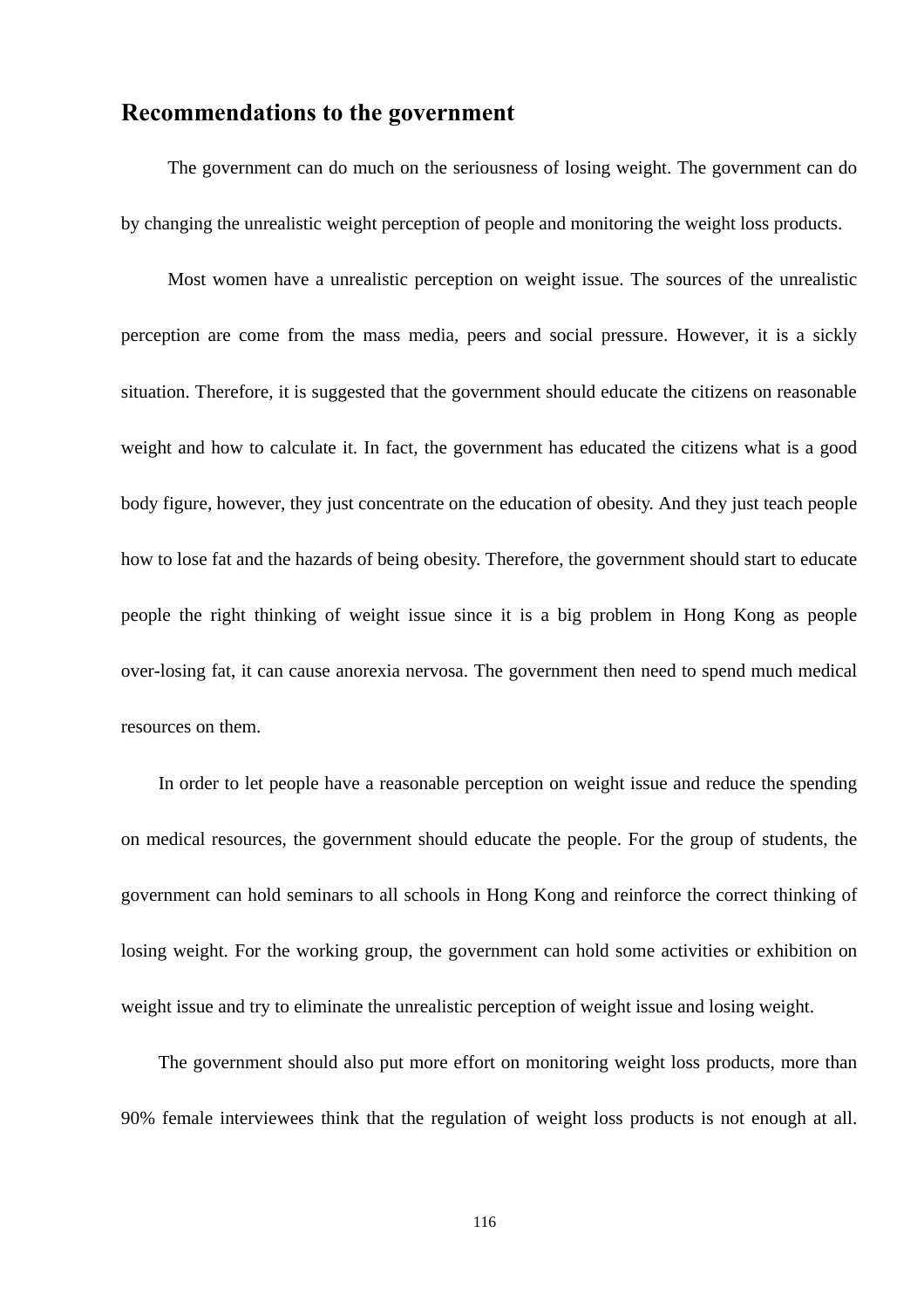That means people would hope that the weight loss products could be monitored more, so that they can have more protection.

 The government should monitor the weight loss products although the products were marked as "health food". The law is imperfect. Therefore, it is suggested that the government should ask all weight loss products to register with Department of Health. Although weight loss products were marked as "health food", they have weight loss benefit. Therefore, they should register with Department of Health. Health food need not be registered if they are not weight loss products. When the weight loss products are required to register, the government can have a better understanding on their ingredients and the products can be ensured without ingredients which are harmful to people's health. If the products are discredited with their benefit are untrue, the Consumer Council should test the weight loss products. If there is a weight loss product with harmful ingredients, the Consumer Council should give to the public in order to protect all customers.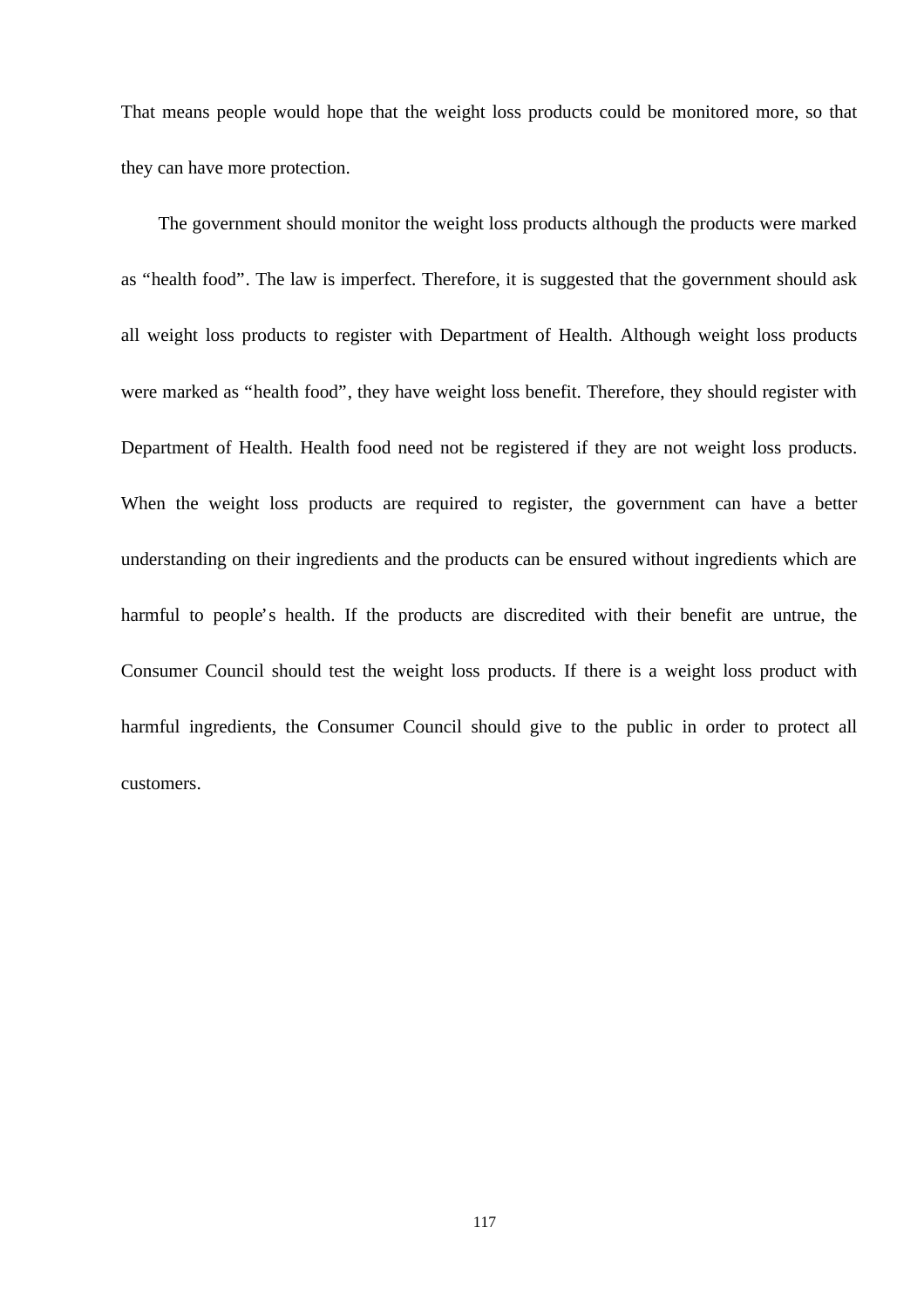### **Conclusion**

 To sum up, the market of weight loss products still can be explored if consumer behaviors remain the same. The above findings show that most women want to be slimmer. That is why most of them tried to lose weight before.

 People's weight perception is affected by gender and their BMI. Different attitudes of body figure are affected by gender, weight perception and BMI. From the findings, gender, education and BMI are the factors to determine whether people buy weight loss products or not. However, the main factor should be how people view weight loss products. If they have good attitudes towards these products, they tend to buy more.

 People commonly think that doing exercise is the best way to lose fat. Most people are less willing to buy weight loss products unless the products are recommended by their friends. It explains why Herbalife succeeds in Hong Kong. The main factors for people choosing weight loss products are to see whether the products have side effect or not. The ingredients and weight loss benefits are also very important to achieve success in the market.

 Male market can be explored if the producers can strongly emphasize the importance of losing fat to males. In the future, it is predicted that male weight loss products will be much more popular than now. However, one threat must be pointed out, the market of weight loss products (both females and males) will face a seriously keen competition in the future. Nowadays, there are a lot of methods (will spend money) to lose fat.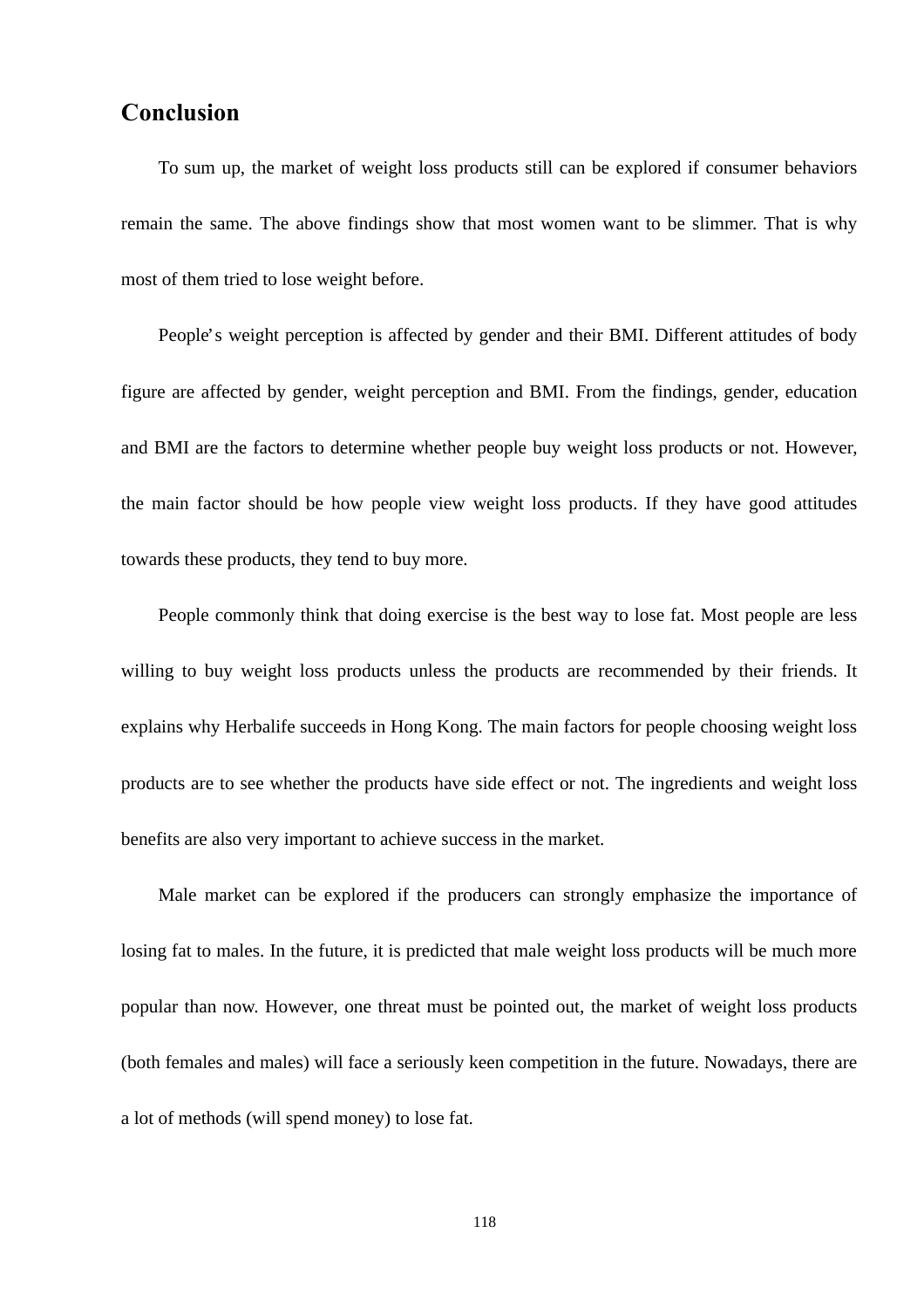Besides losing fat in beauty center, it is very popular to use acromotherapy (Section 2005),

Chinese medicine, green tea, weight loss massage cream, etc to lose fat. These kinds of methods are very new in Hong Kong. Although the weight loss benefits of these methods have not yet been proved, they have fewer side effects than weight loss products. Since weight loss products are taken by oral route, it has significant impact on health if the products are harmful. However, Acromotherapy and massage cream are not in-take. Chinese medicine is under the instructions of Chinese medical professionals. People will less worry about the side effects. People commonly know that green tea is a natural drink and without side effect. If weight loss product producers want to keep the existing customers and find new customers, the products should have weight loss benefit and without side effect.

 Owing to the keen competition of weight loss product, the producers are much more difficult to survive in the market. Therefore, the producers must understand well what are customers' needs and wants. Obviously speaking, having a good business strategy is the most important issue.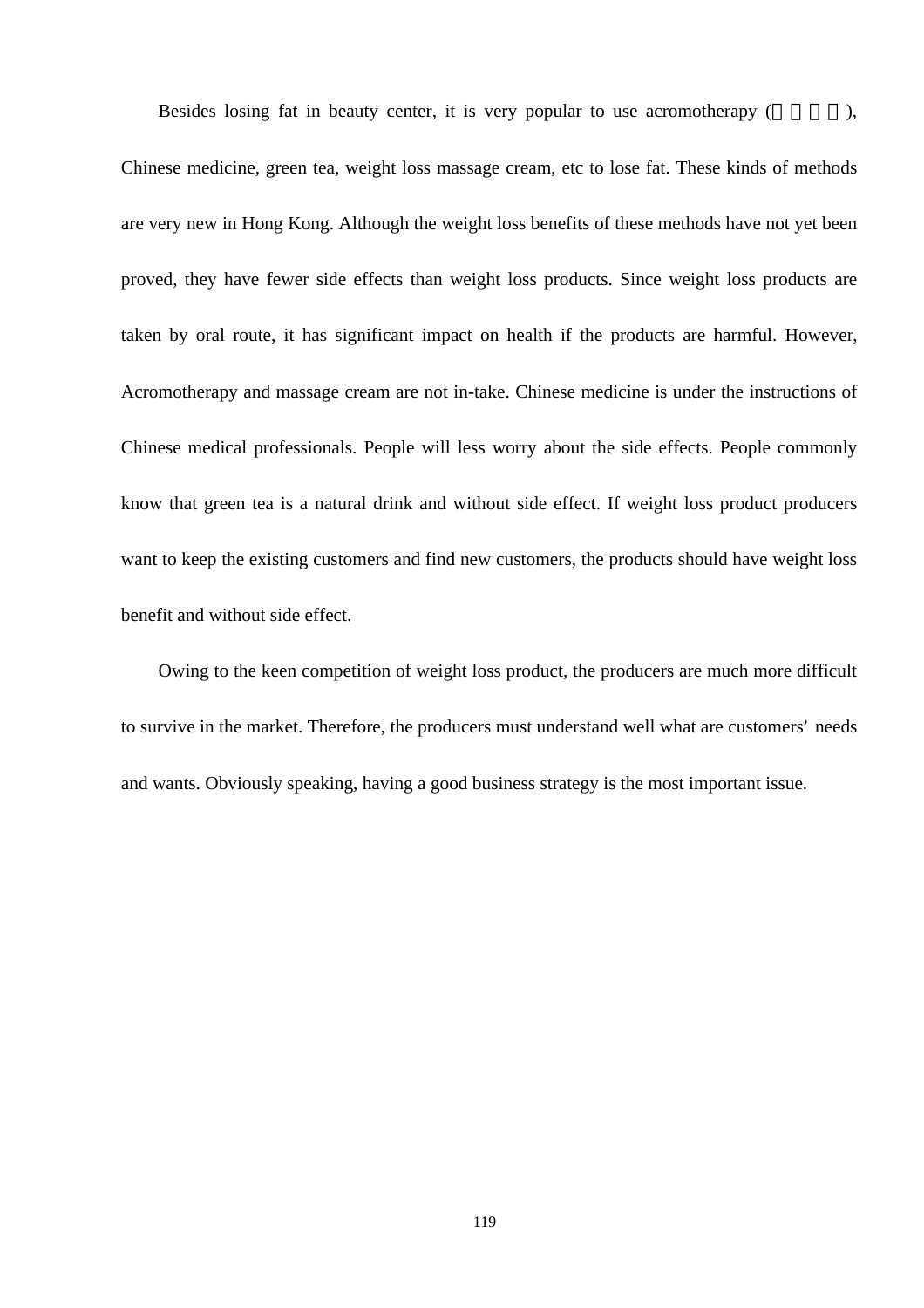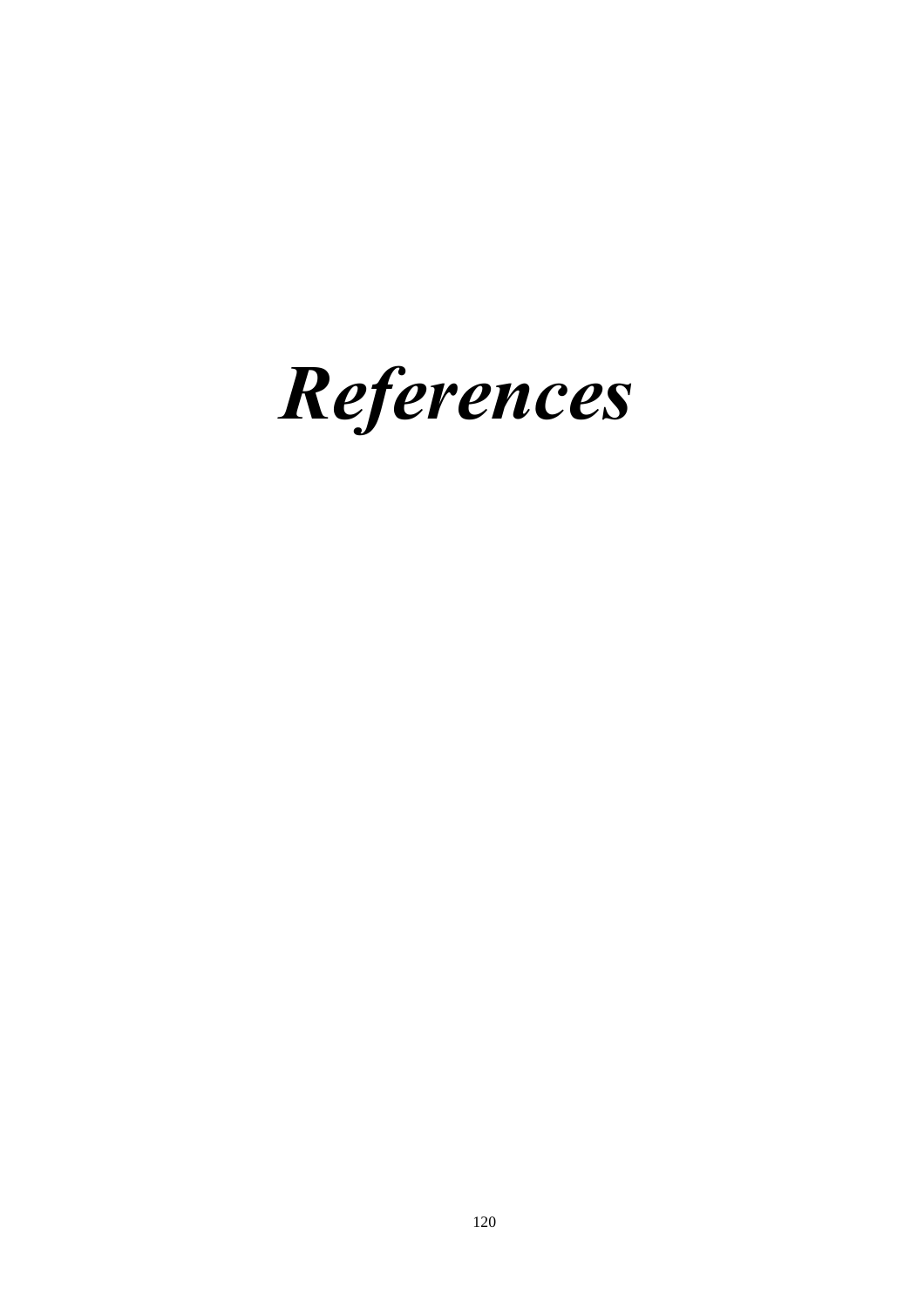## **References**

Bigge, M.L. (1982) "Learning theories for teachers", NY:Harper Row, Publishers, Inc.

Chain Drug Review (2/1/1999), "Supplier blasts research on HCA. (Inter-Health Nutraceuticals Inc

Erica Goode (13/6/1999), "Life's Wrinkles, some of them ugly, afflict the beautiful, too", The New York Times, P. 15, Column 1

Kevin Blake (12/1/1999), "Dataline Washington", Consumers' Research Magazine

Kwok Ching Fong (1994), "Psychology", Yang-Chih Book Co, Ltd, P194-196

Louis E. Boone (1996), "Contemporary Business", The Dryden Press, Harcourt Brace College Publishers Vol.8, P77-73

Michael R. Solomon (1999), "Consumer Behavior", Prentice-Hall, Inc. Vol.4, P151-157

Rita L. Atkinson (1994), "Introduction to Psychology", Harcourt Brace Jovanovich, Inc. P490-491

Sing Tao Group (29/9/2000), "Diabetes alert for couch potatoes", Hong Kong iMail

South China Morning Post (5/5/1999), "Fat-blocking slimming pills win approval"

South China Morning Post (10/16/1999), "Pepper not hot for slimmers"

South China Morning Post (12/10/1999), "Laws to cover sale of diet pills urged"

Stearn, Peter N. (1997), "Fat History", New York University Press Pvii-xiii

The family Planning Association of Hong Kong (1993), "Report on women's health survey" The Family Planning Association of Hong Kong. P49-52

Unicef. (1990), "All for Health". P & LA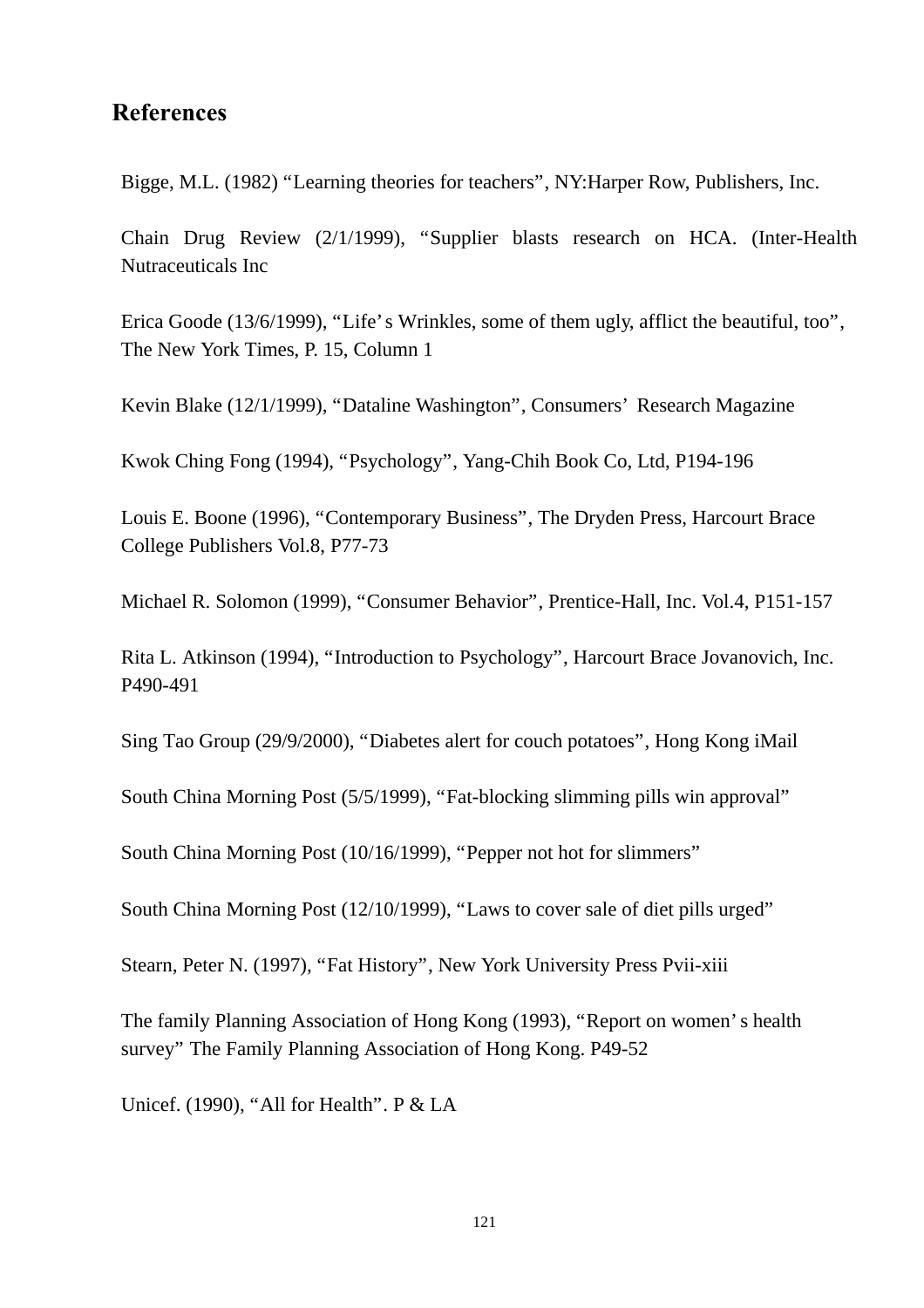| $(4/9/2000)$ , "  | ,,      |     |
|-------------------|---------|-----|
| $(18/4/2000)$ , " |         | , , |
| $(18/8/2000)$ "   | , ,     |     |
| $(9/8/2000)$ "    | ,,<br>, |     |
| $(1/4/2001)$ "    | ,,      |     |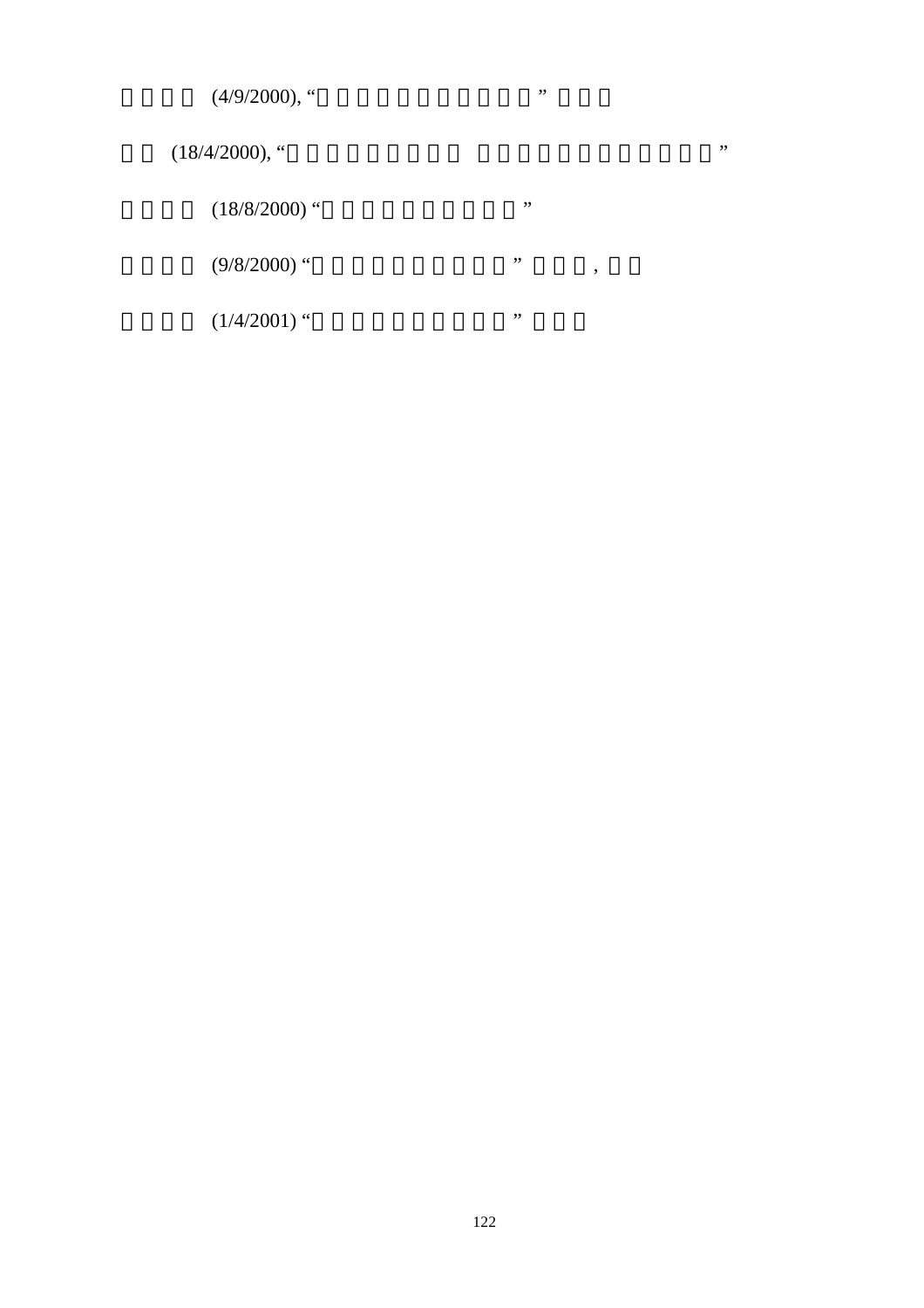*Appendices*

 *Female questionnaire Male questionnaire*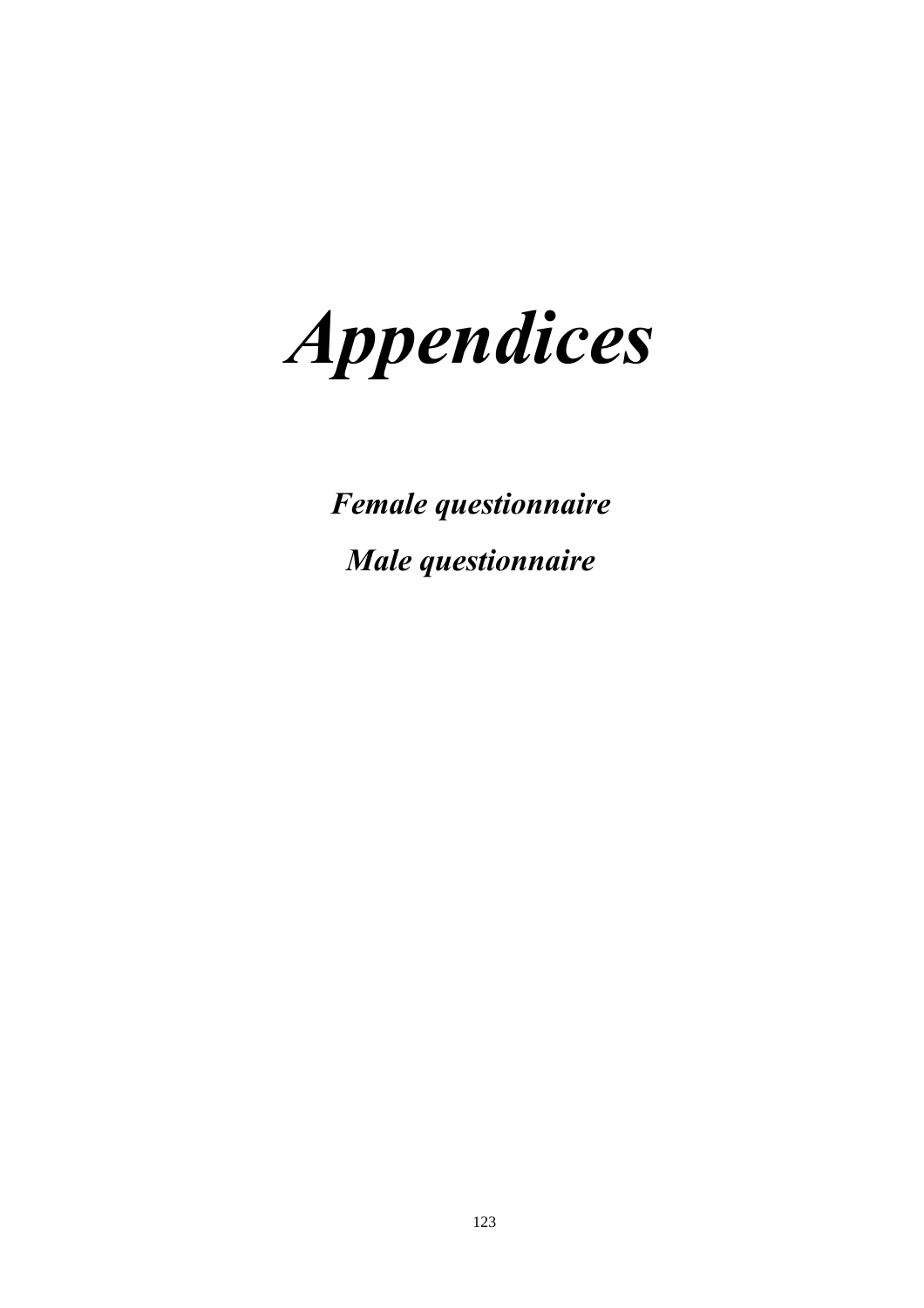## **Questionnaire**

# **(Female)**

I am a university student, I am now doing my final year project, and the topic is weight loss products market. It is extremely grateful if you can help me to fill the questionnaire. All the information in the questionnaire will be kept CONFIDENTIAL, just for analysis use. Thank you very much.

1) In Hong Kong, the average height of women is about 155cm. What do you think of the ideal weight of this height then?

| Less than 80 ponds | $80-89$ ponds      | $90-97$ ponds   |
|--------------------|--------------------|-----------------|
| 98-105 ponds       | $106-109$ ponds    | $110-119$ ponds |
| $120-129$ ponds    | 130 ponds or above |                 |

2) Kwok Ho Ying, a famous actress in Hong Kong. She is 167.5cm tall and 97 ponds, what do you think of her body figure?

| Excellent, your ideal figure                 | Good, slim enough                      |
|----------------------------------------------|----------------------------------------|
| Average, not too thin, not too fat           | A little bit thin, she should gain fat |
| Too thin, you don't feel it beautiful at all | Too fat, she should lose fat           |

| Please circle the answer.                                                   | Strongly agree $>$ Neutral $<$ strongly disagree |   |    |                |               |                             |  |
|-----------------------------------------------------------------------------|--------------------------------------------------|---|----|----------------|---------------|-----------------------------|--|
| 3) Losing weight becomes part of your important dairy life.                 |                                                  | 6 | 5  | $\overline{4}$ | 3             |                             |  |
| 4) Your body figure is much more important than your health.                | 7                                                | 6 | 5  | $\overline{4}$ | 3             | $\mathcal{L}$               |  |
| 5) Losing fat can help you gain confidence.                                 | 7                                                | 6 | 5  | $\overline{4}$ | 3             | $\mathcal{L}$               |  |
| 6) A fat woman will be discriminated or laughed.                            | 7                                                | 6 | 5  | $\overline{4}$ | 3             | $2^{\circ}$                 |  |
| 7) A slim figure is very important for you.                                 | $7\phantom{0}$                                   | 6 | .5 | $\overline{4}$ | 3             | 2                           |  |
| 8) You always feel sad because of your body shape.                          | 7                                                | 6 | 5  | $\overline{4}$ | $\mathcal{E}$ | 2                           |  |
| 9) Weight loss products can't help lose fat, but it helps lose nutrition. 7 |                                                  | 6 | 5  | $\overline{4}$ | 3             | $2^{\circ}$                 |  |
| 10) You concern your health very much                                       |                                                  | 6 | 5  | $\overline{4}$ | $\mathcal{R}$ | $\mathcal{D}_{\mathcal{L}}$ |  |

11) Have you tried to lose weight? Yes No

|                  | 12) What do you think of your body shape? |                       |
|------------------|-------------------------------------------|-----------------------|
| Too thin         | A little bit thin                         | Normal, suitable size |
| A little bit fat | Too fat                                   |                       |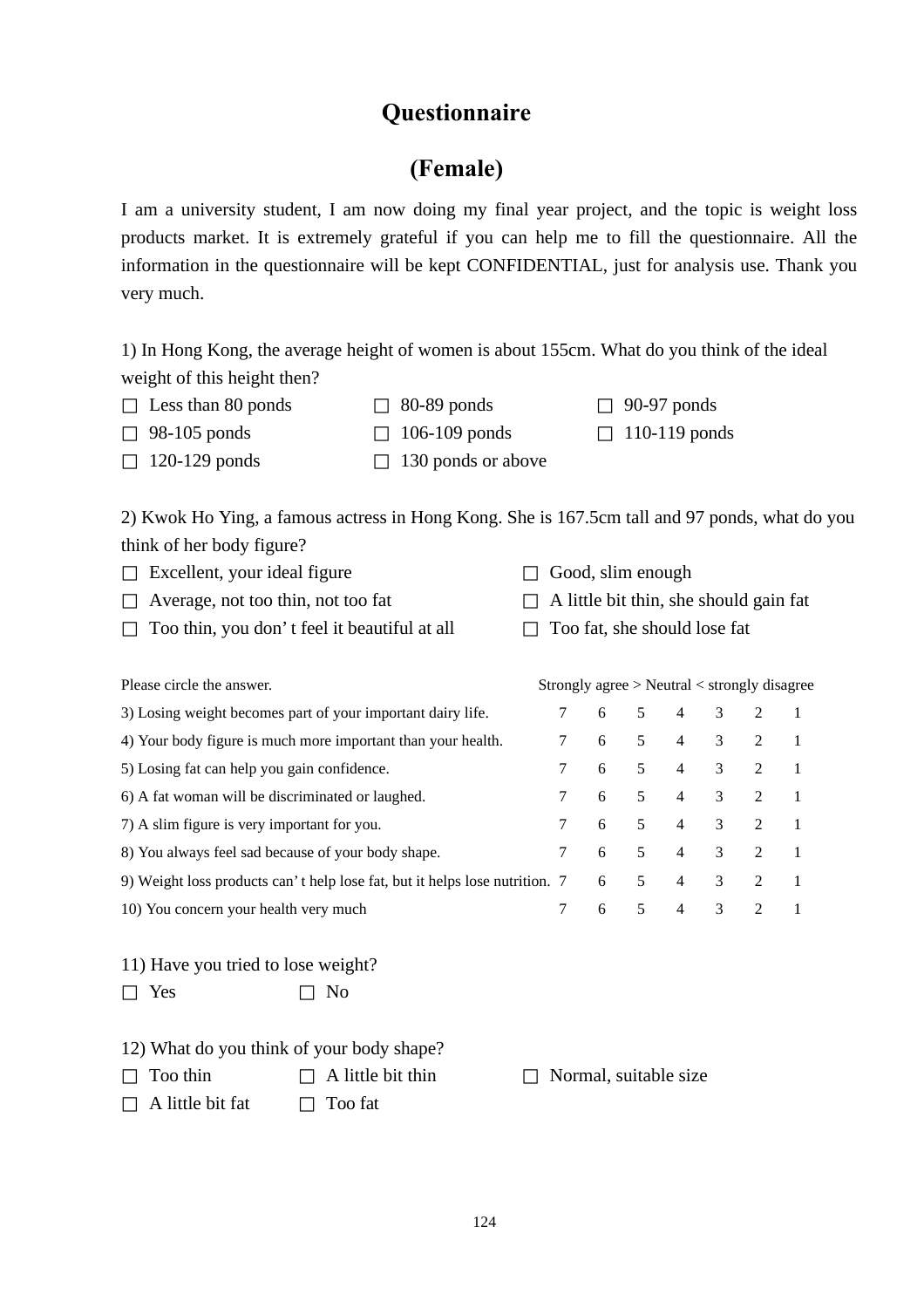|                             |                                           | 13) Which of the following way(s) have you used to lose weight? (Can choose more than 1 answer) |
|-----------------------------|-------------------------------------------|-------------------------------------------------------------------------------------------------|
| Dieting                     | Doing exercise                            | Taking weight loss pills                                                                        |
| Taking weight loss tea      | Taking weight loss food (eg: fruit juice) |                                                                                                 |
| Losing fat in beauty center | Having nutrition meal                     | Get advice from doctor                                                                          |
| Others, please specify:     |                                           |                                                                                                 |

14) Have you sought advice from your doctors or professional because of over losing weight or over taking weight loss products?

No Yes, please specify:\_\_\_\_\_\_\_\_\_\_\_\_\_\_\_\_\_\_\_\_\_\_\_\_\_\_\_\_\_\_\_\_\_\_\_\_\_\_\_\_\_\_\_

15) If you want to lose fat this time, which of the following weight loss ways will you choose? Why?

| Taking weight loss products such as diet pills, tea, reason: ____________________ |  |
|-----------------------------------------------------------------------------------|--|
|                                                                                   |  |
|                                                                                   |  |
|                                                                                   |  |

Which of the following weight loss ways do you think that is effective?

Please circle the answers (7 represents very effective, 1 represents very ineffective)

| 16) Dieting                                             |  |  | 7 6 5 4 3 2 1 |  |
|---------------------------------------------------------|--|--|---------------|--|
| 17) Doing exercise                                      |  |  | 7 6 5 4 3 2 1 |  |
| 18) Taking weight loss products (diet pills, tea, food) |  |  | 7 6 5 4 3 2 1 |  |
| 19) Losing fat in beauty center                         |  |  | 7 6 5 4 3 2 1 |  |
| 19) Having nutrition meal                               |  |  | 7 6 5 4 3 2 1 |  |

20) The weight loss product producers always said that they are without side effect and with excellent weight loss benefits, do you believe it at all? Why?

Yes No A little bit believe

21) What can motivate you to buy weight loss products?

| The advertisement is very attractive | Friends' recommendation                          |
|--------------------------------------|--------------------------------------------------|
| Big sale                             | Experts recommend the products in advertisements |
| The products are without side effect | Their ingredients are natural                    |
| Celebrity's recommendation           | You never buy any weight loss products           |
| Others, please specify:              |                                                  |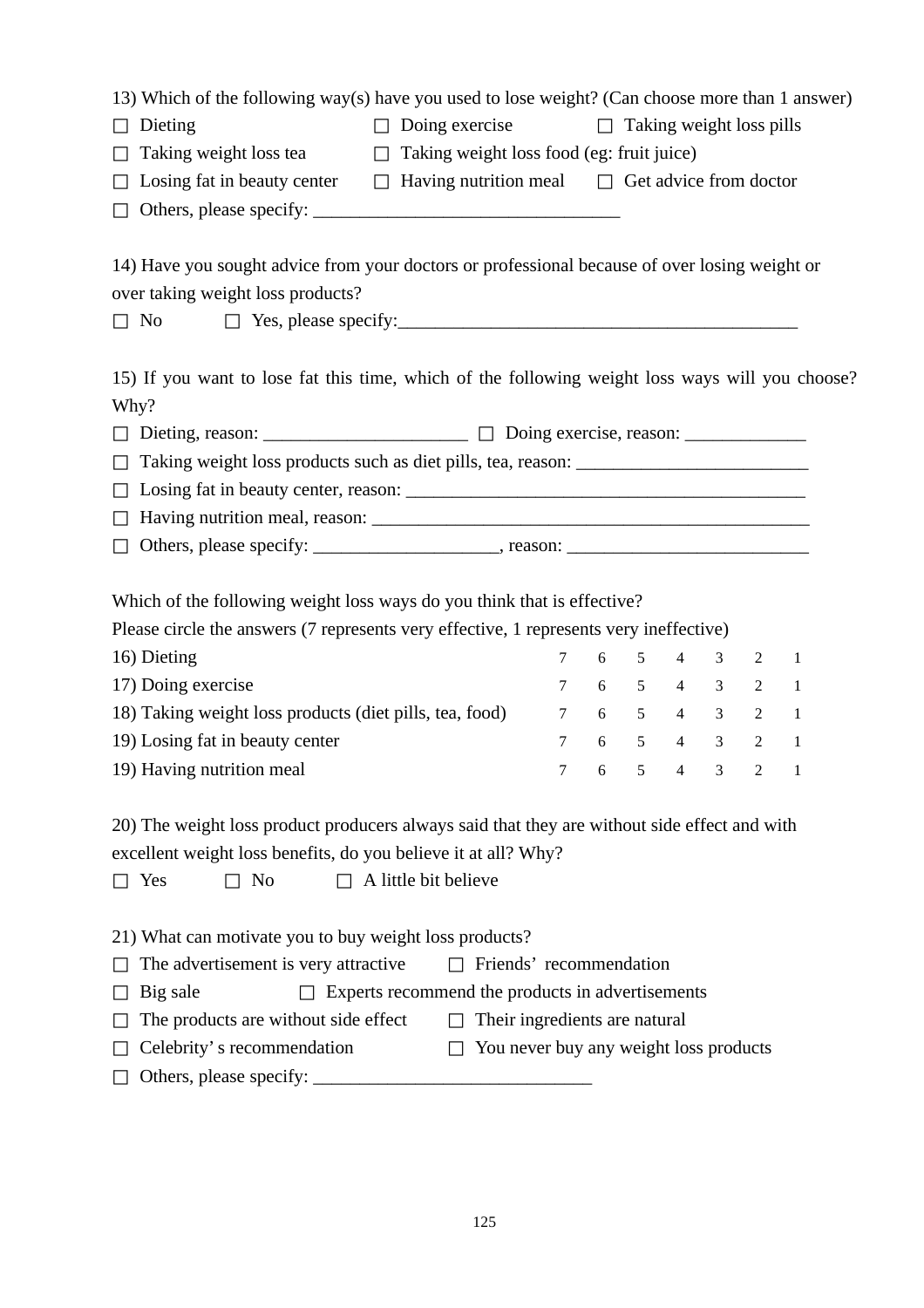22) If you have tried to take weight loss before or you are taking now, do you think it can really help lose fat or just psychosomatic complaint only?

Can help you to lose fat Psychosomatic complaint You have never taken

When you buy weight loss products, what is the most important factor? Please circle the answers (7 represents very important, 1 represents very unimportant) 23) Package 7 6 5 4 3 2 1 24) The origin country  $\begin{array}{cccccc} 7 & 6 & 5 & 4 & 3 & 2 & 1 \end{array}$ 25) Price 7 6 5 4 3 2 1 26) Popular brand name 7 6 5 4 3 2 1 27) Weight loss benefit  $\begin{array}{ccccccccc} & 7 & 6 & 5 & 4 & 3 & 2 & 1 \end{array}$ 28) Ingredients of the product  $\begin{array}{cccccc} 7 & 6 & 5 & 4 & 3 & 2 & 1 \end{array}$ 29) Easy to take  $\begin{array}{ccccccccc} & 7 & 6 & 5 & 4 & 3 & 2 & 1 \end{array}$ 30) No side effect 7 6 5 4 3 2 1

31) Which brand(s) of weight loss products have you bought before? Please list the name(s). \_\_\_\_\_\_\_\_\_\_\_\_\_\_\_\_\_\_\_\_\_\_\_\_\_\_\_\_\_\_\_\_\_\_\_\_\_\_\_\_\_\_\_\_\_\_\_\_\_\_\_\_\_\_\_\_\_\_\_\_\_\_\_\_\_\_\_\_\_\_\_\_\_\_\_

32) The dosage of weight loss products has been printed in their package, will you follow it exactly?

Yes No, I take much more than the prescription No, I take less than the prescription

33) Do you buy the same weight loss products every time? Yes Sometimes No, every time is different

34) Do you follow the prescription of weight loss products? Yes No, eat less than the prescription No, eat more than the prescription

35) When you buy weight loss products, would you mind being known by the others? Yes No

36) Do you think the monitoring of weight loss products from the government is enough? Yes No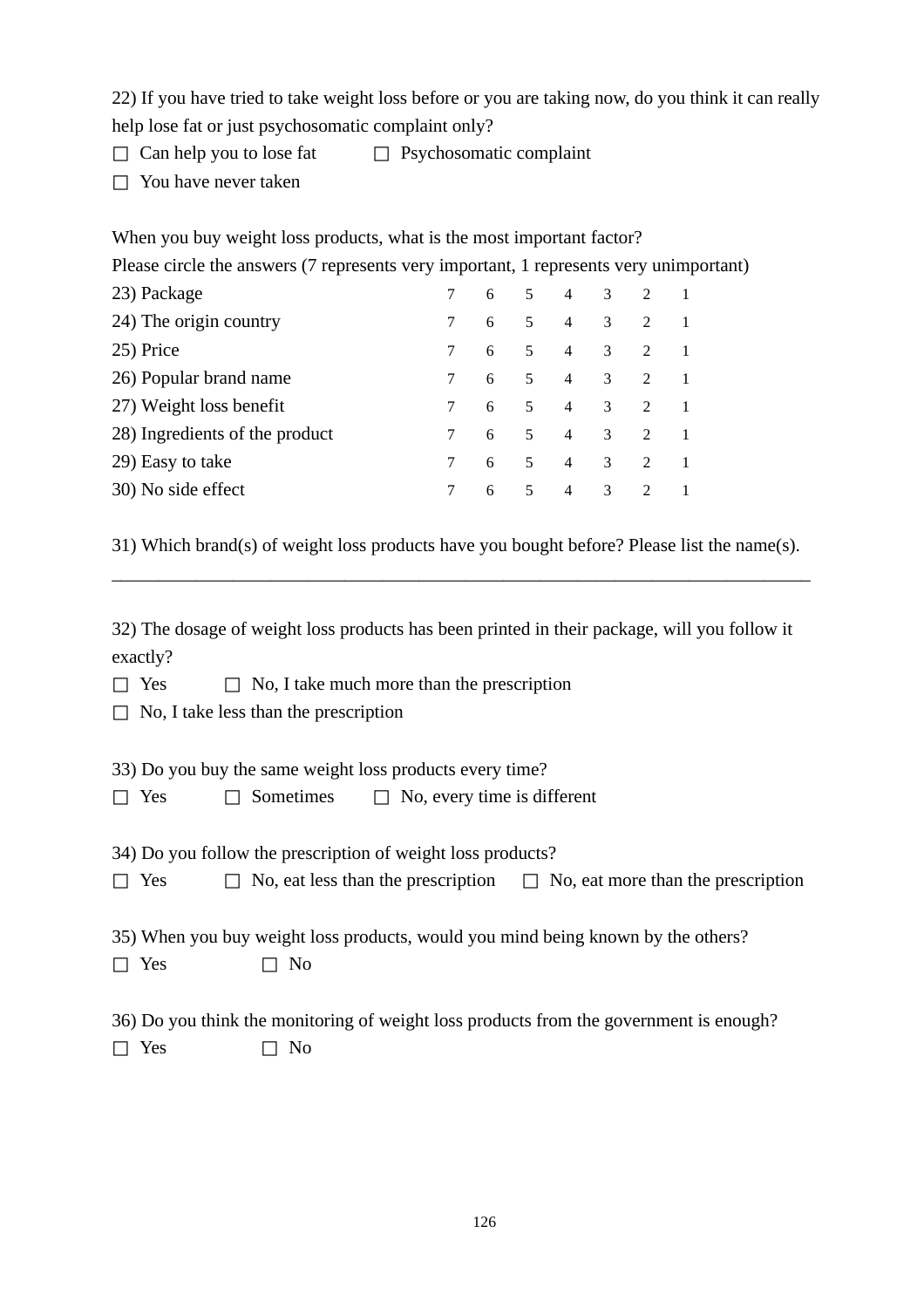37) When a salesgirl strongly recommend a weight loss products for you, will you easily be persuaded by her and buy the products finally?

Yes No

- 38) Do you plan to buy weight loss products within 6 months? Yes No
- 39) What is your eating habit? (Can choose more than 1 answer) Eat much vegetable than meat Eat much meat than vegetable Like to eat night food Like to eat much snacks Do not have \*breakfast / lunch / dinner Like to eat at outside than cooking / eating at home Pay much attention on food energy when buying food

40) How tall are you? \_\_\_\_\_\_\_\_\_\_\_\_(CM)

41) How heavy are you?

| Less than 80       | $80-90$ ponds     | $91-100$ ponds  |
|--------------------|-------------------|-----------------|
| $101-110$ ponds    | $111 - 120$ ponds | $121-130$ ponds |
| $131-140$ ponds    | $141-150$ ponds   | $151-160$ ponds |
| 161 ponds or above |                   |                 |

42) What is your ideal weight? \_\_\_\_\_\_\_\_\_\_\_\_ Ponds

- 43) Your martial status is Single Married, with children Divorce
- 44) How old are you? \_\_\_\_\_\_\_\_\_\_\_\_\_\_
- 45) What is your educational level? Primary school Secondary school Tertiary or above
- 46) What is your occupation? \_\_\_\_\_\_\_\_\_\_\_\_\_\_\_\_\_\_\_\_ Job title: \_\_\_\_\_\_\_\_\_\_\_\_\_\_\_\_\_
- 34) What is your monthly income?

| Less than $$5,000$   | \$5,000 to \$9,999                           | \$10,000 to \$14,999 |
|----------------------|----------------------------------------------|----------------------|
| \$15,000 to \$19,999 | \$20,000 to \$39,999                         | \$40,000 to \$79,999 |
| more than $$80,000$  | Students / Housewife / Unemployed, no income |                      |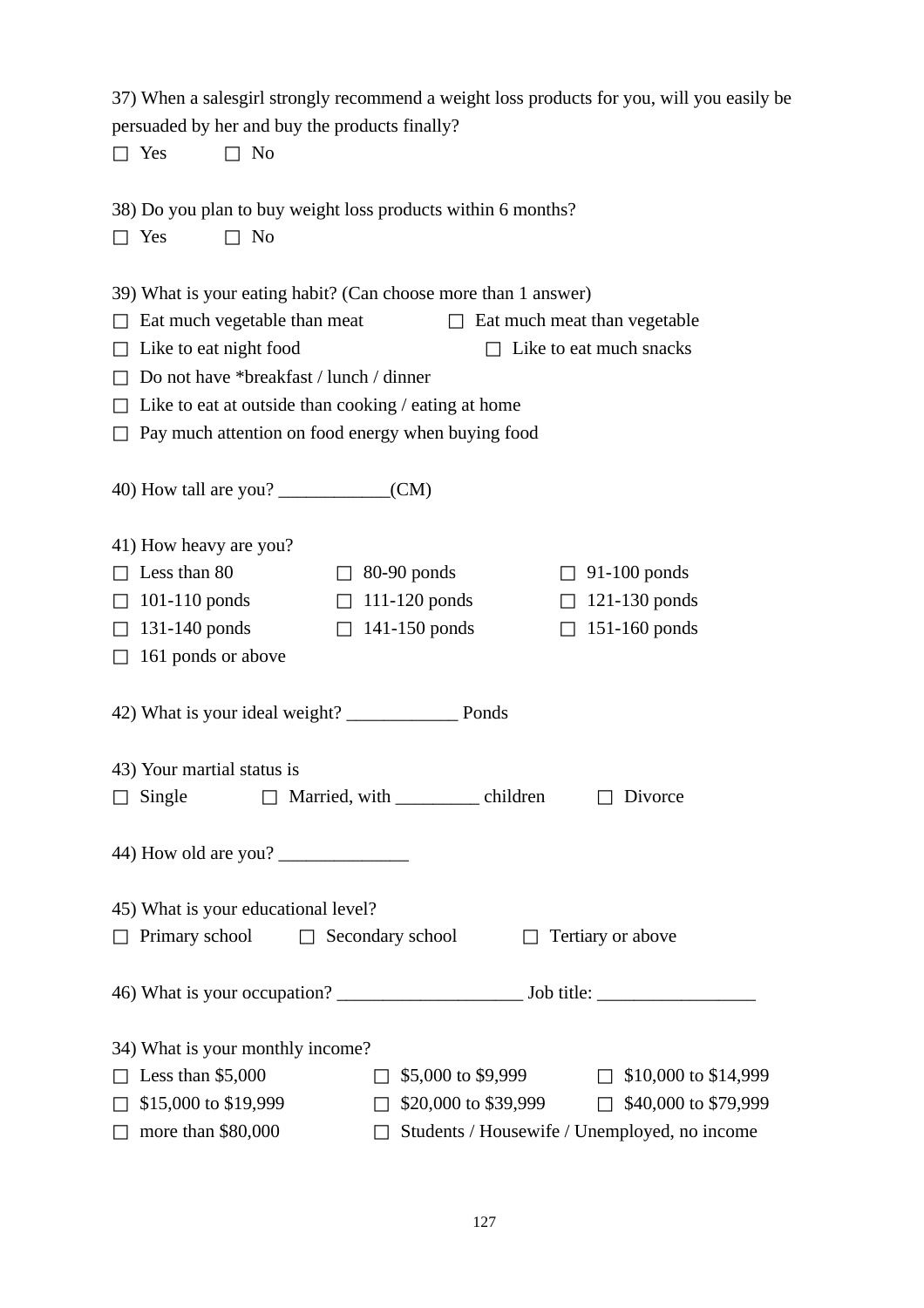## **Questionnaire**

## **(Male)**

I am a university student, I am now doing my final year project, and the topic is weight loss products market. It is extremely grateful if you can help me to fill the questionnaire. Surely, all the information in the questionnaire will be kept CONFIDENTIAL, just for statistic use. Thank you very much.

1) In Hong Kong, the average height of men is about 165cm. What do you think of the ideal weight of this height then?

| Less than 120 ponds | $121-130$ ponds | $131-140$ ponds |
|---------------------|-----------------|-----------------|
| $141-150$ ponds     | $151-160$ ponds | $161-170$ ponds |
| 171 ponds or above  |                 |                 |

| Please circle the answer.                                                  |  |               |  | Strongly agree $>$ Neutral $<$ strongly disagree |  |
|----------------------------------------------------------------------------|--|---------------|--|--------------------------------------------------|--|
| 2) Losing weight becomes part of your dairy life.                          |  | 7 6 5 4 3 2 1 |  |                                                  |  |
| 3) Losing fat can help you gain confidence.                                |  | 7 6 5 4 3 2 1 |  |                                                  |  |
| 4) A fat man will be laugh.                                                |  | 7 6 5 4 3 2 1 |  |                                                  |  |
| 5) A good body figure is very important for you.                           |  | 7 6 5 4 3 2 1 |  |                                                  |  |
| 6) You always feel sad because of your body shape.                         |  | 7 6 5 4 3 2 1 |  |                                                  |  |
| 7) Weight loss products can't help lose fat, but it help lose nutrition. 7 |  | 6 5 4 3 2 1   |  |                                                  |  |
| 8) You concern your health very much                                       |  | 6 5 4 3 2     |  |                                                  |  |

8) Women are the main target customers in weight loss products market. Do you think it is unfair? Yes No

| 9) What do you think of your body shape? |                   |                       |
|------------------------------------------|-------------------|-----------------------|
| Too thin                                 | A little bit thin | Normal, suitable size |
| A little bit fat                         | Too fat           |                       |

10) Have you been persuaded by the others to lose fat? Yes No

11) Have you tried to lose fat? Yes No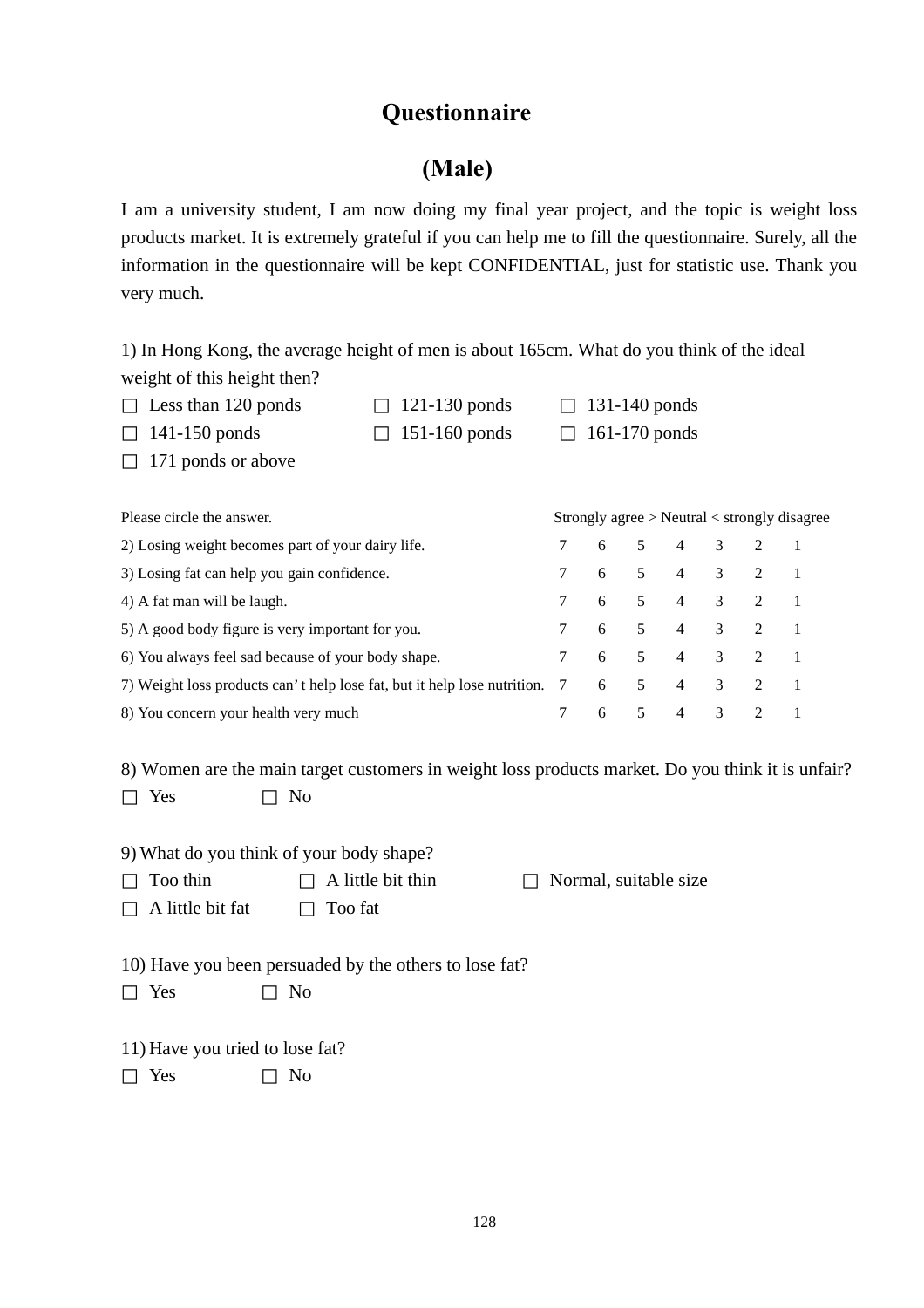12) Which of the following way(s) have you used to lose weight? (Can choose more than 1 answer)

| Dieting                                   | Doing exercise at home | Doing exercise at fitness center |  |  |  |
|-------------------------------------------|------------------------|----------------------------------|--|--|--|
| Taking weight loss pills                  | Taking weight loss tea |                                  |  |  |  |
| Taking weight loss food (eg: fruit juice) |                        | Losing fat in beauty center      |  |  |  |
| Having nutrition meal                     |                        | Get advice from doctor           |  |  |  |
| Others, please specify:                   |                        |                                  |  |  |  |

13) If there is a weight loss products (for men use only), will you have curiosity to have a look? Yes No

15) Normally, the price of weight loss products (for women use) is about \$200-\$600 per pack. However, if the products are for men use, what do you think of the reasonable price?

| Less than \$200 | \$200-\$300 | \$300-\$400 | \$400-\$600 |
|-----------------|-------------|-------------|-------------|
| \$600 or above  | No idea     |             |             |

When you buy weight loss products, what is the most important factor?

Please circle the answers (7 represents very important, 1 represents very unimportant)

| 16) Package                    |             |     |     | 7 6 5 4 3 2 1  |                         |                |  |
|--------------------------------|-------------|-----|-----|----------------|-------------------------|----------------|--|
| 17) The origin country         | $7^{\circ}$ | 6   | 5   | $\overline{4}$ |                         | $3 \t 2 \t 1$  |  |
| 18) Price                      | 7           | 6 5 |     | 4 3 2 1        |                         |                |  |
| 19) Popular brand name         | 7           | 6 5 |     | 4 3 2 1        |                         |                |  |
| 20) Weight loss benefit        | 7           | 6 5 |     | 4 3 2 1        |                         |                |  |
| 21) Ingredients of the product | 7           | 6 — | 5   | 4 3 2 1        |                         |                |  |
| 22) Easy to take               |             |     | 6 5 | 4 3 2 1        |                         |                |  |
| 23) No side effect             |             | 6 - | 5   | $\overline{4}$ | $\overline{\mathbf{3}}$ | $\overline{2}$ |  |

24) Which of the following factors will motivate you to buy weight loss products?

(Can choose more than 1 answer)

The advertisement is very attractive Friend's recommendation Big sale Natural ingredients The products are without side effect Experts recommend the products in advertisements You will never buy any weight loss products Other, please specify: \_\_\_\_\_\_\_\_\_\_\_\_\_\_\_\_\_\_\_\_\_\_\_\_\_\_\_\_\_\_\_\_\_\_\_

25) Do you plan to buy weight loss products within 1 year?

Yes No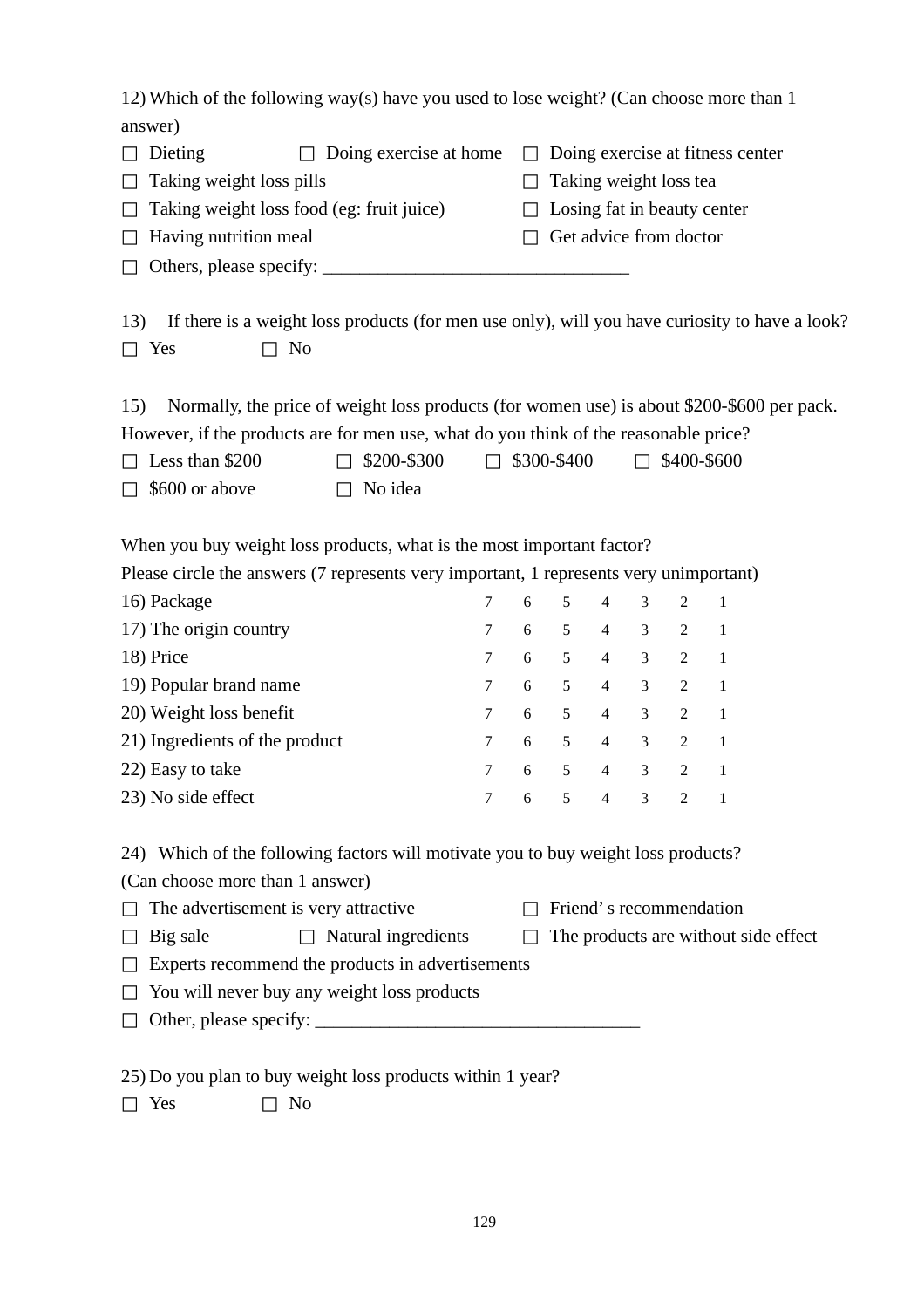|      | 26) Do you plan to lose fat within 6 months? |  |
|------|----------------------------------------------|--|
| Yes. | No.                                          |  |

| 27) When you buy weight loss products, would you mind being known by the others? |     |  |  |  |  |
|----------------------------------------------------------------------------------|-----|--|--|--|--|
| Yes                                                                              | No. |  |  |  |  |

| 28) What is your eating habit? (Can choose more than 1 answer) |                                                      |                                              |  |  |  |
|----------------------------------------------------------------|------------------------------------------------------|----------------------------------------------|--|--|--|
| Eat much vegetable than meat                                   |                                                      | Eat much meat than vegetable                 |  |  |  |
| Like to eat night food                                         |                                                      | Like to eat much snacks                      |  |  |  |
| Do not have *breakfast / lunch / dinner                        |                                                      |                                              |  |  |  |
|                                                                | Like to eat at outside than cooking / eating at home |                                              |  |  |  |
|                                                                | Pay much attention on food energy when buying food   |                                              |  |  |  |
|                                                                |                                                      |                                              |  |  |  |
| 30) How heavy are you?                                         |                                                      |                                              |  |  |  |
| Less than 80                                                   | $80-90$ ponds                                        | $91-100$ ponds                               |  |  |  |
| $101-110$ ponds                                                | $111-120$ ponds                                      | $121-130$ ponds                              |  |  |  |
| $131-140$ ponds                                                | 141-150 ponds                                        | 151-160 ponds                                |  |  |  |
| 161 ponds or above                                             |                                                      |                                              |  |  |  |
| 31) What is your ideal weight? Ponds                           |                                                      |                                              |  |  |  |
| 32) Your martial status is                                     |                                                      |                                              |  |  |  |
| Single                                                         | Married, with ______________ children                | Divorce                                      |  |  |  |
| 33) How old are you?                                           |                                                      |                                              |  |  |  |
| 34) What is your educational level?                            |                                                      |                                              |  |  |  |
| Primary school                                                 | Secondary school                                     | Tertiary or above                            |  |  |  |
|                                                                |                                                      |                                              |  |  |  |
| 36) What is your monthly income?                               |                                                      |                                              |  |  |  |
| Less than $$5,000$                                             | \$5,000 to \$9,999                                   | \$10,000 to \$14,999                         |  |  |  |
| \$15,000 to \$19,999                                           | \$20,000 to \$39,999                                 | \$40,000 to \$79,999                         |  |  |  |
| more than \$80,000                                             |                                                      | Students / Housewife / Unemployed, no income |  |  |  |